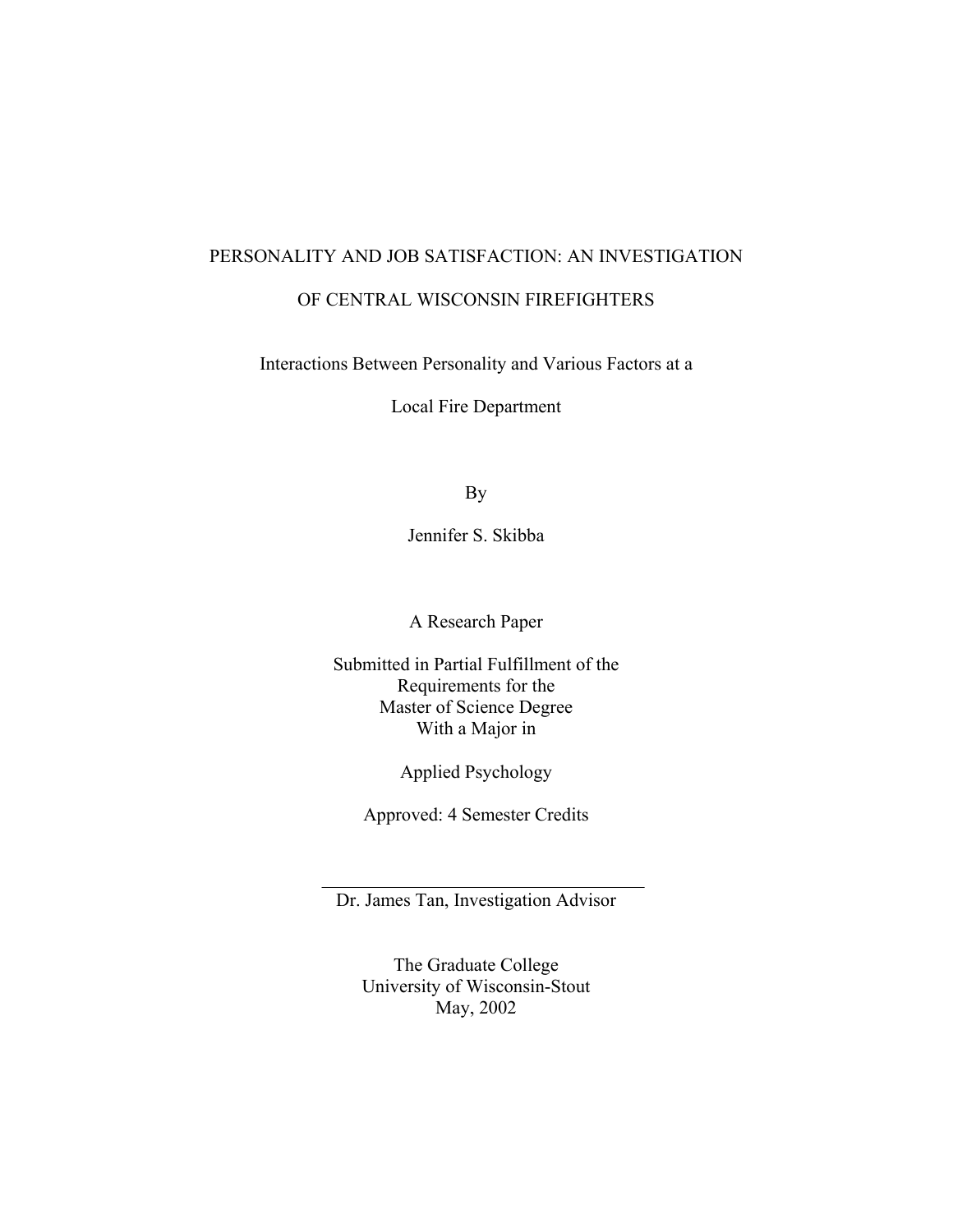# **The Graduate School University of Wisconsin-Stout Menomonie, WI 54751**

# **Abstract**

|                                                                                     | Skibba                                                | Jennifer |              | S.            |
|-------------------------------------------------------------------------------------|-------------------------------------------------------|----------|--------------|---------------|
| (Writer)                                                                            | (Last Name)                                           | (First)  |              | (Initial)     |
|                                                                                     |                                                       |          |              |               |
|                                                                                     | Personality and Job Satisfaction: An Investigation of |          |              |               |
| (Title)                                                                             |                                                       |          |              |               |
| Central Wisconsin Firefighters                                                      |                                                       |          |              |               |
|                                                                                     |                                                       |          |              |               |
| Applied Psychology                                                                  | Dr. James Tan                                         |          | May, 2002    | 108           |
| (Graduate Major)                                                                    | (Research Advisor)                                    |          | (Month/Year) | (No.of Pages) |
|                                                                                     |                                                       |          |              |               |
| American Psychological Association (APA) Publication Manual 4 <sup>th</sup> Edition |                                                       |          |              |               |
| (Name of Style Manual Used in this Study)                                           |                                                       |          |              |               |

The purpose of the present investigation is to evaluate how personality and job satisfaction affect job performance in employees at a Central Wisconsin fire department. Through a process of conducting assessments and gaining access to performance evaluations completed at the department, interactions between the variables was seen. The main effects found were that Factor C (Emotional Stability) and Factor F (Liveliness) of Cattell's 16 PF had positive correlations with job performance, while Factor H (Social Boldness) had a negative relationship with job performance. The global factor of Realistic on the 16PF also has a positive correlation, as did Self-Esteem and Leadership Potential. Social Sensitivity had a negative correlation. The Positive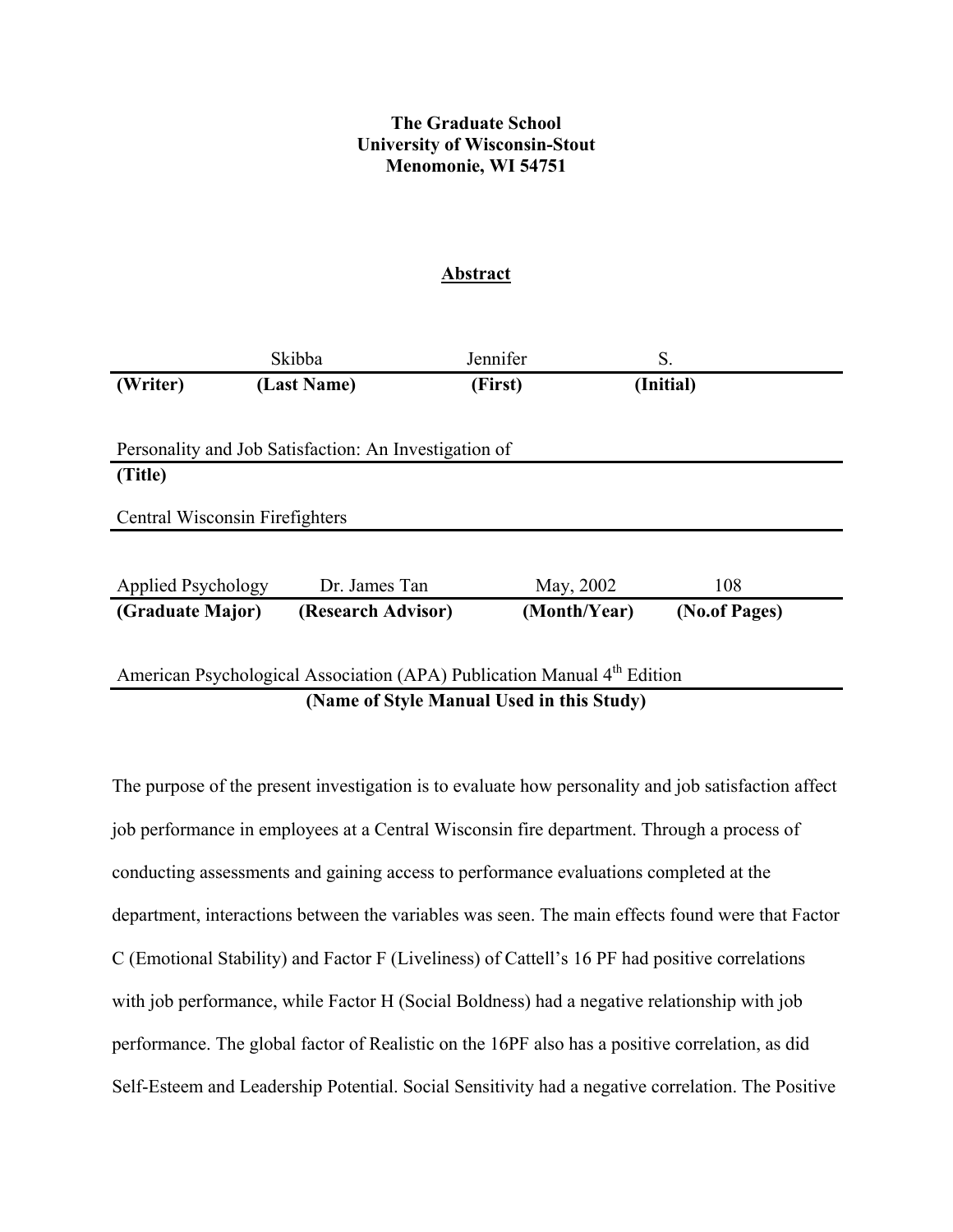Affect scale of the Positive and Negative Affectivity Scale also had a positive correlation with job performance. Other significant relationships between the variables were found, including scores on the Job Descriptive Index with Factor E (Dominance). Differences between groups, according to job tenure, were not found. The main objective of finding relationships between the personality and job performance was conclusive, as some of the variables did relate to job performance. Job satisfaction was also taken into consideration and there were also variables that correlated with personality.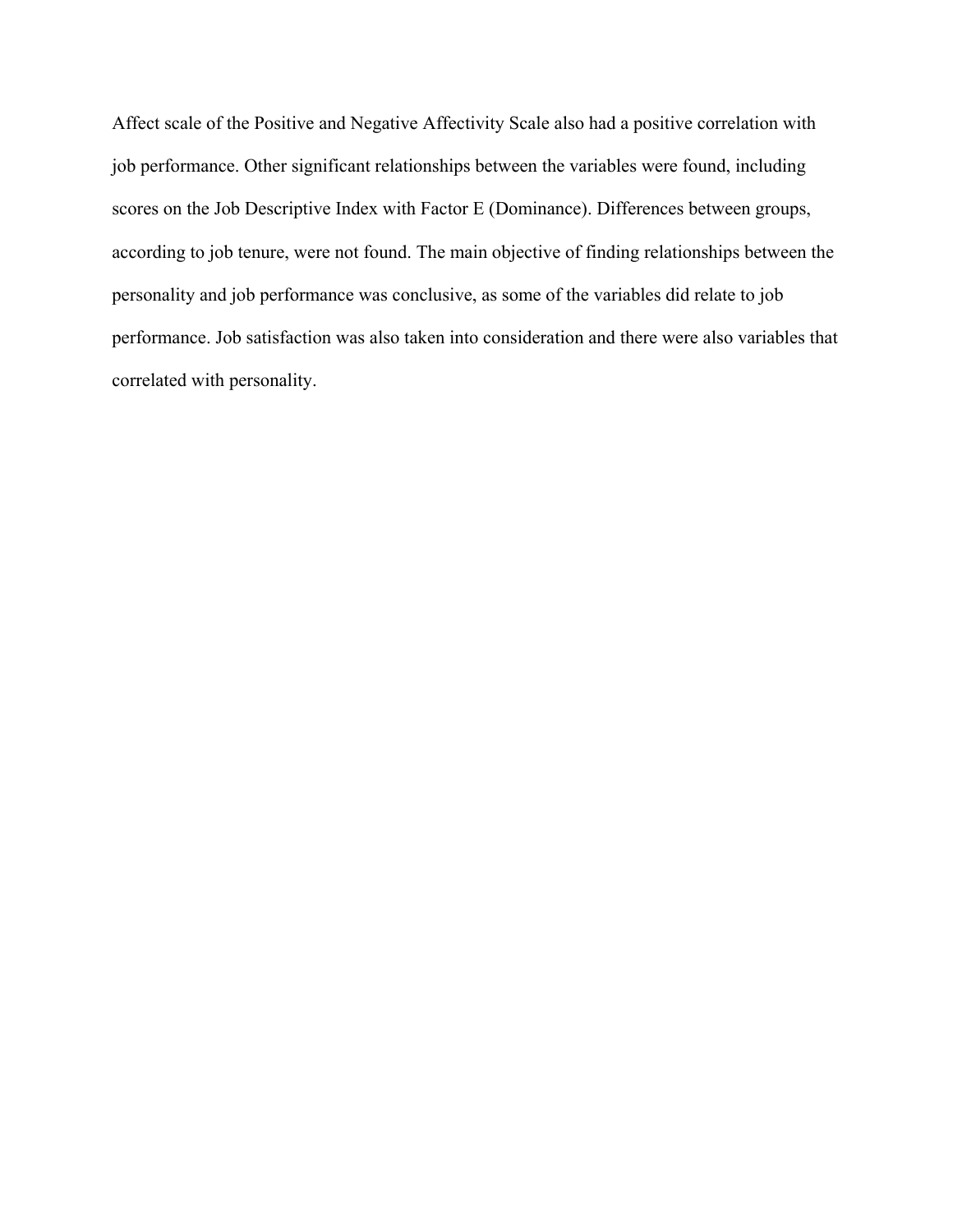| Chapter 1 |                                                                                                                                                                                                                                |  |
|-----------|--------------------------------------------------------------------------------------------------------------------------------------------------------------------------------------------------------------------------------|--|
|           |                                                                                                                                                                                                                                |  |
| Chapter 2 |                                                                                                                                                                                                                                |  |
|           | <b>Review of Relevant Literature</b>                                                                                                                                                                                           |  |
|           |                                                                                                                                                                                                                                |  |
|           | Job Performance and Job Satisfaction in Relation to Personality Type 3                                                                                                                                                         |  |
|           |                                                                                                                                                                                                                                |  |
|           |                                                                                                                                                                                                                                |  |
|           |                                                                                                                                                                                                                                |  |
|           |                                                                                                                                                                                                                                |  |
| Chapter 3 |                                                                                                                                                                                                                                |  |
|           | Review of Literature Relevant to Firefighters                                                                                                                                                                                  |  |
|           |                                                                                                                                                                                                                                |  |
|           | Job Satisfaction 2008 and 2008 Satisfaction 2008 Satisfaction 2008 Satisfaction 2008 Satisfaction 2008 Satisfaction 2008 Satisfaction 2008 Satisfaction 2008 Satisfaction 2008 Satisfaction 2008 Satisfaction 2008 Satisfactio |  |
|           |                                                                                                                                                                                                                                |  |
| Chapter 4 |                                                                                                                                                                                                                                |  |
|           | <b>Explanation of Assessments Used</b>                                                                                                                                                                                         |  |
|           |                                                                                                                                                                                                                                |  |
|           |                                                                                                                                                                                                                                |  |
|           |                                                                                                                                                                                                                                |  |
|           |                                                                                                                                                                                                                                |  |
|           |                                                                                                                                                                                                                                |  |

# Table of Contents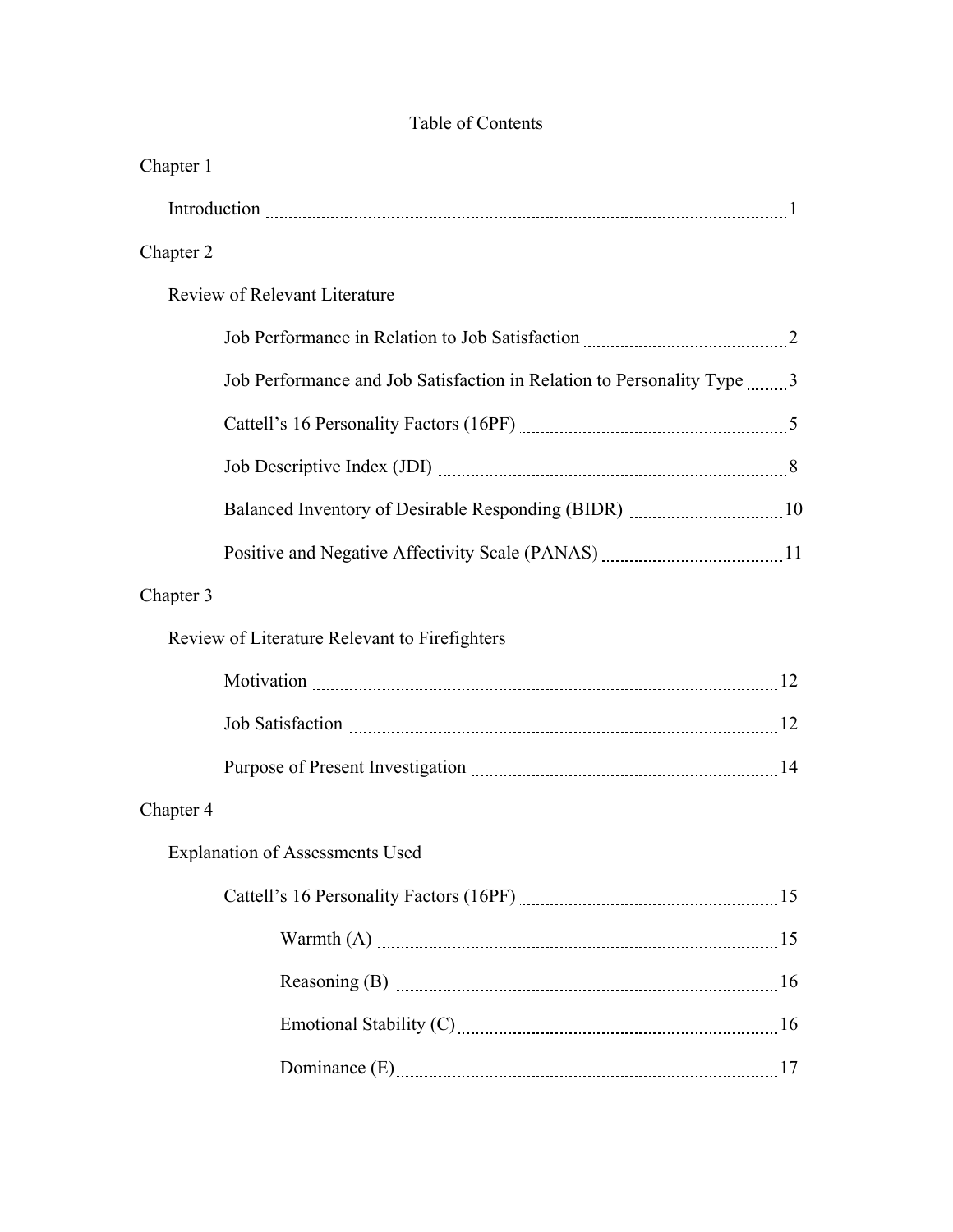| Privateness (N) 20             |  |
|--------------------------------|--|
|                                |  |
|                                |  |
|                                |  |
| Perfectionism (Q3) $\ldots$ 21 |  |
|                                |  |
| Extraversion (EX) 22           |  |
|                                |  |
|                                |  |
|                                |  |
| Self-Control (SC) 24           |  |
|                                |  |
|                                |  |
|                                |  |
|                                |  |
|                                |  |
|                                |  |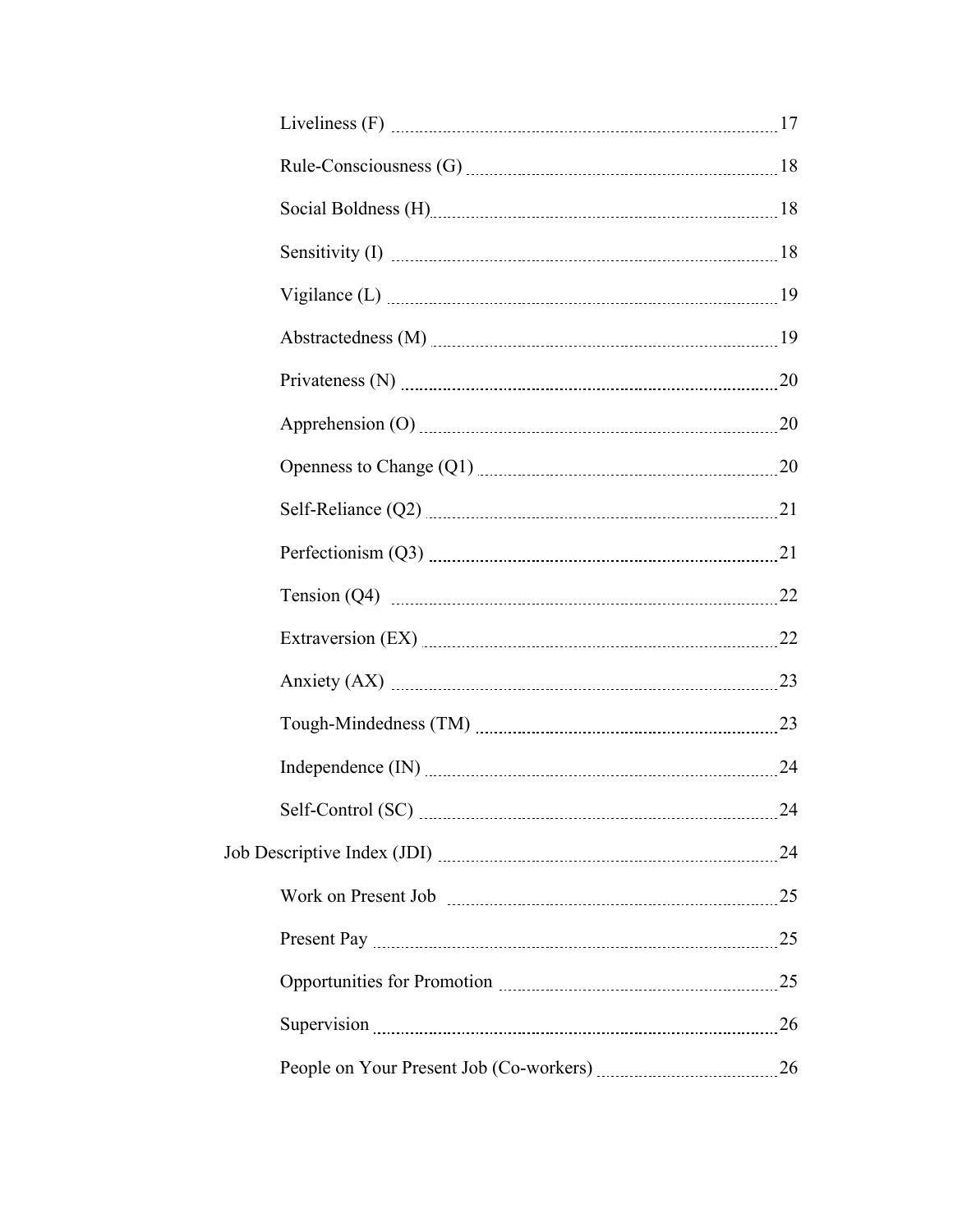|             |                                                                                     | 26 |
|-------------|-------------------------------------------------------------------------------------|----|
|             |                                                                                     |    |
|             | Positive and Negative Affectivity Scale (PANAS) _________________________________27 |    |
|             |                                                                                     |    |
| Chapter 5   |                                                                                     |    |
|             | <b>Selected Fire Department</b>                                                     |    |
|             | General Overview 29                                                                 |    |
|             |                                                                                     |    |
|             | Job Description 29                                                                  |    |
| Chapter 6   |                                                                                     |    |
| Methodology |                                                                                     |    |
|             |                                                                                     |    |
|             |                                                                                     |    |
|             |                                                                                     |    |
|             |                                                                                     |    |
| Chapter 7   |                                                                                     |    |
| Results     |                                                                                     |    |
|             |                                                                                     |    |
|             |                                                                                     |    |
|             |                                                                                     |    |
|             |                                                                                     |    |
|             | Dominance (E) 24                                                                    |    |
|             | Liveliness (F) 24                                                                   |    |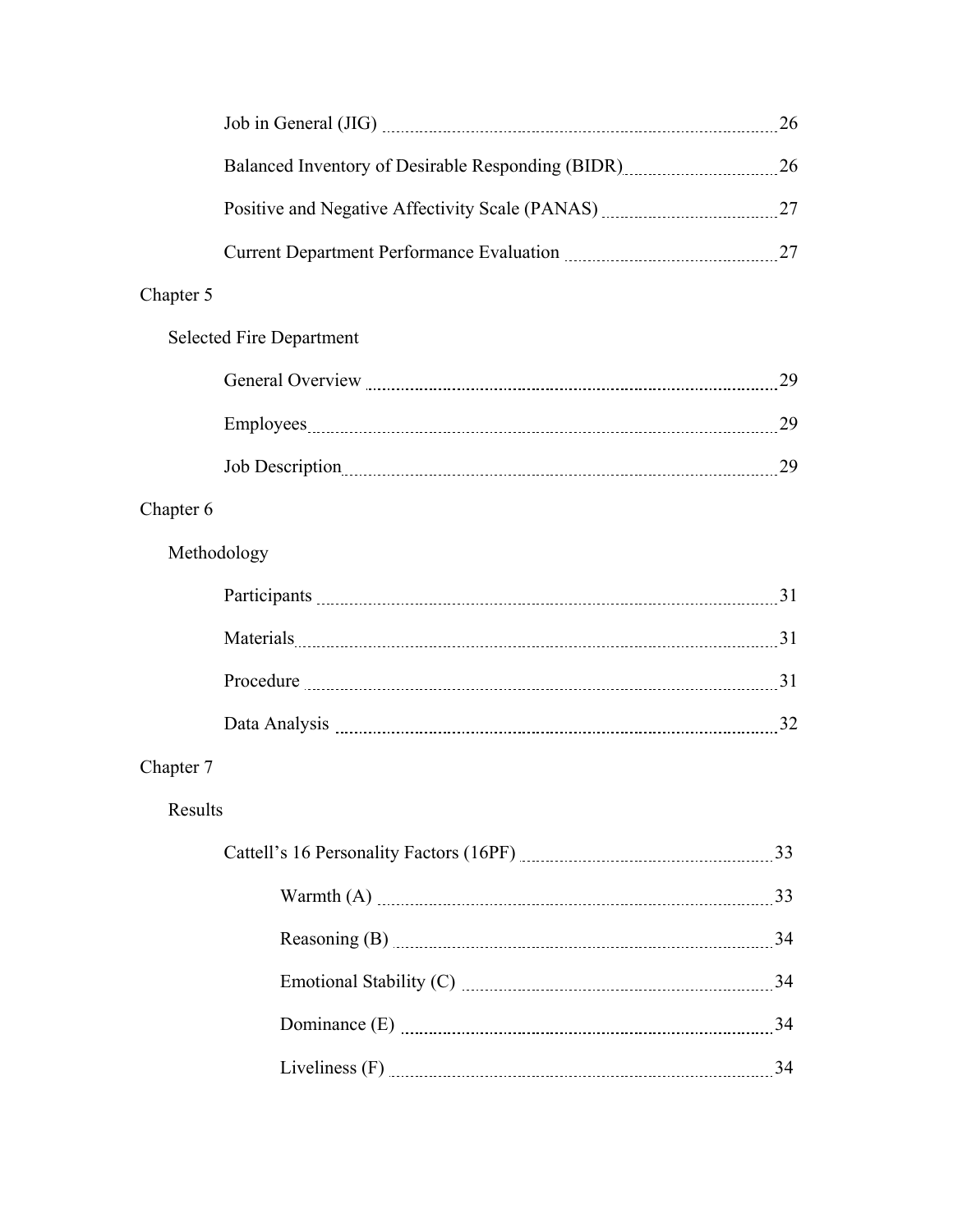| Vigilance (L) $\ldots$ 35   |  |
|-----------------------------|--|
|                             |  |
| Privateness (N) $\ldots$ 35 |  |
|                             |  |
|                             |  |
|                             |  |
|                             |  |
|                             |  |
|                             |  |
|                             |  |
|                             |  |
|                             |  |
| Self-Control (SC) 27        |  |
|                             |  |
|                             |  |
|                             |  |
|                             |  |
|                             |  |
|                             |  |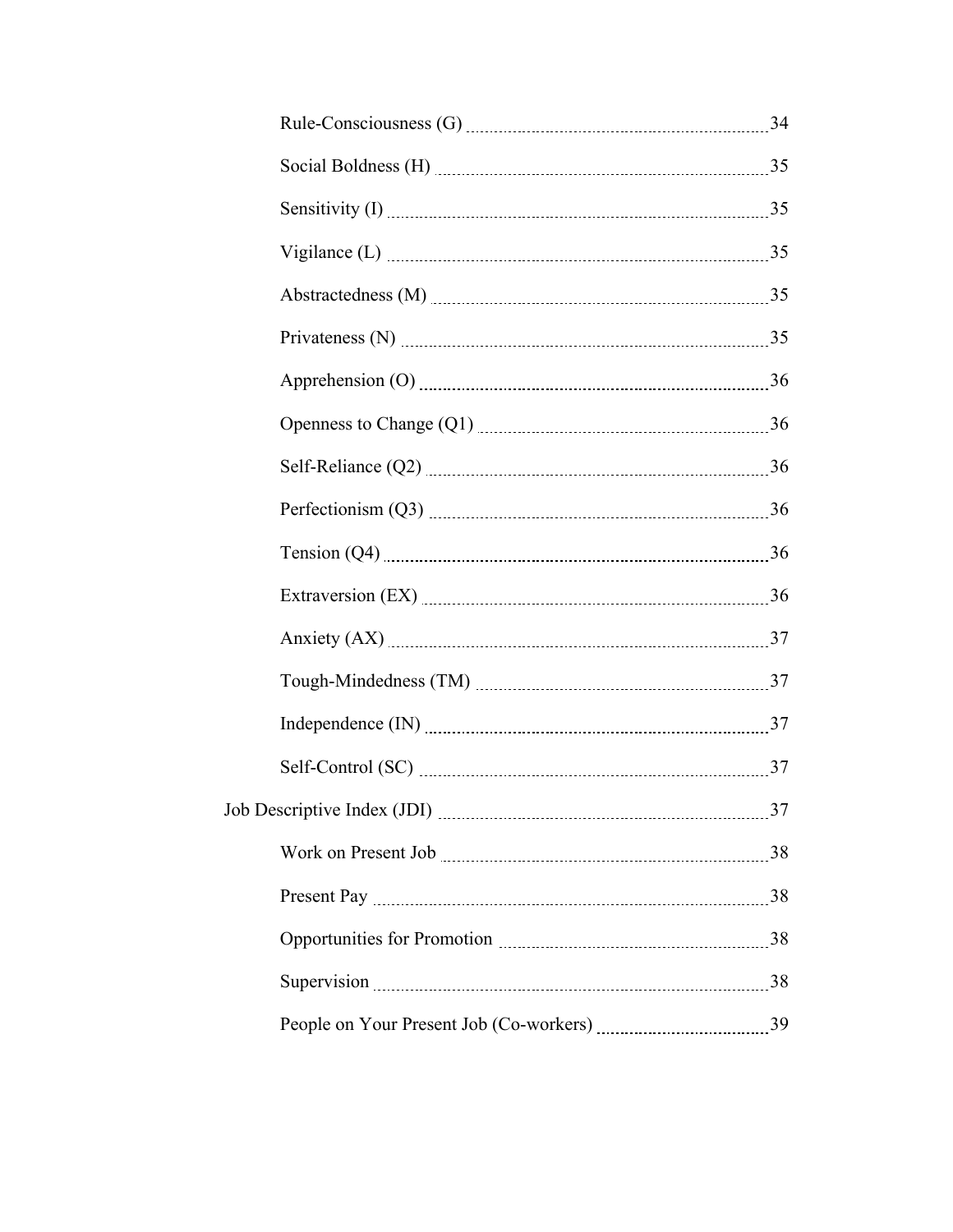| Job in General 22                                                              |  |
|--------------------------------------------------------------------------------|--|
|                                                                                |  |
|                                                                                |  |
| Chapter 8                                                                      |  |
|                                                                                |  |
|                                                                                |  |
|                                                                                |  |
| Appendix                                                                       |  |
|                                                                                |  |
|                                                                                |  |
| Appendix C: Balanced Inventory of Desirable Responding <i>manual manual</i> 56 |  |
|                                                                                |  |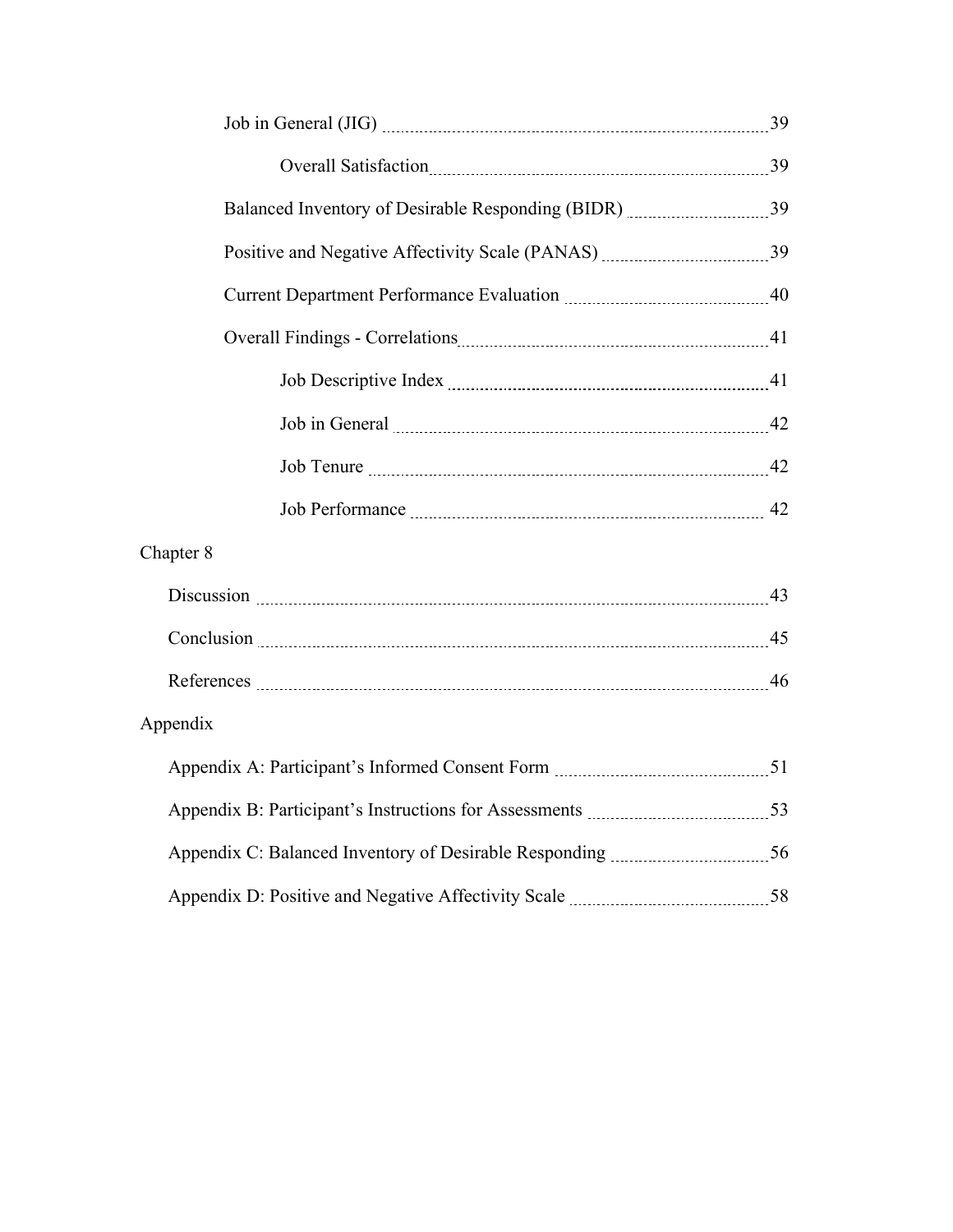# Tables and Figures

| Tables                                                                         |     |
|--------------------------------------------------------------------------------|-----|
|                                                                                |     |
| Tables 1.2 -1.22 - Cattell's 16 Personality Factors Frequency 62-86            |     |
|                                                                                |     |
|                                                                                |     |
|                                                                                |     |
|                                                                                |     |
| Table 4.1: Descriptives Table – Positive and Negative Affectivity Scale 98     |     |
| Table 4.2: Descriptives Table – PA and NA Scales <i>manual communical</i> 100  |     |
| Table 5.1: Descriptives Table – Current Performance Evaluation manufacture 101 |     |
| Table 6.1: Correlation Table – Personality, Satisfaction, and Performance 103  |     |
| Figures                                                                        |     |
| Figure Captions 2014                                                           |     |
| Figure 1: Bar Chart – Means of Cattell's 16 Personality Factors – Primary 105  |     |
| Figure 2: Bar Chart – Means of Cattell's 16 Personality Factors - Global 106   |     |
| Figure 3: Bar Chart – Means of Job Descriptive Index with Job in General  107  |     |
| Figure 4: Bar Chart – Means of Current Performance Evaluation                  | 108 |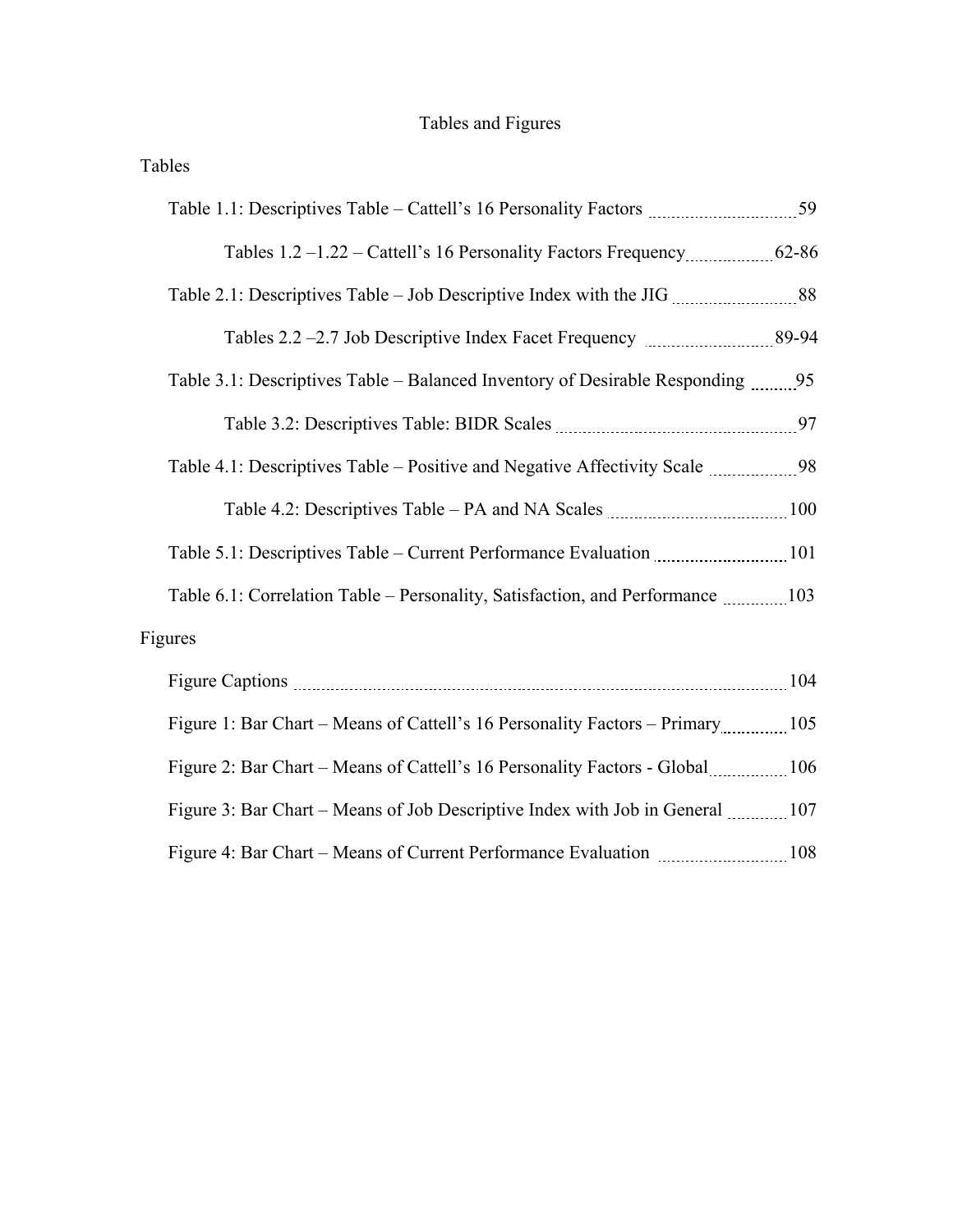#### Chapter 1

#### Personality and Job Satisfaction: An Investigation

#### of Central Wisconsin Firefighters

The purpose of the present investigation is to evaluate how personality and job satisfaction affect job performance in employees at a Central Wisconsin fire department. Through a process of conducting assessments and gaining access to performance evaluations completed at the department, interactions between the variables was seen. The main objective was to see if there was any relationship between job performance, personality, and job satisfaction, as well as to assess the overall satisfaction of the department. The research on the these constructs was assessed by using various instruments: Cattell's 16 Personality Factors (16PF) for the personality construct, the Job Descriptive Index (JDI) with the Job in General (JIG) for the job satisfaction construct, and the most recent performance evaluations conducted at the selected fire department for the job performance construct. Other measures, the Balanced Inventory of Desirable Responses (BIDR) and the Positive and Negative Affectivity Scale (PANAS) were used as validation for the study.

1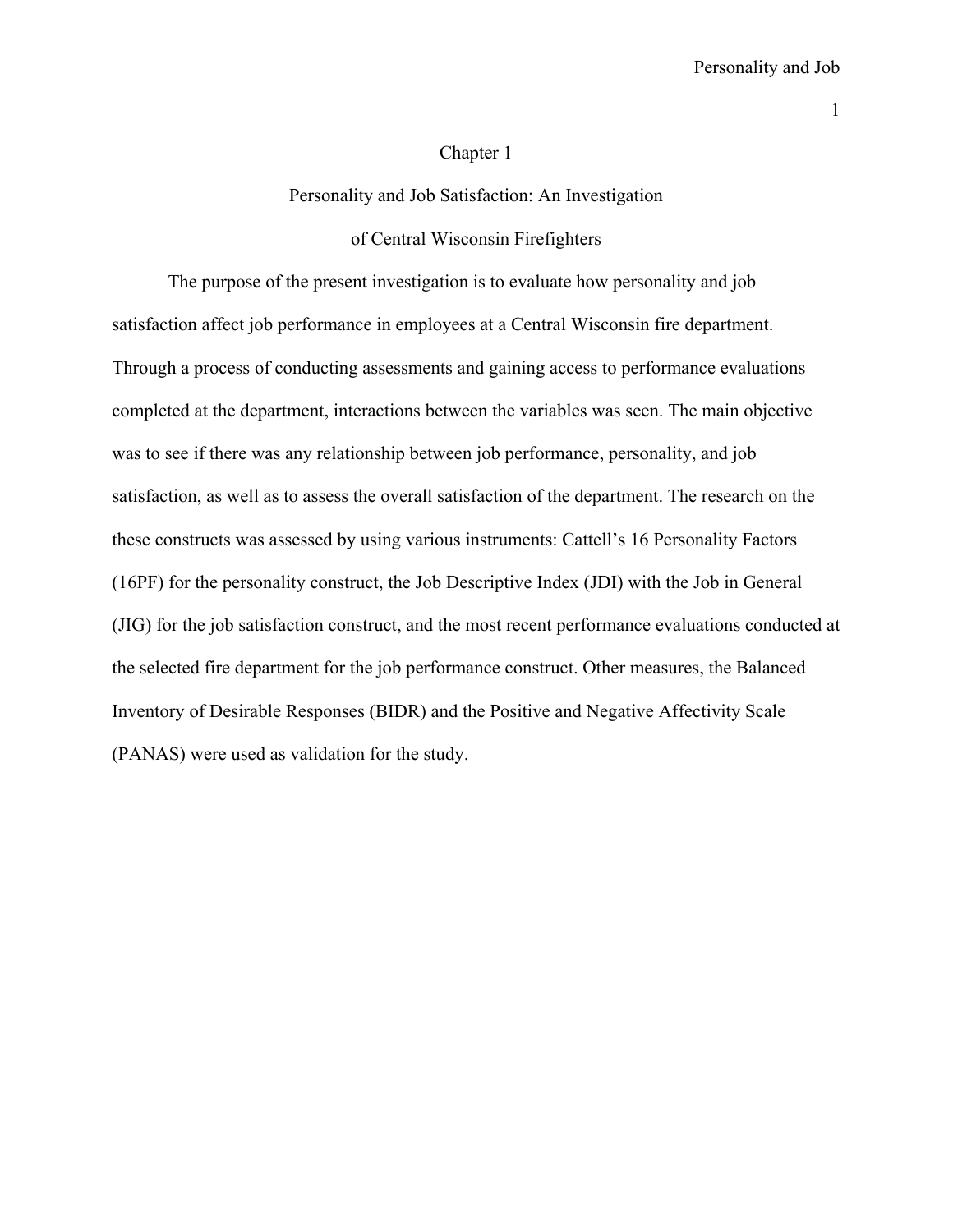#### Chapter 2

Review of Relevant Literature

#### Job Performance in Relation to Job Satisfaction

 In the field of Industrial/Organizational psychology, one of the most researched areas is the relationship between job satisfaction and job performance (Judge, Thoresen, Bono, & Patton, 2001). Landy (1989) described this relationship as the "Holy Grail" of Industrial psychology. Research linking job performance with satisfaction and other attitudes has been studied since at least 1939, with the Hawthorne studies (Roethlisberger & Dickson, 1939). In Judge et al. (2001), it was found by Brayfield and Crockett (1955) that there is only a minimal relationship between job performance and job satisfaction. However, since 1955, Judge et al. (2001) cited that there are other studies by Locke (1970), Schwab & Cummings (1970), and Vroom (1964) that have shown that there is at least some relationship between those variables. Iaffaldano and Muchinsky (1985) did an extensive analysis on the relationship between job performance and job satisfaction. Across their many studies, they found a mean correlation of .17 (Iaffaldano & Muchinsky, 1985). There are also stronger relationships depending on specific circumstances such as mood and employee level within the company (Morrison, 1997). Organ (1988) also found that the job performance and job satisfaction relationship follows the social exchange theory; employees' performance is giving back to the organization from which they get their satisfaction.

 Judge et al. (2001) argued that there are seven different models that can be used to describe the job satisfaction and job performance relationship. Some of these models view the relationship between job satisfaction and job performance to be unidirectional, that either job satisfaction causes job performance or vice versa. Another model states that the relationship is a

2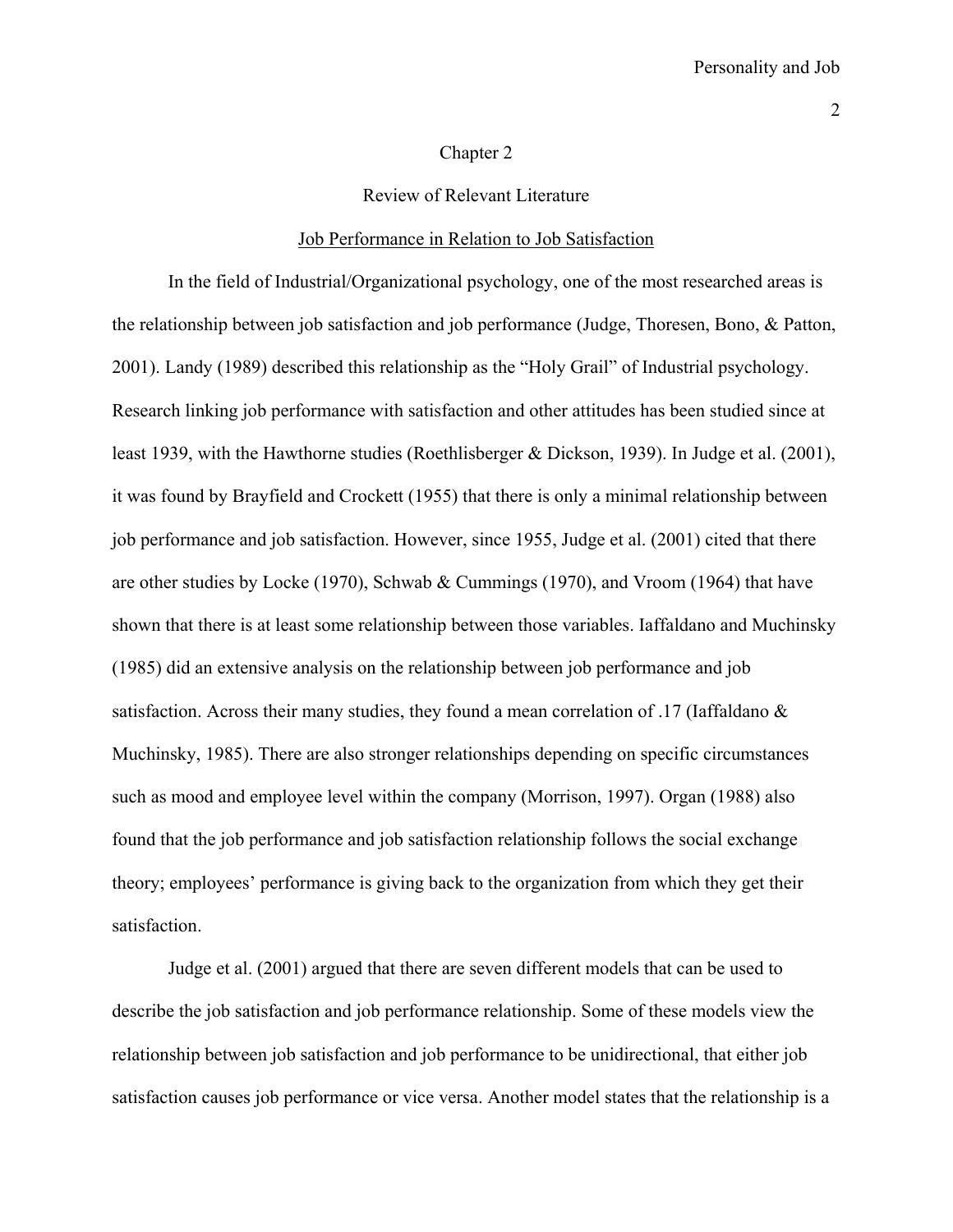reciprocal one; this has been supported by the research of Wanous (1974). The underlying theory of this reciprocal model is that if the satisfaction is extrinsic, then satisfaction leads to performance, but if the satisfaction is intrinsic, then the performance leads to satisfaction. Other models suggest there is either an outside factor that causes a seemingly relationship between the factors or that there is no relationship at all, however, neither of these models have much research.

 The final model is "Alternative Conceptualizations of Job Satisfaction and/or Job Performance." This model discusses how positive attitudes toward one's job can predict a high degree of job performance. George and Brief (1996) and Isen and Baron (1991) both found that employees' attitudes are reflected in their job performance. If this is the case, then we can argue that there is a relationship between employees' job satisfaction and job performance, as satisfaction is an attitude about their job. Industrial psychologists do not justify any relationship between job satisfaction and job performance, although it has been found that a positive mood is related to higher levels of job performance and job satisfaction.

# Job Performance and Job Satisfaction in Relation to Personality Type

 As stated above, job satisfaction in relation to many factors is one of the most researched areas of worker attitudes. However, there are other factors to consider when looking at what makes an employee do well on the job.

One construct that has been used to predict job performance is personality. This is one area that is criticized by many people as something that may not be valid to use (Rothstein  $\&$ Goffin, 2000). Despite these criticisms, most researchers feel that studying the relationship between personality and job performance is extremely useful (Goffin, Rothstein, & Johnston, 2000).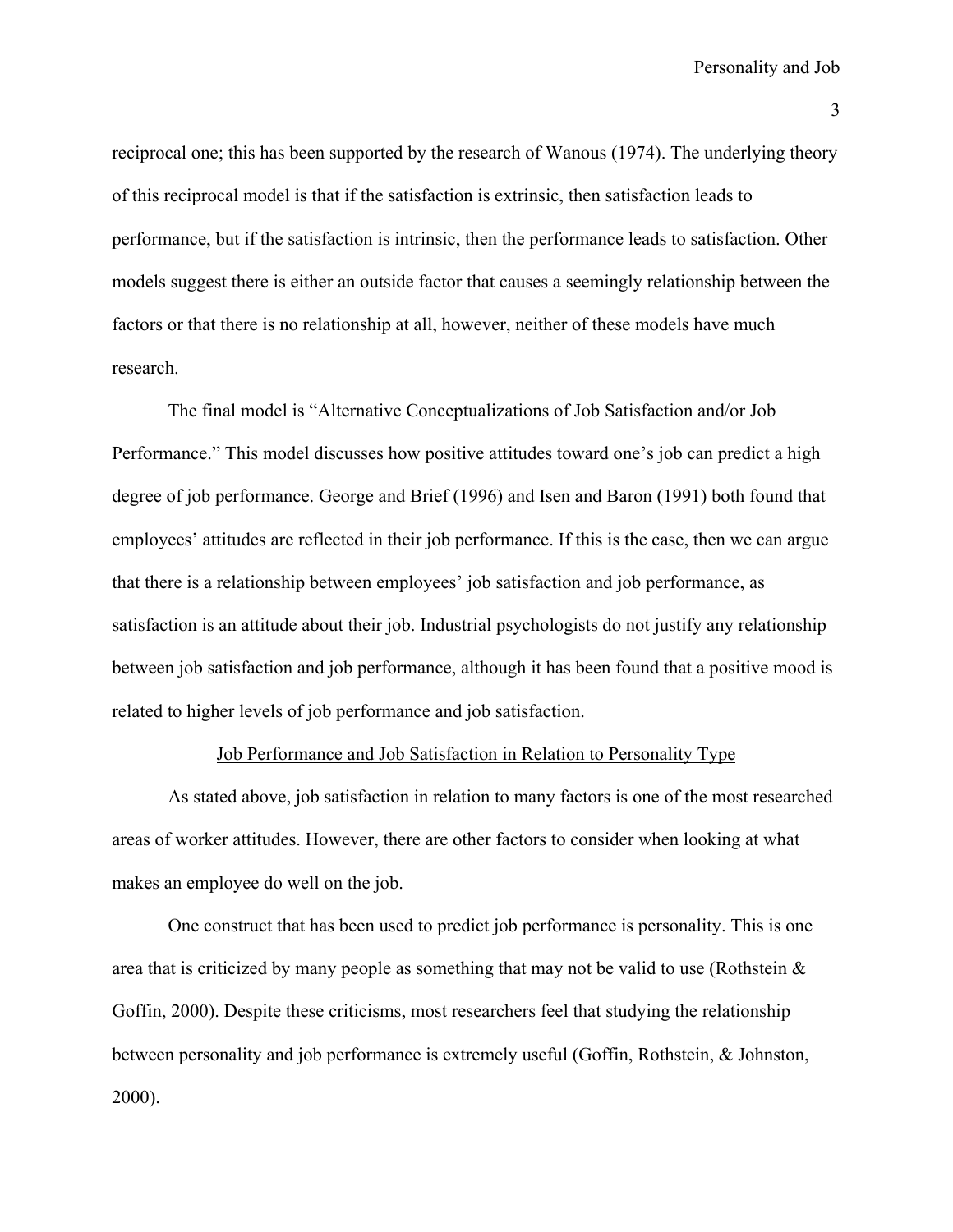Scheider and Dachler (1978) found that, over time, satisfaction with a job remains unusually stable, which made them believe that it was people's personality that was due to the satisfaction with their job, rather than other variables. Most studies dealing with job satisfaction in relation to personality are conducted in large organizations, however, very few have been done to view the impact on smaller organizations (Morrison, 1997). There are many different personality factors that have been correlated to job satisfaction, but overall, there seem to be two traits that have significant correlations: locus of control and negative affectivity (Spector, 1997).

Locus of control refers to people's beliefs about how much control they have over their job, life, or various other factors (Rotter, 1966). Locus of control has been correlated with job performance as well as job satisfaction (Spector, 1997).

Negative affectivity is people's tendency to have negative emotions, independent of the situation (Watson, Clark, & Tellegen, 1988). This is correlated to job dissatisfaction because if people feel negative overall, they will be negative about their job as well (Spector, 1997).

According to Buss (1992), the Big Five factors (which for this study are Cattell's five Global factors of: extraversion, anxiety, tough-mindedness, independence, and self-control) have some influence on job performance. The original "big five" personality factors are emotional stability, extraversion, intellect/openness, agreeableness, and conscientiousness (Acton, 2002). Acton (2002) compared the "big five" to Cattell's global factors. He found that extraversion is the same in both, tough-mindedness was the "big five" version of agreeableness, anxiety was the version of emotional stability, independence was the version of openness to experience, and selfcontrol the version of conscientiousness.

It seems to be a common assumption that employees who are happy with their job, should also be more productive at work (Spector, 1997). It has been hypothesized that if above average

4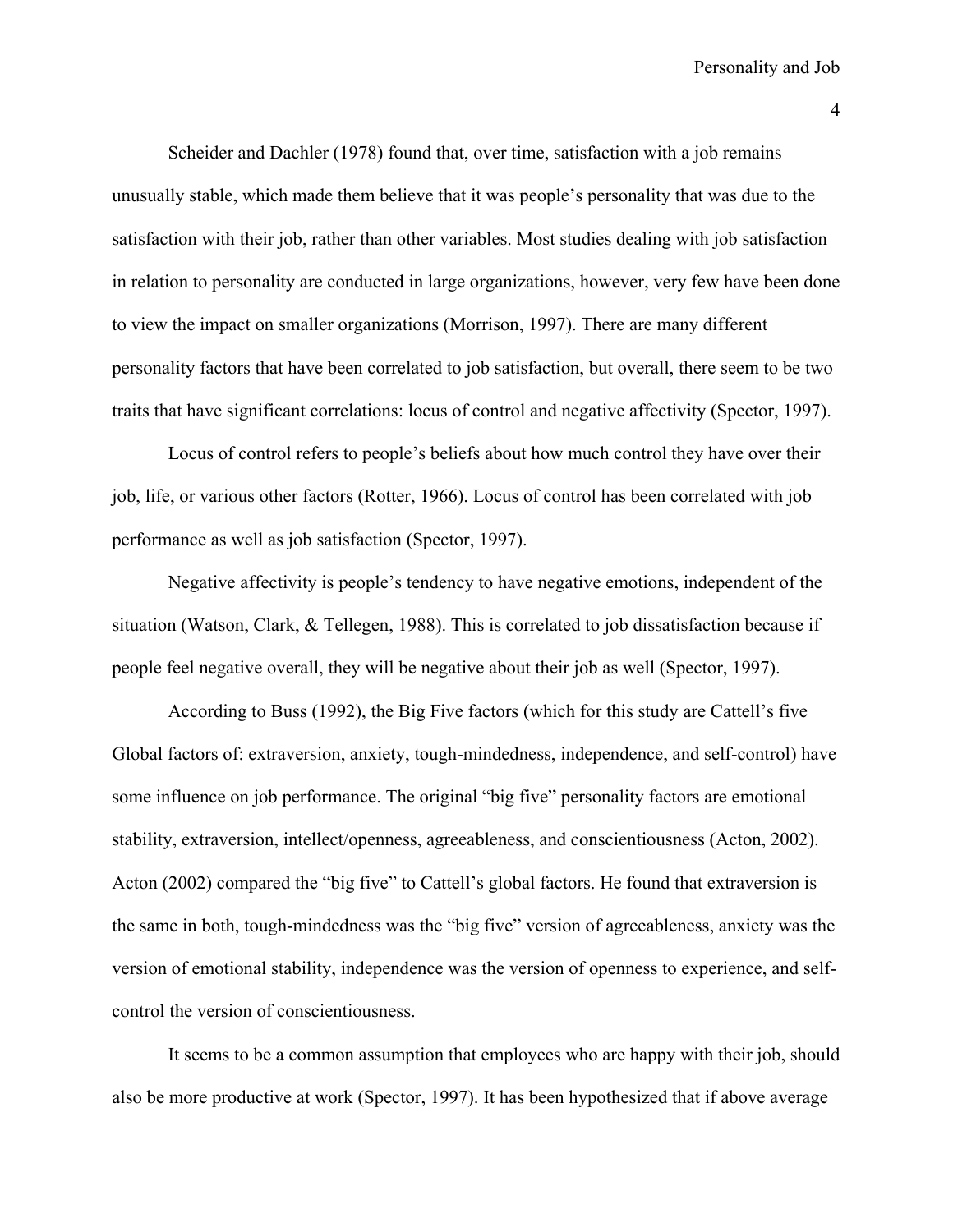performance is rewarded on the job, then the correlation between job satisfaction and job performance would be higher (Jacobs & Solomon, 1977).

 There has been recent research that has shown relationships between personality and job performance in firefighters (Liao, Arvey, & Butler, 2001). Specifically, the study by Liao et al. (2001), found that the MMPI trait of social introversion was significantly negatively correlated to injury frequency  $(r = .08)$ . The reason stated for underlying this finding is that introverts tend to be less social and because firefighters need to work as a team, introverts may be less likely to ask for help when needed. This, in turn, also creates more hazards on the job, and subsequently, more job-related injuries.

 Abraham (2000), reviewed personality on the basis of cynicism towards an organization. It was found that personality cynicism was the best predictor of job satisfaction, because it explains 57% of the variance in job satisfaction,  $t(53) = -8.54$ ,  $p < 0.01$ .

# Cattell's 16 Personality Factors (16PF)

 Cattell's 16PF is a personality assessment instrument that has shown reliability in testretest situations, as well as having internal consistency. The 16PF has been shown to be stable on both primary factors (test-retest correlations ranged from .69 to .86) and global factors (testretest correlations ranged from .70 to .91). It has also been shown to be internally consistent with split-half reliabilities ranging from .68 to .87.

The 16PF has also been shown to have construct and criterion validity. Research indicated in Russell and Karol's (2002) manual for the 16PF found that the assessment does test 16 different personality factors and is predictive of various criterion scores of creative potential and self-esteem.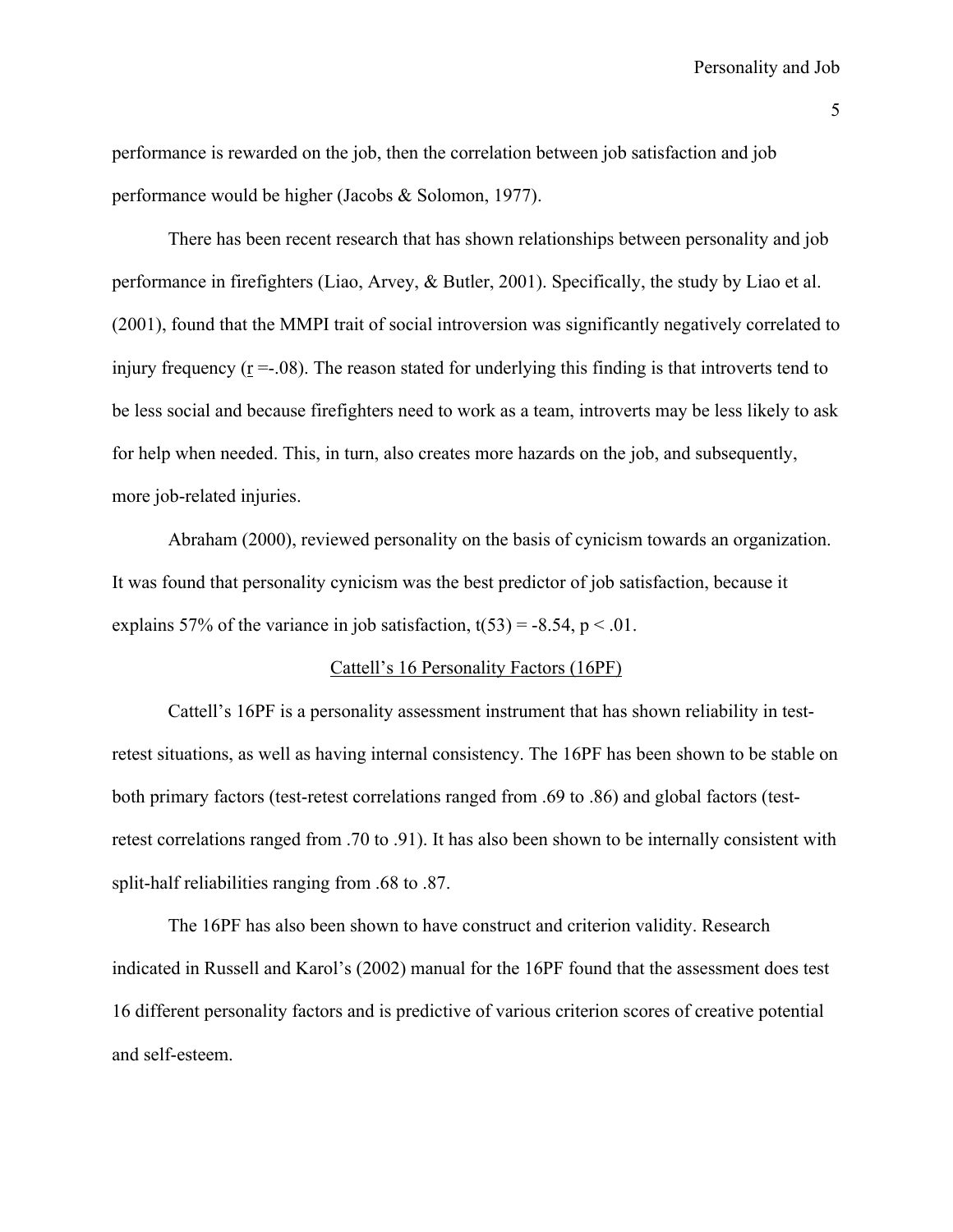Cattell's 16PF was chosen for this study because it has previously been used for other studies correlating job performance and/or satisfaction with personality (Baute, 2000; Goffin et al., 2000; Lunenberg, 1992; Schuerger & Ekeberg, 1994).

 Goffin et al. (2000) cited that previous research has shown that personality as measured by the 16PF is related to job performance. Goffin et al. found that both extroversion ( $r = .32$ ) and dominance  $(r = .25)$  were correlated with job performance. Lunenberg (1992) also used the 16PF in his study and found that the factors of dominance, imagination, self-sufficiency, and warmth were related to above-average performance. Schuerger and Ekeberg (1994) found similar results in their study, in comparing the five global personality traits with performance, they found correlations between performance and extraversion ( $r = -0.33$ ), anxiety ( $r = 0.33$ ), toughmindedness ( $r = .07$ ), independence ( $r = .19$ ), and self-control ( $r = .06$ ). The results gained from these correlations were not overwhelming, however, they were significant.

 Research with the 16PF has also been previously conducted on firefighters, to help in employee selection and decide who will have the best overall job performance (Baute, 2000). In his research, Baute (2000) used three different assessments, one being the 16PF, and found that it was predictive of above average job performance in firefighters. As stated in his research, the 16PF has been used for over 30 years to help recruiters select personnel. The research was conducted by having the pre-hire scales correlated with later performance on the job. The fire department chose groups of 20 firefighters considered to be low performers and 20 firefighters considered to be high performers. The firefighters were tested with various assessments, including the 16PF and the groups were found to have statistically significant differences on four of the primary scales. Baute (2000) found that the primary factors of emotional stability, utilitarianism, practicality, and traditionalism were related to high performers. Later research also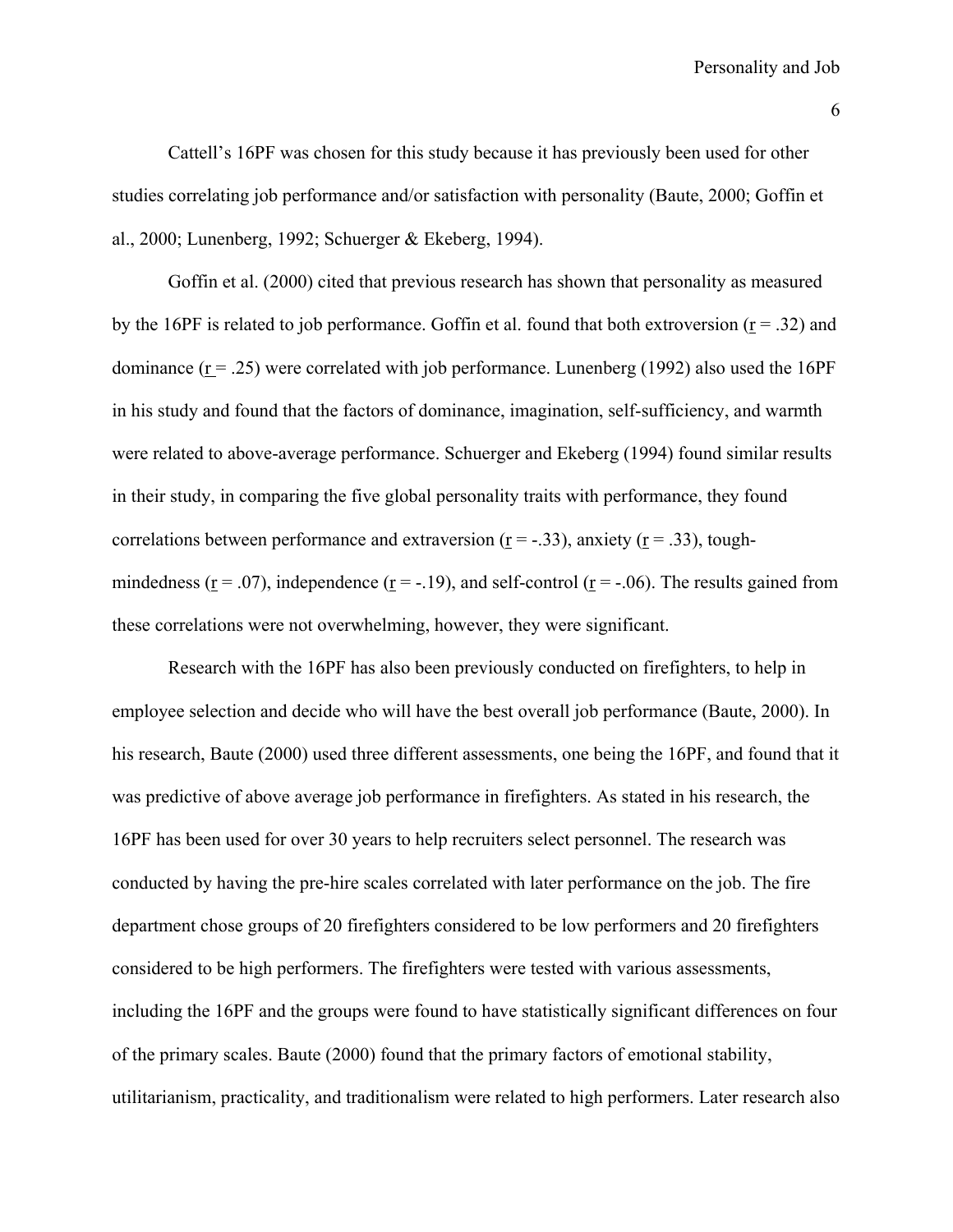indicated that less dominant, less skeptical, and less exacting were also seen more with high performers. Correlations for job performance and the factors of the 16 PF are summarized by Baute (2000):

High performers were more tough-minded, resolute, unempathic (.001), more utilitarian, objective, unsentimental (.004), more grounded, practical solution oriented (.01), more emotionally stable, adaptive, mature (.03), more traditional, attached to the familiar (.06), and more accommodating, selfless, agreeable (.07) for a total of six factors.

 Because of his work, Baute (2000) recommended the use of the 16PF in pre-screening of applicants for the selected fire department he was researching. The current fire chief of the selected department in Baute's research felt that the research was helpful and valuable to the department; the retired chief also felt that Baute's research was an effective way to assess who would be successful on the job.

 Even though the 16PF has shown to be a somewhat successful predictor of job performance in some situations, the assessment is not without fault. Because the 16PF is a personality assessment, and if it is being used as a hiring tool, applicants may want to make themselves come across as having a different personality than their actual one (Christiansen & Goffin, 1994). Because of this "faking good" scenario, the 16PF does have subscales that try to counter for these effects. The Impression Management scale, Infrequency scale, and Acquiescence scale try to control and counter the "faking good" or "faking bad" scenario (Russell  $& Karol, 2002$ ).

 The Impression Management scale is a social desirability scale. The type of scale tries to identify individuals who may answer questions in a more socially acceptable manner (Russell & Karol, 2002). A high score on this scale may represent people who are trying to present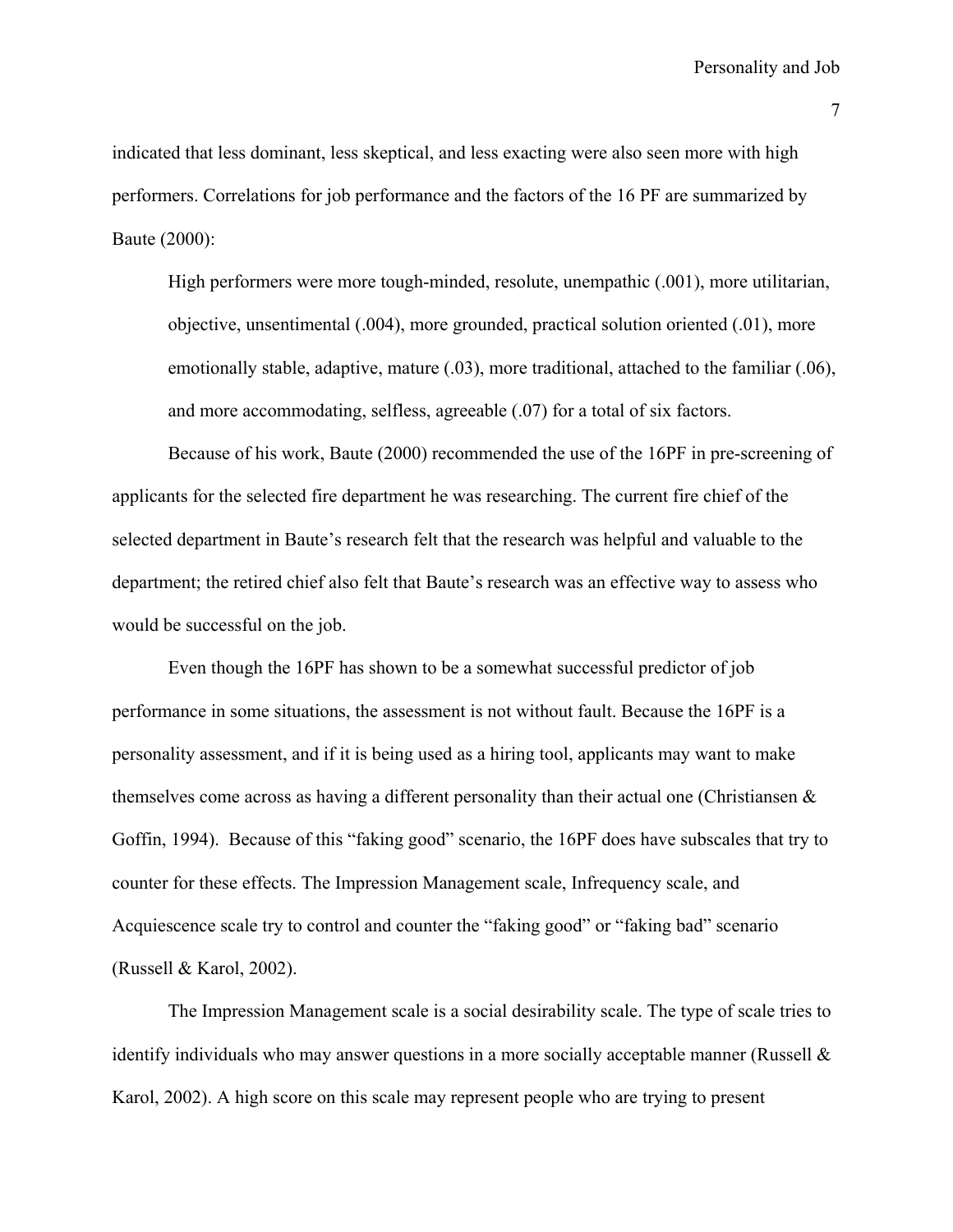themselves as behaving in the most socially desirable way, while a low score reflects people's accepting of less desirable attributes (Russell & Karol, 2002).

 The Infrequency scale measures how participants answer the questions and which responses are marked most frequently. A high score on this scale may be explained by people not being able to decide which choice is more accurate for themselves, that they are trying to avoid "making a wrong impression," or that they did not completely understand the question being asked (Russell & Karol, 2002).

 The Acquiescence scale measures the participants' tendency to answer "true" to all true/false questions. This may reflect that no matter what the question being asked is, people that score high on this scale will always answer "true."

#### Job Descriptive Index (JDI)

 The Job Descriptive Index is an instrument that is used to assess job satisfaction more than any other inventory (Kinicki, McKee-Ryan, Schriesheim, & Carson, 2002). Spector (1997) also states that it may also be the "most carefully developed and validated" job satisfaction measure (p. 12). It is designed to measure job satisfaction on the basis of five facets, including an overall job satisfaction facet, the Job in General (JIG) scale (Kinicki et al., 2002). Kinicki et al. (2002) found that the JDI was correlated with performance evaluation scores  $(r = .19)$ .

 The Job Descriptive Index manual (Balzer et al., 1997) describes the purpose of the JDI as well as the validity and reliability conducted. The basis for the Job Descriptive Index is that job satisfaction is important for three different reasons: humanitarian concerns, economic concerns, and theoretical concerns.

Humanitarian concerns are of interest because employers want people to be satisfied with their jobs. Job satisfaction has been related to various factors, like physical and mental health, as

8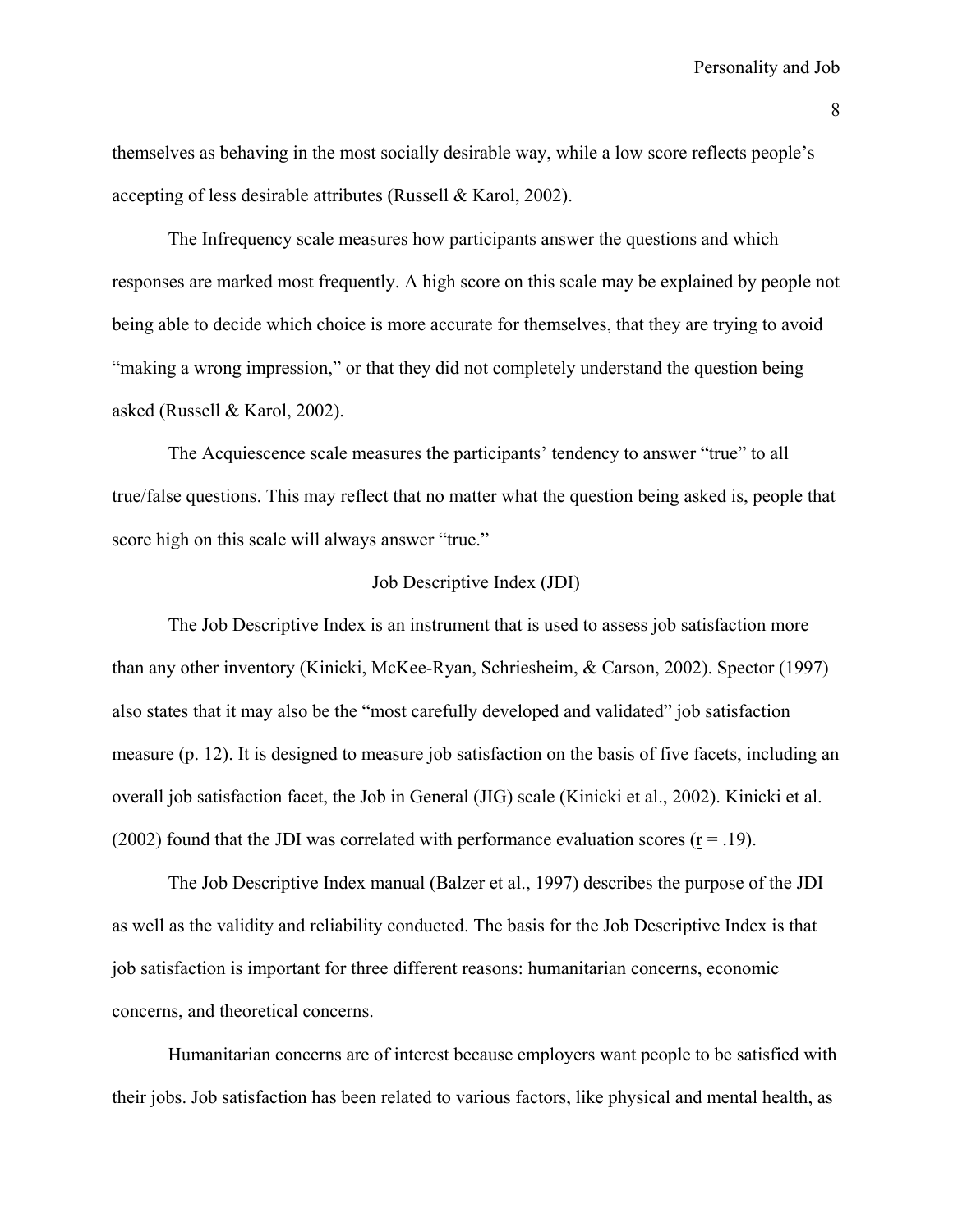well as overall life satisfaction, so it is important for people to be satisfied at work (Balzer et al., 1997).

Economic concerns are of interest to employers because they want to get the most from their employees. If happier employees lead to increased productivity, then it is worth the employers time to make the employees satisfied. Job satisfaction can also lead to various factors like decreased absenteeism, reduced turnover, and fewer on the job injuries (Balzer et al., 1997).

Theoretical concerns are of interest because many people view satisfaction as the cause of work-related behaviors, such as maintaining good working relationships, coming to work, and doing the job well (Balzer et al., 1997).

The facets of the Job Descriptive Index are derived from the definition of job satisfaction put forth by Smith, Kendall, and Hulin (1969). Smith et al. (1969) defined job satisfaction as "feelings or affective responses to facets of the situation" (p. 6). Because of this definition, the JDI viewed satisfaction as the accumulation of five facets: work on present job, present pay, opportunities for promotion, supervision, and people on your present job (co-workers). For each facet, validity and reliability data has been collected.

The validation studies were conducted over a period of five years, beginning in 1959. Because of these studies, which found similar results, conclusions were drawn about the JDI. (Balzer et al., 1997). The JDI measures had high levels of discriminant and convergent validity. Balzer et al. (1997) found evidence for convergent validity when the JDI was found to correlate highly with other measures of job satisfaction, such as the "Faces" scale (Kunan, 1955), and a numerical rating scale (-100 to +100). Smith et al. (1969) that the scoring format of the JDI (Y, ?, or N) was the best scoring procedure.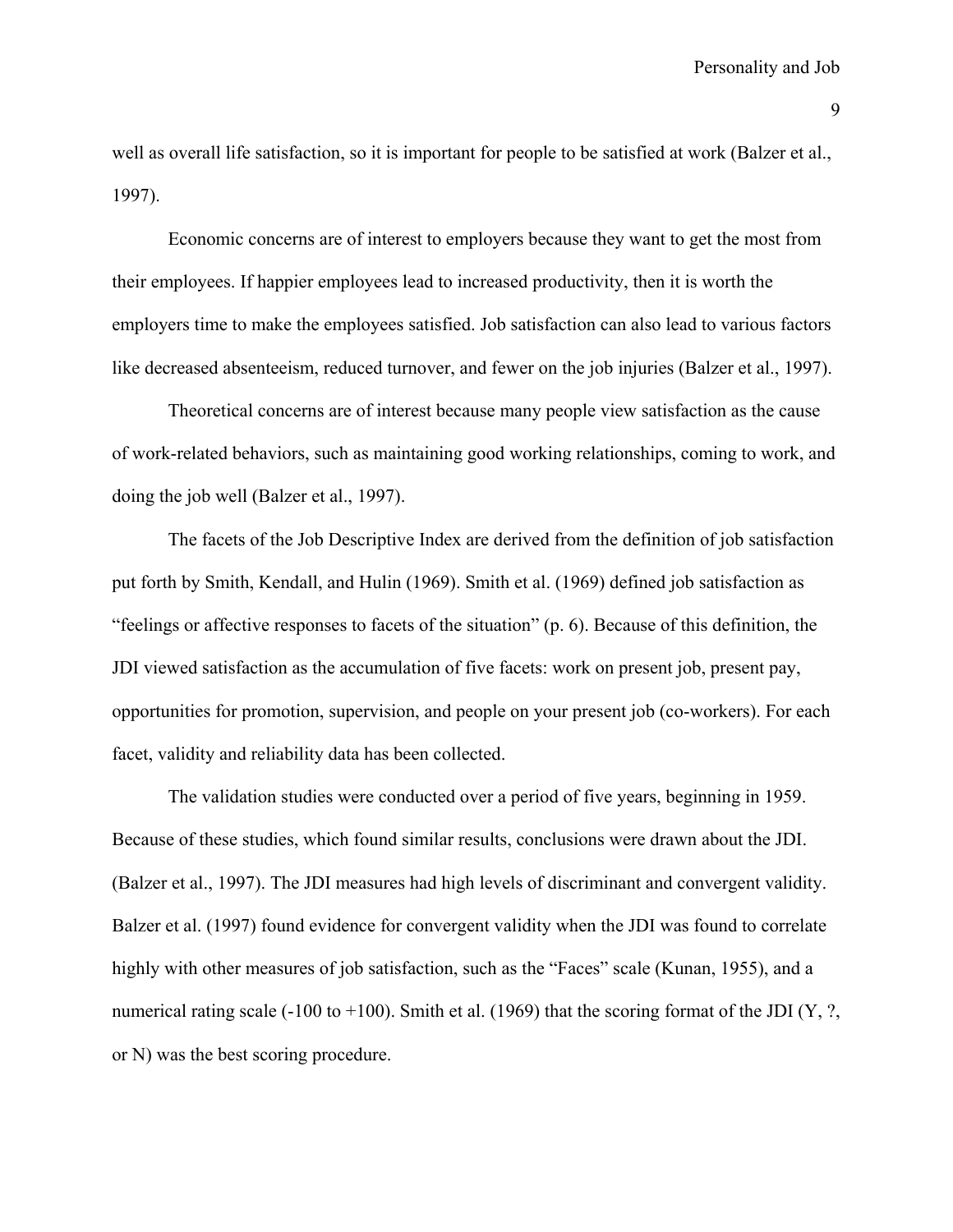Internal reliability was conducted on the 1997 version of the JDI with the JIG from over 1600 cases and was found to be high with coefficient alphas of reliability ranging from .86 to .92 (Balzer et al., 1997). Work on present job had a coefficient of .90. Present pay had a coefficient of .86. Opportunities for promotion had a coefficient of .87. Supervision had a coefficient of .91, the co-workers scale had the same coefficient (.91). The Job in General had the highest coefficient of .92 (Balzer et al., 1997).

# Balanced Inventory of Desirable Responding (BIDR)

 This measure was used because how people answer questions is just as important as the answers they give. When a person takes a personality assessment, they may feel the need to make themselves appear to have a different personality than they have (Helmes, 2000). Paulhus (1998) created the Balanced Inventory of Desirable Responding to try to aid in figuring out when a person may be trying to "fake good" on a personality assessment. The BIDR consists of two scales: impression management and self-deception. The impression management aspect is very similar to that of the 16PF sub-score, it measures how much the participant is purposely trying to be deceptive (Rothstein & Goffin, 2000). The self-deception scale measures denial within people on how they may truly behave (Helmes, 2000). The impression management scale is thought to be more indicative of faking because the participant is aware of the responses being given, whereas, the self-deception scale is thought to possibly be a personality trait in itself (Rothstein & Goffin, 2000). The BIDR is a preferred measure to use because it eliminates various confounds that are found in other social desirability scales (Helmes, 2000). Reliability for the BIDR is relatively high, Paulhus (1998) found coefficient alphas from .80 to .86 for the impression management scale and .70 to .80 for the self-deception scale.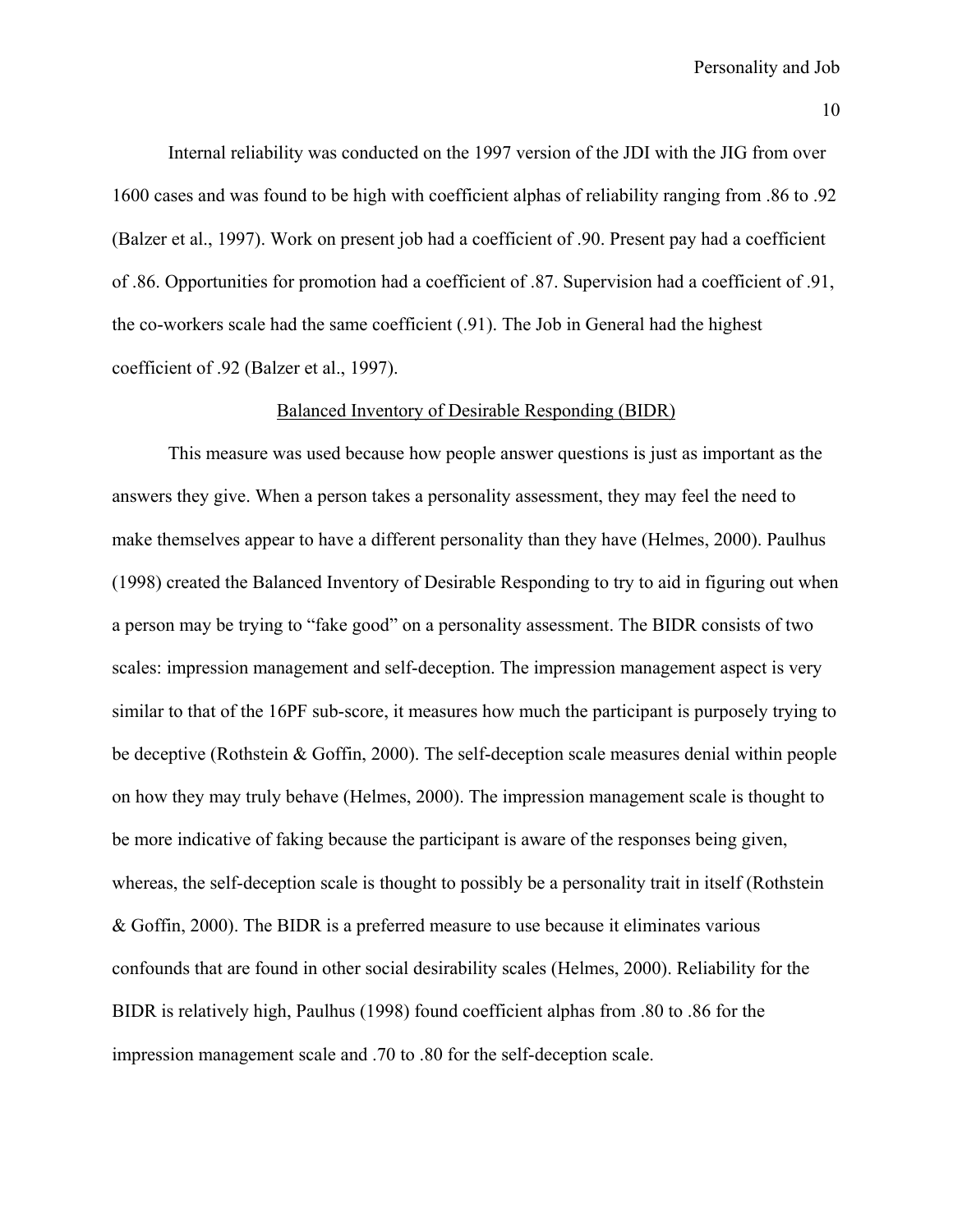#### Positive and Negative Affectivity Scale (PANAS)

 The Positive and Negative Affectivity Scale is a measure that was created to measure the opposite poles of mood (Molloy, Pallant, & Kantas, 2001). The two opposite poles are positive and negative mood and the measure assesses how people feel in general (Nemanick & Munz, 1994). Positive affect is described, in Roesch (1998), by Watson (1988, p. 1020) as "one's pleasurable engagement with the environment." It has also been found that extraverts tend to experience more positive affect than introverts (Roesch, 1998). Molloy et al. (2001) found that there were no statistically significant differences in gender for either the positive affectivity score or the negative affectivity score . Molloy et al. (2001) also found internal consistency with coefficients alphas of .88 for positive affectivity and .87 for negative affectivity. A comprehensive validity study was conducted by Roesch (1998), which found that the factors in both scales of emotion were significantly correlated with personality and had similar findings to the study by Molloy et al (2001).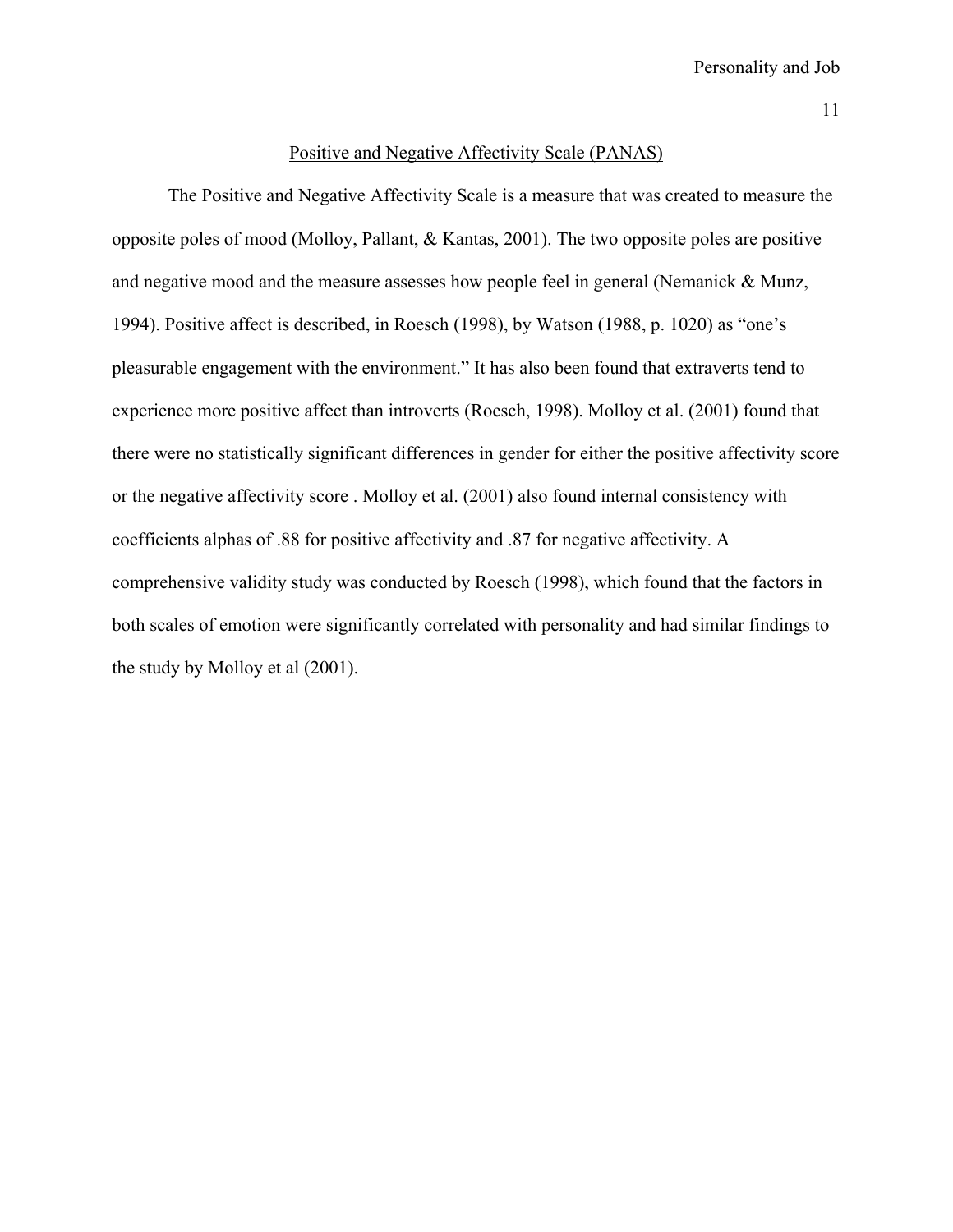#### Chapter 3

#### Review of Literature Relevant to Firefighters

#### **Motivation**

 For firefighters to want to have to risk their own lives for the sake of others, there has to be something greater in it for them. Extrinsic motivators alone cannot explain why a person may choose firefighting as a career, since firefighters do not make a great deal of money (Cunningham, 2002). Their job is even ranked as one of the least desirable in the country because of the danger threats imposed, the low level of income, the high level of physical demands, the high level of stress, low level of job security due to job-related injury and the type of working environment (Casey, 2000). However, Casey (2000) also stated "If I were to measure the worth of a fireman's job, I would probably put it number one, or very high up there." One intrinsic motivator that may account for a person choosing the firefighting profession is saving another person's life. Firefighters have one of the most dedicated and motivated professions in the world (Cunningham, 2002). A firefighter is also seen as one of the most ethical and honorable positions a person can hold; they are most trustworthy in the consensus of the public (Cunningham, 2002). To want to go into burning buildings and rescue complete strangers, firefighters have to be a very motivated group of people with a sense of organization and teamwork (Casey, 2000; Cunningham, 2000).

#### Job Satisfaction

 Of all jobs out there, if you talk to a firefighter, he will say he has one of the most satisfying jobs (Brown, 2001). People join this profession to help other people. Kenneth Sylvia, an Emergency Medical Technician from New Bedford, stated "It's [our job] is about helping people. I don't think there is anyone in this service that is in it for any other reason. I don't think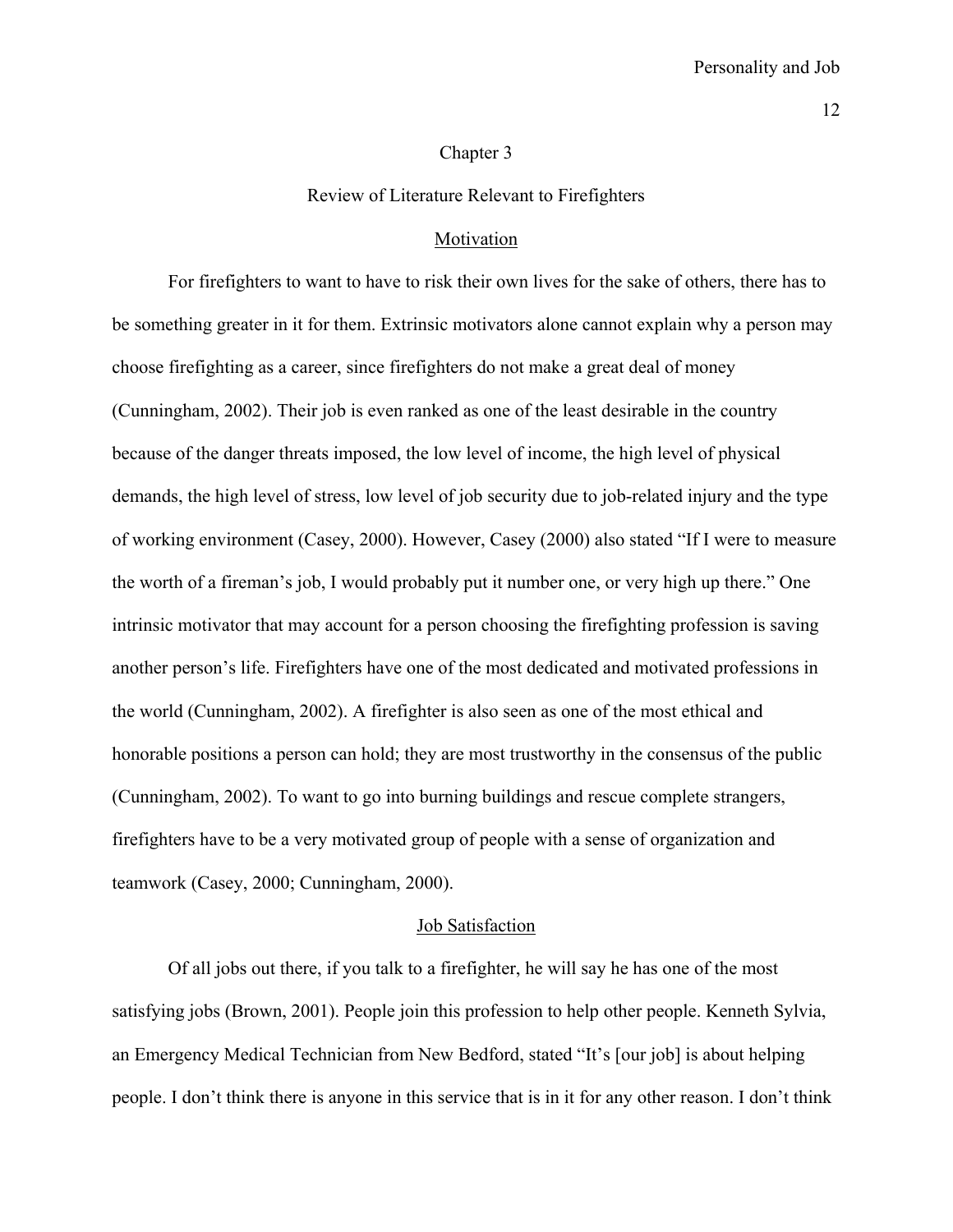an EMT can be in it for any other reason" (Brown, 2001). Helping and rescuing people are one of the main draws to being a firefighter (Armstrong, 1999). The public does not view many other public professions, such as that of a police officer, the way they do a firefighter; firefighters are seen in the role of "rescuer, comforter, or helper" (Armstrong, 1999). Job satisfaction comes from the satisfaction with the job itself. Armstrong (1999) pointed out that after conducting many interviews, firefighters felt that how the public views them is the most rewarding aspect of their job.

 Even though firefighting can be a very rewarding and satisfying career, there are many other aspects that one does not normally think of when they think of firefighters' jobs. Firefighters have to put their lives in danger and occasionally, they are unable to save the victim in a fire (Bohl, 1995). When a victim is not saved, firefighters may be witness to death, injury, and the pain from a burn victim (Bohl, 1995). Because of these things associated with being a firefighter, many firefighters, after an event that was unsuccessful, can feel guilty, anxious, or depressed (Bohl, 1995).

 There is also a great deal of other aspects to firefighters' job. The public sees firefighters as heroes and rescuers, but the public does not see the daily tasks associated with being firefighters (Occupational Outlook Handbook, 2002). The public does not know or realize what goes on within the confines of the fire department station. In larger cities, the main duty of firefighters is to fight the fires around the city, however, in a mid-sized town, there are many other aspects to the job (Occupational Outlook Handbook, 2002). Firefighters have to make sure all of their equipment is clean and up to date, make sure the trucks are clean after a fire run, and make sure the department itself is clean. Firefighters are also required to participate in training classes to update themselves on what is current. They are also in charge of inspecting the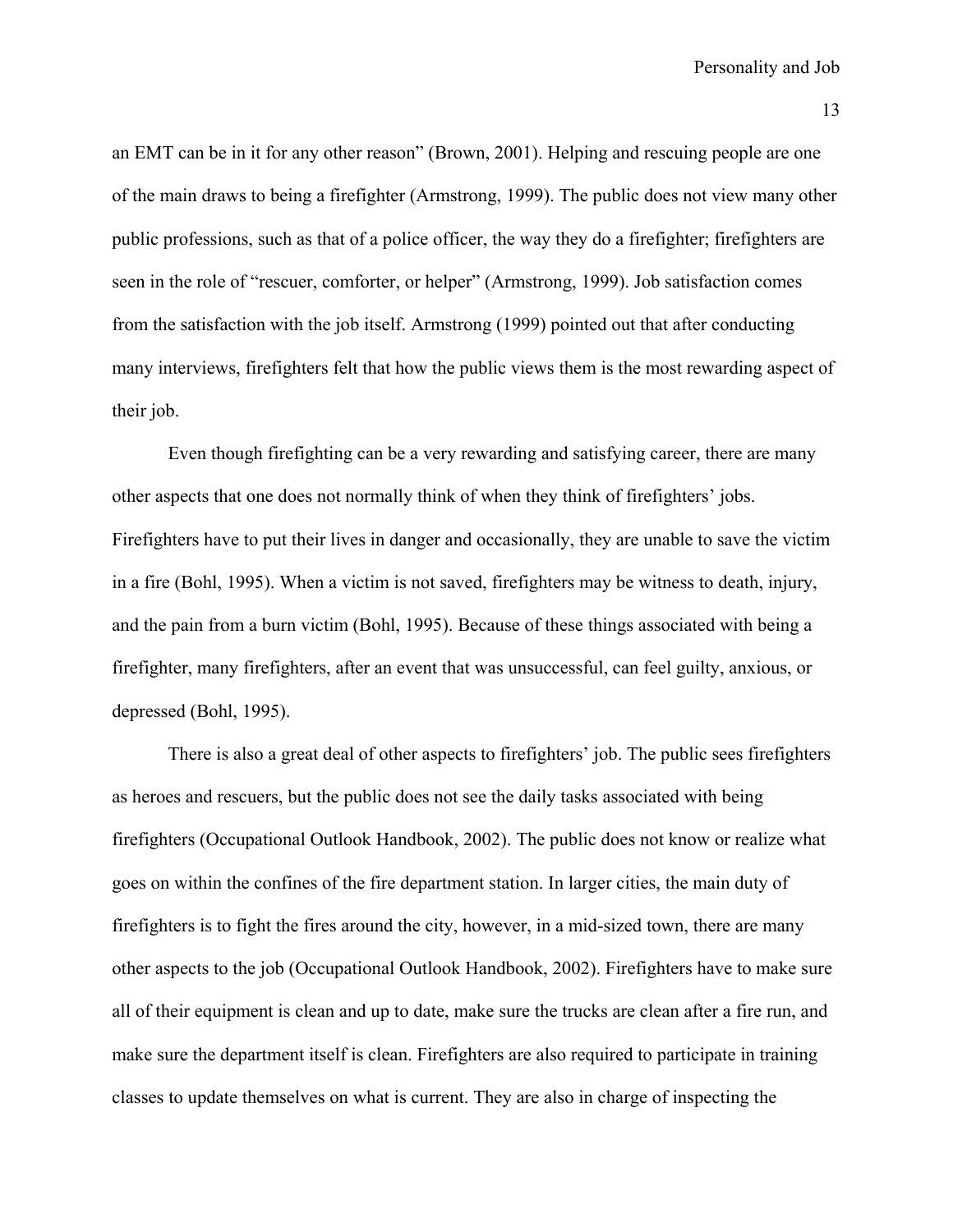businesses in the city for fire hazards (Occupational Outlook Handbook, 2002). So, even though a firefighters job is highly rewarding overall, there are many aspects that can be tedious on a daily basis.

# Purpose of Present Investigation

 The purpose of the present investigation is to determine if there are relationships between job performance, job satisfaction, and personality variables in Central Wisconsin firefighters. A second purpose is to see what types of relationships there are and to locate any differences between the firefighters and other types of studies done on different groups. Also an in-depth analysis of the Job Descriptive Index results were reviewed for report back to the fire department on overall job satisfaction of the department.

 The addition of the personality variables to job satisfaction may also help to account for some of the variance in job performance. As found in previous research, there are relationships between these different areas. This research will add to the existing literature by finding relationships between personality, job satisfaction, and job performance.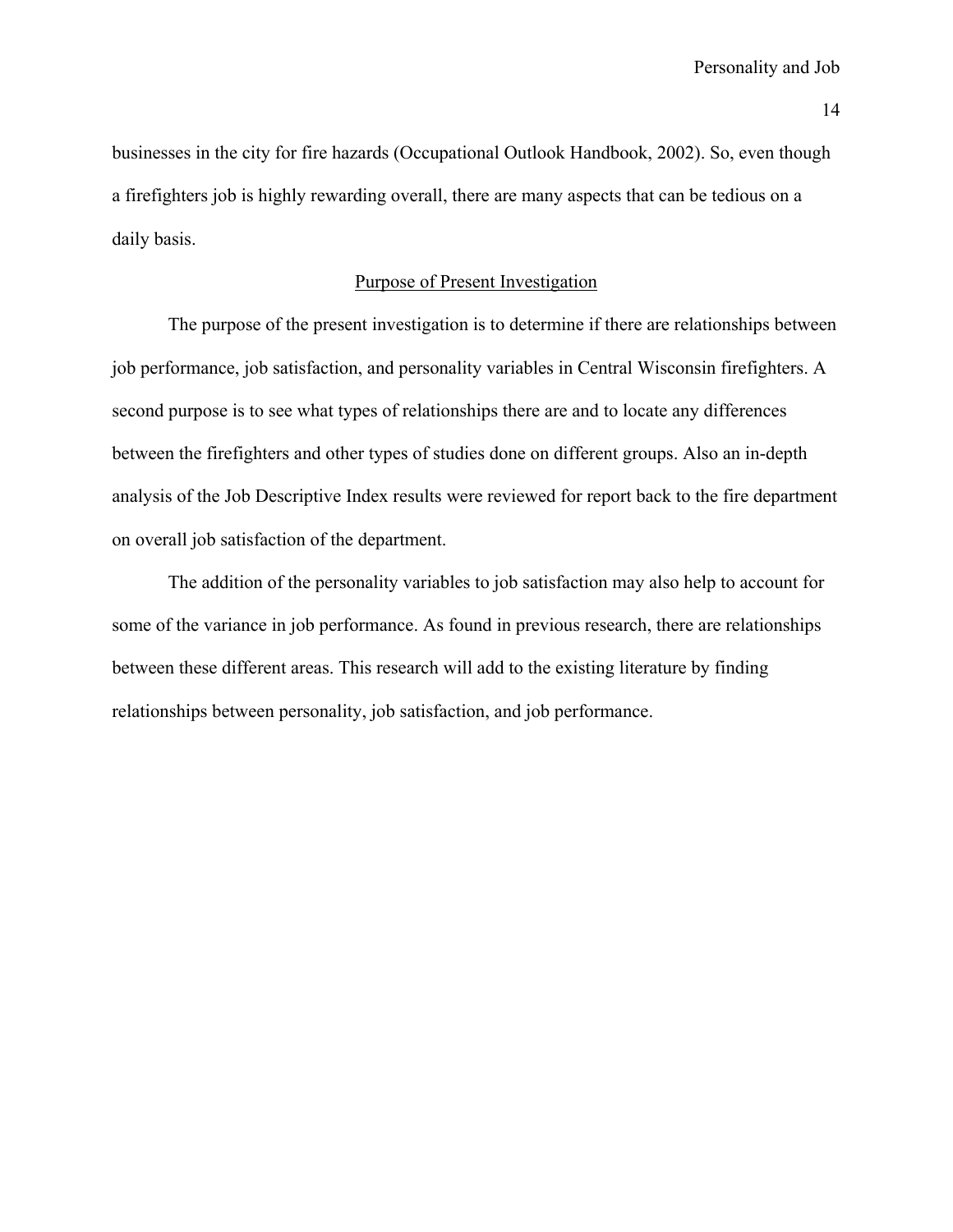#### Chapter 4

#### Explanation of Assessments Used

#### Cattell's 16 Personality Factors (16PF)

 Russell and Karol's (2002) manual on Cattell's 16 Personality Factors was the basis for the data that follows.

Raymond Cattell developed the 16PF in 1949. The 16PF is a personality assessment that measures a person's complete personality on the basis of 16 different factors. The factors measure everything from how people think about things, to how they view rules and laws to how people are in social situations and how open they are to disclosing information about themselves, to how emotional they are to others and to how they make decisions and their confidence with those decisions. There are 16 primary factors and five global factors. The primary factors are warmth (A), reasoning (B), emotional stability (C), dominance (E), liveliness (F), ruleconsciousness (G), social boldness (H), sensitivity (I), vigilance (L), abstractedness (M), Privateness (N), apprehension (O), openness to change (Q1), self-reliance (Q2), perfectionism (Q3), and tension (Q4). Each of the primary factors is given two levels to each factor: low or high. The global factors are derived from the original 16 primary factors and represent a more broad of a definition of personality than the primary factors. The global factors are extraversion (EX), anxiety (AX), tough-mindedness (TM), independence (IN), and self-control (SC). Each global factor is divided into subsections; a low and high score for each factor. A description of each factor follows.

# Warmth (A)

 This factor refers to how people are involved with others and their interactions with others: the amount of warmth they show when being involved with someone. This is the first of

15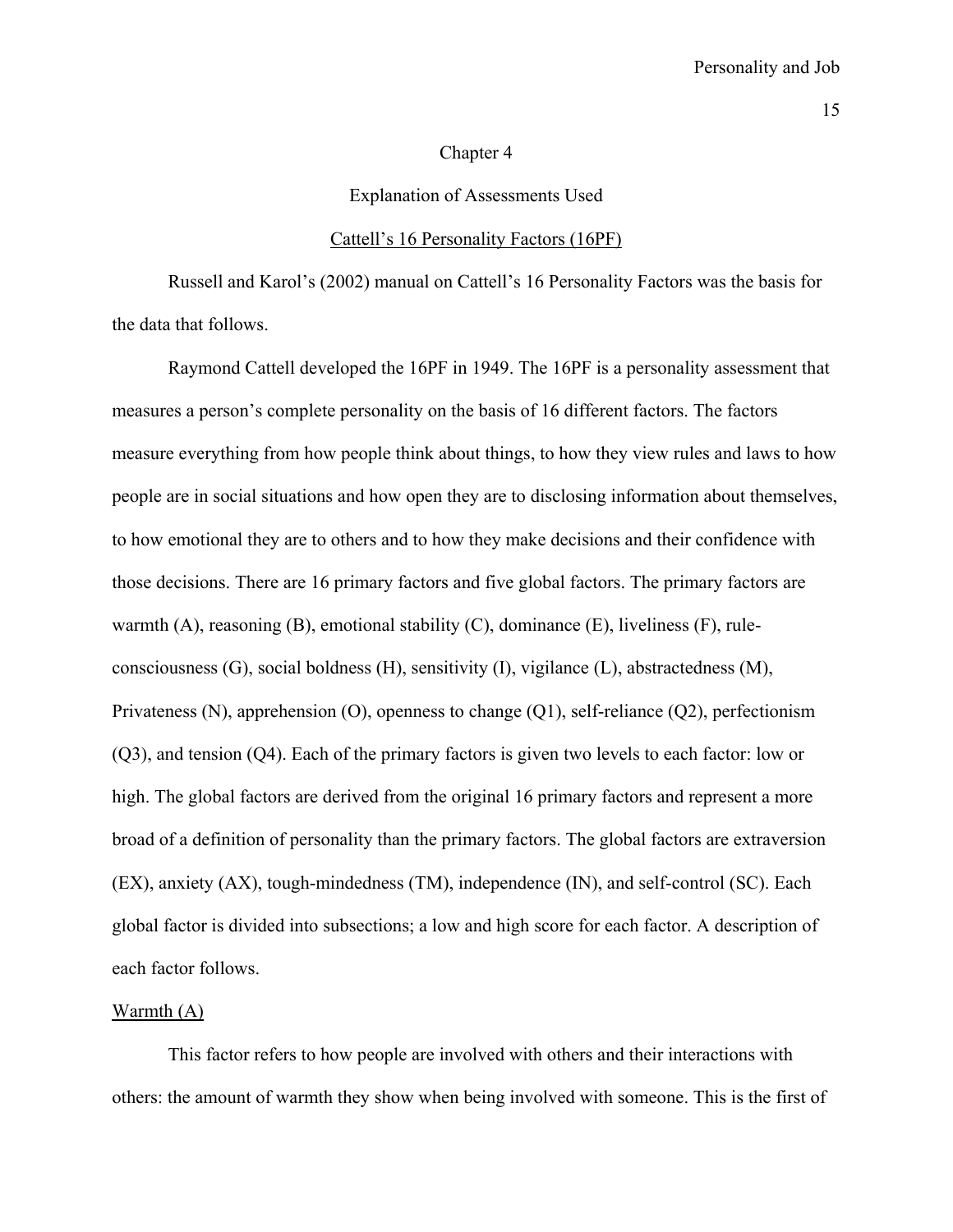three factors that are significantly different between the sexes. Women on this factor tend to score slightly higher than men.

Low A: "reserved, impersonal, distant, formal." They are people who are not very social and like to be alone a great deal. They are not comfortable with emotional closeness or interactions. Extreme scorers on this factor also may have had a past of difficult relationships due to their lack of warmth.

High A: "warm, outgoing, attentive to others." They like close interactions and dealings with people. They are often seen as sympathetic and are the ones that people go to for support. People who score extreme on this scale may be seen as somewhat gullible.

# Reasoning (B)

 This factor measures people's ability to derive answers and use logic and reasoning to find an answer.

 Low B: "concrete." They are not able to concentrate well on tasks at hand and may have lower intellectual ability.

High B: "abstract." They are very intellectual and may have a higher level of education than those who scores lower. They are better able to solve verbal and numerical problems.

# Emotional Stability (C)

 The emotional stability factor deals with how people live with daily challenges and adaptability.

Low C: "reactive, emotionally unchangeable." They may over-react and are more easily upset. They feel as though there is a lack of control for their life. The test in itself may be a stressor them and therefore may account for an extreme low C score.

16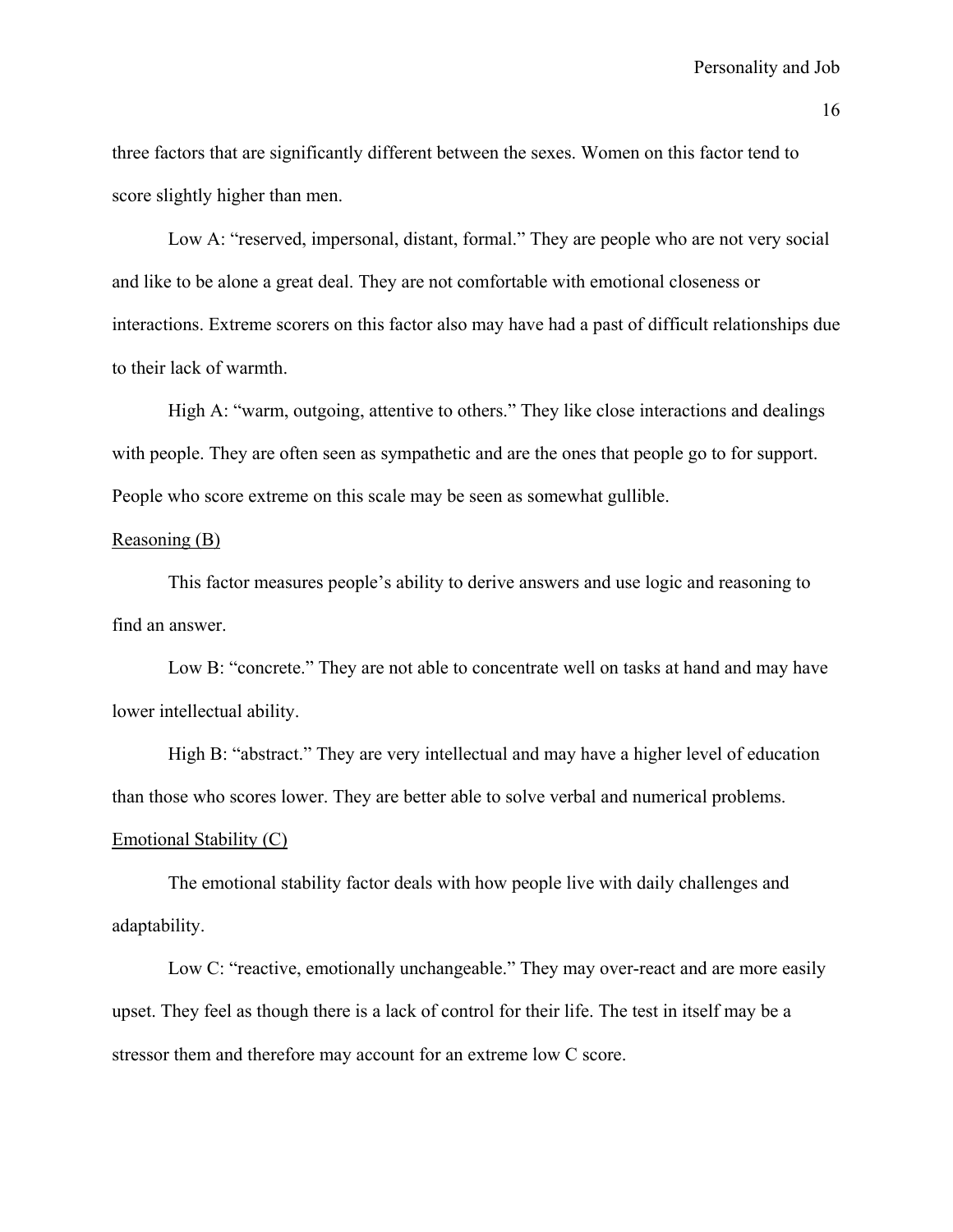High C: "emotionally stable, adaptive, mature." This factor represents people who are not easily upset. They can remain calm in most situations. They take on challenges and go through them step-by-step. Emotions do not get in the way for decisions for a high C scorer. People who score extreme on this scale may use defenses like denial or avoiding negative feelings.

#### Dominance (E)

 This factor measures how inclined one is to have control over others versus letting others have their way. This does not measure assertiveness because the dominance factor looks at how one wants to have power over others rather than just protect their own beliefs.

Low E: "deferential, cooperative, avoids conflict." They tend to be submissive rather than dominant. They tend to not like confrontation and give in to others' wishes. They do not like to make others disappointed.

High E: "dominant, forceful, assertive." They are also aggressive and competitive. They like to tell people how things should be done and do not give in to others. They can be seen as "overbearing, stubborn, or argumentative."

#### Liveliness (F)

 This factor measures how spontaneous and restrained a person acts in situations. It measures the self-expression levels.

Low F: "serious, restrained, careful." They are more serious and quiet. They tend to be less social and more cautious. They are seen as not very spontaneous and are more restricted.

High F: " lively, animated, spontaneous." They are more social and energetic. They like social situations and extreme scorers can be sometimes seen as impulsive or unreliable. People with a high F also find it more difficult to restrain themselves in situations.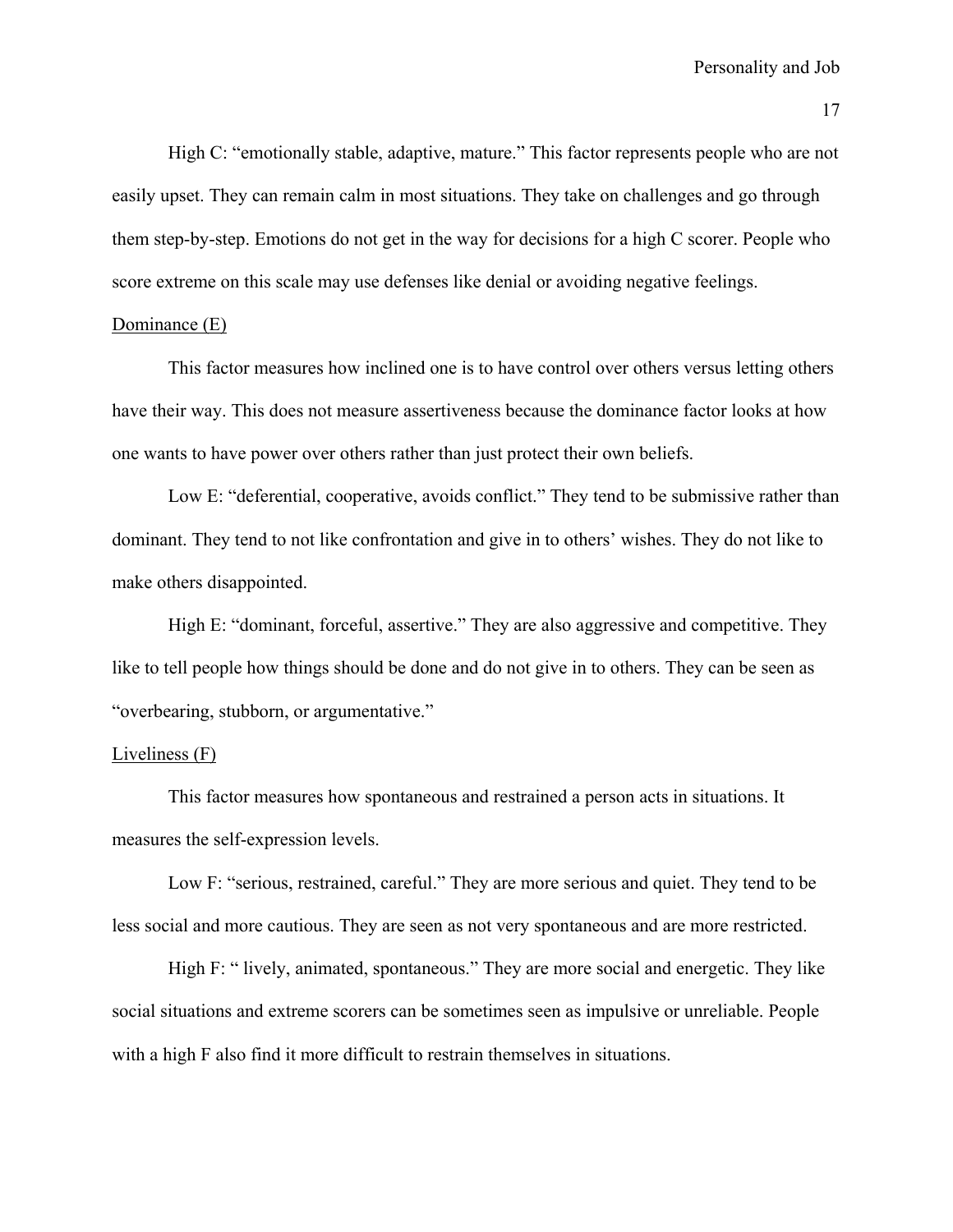#### Rule-Consciousness (G)

 The rule-consciousness factor measures how inclined a person is to follow the cultural norms and what is considered right and wrong.

Low G: "expedient, nonconforming." They do not like to follow rules and regulations. They may lack internalized standards or they follow a different set of values.

High G: "rule-conscious, dutiful." They are overly conforming. They follow all rules and guidelines perfectly. They follow all cultural norms and in extreme scorers, they are seen as inflexible, moralistic, and self-righteous.

# Social Boldness (H)

 This factor measures people act in social groups and situations: whether they like to be exhibitionists or stay to themselves.

Low H: "shy, threat-sensitive, timid." They may get more easily embarrassed when talking in front of a group. They are, however, better listeners.

High H: "socially bold, venturesome, thick-skinned." They are very at ease in social situations. They are very outgoing and love being around new people and in new situations. People who are extreme on this factor can be seen as attention seekers.

# Sensitivity (I)

 This is the second factor that has a gender difference: women tend to score slightly higher than men. This factor measures how people make decisions and how they make judgments.

Low I: "utilitarian, objective, unsentimental." They tend to follow their head. They are viewed as tough, realistic, and logical. They do not give into their feelings when making decisions. Extreme scores on this factor can mean that people have trouble making decisions where feelings are required.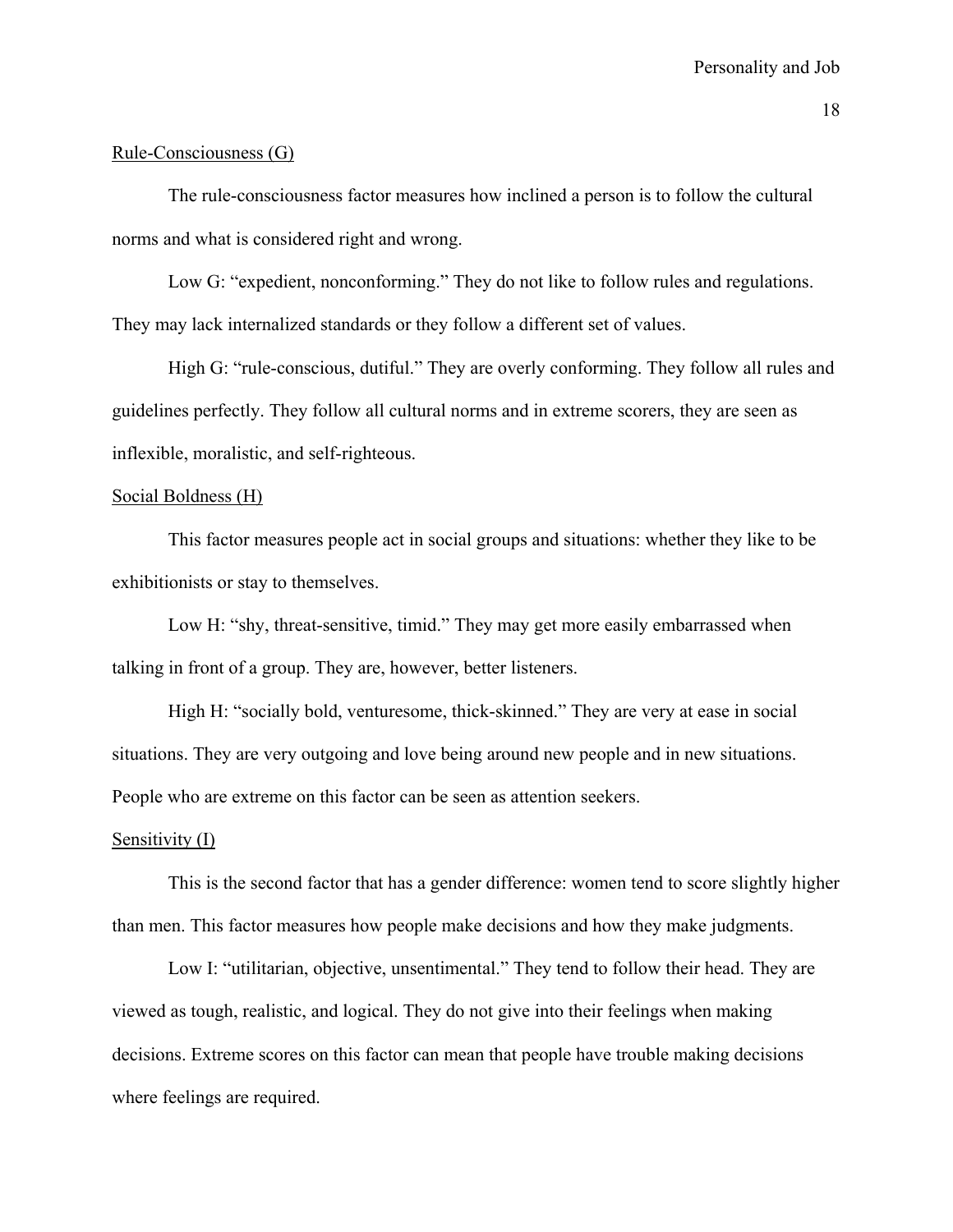High I: "sensitive, aesthetic, sentimental." They use their heart when making decisions. They are viewed as emotional, intuitive, and cultured. People with extreme scores on this factor can tend to not look at logistics when making decisions.

# Vigilance (L)

 This factor measures people's tendency to believe in and trust others. It looks at how much people look at others motivations for actions.

Low L: "trusting, unsuspecting, accepting." They are very trusting and forgiving. They feel that people are in general, all good. Extreme low scorers tend to get taken advantage of more easily.

High L: "vigilant, suspicious, skeptical, wary." They are very distrustful of others. They tend to look at other motives and reasons for things, rather than take people at their word. They feel that there are underlying reasons to behaviors.

# Abstractedness (M)

 The abstractedness factor looks at the way that people give their attention to various things. This factor measures the thought process that one goes through when paying attention to things.

Low M: "grounded, practical, solution-oriented." They sometimes lack creativity. Extreme scorers tend to be unimaginative and extremely literal.

High M: "abstracted, imaginative, idea-oriented." They are fanciful and like to think of what can be rather than what is. They tend to think up new ideas and theories for things. Extreme scorers tend to be thought of as absentminded.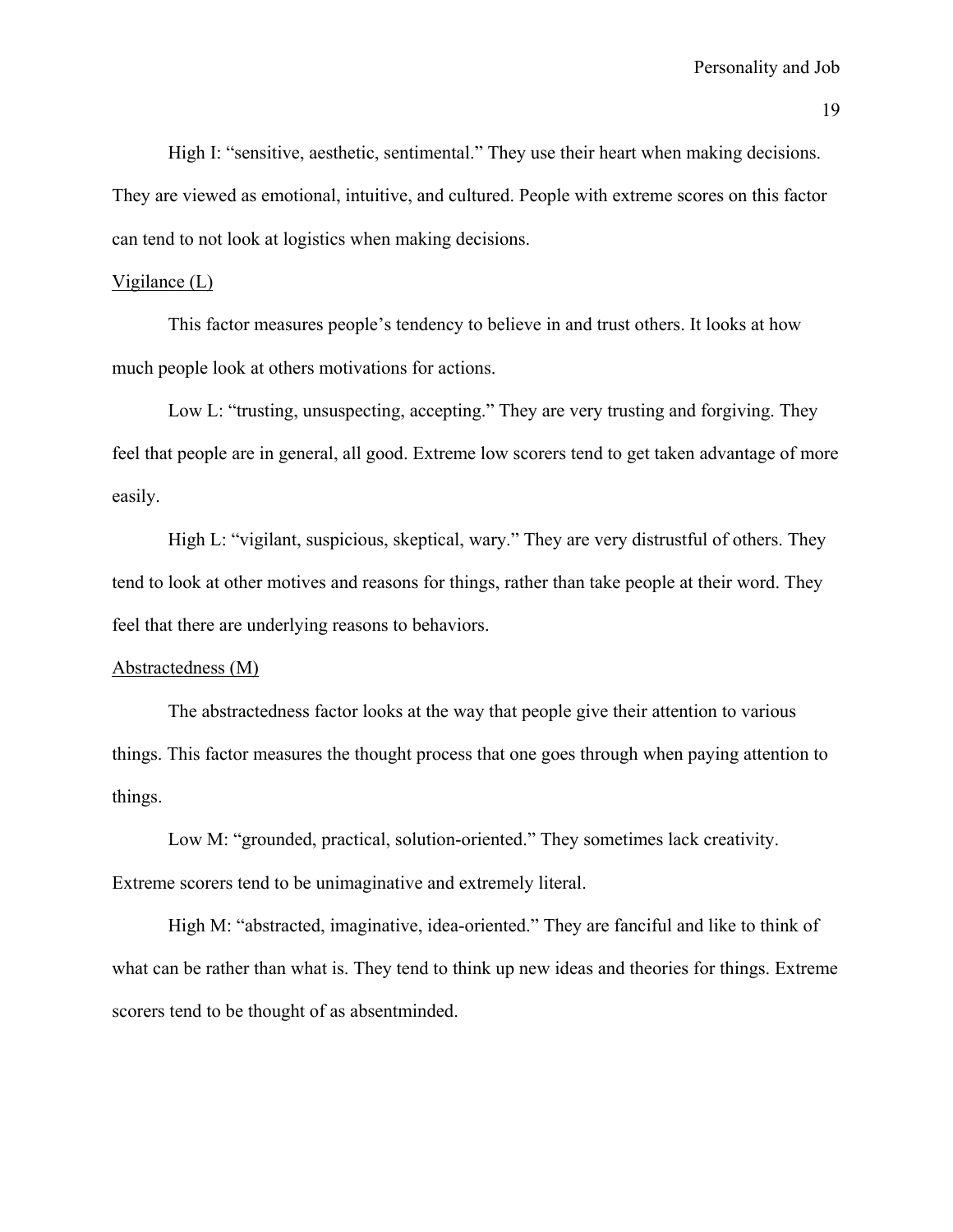#### Privateness (N)

 This factor measures how willing or not people are to discuss themselves and things that are personal to them.

Low N: "forthright, genuine, artless." They are very open people who will talk about themselves on any issue. They will talk about any matter, no matter how personal.

High N: "private, discreet, non-disclosing." They like to be very secretive and private. They are not open to discussing any topic that has to do with their personal lives. They only have a few people they trust and get involved in very few close relationships.

# Apprehension (O)

 This is the third factor that has differences between men and women. On this factor, women tend to score higher than men. This factor measures how much people tend to worry about things in their life. It also measures how they feel about the decision once it has been made.

Low O: "self-assure, unworried, complacent." They are very confident. They are good in stressful situations because they can make decisions that they feel are correct. In extreme scores, people may be so rigid that they do not change decisions even if changes need to be made.

High O: "apprehensive, self-doubting, worried." They have a tendency to be guilt-prone. They tend to have a lot of worry over things and feel anxious about decisions. They can also be overly sensitive to others' reactions.

#### Openness to Change (Q1)

 This factor measures how willing people are to change what is familiar to them: whether they like experimenting and change or like things to stay the same.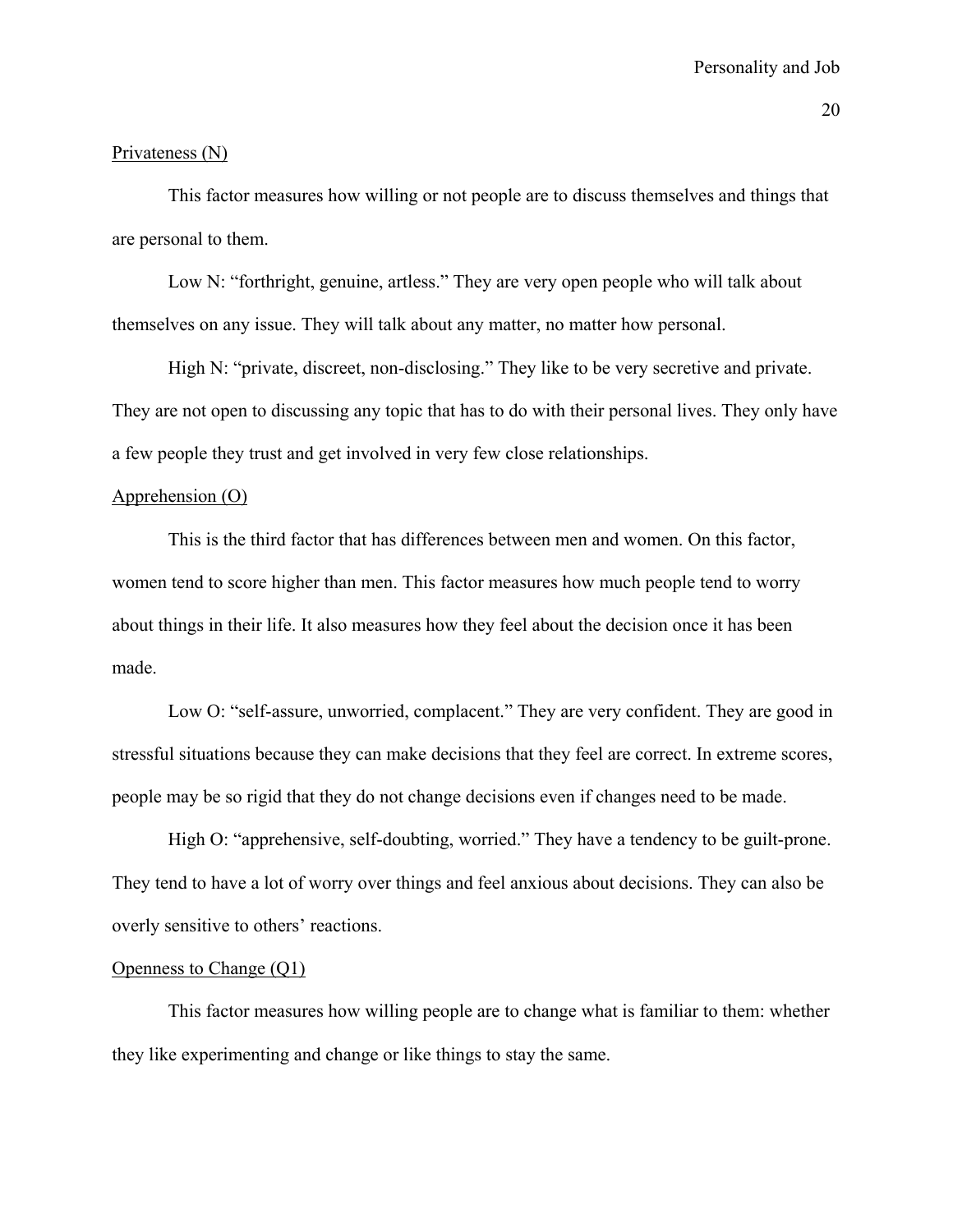Low Q1: "traditional, attached to familiar." They are resistant to change. They are comfortable with the way their life currently is and how it always has been; they do not like when change occurs. They like routine tasks and at the extreme, they may not want to change, even if a situation arises that needs change.

High Q1: "open to change, experimenting." They like things that are always changing. They are more open-minded and will take initiative if they think things need changing. Extreme scorers may find it difficult to not want to change things, even if things are working correctly. Self-Reliance (Q2)

 The self-reliance factor measures how much people like to have close relationships with others. It looks at if one needs to feel part of a group or if they like to be on their own.

Low Q2: "group-oriented, affiliative." They like group work and being a part of a group. They like to share their ideas with others and get feedback. In extreme situations, they may be unable to work in solitary even if the situation requires solitary work.

 High Q2: "self-reliant, solitary, individualistic." They enjoy working alone. They like to rely on themselves for answers. In extremes scores, they may not be able to be productive in group situations.

# Perfectionism (Q3)

 This factor measures how much people like to have things go their way and do things right. It looks at how inclined people are to keep things organized and also how much they like planning things.

Low Q3: "tolerates disorder, unexacting, flexible." They can be lackadaisical and unorganized. They can be very flexible, but this may mean that they are unprepared and undisciplined in extreme cases.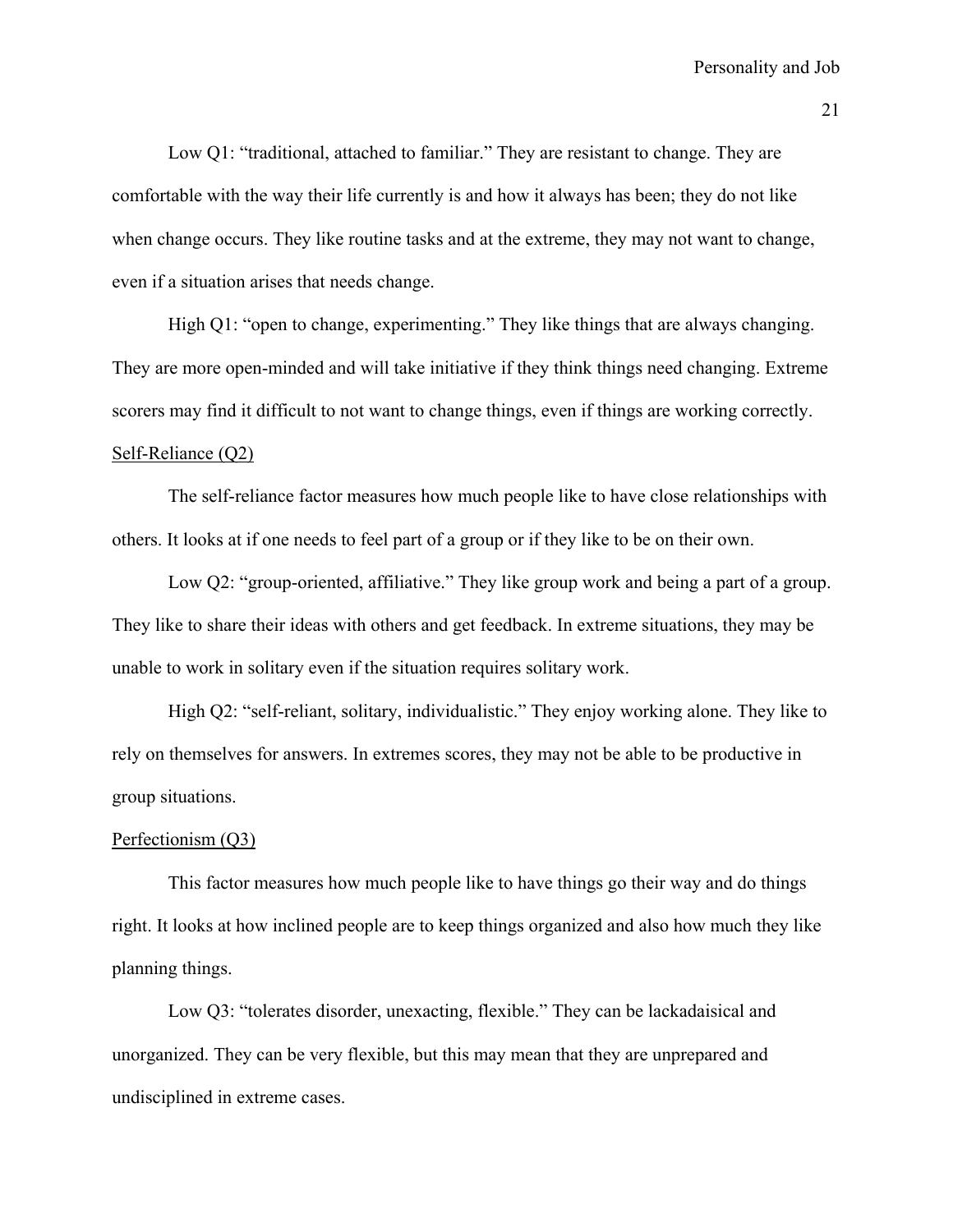High Q3: "perfectionistic, organized, self-disciplined." They are goal-oriented and like things to be structured and organized. They tend to plan ahead and not like things which are unpredictable. At the extreme, they may seem rigid and inflexible.

# Tension (Q4)

 The tension factor looks at how nervous a person acts: whether they have a lot of energy and are fidgety or are relaxed. It also looks at how irritable a person can be when made to wait or when things are not going right.

Low Q4: "relaxed, placid, patient." They tend to takes things as they come and not worry about too much. At the extreme, they can seem unmotivated. They may not like to "change or push themselves."

High Q4: "tense, high energy, impatient, driven." They do not like waiting and their intensity helps them focus and helps in their motivation. Extreme scorers on this scale may be very impatient and irritable and it is suggested that the source of tension on extreme scorers should be examined.

#### Extraversion (EX)

 This factor has been studied in almost every personality assessment. It measures how much people like social interactions overall. This global factor takes into account the primary factors of warmth, liveliness, social boldness, privateness, and self-reliance.

Low Extraversion = Introversion. They enjoy being alone and focus more on their inner thoughts and feelings. They tend to have few close personal relationships and they tend to take life more seriously. They do not like discussing matters of a personal nature and they like to work alone.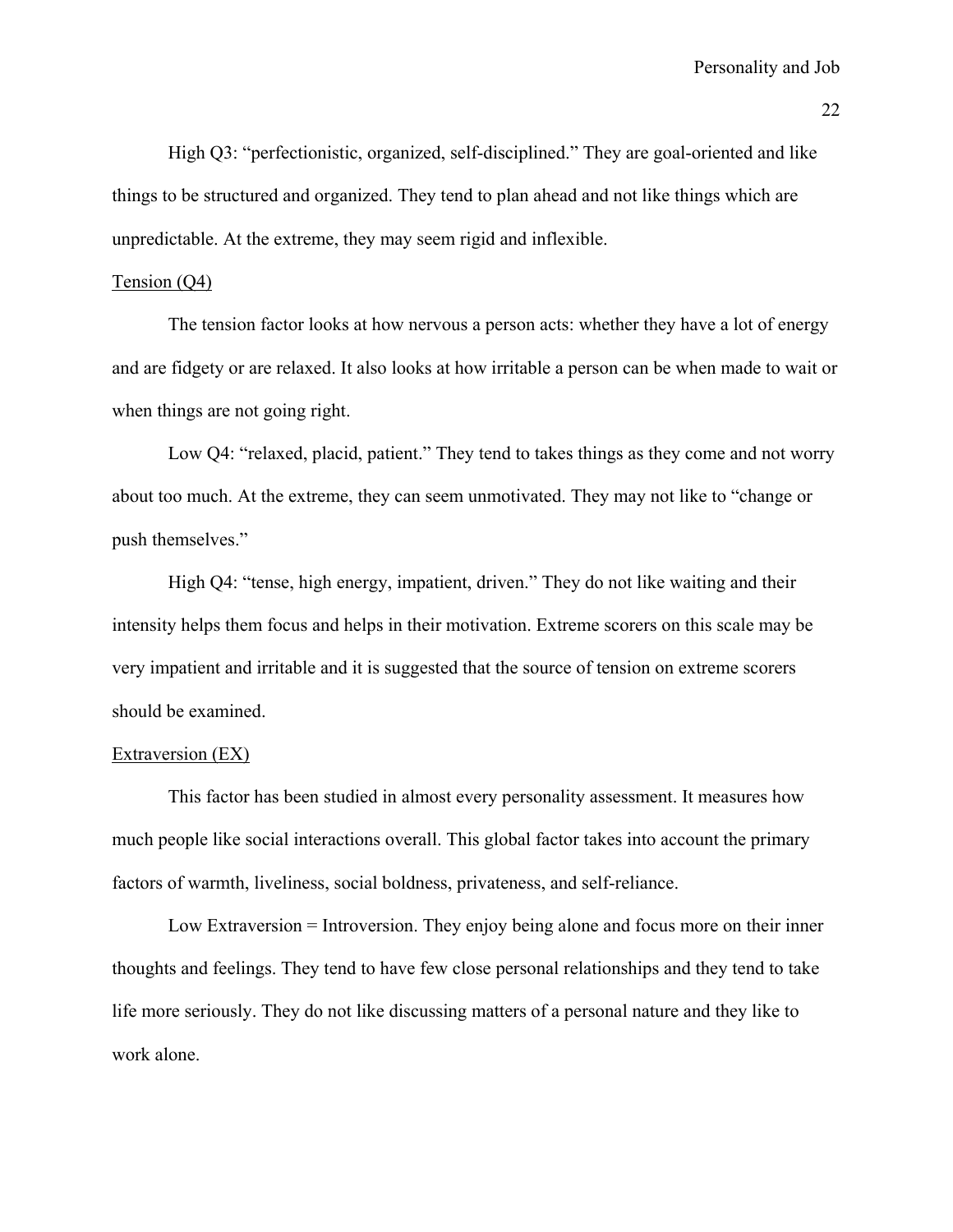High Extraversion: love interactions with others and are more social. They like to have a lot of relationships with a lot of different people. They are comfortable around large groups and enjoy talking about themselves and disclosing information.

# Anxiety (AX)

 This is another factor that is usually assessed in other personality assessments. It is the factor that can be described by how people respond to the world around them. This factor is made from the primary factors of emotional stability, vigilance, apprehension, and tension.

Low Anxiety: not as easily upset as others. They are calm and trusting of others. They are self-assured and relaxed.

High anxiety: more upset by things and events, either internal or external. They may feel overwhelmed with things or unable to deal with daily life. They worry more and tend to be more suspicious of others motivations. They also get more easily frustrated by things.

# Tough-Mindedness (TM)

 Tough-mindedness is the factor that looks at how people deal with their problems at the cognitive level. This factor is made of the primary factors of warmth, sensitivity, abstractedness, and openness to change.

Low scorers = Receptivity. They tend to be more open when it comes to dealing with people or events. They like new ideas and thoughts and are more imaginative.

 High Tough-Mindedness: like what seems logical and reasonable rather than imaginative. They do not like theory and what can be, rather they like what is currently. They also tend to be more impersonal.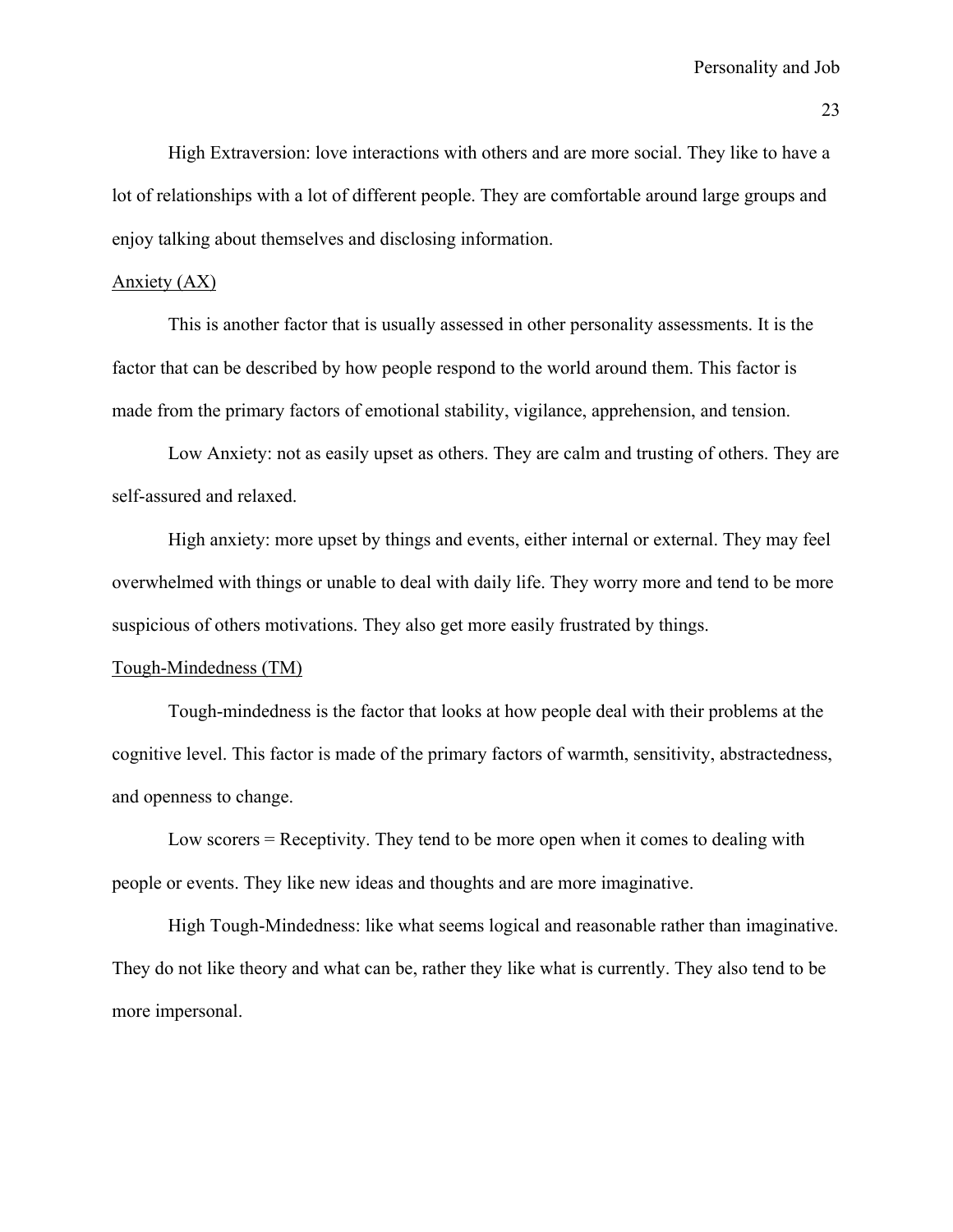#### Independence (IN)

This factor measures how people think and act: whether they push their ideas on others or give in to people. The independence factor is made of the primary factors of dominance, social boldness, vigilance, and openness to change.

Low scorers = Accommodation. They tend to give in to other's wishes and demands. They tend to go with whatever is being done at the time rather than think of new ideas. They also do not like to be as assertive as others.

High Independence: leaders and like to have things done their way. They are more open to speaking their mind and do not like to be controlled. They can tend to be very disagreeable and unaccommodating in extreme cases.

## Self-Control (SC)

 This factor deals with how likely people are to control their urges: whether they are able to inhibit their actions or they have to act out. This factor is made of the primary factors of liveliness, rule-consciousness, abstractedness, and perfectionism.

Low scorers = Lack of Restraint. They find it difficult to control their own behavior. They are seen as more spontaneous and carefree. They do not like to conform to rules and regulations. They tend to be more unorganized and unreliable.

 High Self-Control: abide by all rules and laws. They are very controlled and cautious. They like to always meet their deadlines and practical and organized. They can be seen as too serious or goal-oriented.

#### Job Descriptive Index (JDI)

Balzer et al.'s (1997) manual for the Job Descriptive Index provided the information that follows.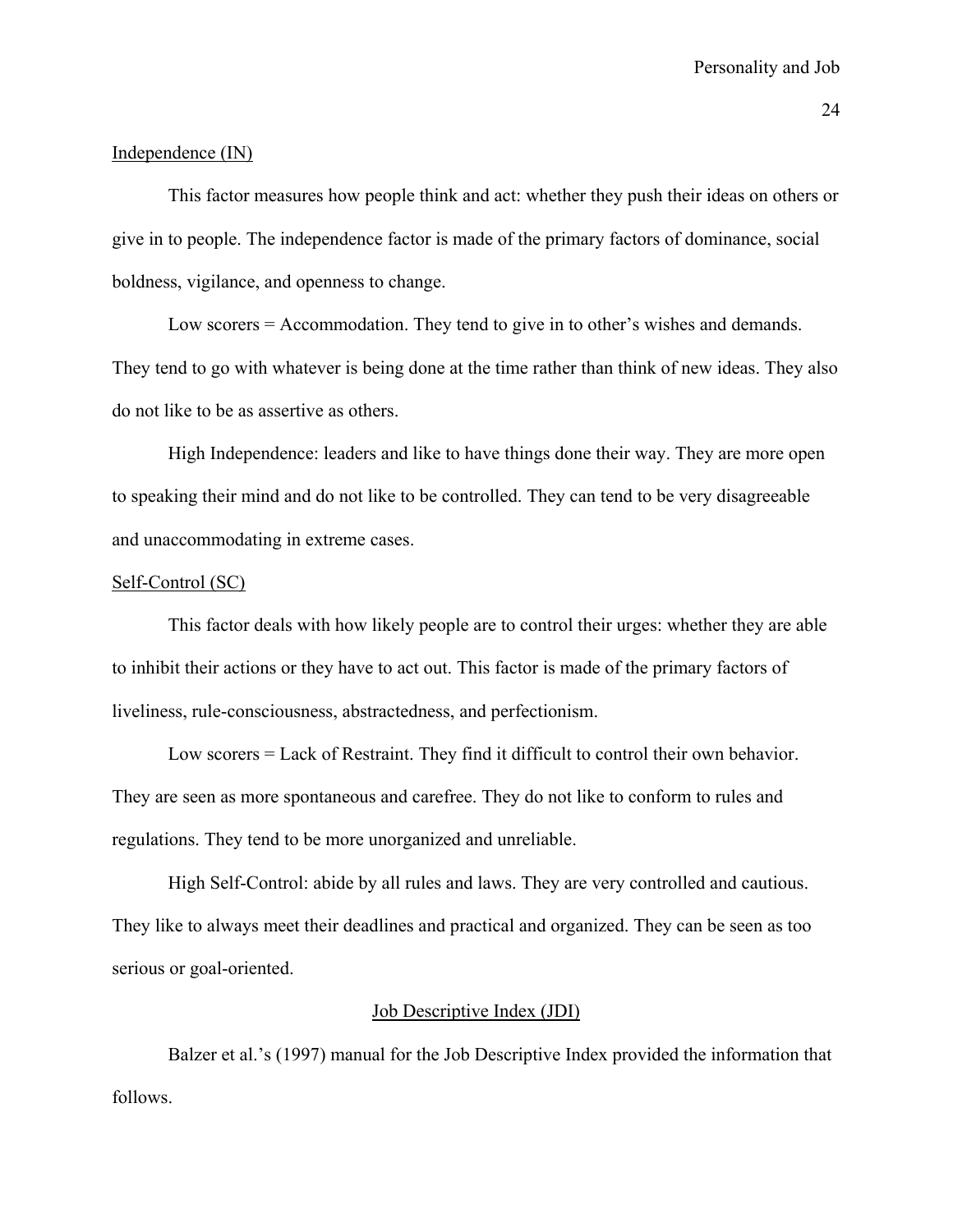Smith, Kendall, and Hulin developed the JDI in 1969. Smith et al. argue that that job satisfaction is composed of five different areas: work on present job, present pay, opportunities for promotion, supervision, and people on your present job. Validity and reliability of each of the scales is discussed in the literature review of the Job Descriptive Index.

A brief description of each of the five areas follows.

#### Work on Present Job

 This scale is designed to measure how people feel about the job they are currently doing. It measures how satisfied an employee is with the work. The questions related to this area are designed to measure the different facets of a job including: "opportunities for creativity and task variety, allowing an individual to increase his or her knowledge, and changes in responsibility, amount of work, autonomy, job enrichment and job complexity."

# Present Pay

 This scale measures how a people feel with their pay and the difference between what a people are actually getting and what they believe they should be getting. This area is influenced by various factors: the pay of employees doing the same job, the financial situation of the employee, the pay the employee received on previous jobs, and the economy.

# Opportunities for Promotion

 This scale measures how the employees feel about the procedures that the administration follows in accordance with giving promotions. The different factors that create satisfaction with promotions are "frequency of promotions, the importance of promotions, and the desirability of promotions."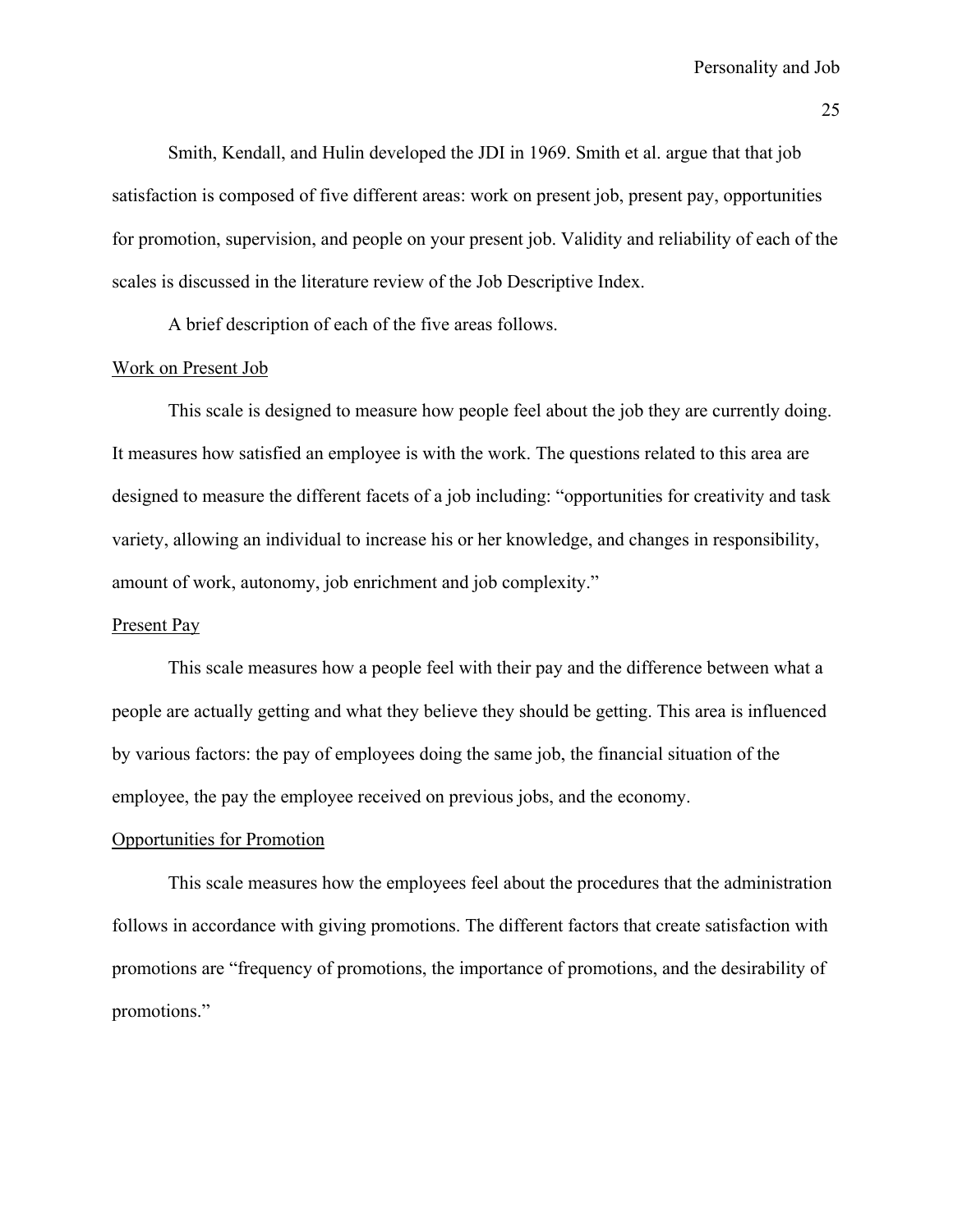#### Supervision

 This scale of the JDI measures how satisfied people are with their supervisors. Typically, if supervisors are employee-centered, meaning that they take interest in their employees and listen to them, than the employees are more satisfied with their supervisors. Employees also find more satisfaction with supervisors if the supervisors are deemed competent with their job.

# People on Your Present Job (Co-workers)

 This scale looks at the relationship and satisfaction that the employees have with their coworkers. This area of satisfaction is measured by how well employees get along with each other and how well they look up to their fellow employees.

# Job in General (JIG)

 The Job in General scale is a measure that is included with the Job Descriptive Index. The scale was developed to assess the overall satisfaction of people with their jobs. The JDI measures the different areas for satisfaction, but when the areas are added together, they do not give an accurate representation of people's overall job satisfaction, whereas this scale is designed to measure job satisfaction overall.

#### Balanced Inventory of Desirable Responding (BIDR)

 The Balanced Inventory of Desirable Responding is a measure that looks at the tendency of people to respond in the most socially acceptable way when answering self-report measures (Paulhus, 1998). It is a measure that is divided into two subcategories: Self-Deceptive Enhancement and Impression Management. Self-Deception, as defined by Paulhus (1998), is "the tendency to give honest, but inflated self-descriptions." The Impression Management aspect is defined as "the tendency to give inflated self-descriptions because of contextual factors" (Paulhus, 1998). This assessment was used to avoid faking good on the other assessments and to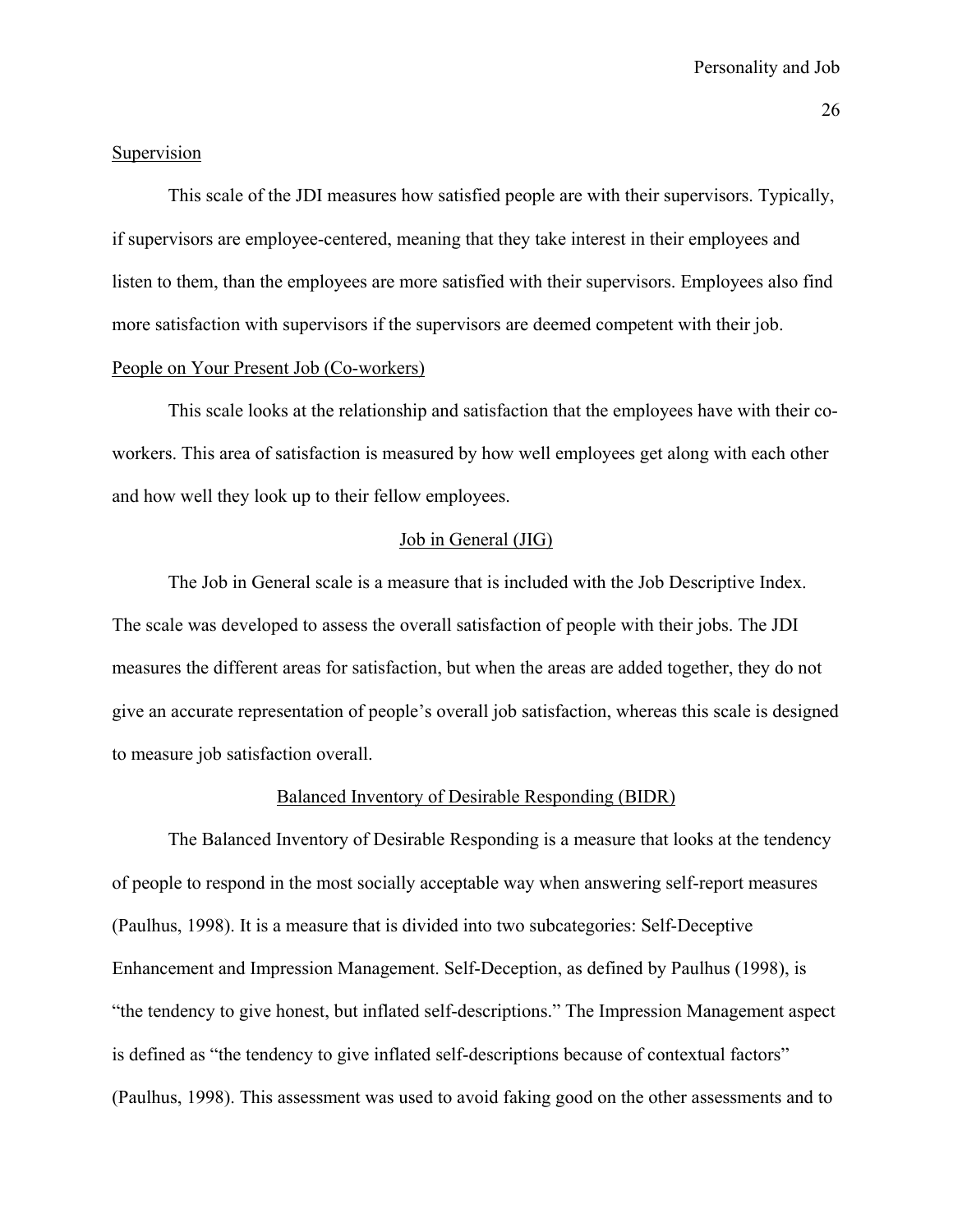see if there was any relationship between how a person answered the other assessments in relation with how they answered the BIDR.

#### Positive and Negative Affectivity Scale (PANAS)

 The PANAS was developed by Watson and Clark (1988) and is comprised of 20 adjectives that are described as words that elicit either positive or negative feelings (Witt, 1994). The scale yields two scores: Positive Affect (PA) and Negative Affect (NA).

This measure was used to see if there was a relationship between the positive or negative mood of the person and the responses given.

#### Current Department Performance Evaluation

 The most recent performance evaluation was completed in late 2001 on all firefighter personnel. Each firefighter was evaluated on the basis of 20 areas and skills. The current performance evaluation was different from previous years, as the evaluations used to be completed only the deputy chief that supervised each crew. This resulted in different deputy chiefs evaluating the personnel differently, as each had differing views on what was considered an average score. To resolve this issue, the deputy chiefs had a meeting to discuss what average would be considered so that each was giving out similar scores with the average in mind.

 On the performance evaluation, 20 different areas/skills were assessed: ability to appraise EMS situations, proficiency in EMS skills and equipment use, ability to express himself/herself orally and in writing, initiative, ability to learn, self-improvement, dependability, cooperativeness and teamwork, ability to follow instructions, skill in use of firefighter tools, relationship with other employees, ability to appraise fireground situations, willingness to accept responsibility, quantity of work, quality of work, leadership, performance in training, safety,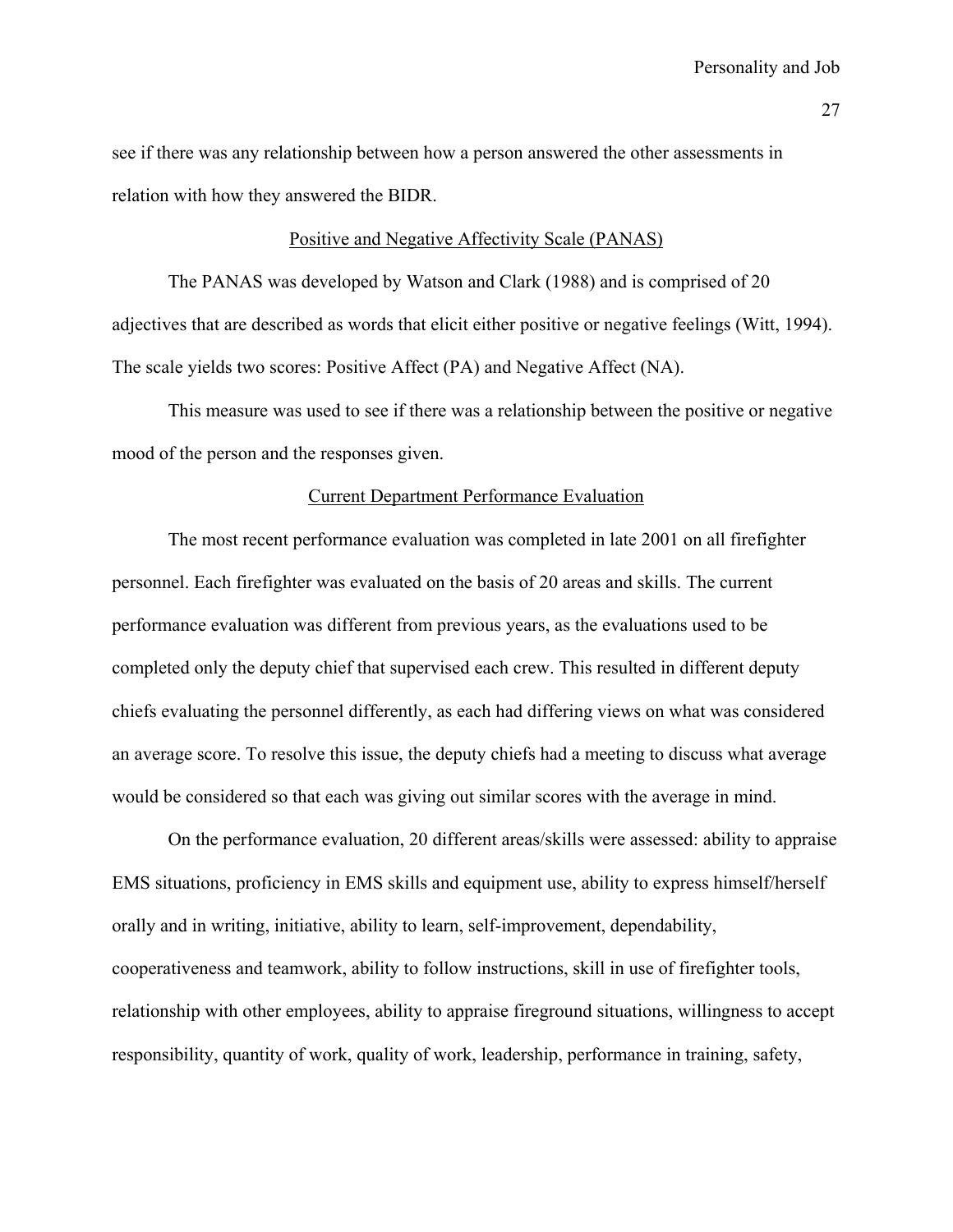appearance, and ability to appear before the public. Each factor was rated on a 1-10 Likert scale

(1 being low, poor, or lacking and 10 being excellent, high, or expert).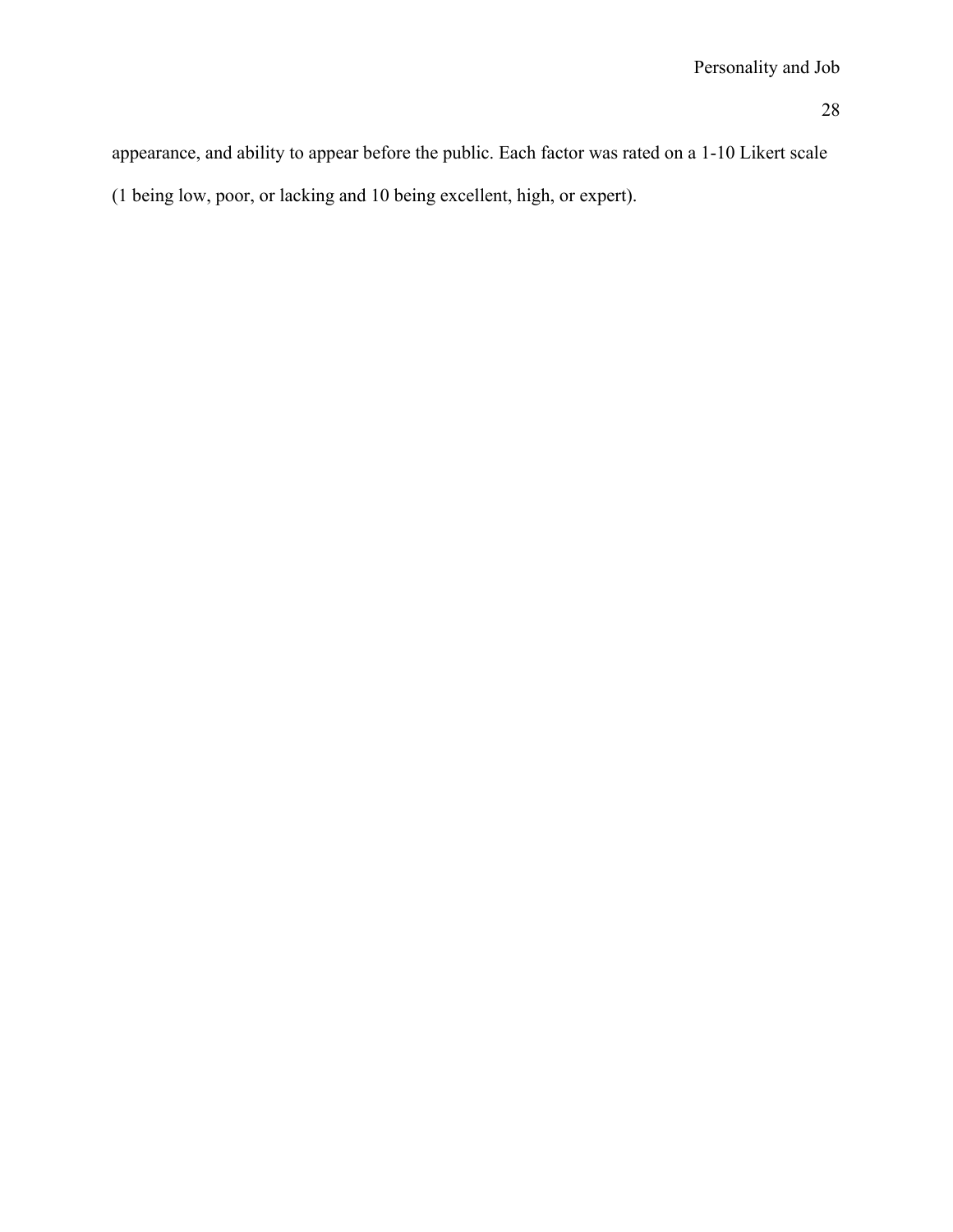#### Chapter 5

#### Selected Fire Department

#### General Overview

 The selected fire department is one located in a mid-sized, central Wisconsin city. The department was tentatively founded in 1858 and consisted of a bucket brigade and approximately nine firefighters and one captain, all of whom were volunteers. The department moved from the original building to the current one in 1874. In 1892, the first paid fire department was established. The current fire department consists of 38 full-time, paid employees.

#### Employees

 There are a total of 38 employees at the chosen fire department. Of these, 32 are firefighters, three are deputy chiefs, one is training officer, one is confidential secretary, and one is chief, all of who are Caucasian. There are 36 men and two women on staff; one woman holds a position of firefighter and the other holds the position of confidential secretary. All positions are full-time, paid positions. There are three shifts comprised of 11 firefighters for each shift.

#### Job Description

 The Occupational Outlook Handbook (2002) gives a very complete description of what tasks firefighters perform. The following is paraphrased from that job description and information directly pertaining to the selected department is included.

 One of the main differences between firefighting and other types of jobs is that firefighters deal with shift work, which includes longer than normal hours and an irregular schedule. The department chosen for this research has three shifts and firefighters are required to work a 24-hour shift, with rotating on and off for five days and then having four days off.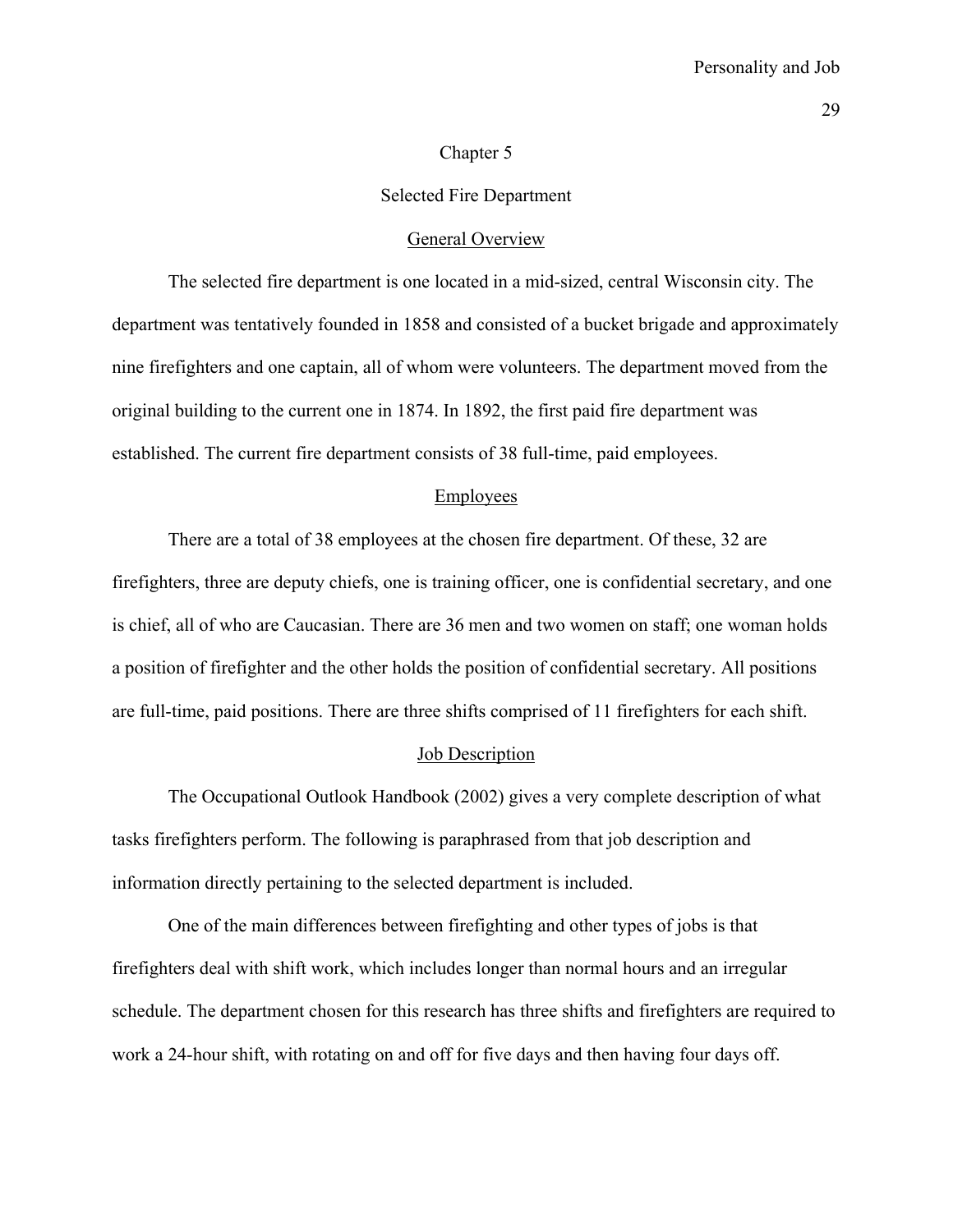Another main difference in firefighting is that the work is of a higher stress level than normal and people's lives are in firefighters hands. However, this is a draw to the job for many as they feel that their job is very rewarding and satisfying.

 The main duty of firefighters is to protect the city and public from many different types of emergencies. In many cases, the firefighters are the first on the scene of an accident so that they can put out any fires that may exist, help the police department, and treat any injuries on the scene. In the case of the fire department in this study, many of the firefighters are also Emergency Medical Technicians (EMTs) or paramedics, so the duties at the scene of an accident are vital to the safety and well being of those involved. Firefighters also need to have a good sense of teamwork and organization so that they can work together most effectively to solve problems that may arise when out on a call.

 Specific duties of a firefighter when on a fire run can vary from connecting the hoses line to the fire hydrant, operating the pumps for water to the hose, and positioning of the ladders to get the water to the fire. Other tasks while at a fire include rescuing victims, trying to salvage the building as much as possible, providing emergency medical attention, and ventilating the area.

 Other types of tasks are performed when firefighters are not responding to fire calls. These duties are to clean and maintain equipment, practice drills, prepare written reports on fire incidents, read up on current literature relevant to firefighting or other emergency medical procedures, attend classes to enhance their knowledge in various areas, give tours of the department to visitors, and conduct fire inspections of local businesses.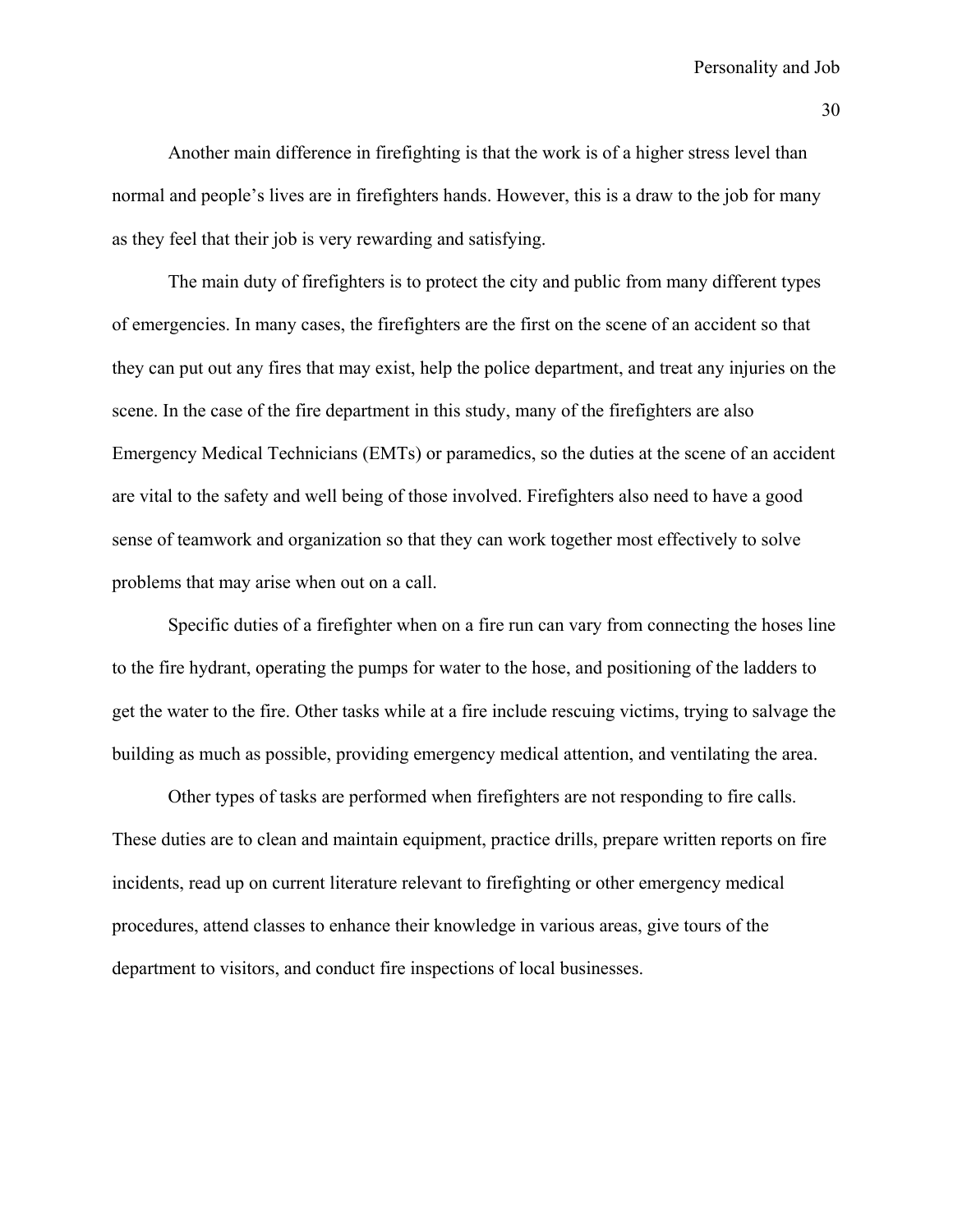#### Chapter 6

#### Methodology

### **Participants**

 The participants for this study were all employees of a central Wisconsin fire department. The study was performed only on those who either currently or previously held a firefighter status. In total, 31 members of the fire department were surveyed; 28 of the participants held firefighter status and three held deputy chief status. Thirty men and one woman completed the assessments. Tenure in the department ranged from 2-30 years. Each participant was given the choice to participate in the research as stated in the informed consent form handed to each participant (Appendix A).

#### Materials

 The materials required for this research included four different assessments: Cattell's 16 Personality Factors, the Job Descriptive Index with the Job in General, the Balanced Inventory of Desirable Responding, and the Positive and Negative Affectivity Scale. The other instrument was a current (2001) performance evaluation that was completed by the deputy chiefs of the department for each firefighter personnel.

#### Procedure

 The author contacted the chief of the department and discussed the possibility of conducting a study investigating relationships between job performance, job satisfaction, and personality; he granted permission to carry out the research. After agreement on the terms of the research, steps were taken to ensure confidentiality by having the confidential secretary aid in the process of removing names from the performance evaluations and later handing the evaluations to the participants. At no time did the researcher see the performance evaluations with the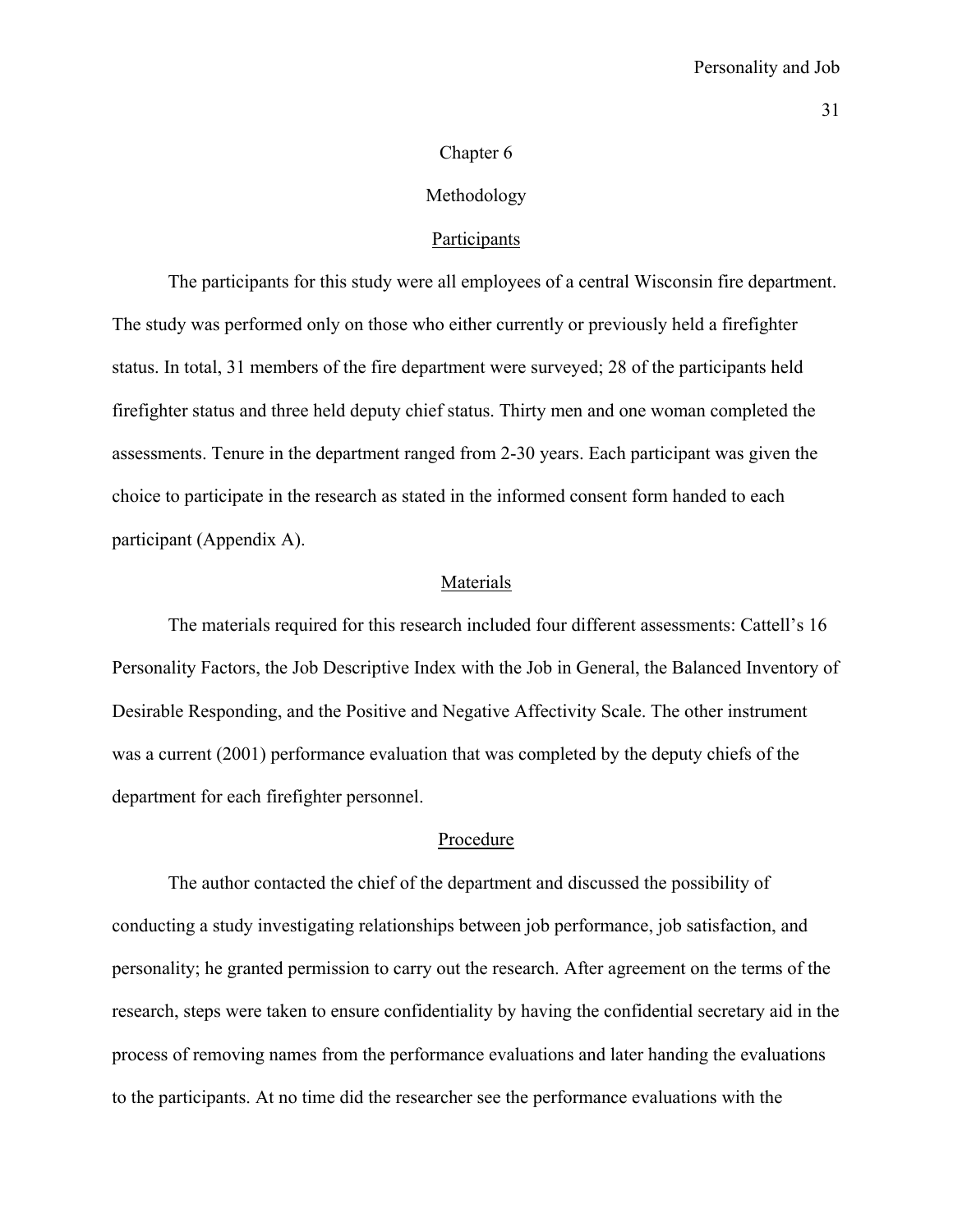firefighter names on them, nor did she take the evaluations out of the department. Because of the extreme confidentiality of these evaluations, they were only given to the researcher, by the firefighters, after the secretary deleted the names and all other identifiers.

 The researcher scheduled an hour and a half of classroom time for each of the three shifts at the fire department. During this time, the informed consent form (Appendix A) and the instructions for the assessments (Appendix B) were handed to each participant and it was made sure that all questions pertaining to the research that the participants had were answered. Each participant received a large envelope containing the assessment instruments. At this time, the secretary handed out the sealed envelopes with the confidential performance evaluations sealed inside to the participants so they could put them in the large envelope with the other assessments. A copy of the instructions was handed out to each participant and the instructions for each assessment were also read and any questions were answered. Participants were also divided into four groups according to job tenure. Each employee was given a number that corresponded with a group and were instructed to write this number on the inside flap of the large envelope. After filling out the questionnaires, the participants put these along with the confidential performance evaluation into the large envelope and handed the package back to the researcher.

## Data Analysis

 The data was analyzed giving thought to the main hypothesis: to find relationships between job performance, job satisfaction, and personality. Each assessment was looked at individually and descriptive statistics were computed for each. Frequency reports on the specific questions were run to determine agreement within the measures. All assessments were also correlated with one another to view any existing relationships between the variables.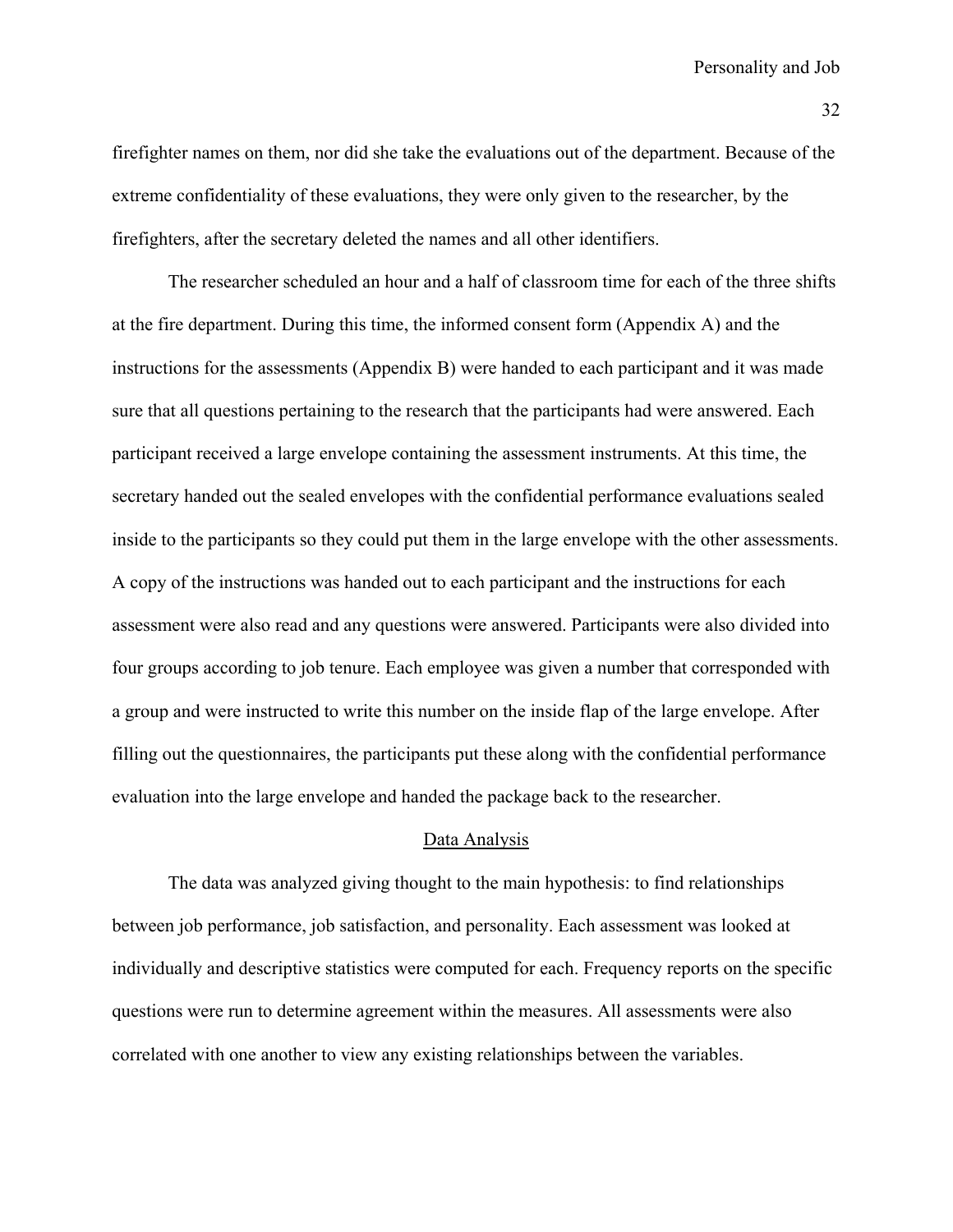#### Chapter 7

### Results

#### Cattell's 16PF

 For each of the primary factor scores on the 16PF, a raw score was converted to a sten score. The sten score is a standardized score that measures the factor on a scale from one to ten, with a mean of 5.5 and a standard deviation of two so that a "normal" score is considered to be from 3.5 to 7.5. For each global factor of the 16PF, a score ranging from zero to 100 could be computed. According to the 16PF manual (Russell & Karol, 2002), the more a score falls from the mean, in a higher or lower direction, the more extreme the score. If an extreme score is seen, then the trait will most likely be seen in the participants' behavior. As shown in the 16PF descriptives Table 1.1, all of the sten scores for the personality profile data at the fire department were within mean range, with the lowest mean being 4.67 on Factor I (Sensitivity) and the highest being 6.10 on Factor Q2 (Self-Reliance). The standard deviations also fell within the normal range for this data set. Frequencies for the data are more clearly defined in the section for that factor. In viewing the data for the global factors, more variance was seen due to the inclusion of the other factors in a global factor scale. The data for the primary and global factors can be viewed in Table 1.1, the mean sten scores for the primary factors in Figure 1, and the global sten scores in Figure 2.

## Warmth (A)

This factor had the lowest mean  $(M = 4.07)$ . The range for this score was from one to eight, and as viewed Table 1.2, for the Factor A frequency, 29% of the sample population had a sten score of four.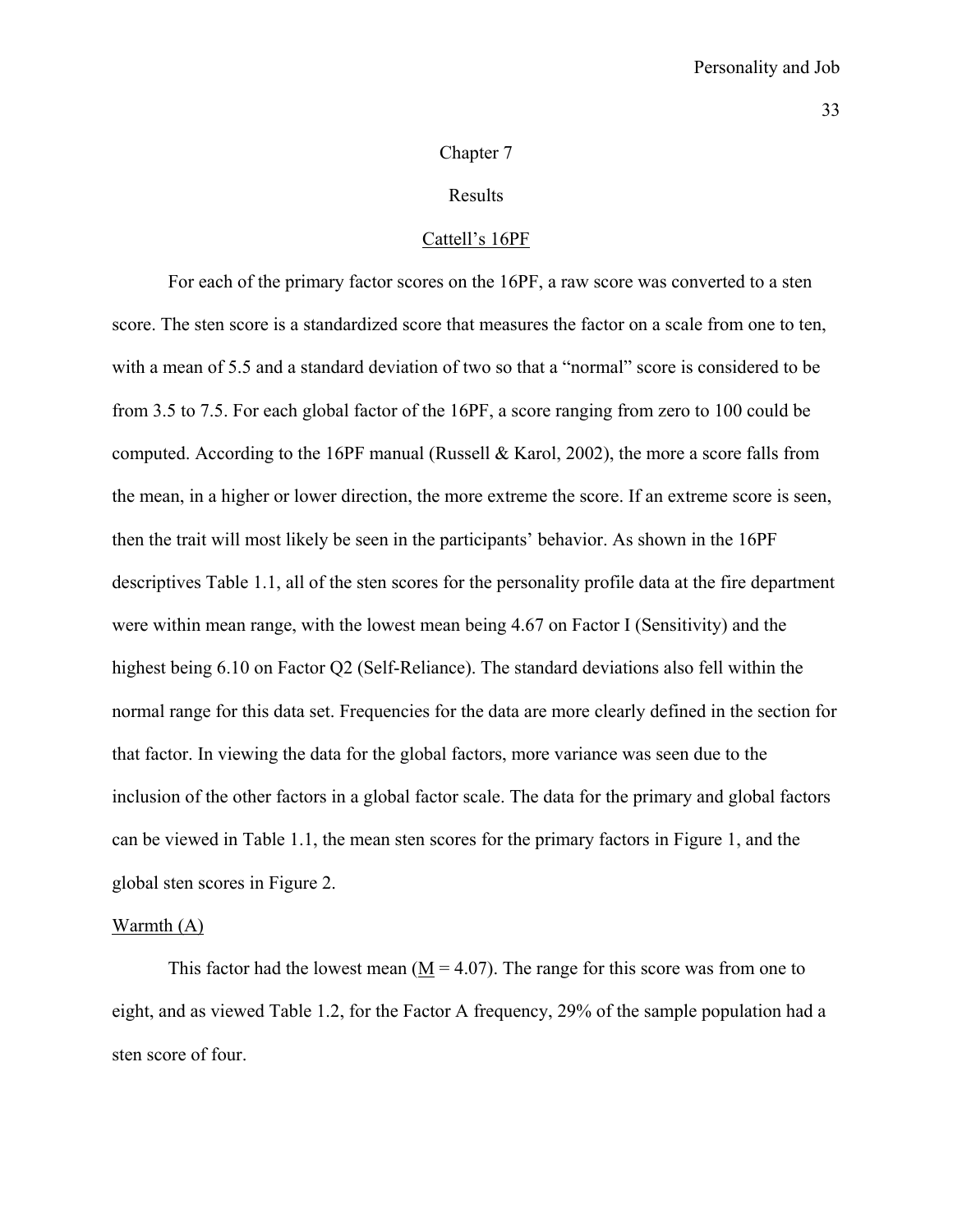#### Reasoning (B)

This factor was less diverse. The mean  $(M = 5.94)$  was a little above the sten score mean, but within normal range. Factor B frequency can be viewed in Table 1.3, and shows that 35.5% of the participants had a sten score of six on this factor.

## Emotional Stability (C)

 For this factor, the most reported sten score was five, with 38.7% having this score. The mean  $(M = 5.78)$  was within the normal range for this factor. The frequency can be viewed in Table 1.4.

#### Dominance (E)

 This factor was split, as viewed in Table Five, 29% of the participants had sten scores for both four and five, thus, the mean  $(M = 4.99)$ , due to the split of sten scores. Table 1.5 illustrates the frequency for this factor.

### Liveliness (F)

 This factor also had two of the same percentages; 29% of the participants had sten scores for both four and five. The mean  $(M = 5.00)$  is the exact mean considered by the creators of the 16PF to be on the exact normal scale. Table 1.6 shows the frequency statistics for this factor. Rule-Consciousness (G)

 For this factor, participants had the same sten score frequencies, as both five and six had a 32.3% for the participants scoring. For this factor, the mean  $(M = 5.48)$  was a bit above the normal mean, but still within normal range. The frequency data can be viewed in Table 1.7.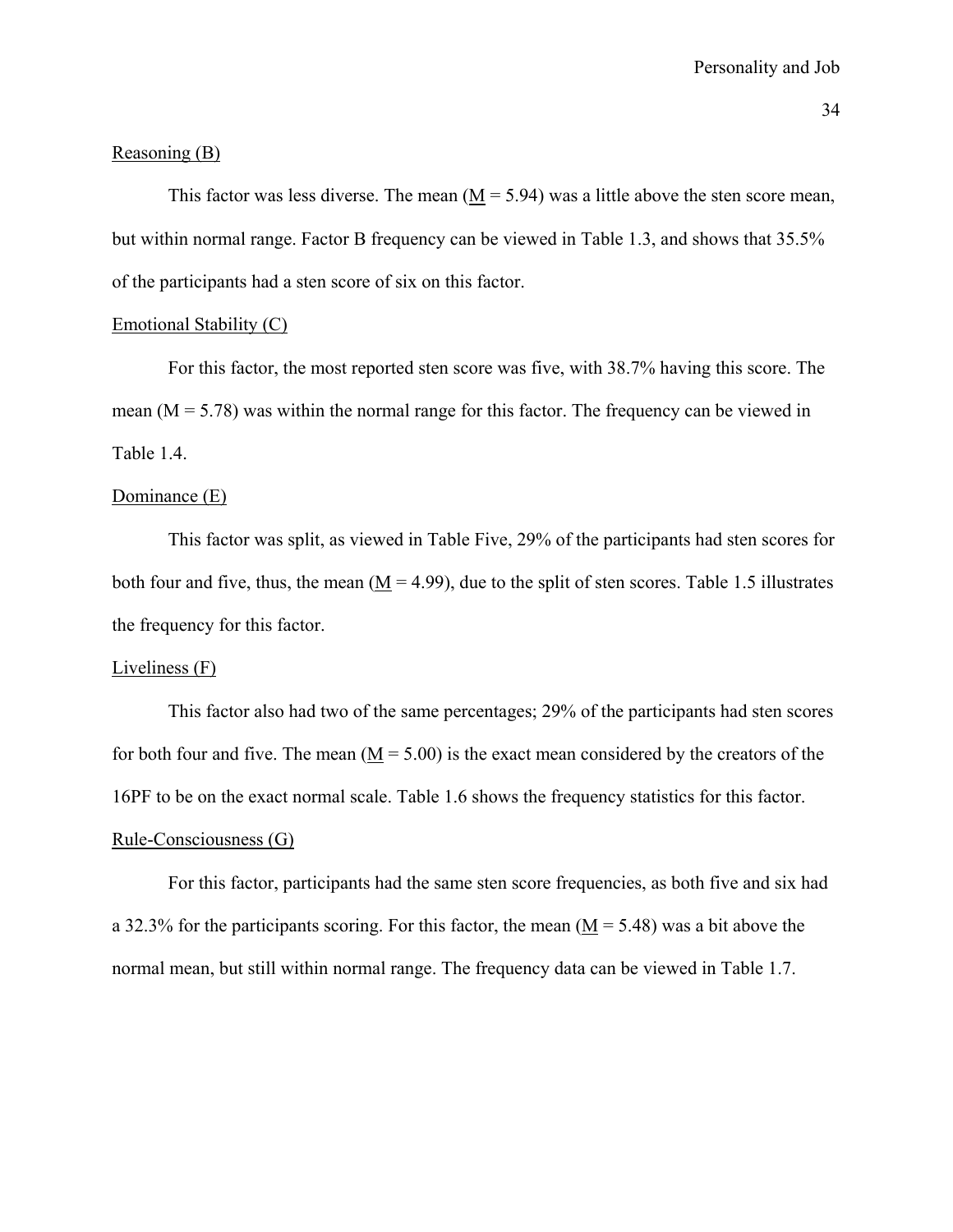#### Social Boldness (H)

 Most of the participants had a sten score of five for this factor, with 25.8% having this as their sten score. The mean ( $M = 5.32$ ) was just above the norm. Table 1.8 shows the frequency data for this factor.

### Sensitivity (I)

 This factor had the lowest sten score percentage, although it the majority of the participants had scores of three to five, the highest percentage (32.3%) had a sten score of three. This is still considered within the normal range for the 16PF. The mean  $(M = 3.90)$  for this factor was also the lowest. This frequency data can be viewed in Table 1.9.

### Vigilance (L)

 This factor was relatively split in the middle, with almost the same percent having a sten score of five (29%) or six (32.3%). This reflected the mean ( $M = 5.99$ ) being a little higher. Data of the frequencies for this factor are in Table 1.10.

### Abstractedness (M)

 This was another factor that had two sten scores representing the majority of the participants; 32.3% had a sten score of five and 25.8% had a sten score of six. The mean ( $M =$ 4.94) was just under the 16PF mean. Frequency data for this factor is in Table 1.11.

#### Privateness (N)

 This factor had many different percentages and these can be viewed in Table 1.12. The highest percentage was 22.6% having a sten score of six, but the sten scores were split amongst the other sten scores as well. The mean  $(M = 5.77)$  was a bit above the normal, but still within the standard deviations for the 16PF.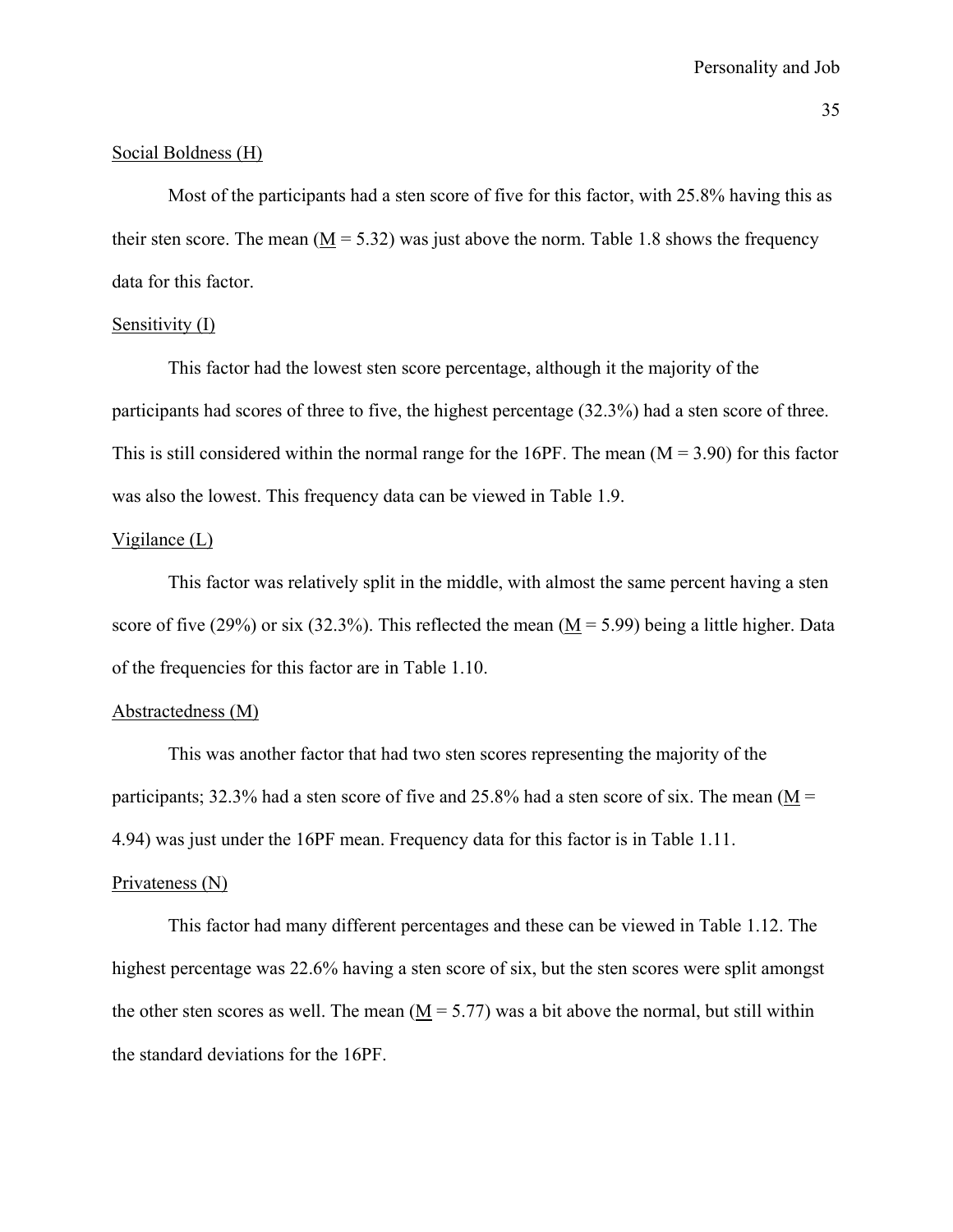### Apprehension (O)

 The largest percentage of sten scores for this factor was a sten score of four (29.0%), however, 25.8% had a sten score of six, thus resulting in a mean ( $M = 5.39$ ). The frequency data is displayed in Table 1.13.

## Openness to Change (Q1)

 The largest percentage for this was a sten score of five (38.7%). A large percent (32.3%) also had a sten score of four. The mean  $(M = 4.90)$  reflected the large percentages and the frequency data can be viewed in Table 1.14.

### Self-Reliance (Q2)

This factor had the highest mean  $(M = 6.10)$ . This was due to the large percentages having a score of five (25.8%), six (32.3%), and a modest percent (12.9%) having a score of eight. The frequency data is in Table 1.15.

### Perfectionism (Q3)

 For this factor, the highest percentage (35.5%) had sten scores of six. The participants' sten scores on this factor had a mean  $(M = 5.65)$ . Frequency data for this factor can be viewed in Table 1.16.

#### Tension (Q4)

 This factor had percentages that were split on a sten score of five (25.8%) and six  $(29.0\%)$ , resulting in a mean  $(M = 5.58)$ . This frequency data is viewed on Table 1.17. Extraversion (EX)

 The highest percentage was 9.7% with a score of 59, however, 48.4% scored above a 50 for this global factor. Scores on this factor ranged from 13 to 92 and had a mean of  $(M = 48.06)$ . Data for this factor can be viewed in Table 1.18.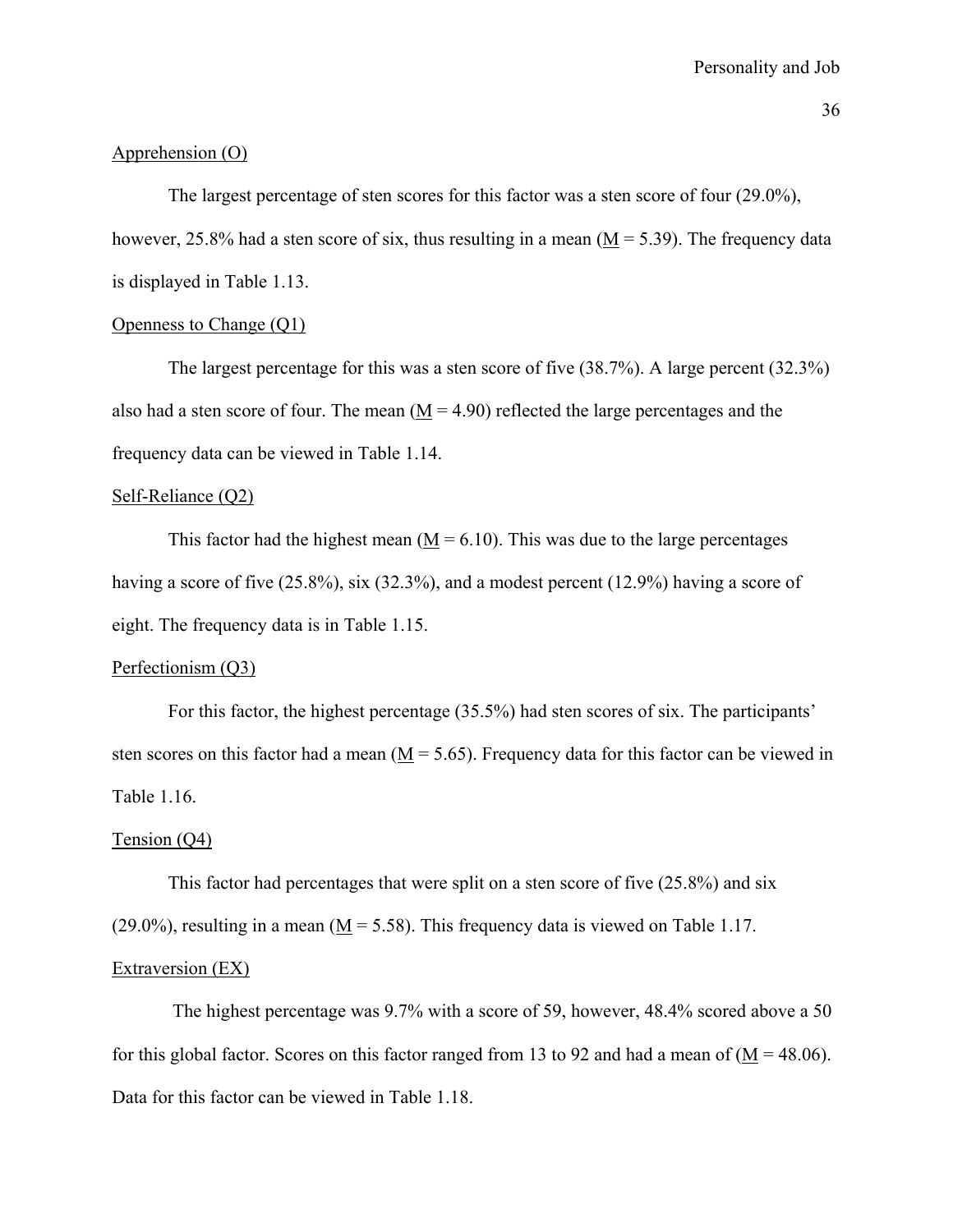#### Anxiety (AX)

 For this factor, the highest percentage scored a 51, with 12.9% having that score. Once again, 48.4% scored above a 50 on this global factor. On this factor, scores ranged from 25 to 96 and had a mean  $(M = 54.68)$ . Frequency data can be viewed in Table 1.19.

### Tough-Mindedness (TM)

 This factor had two scores have the same percentage (9.7%): 65 and 70. For this global factor, scores ranged from 45 to 92 and 87.1% scored above 50 for this factor. The mean for this factor was 69.81). Table 1.20 shows the frequency data for this factor.

#### Independence (IN)

 For this factor, the highest percentage was 12.9% with a score of 51. Scores ranged from 21 to 83 for this global factor and had a mean of  $(M = 50.42)$ . Frequency data for this factor is found in Table 1.21.

### Self-Control (SC)

 Scores on this factor were very diverse as many scores had the same percentage. The frequency data can be viewed in Table 1.22. The ranges of scores on this global factor were 33 to 80, with a mean  $(M = 57.71)$ .

### Job Descriptive Index (JDI)

The lowest possible score on the JDI could be a score of zero and the highest score being 54. The lower the score, the more unsatisfied the person is with that facet of the assessment. By looking at the descriptive statistics in Table 2.1 and means in Table 3, people were most satisfied with the job in general ( $M = 45.07$ ), work on present job ( $M = 42.97$ ), and people on present job  $(M = 38.46)$ . People were most unsatisfied with pay  $(M = 21.45)$ , supervision  $(M = 20.10)$ , and opportunities for promotion  $(M = 13.10)$ .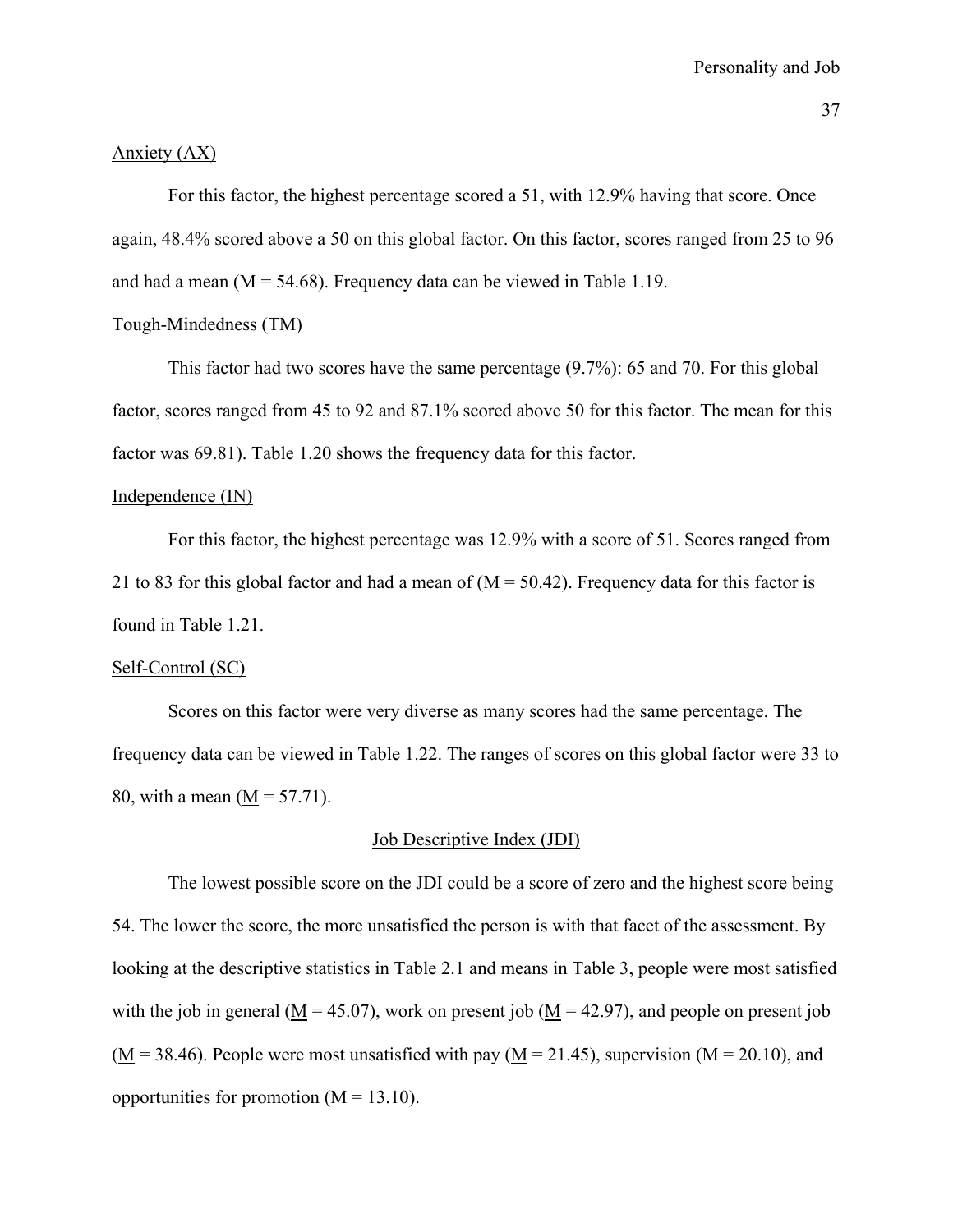In computing frequency reports on specific statements, there were some statments that had near complete agreement. These reports can be viewed in Tables 2.2 through 2.7. Reports of these statments are listed below.

## Work on Present Job

Within this scale, 81.8% answered "yes" to that they found their job satisfying. Another statement that received a high "yes" score or 81.8% was on the rating of "good". The same percentage also rated their job as giving a sense of accomplishment and being respectable. When replying to whether the job was considered "useful", 84.4% agreed with the statement and 78.8% felt that their job was challenging. The data frequency for these questions can be viewed in table 2.2.

### Present Pay

Table 2.3 displays the frequencies for this scale. In response to whether the pay was considered adequate, 84.8% agreed with the statement, however, 84.8% also agreed with the statement that the pay was considered "barely livable" and "bad".

#### Opportunities for Promotion

On this scale, most people were split with agreeing and disagreeing, however, on the scale of it being a "dead-end job", 72.7% agreed with the statement. A frequency report can be viewed in Table 2.4.

## Supervision

Overall on this scale, scores were relatively split with agreement and disagreement as well. Table 2.5 displays this information. However, there were a few categories with a substantial difference. On "has favorites", 66.7% agreed with the statement. Sixty-nine percent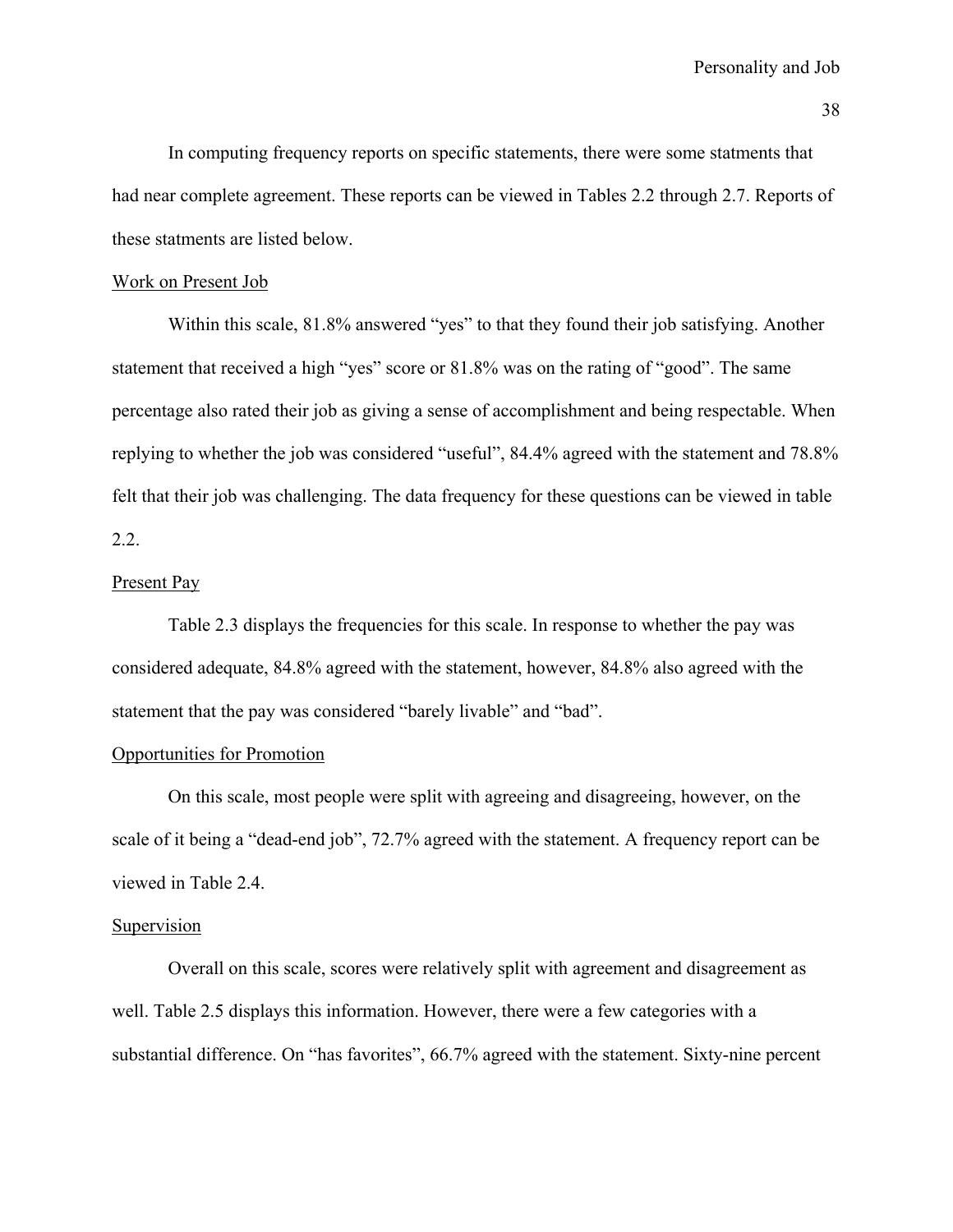agreed with the "stubborn" statement. Another 63.6% agreed with the statement of "poor planner".

#### People on Your Present Job (Co-workers)

On the "helpful" question, 75.8% agreed with the statement. Other statements with a large amount of agreement were 72.7% with the statement of "responsible" and 81.8% agreed with "intelligent". Frequency data for this scale can be seen in Table 2.6.

## Job in General (JIG)

### Overall Satisfaction

On this scale, 78.8% agreed with "pleasant" and the same percentage agreed with "bad". This same percent also agreed that the job is "worthwhile", but 75.5% agreed with the statement that the job is "worse than most". Table 2.7 shows the frequency for these questions.

### Balanced Inventory of Desirable Responding (BIDR)

 The descriptive statistics for the Balanced Inventory of Desirable Responding are found in Table 3.1. For the BIDR, scores could range from one to seven for each question. A one was considered "not true at all" and a seven was "very true", with a three being "somewhat true". The lowest mean was found for statement 24 "I never swear"  $(M = 2.10)$ . Statement 33 "I sometimes drive faster than the speed limit" also had a relatively low mean  $(M = 2.13)$ . The highest mean was found on statement 36 "I never take things that don't belong to me" ( $M = 5.81$ ). Statements 17 "I am very confident of my judgments" ( $M = 5.71$ ), 21 "I sometimes tell lies if I have to" (M  $= 5.68$ ) and 30 (M  $= 5.63$ ) "I always declare everything at customs" also had high mean scores.

### Positive and Negative Affectivity Scale (PANAS)

 This scale measured participants' positive or negative affectivity on a Likert scale of one to five, with one being "very slightly or not at all", and five being "extremely" with total scores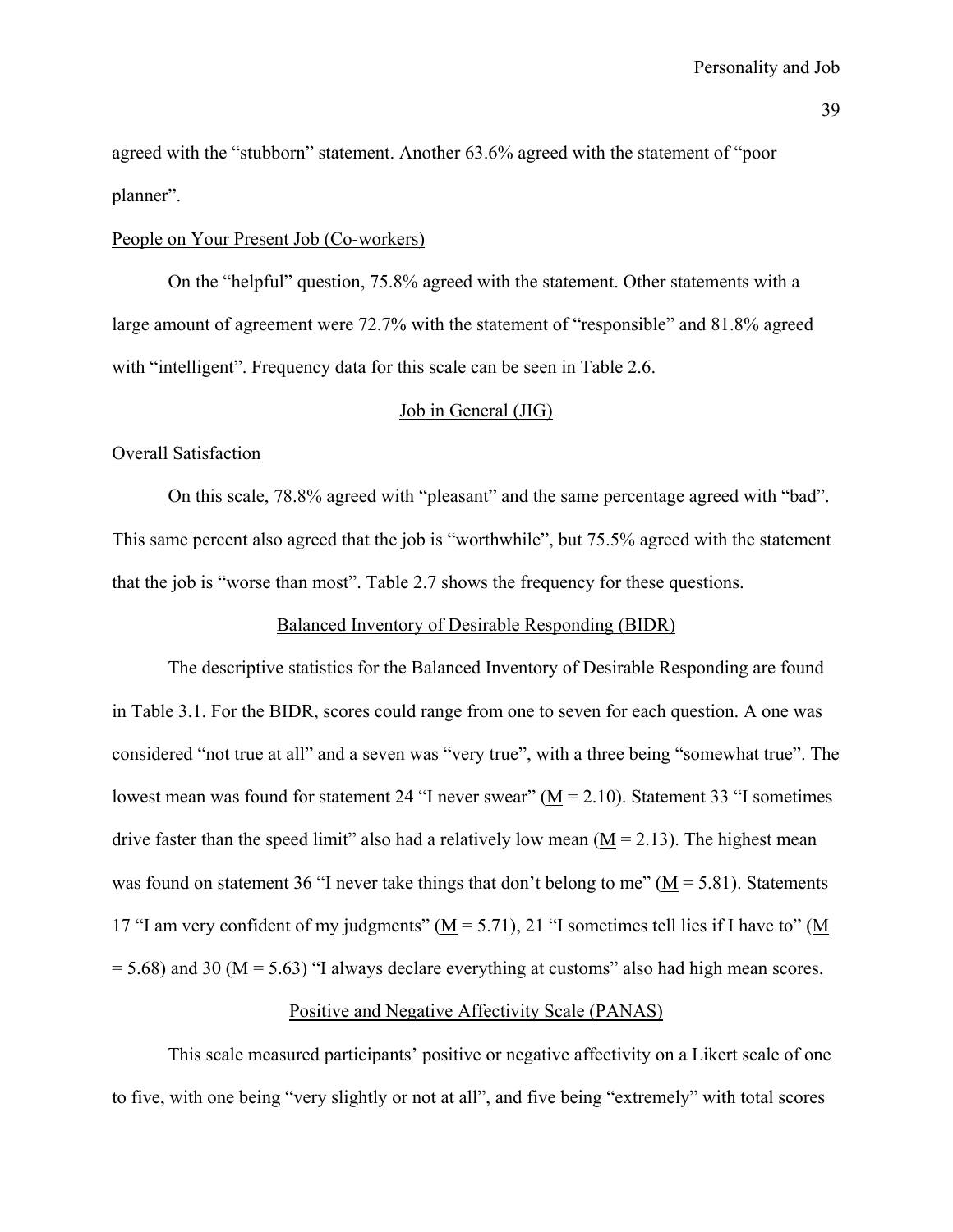being zero to 50. Descriptive statistics for this measure can be viewed in Table 4.1. For this measure, the positive affectivity scale  $(M = 37.16)$  had a higher mean than the negative affectivity scale ( $\underline{M}$  = 16.26). The lowest means for these statements was on the NA scale and were "ashamed" ( $M = 1.26$ ), "scared" ( $M = 1.29$ ), and "afraid" ( $M = 1.39$ ). The highest means were on the PA scale and were "active" ( $\underline{M} = 4.00$ ), "alert" ( $\underline{M} = 4.00$ ), and "proud" ( $\underline{M} = 3.97$ ).

#### Current Department Performance Evaluation

 This was the 2001 performance evaluation from the fire department. There were 20 different areas and skills that were measured. Descriptive statistics can be viewed on Table 5.1 and means in Figure 4. To better understand the findings, one must know what was considered "normal" by the department. As stated previously, the deputy chiefs had discussed what was a normal score for each factor. Each area/skill had a different "normal" score. Most of the areas had a score of 6 that was considered normal. However, Cooperativeness and teamwork and quality of work, both had a normal score of 7. Initiative had the lowest normal score of 4, and self-improvement, dependability, and neat at all times all had a 5 for a normal score. Also, it is interesting to note that for all the mean scores, the standard deviation was never a 2 or above, so most of the staff fell right around the mean score. Overall, for every area and skill, the department had means that were above the normal score that was decided by the deputy chiefs. Also, the mean total performance evaluation score was considered to be 117, but the mean for the department was 140.06, well above the normal. The highest areas for the department means were in "skill in use of firefighter tools" ( $M = 7.76$ ), "cooperativeness and teamwork" ( $M =$ 7.64), and "quality of work" ( $M = 7.64$ ). The lowest area of the department was for "initiative"  $(M = 5.52)$ , but this was still above the normal score.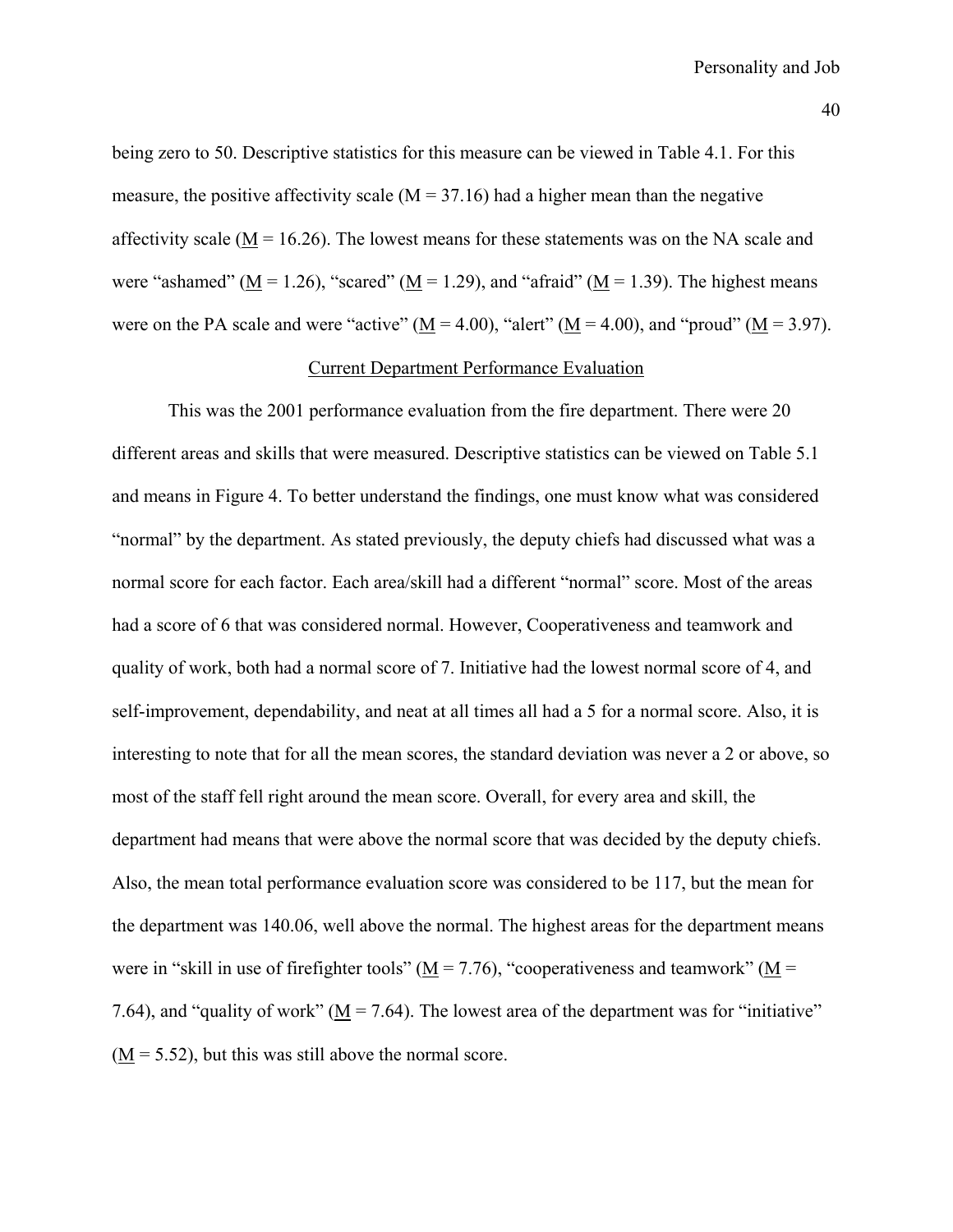#### Overall Findings – Correlations

 There were a lot of significant correlations found within the data. The various assessment instruments all had correlation with the other variables on the specific assessments. Within the variables being measured to find specific correlations (the Job Descriptive Index facets, the Job in General, the personality factors, job tenure, and job performance) there were a few significant correlations.

Job Descriptive Index. This measure did not reveal any significant correlations to job performance on any of the scales.

This assessment had negative correlations on the Work on Present Job scale with Factor O – Apprehension ( $r = -0.41$ ,  $p < 0.05$ ), and the global factor of Anxiety ( $r = -0.38$ ,  $p < 0.05$ ).

The Pay scale had negative and positive correlations. Pay was negatively correlated with Dominance ( $\underline{r} = -.36$ ,  $\underline{p} < .05$ ) and Independence ( $\underline{r} = -.43$ ,  $\underline{p} < .05$ ). Pay was positively correlated with Rule-Consciousness ( $r = .36$ ,  $p < .05$ ). It was also negatively correlated with the global factor of Artistic ( $r = -.38$ ,  $p < .05$ ), Social Control ( $r = -.37$ ,  $p < .05$ ), and Creative Achievement  $(r = -.41, p < .05)$ .

Opportunities for Promotion had a positive correlation with Rule-Consciousness ( $r = .36$ ,  $p < .05$ ) and negative correlation with Independence ( $r = -.42$ ,  $p < .05$ ) Artistic ( $r = -.37$ ,  $p < .05$ ), Social Control ( $r = -.37$ ,  $p < .05$ ), and Creative Achievement ( $r = -.41$ ,  $p < .05$ ).

The Supervision scale had negative correlations with Factor  $E -$ Dominance ( $r = -0.36$ ,  $p <$ .05) and global factors of Independence ( $r = -0.44$ ,  $p < 0.05$ ), Artistic ( $r = -0.38$ ,  $p < 0.05$ ), Social Control ( $r = -0.39$ ,  $p < 0.05$ ), and Creative Achievement ( $r = -0.41$ ,  $p < 0.05$ ).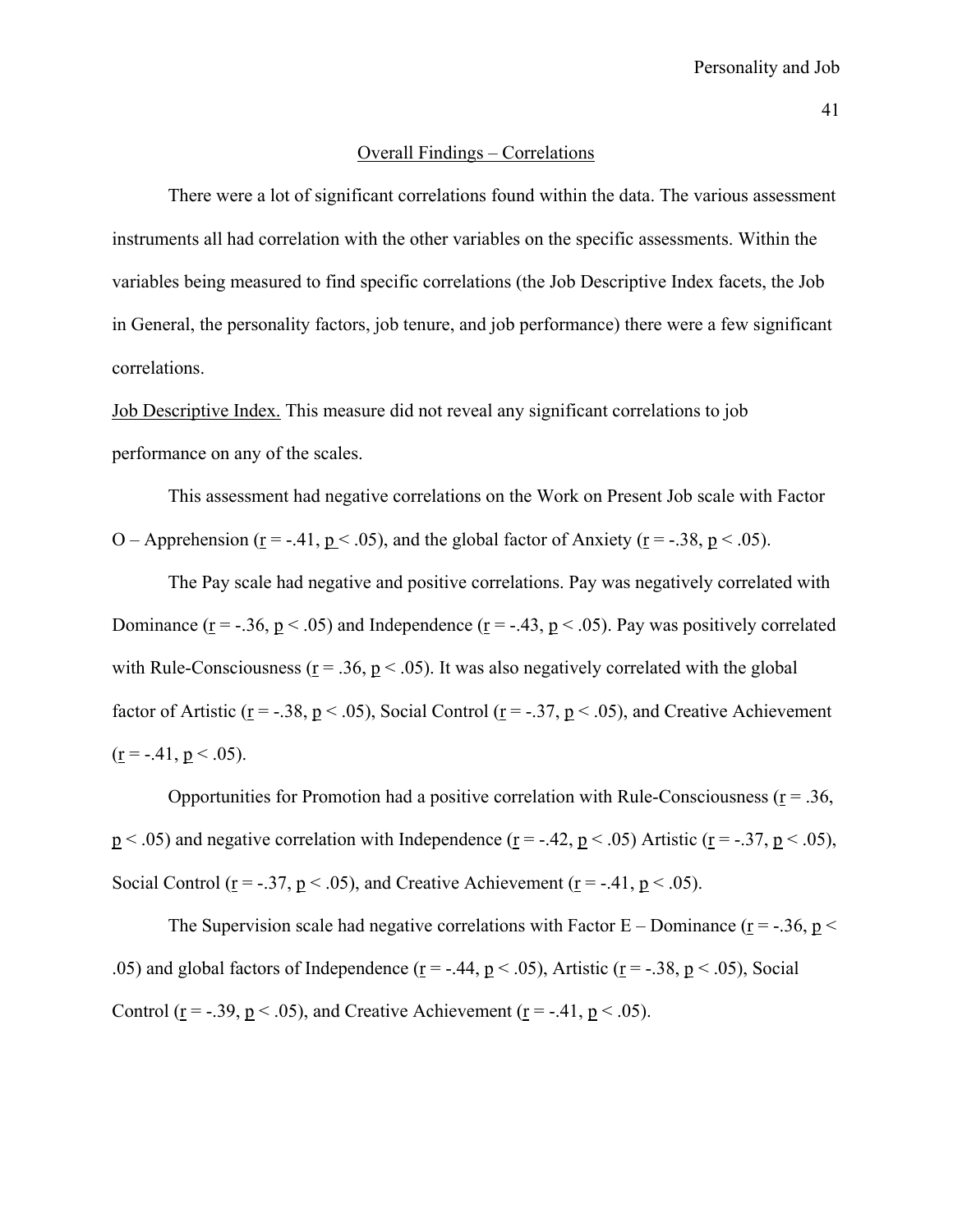People on Your Present Job (Co-workers) had a negative correlation with Factor E – Dominance ( $r = -0.45$ ,  $p < 0.05$ ),  $Q4 - T$ ension ( $r = -0.36$ ,  $p < 0.05$ ), and global factor of Independence ( $\underline{r}$  = -.41,  $\underline{p}$  < .05).

Job in General. This assessment instrument was negatively correlated with Factor E –

Dominance ( $\underline{r} = -.44$ ,  $\underline{p} < .05$ ), Q4 – Tension ( $\underline{r} = -.36$ ,  $\underline{p} < .05$ ), and global factor of

Independence ( $r = -.40$ ,  $p < .05$ ).

Job Tenure. The length of time on the job was negatively correlated to the personality factors of Factor H – Social Boldness ( $\underline{r}$  = -.40,  $\underline{p}$  < .05) and positively correlated with Factor O – Apprehension ( $r = .37$ ,  $p < .05$ ).

Job Performance. The Job Performance Evaluation total score was correlated to various personality factors. Performance was positively correlated to Factor  $C$  – Emotional Stability ( $r =$ .47,  $p < .05$ ), Factor F – Liveliness ( $r = .50$ ,  $p < .05$ ), and the global factors of Realism ( $r = .53$ , p  $\leq$  .01), Self-Esteem (r = .48, p  $\leq$  .05), and Leadership Potential (r = .53, p  $\leq$  .01). Job Performance was negatively correlated with Factor I – Sensitivity ( $r = -.42$ ,  $p < .05$ ) and the global factor of Social Sensitivity ( $r = -.41$ ,  $p < .05$ ). The evaluation score was also positively correlated with the Positive Affectivity scale ( $r = .48$ ,  $p < .05$ ).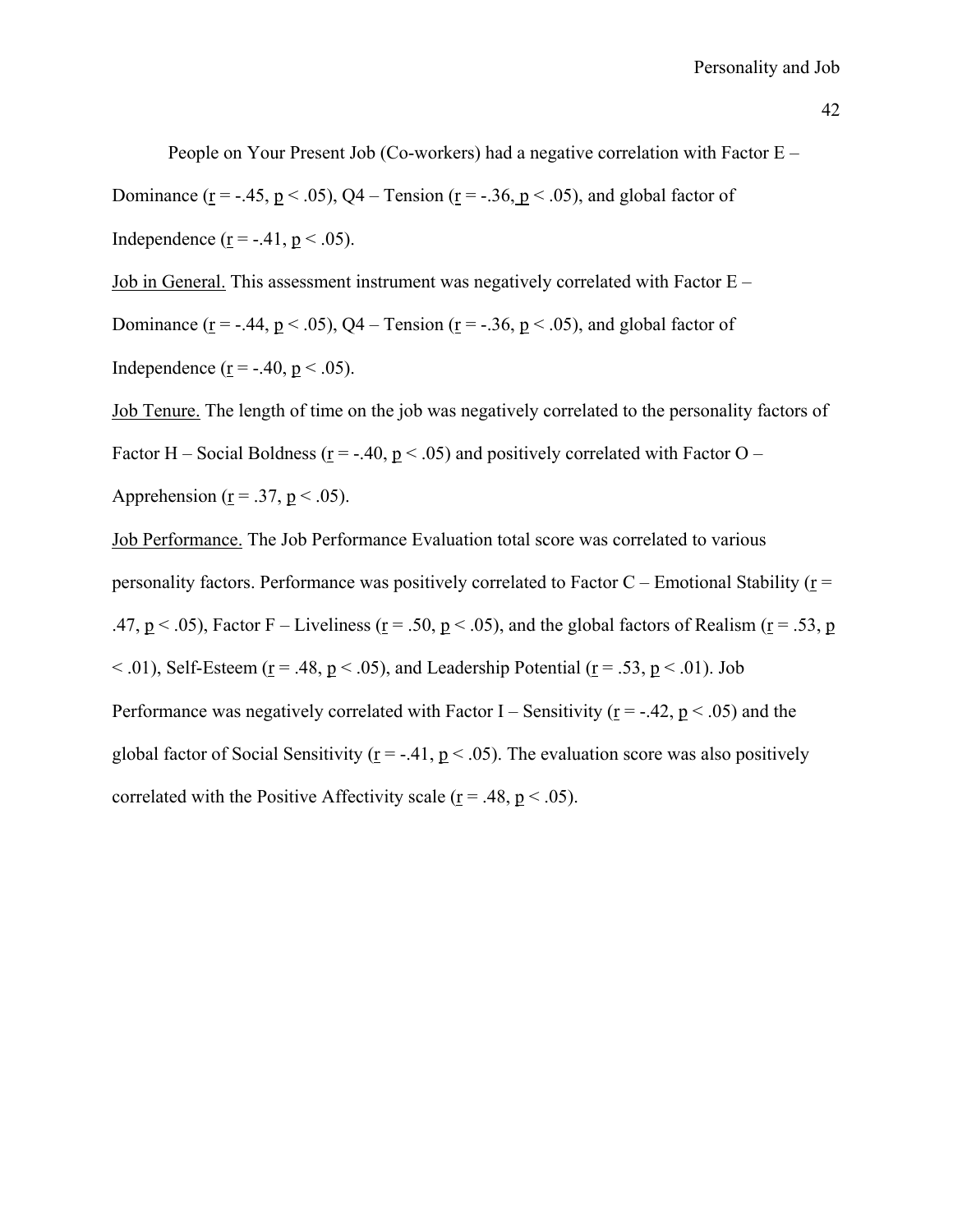#### Chapter 8

#### Discussion

 Overall, with this study, the results were not overwhelmingly surprisingly. The lowest means for factors on the 16PF were on Warmth and Sensitivity. Because firefighters have to deal with burn victims, death, and as EMTs, many other conditions, like car accidents, among other things, having a low personality score of warmth and sensitivity is not surprising. The highest mean was found for the Self-Reliance factor; firefighters have to have a high self-reliance in order to be able to do their job and know their abilities when going into a hazardous situation.

 The job satisfaction survey (Job Descriptive Index) found that overall, the firefighters were satisfied with their jobs. They were not as satisfied with pay, opportunities for promotion, and supervision, as on the other facets. As discussed in the literature review, firefighters do not make a great deal of money for the danger aspect of the job, so it was expected that they would not be satisfied with pay. Opportunities for advancement in this department are limited due to the following reason: there are only four positions that are considered supervisory or management, there are 32 firefighters, the turnover rate is not high, and people move up to positions when someone retires.

 Some of the questions on the Job Descriptive Index had a great deal of agreement that may sound negative. On the People on Present Job facet, a great deal agreed that their coworkers were "boring", however, because the fire department is located in a mid-sized city, there is a lot of time that is filled with daily chores and duties, rather than fighting fires.

On the overall satisfaction assessment (Job in General), a majority had agreed with the statement that their job was "worse than most". As stated in the literature previously, the firefighting profession is not the most pleasant due to the hazards, dangers, and pay. But because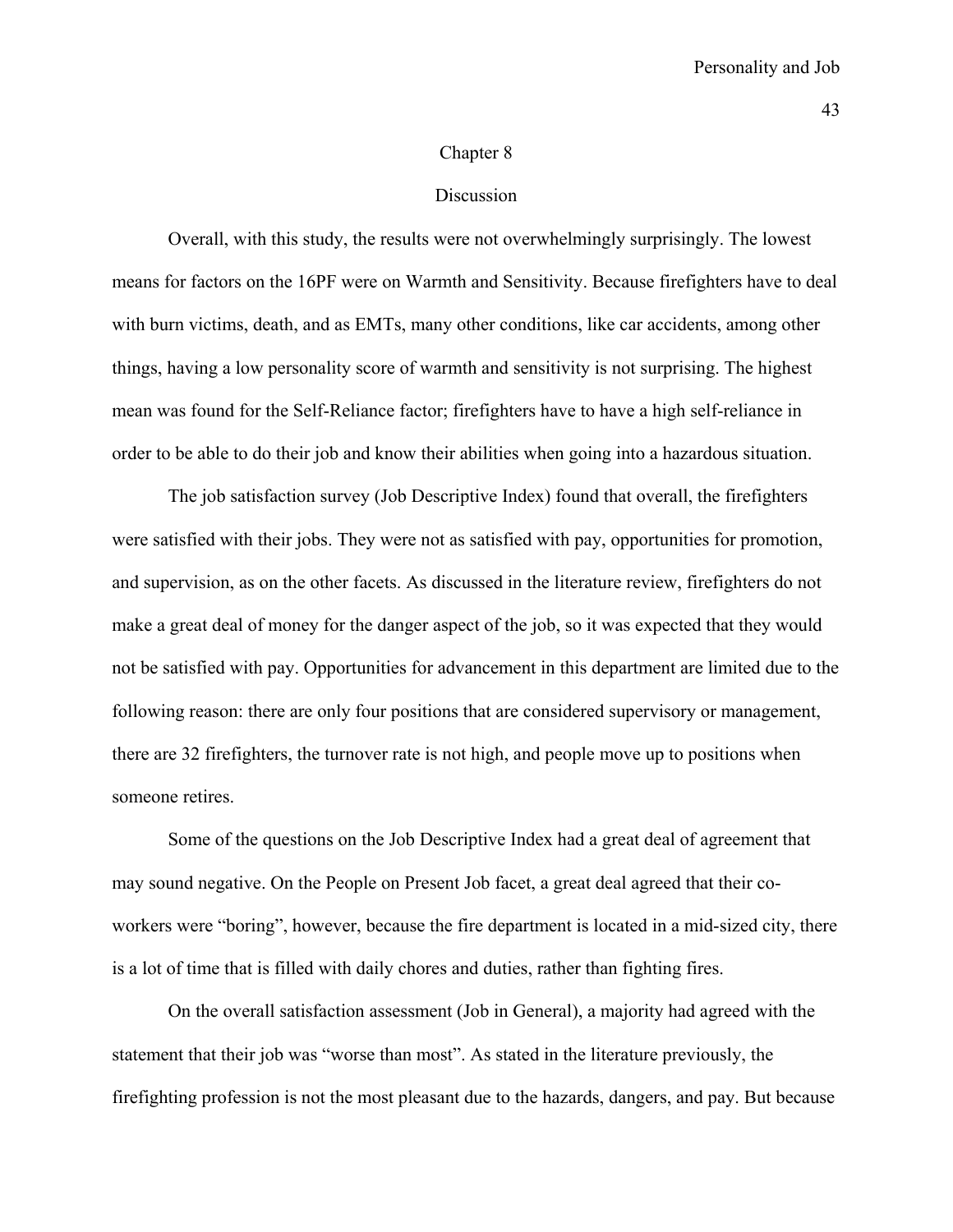of the other motivations, it is a job that is quite satisfying, as a majority also agreed that the job was "worthwhile".

On the performance evaluations, the department overall had a very high mean in regards to what the deputy chiefs had set forth as being average or normal. One of the highest areas was cooperation and teamwork, which is a necessity with being a firefighter; they have to be able to work together and rely on one another when in dangerous situations.

Various factors were found to correlate between job satisfaction, personality, and job performance. Work on present job was negatively correlated with anxiety, so if a person was more anxious, then their satisfaction with their work on present job went down. This would make sense that if a person is more anxious, they may not be as satisfied.

Rule-Consciousness was positively correlated to pay and opportunities for promotion. So, if a person was more rigid and followed the rules, then there was a relationship that they were more satisfied with their opportunities for promotion and pay. This would make sense because when one follows the rules, they feel that promotions and pay will be reflected in the way they are doing their job.

Supervision was negatively correlated with dominance, independence, and social control. This means that there was an inverse relationship with these variables. The more controlling, dominant, and independent a person was, the less satisfied they were with their supervisors.

In regard to the overall job satisfaction, there were negative correlations with dominance, tension, and independence. If they were experiencing more tension or tended to be tense people, than the had lower job satisfaction. The more dominant they are, they tend to experience less satisfaction.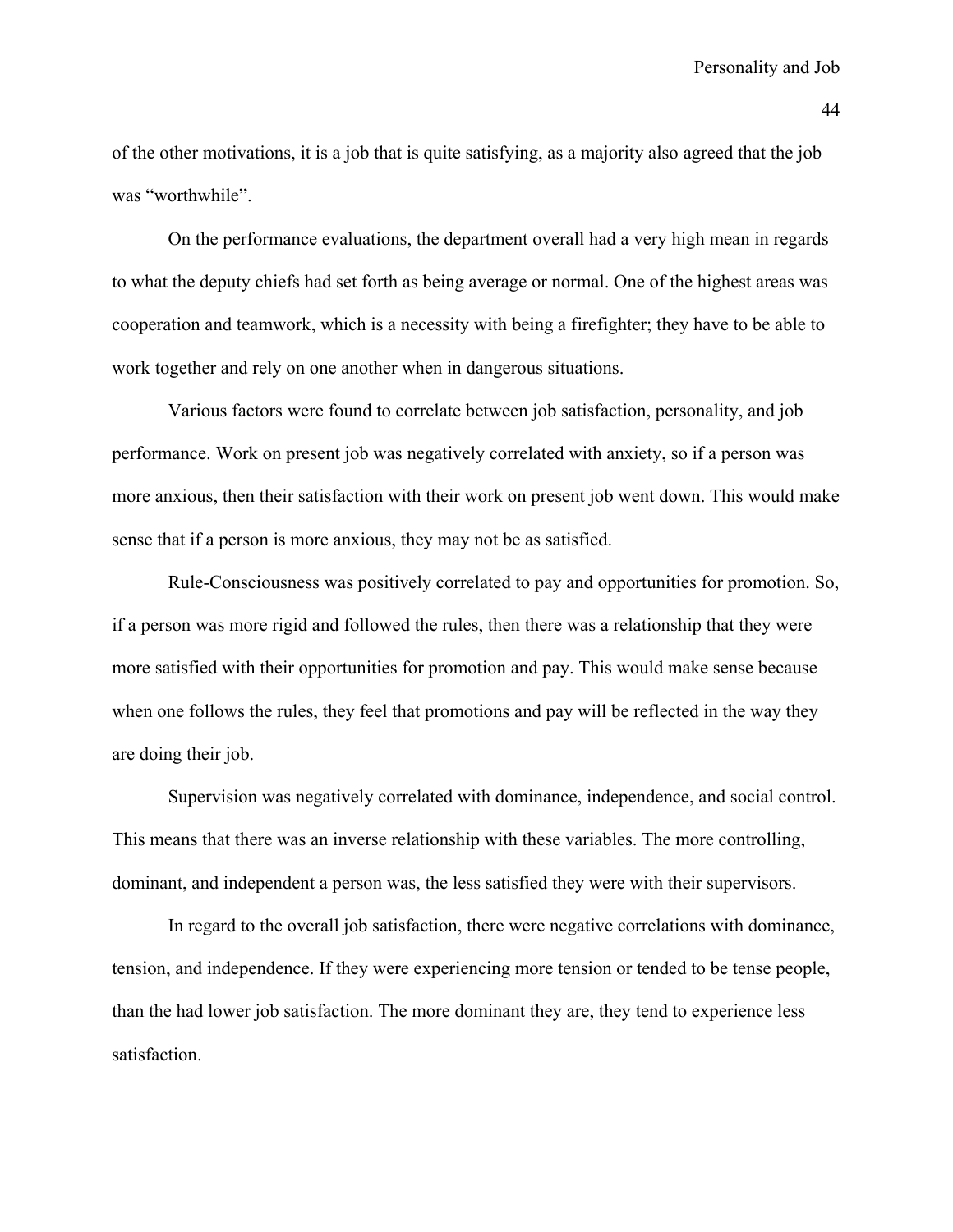Job performance was positively correlated with the personality factors of liveliness, leadership potential, and self-esteem. The more active and satisfied they were with themselves, the better they performed at work. Whereas, the more sensitive they were in general and in social contexts, they tended to perform less better at work. The positive affectivity scale was also positively correlated with this measure, so the more positive a person was, the better they performed, which is in congruence with the previous research.

### Conclusion

 Overall, there were not any surprising findings. The study conducted corresponded with the previous research as to what factors can predict job performance. Because the study was conducted on a small sample in a mid-sized city, more research on different samples would need to be conducted to draw further conclusions. Also, there is a lack of sufficient research on what personality factors make an exemplary firefighter, and more research should be done because the firefighting profession is very different from most every other profession.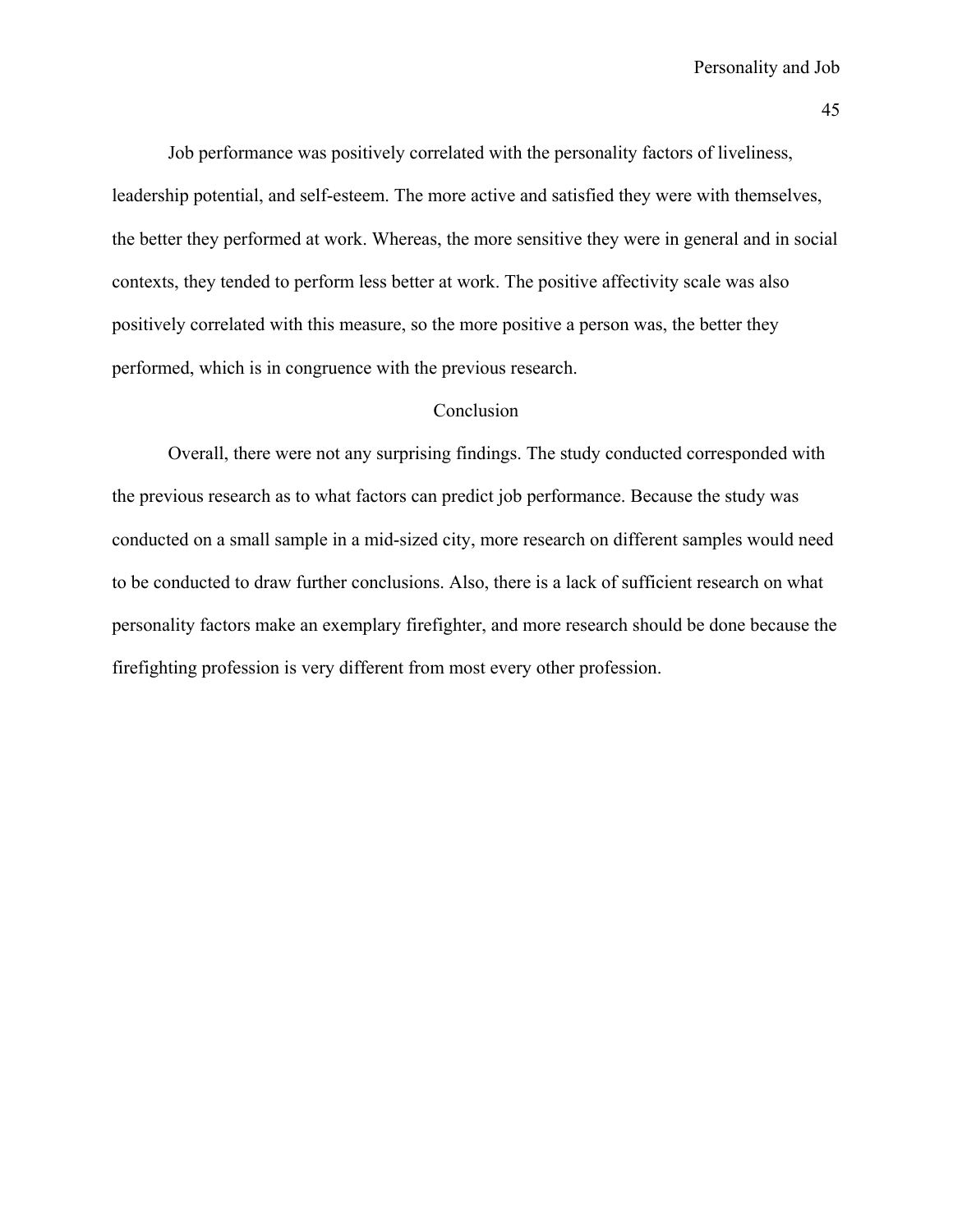#### References

Abraham, R. (2000). Organizational cynicism: Bases and consequences. Genetic, Social, and General Psychology Monographs, 126, 269-293.

Acton, G. S. (2002). Five-factor model. Retrieved from the Web 4/20/02.

http://www.personalityresearch.org/bigfive.html.

Armstrong, D. (1999). Cast in heroic role, firefighters bask in public acceptance.

Retrieved from the Web 3/20/02.

http://www.boston.com/globe/metro/packages/fire\_department/heroes.htm.

Balzer, W. K., Kihm, J. A., Smith, P.C., Irwin, J.L., Bachiochi, P.D., Robie, C., Sinar,

E.F., & Parra, L.F. (1997). Users' Manual for the Job Descriptive Index and the Job in General

Scales. Bowling Green, OH: Bowling Green State University.

Baute, P. (2000). Using psychological screening to select top performers for firefighting.

Retrieved from the Web 3/20/02. http://paschalbaute.com/firefighting.htm.

Bohl, N. (1995). Measuring the effectiveness of CISD: A study. Fire Engineering, 148(8), 125-127.

Brayfield, A. H. & Crockett, W. H. (1955). Employee attitudes and employee performance. Psychological Bulletin, 52, 396-424.

Brown, C. (2001). EMT's: In their own words. Retrieved from the Web 3/20/02. http://www.s-t.com/daily/06-01/06-10-01/e02li118.htm.

Buss, D. M. (1992). Manipulation in close relationships: Five personality factors in interactional context. Journal of Personality, 60, 477-499.

Casey, H. (2000). Job book ranks firefighting at bottom. Retrieved from the Web 3/20/02. http://members.tripod.com/iaff384/id85.htm.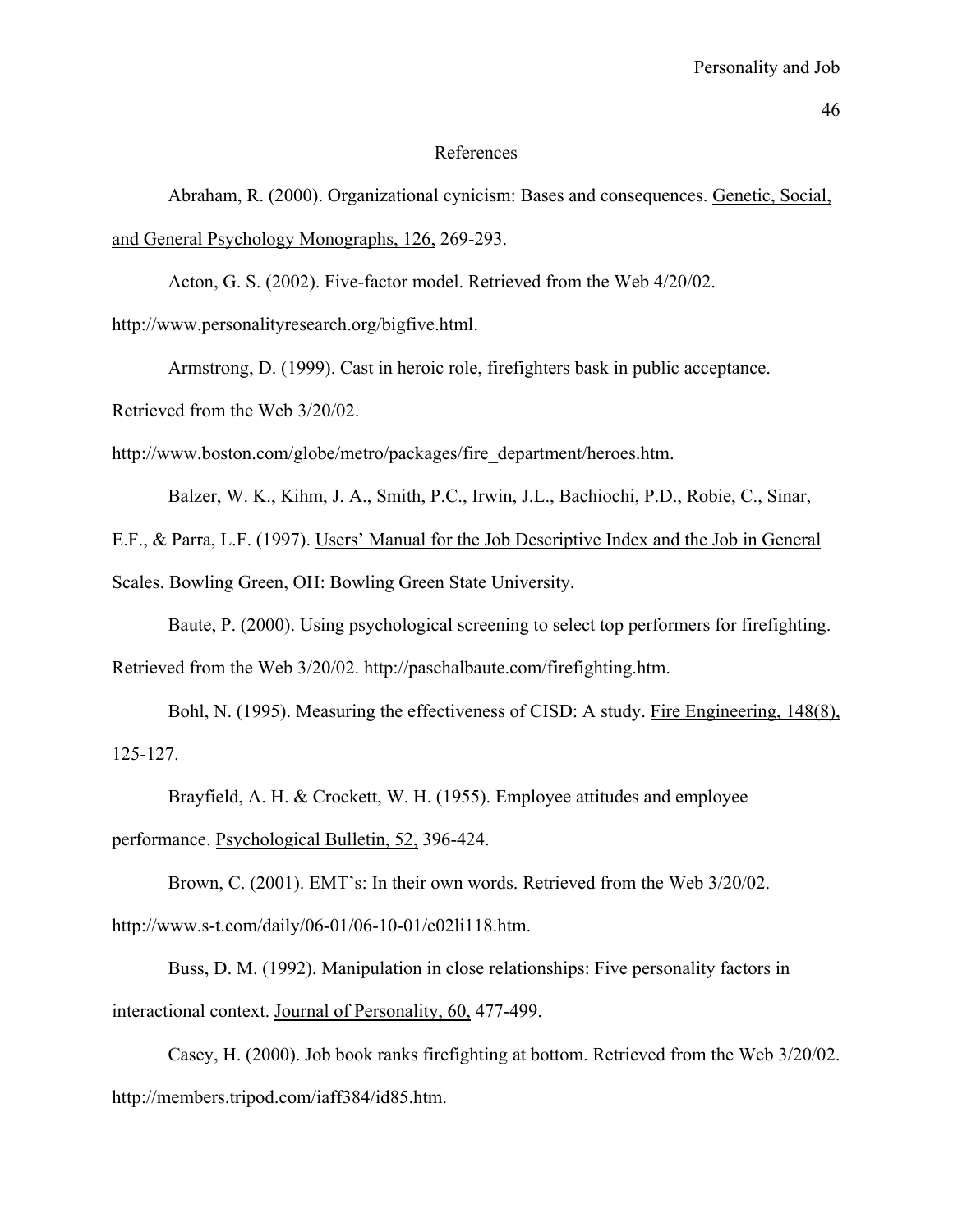Christiansen, N. D. & Goffin, R. D. (1994). Correcting the 16PF for faking: Effects on criterion-related validity and individual hiring. Personnel Psychology, 47, 847-861.

Cunningham, T. M. (May 5, 2002). Ethical conduct for the fire service and its importance. Retrieved from the Web 3/20/02. http://www.withthecommand.com/05-May/MDethics-0525.html.

Cunningham, T. M. (2002). Leadership 101: Theories of Motivation. Retrieved from the Web 3/20/02. http://www.withthecommand.com/national/motivate101.html.

George, J. M. & Brief, A. P. (1996). Motivational agendas in the workplace: The effects of feelings on focus of attention and work motivation. Research in Organizational Behavior, 18, 75-109.

Goffin, R. D., Rothstein, M. G., & Johnston, N. G. (2000). Predicting job performance using personality constructs: Are personality tests created equal? Problems and solutions in human assessment. Norwell, MA: Kluwer Academic Publishers. 249-263.

Helmes, E. (2000). The role of social desirability in the assessment of personality constructs. Problems and solutions in human assessment. Norwell, MA: Kluwer Academic Publishers. 21-37.

Iaffaldano, M. T. & Muchinsky, P. M. (1985). Job satisfaction and job performance: A meta-analysis. Psychological Bulletin, 97, 251-273.

Isen, A. M. & Baron, R. A. (1991). Positive affect as a factor in organizational behavior. Research in Organizational Behavior, 13, 1-53.

Jacobs, R. & Solomon, T. (1977). Strategies for enhancing the prediction of job performance from job satisfaction. Journal of Applied Psychology, 62, 417-421.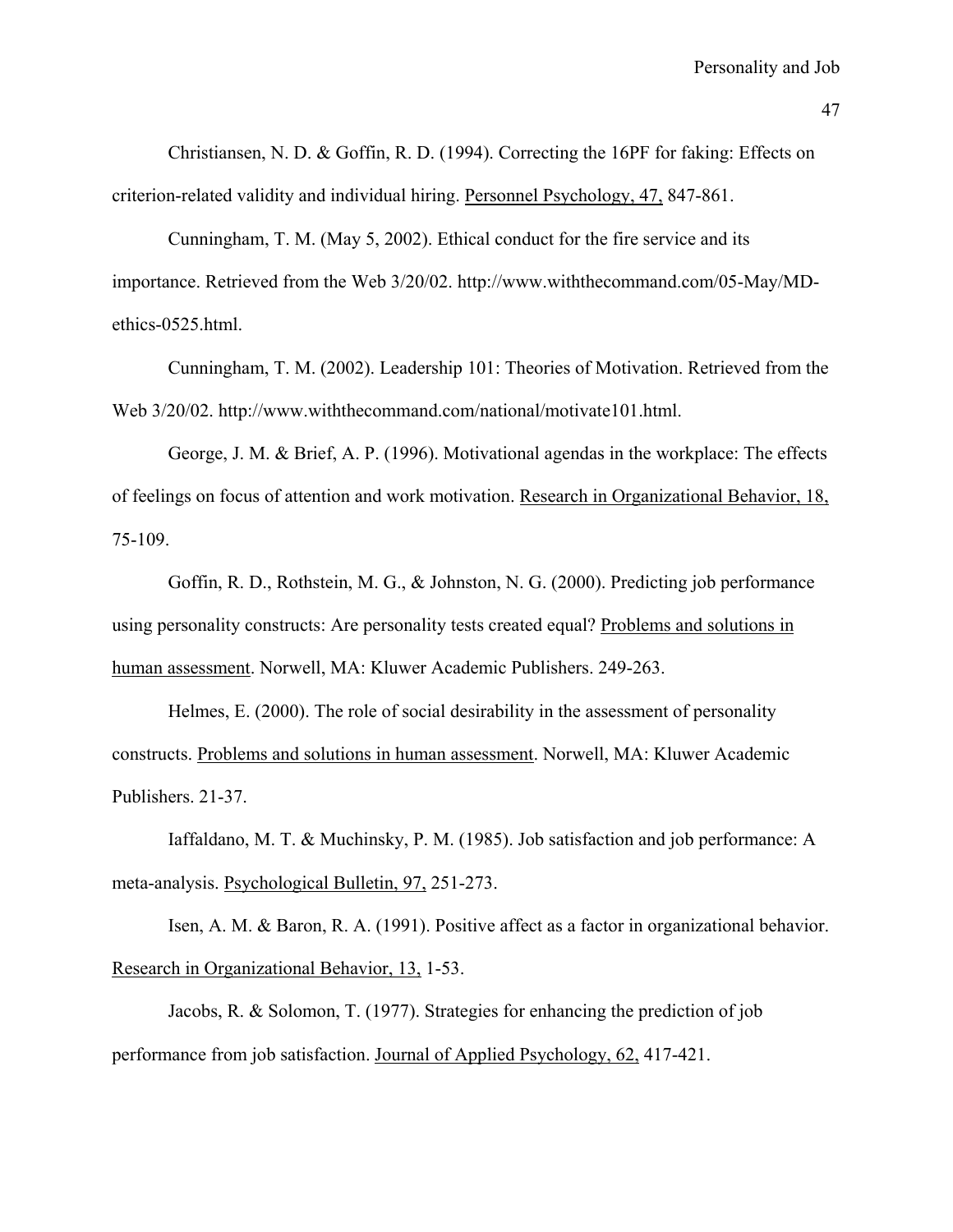Judge, T. A., Thoresen, C. J., Bono, J. E., & Patton, G. K. (2001). The job satisfactionjob performance relationship: A qualitative and quantitative review. Psychological Bulletin, 127, 376-407.

Kinicki, A. J. (2002). Assessing the construct validity of the job descriptive index: A review and meta-analysis. Journal of Applied Psychology, 87, 14-32.

Kunan, T. (1955). The construction of a new type of measure. Personnel Psychology, 8, 65-78.

Landy, F. J. (1989). Psychology of work behavior. Pacific Grove, CA: Brooks/Cole.

Liao, H., Arvey, R. D., & Butler, R. J. (2001). Correlates of work injury frequency and duration among firefighters. Journal of Occupational Health Psychology, 6, 229-242.

Lunenburg, F. C. (1992). The 16PF as a predictor of principal performance: An integration of quantitative and qualitative research methods. Education, 113, 68-74.

Molloy, G. N., Pallant, J. F., & Kantas, A. (2001). A psychometric comparison of the positive and negative affect schedule across age and sex. Psychological Reports, 88, 861-863.

Morrison, K. A. (1997). How franchise job satisfaction and personality affects performance, organizational commitment franchiser relations, and intention to remain. Journal of Small Business Management, 35, 39-68.

Nemanick Jr., R. C. & Munz, D. C. (1994). Measuring the poles of negative and positive mood using the positive affect negative affect. Psychological Reports, 74, 195-200.

Occupational Outlook Handbook (2002). Firefighting occupations. Retrieved from the Web 3/20/02. http://www.bls.gov/oco/ocos158.htm.

Organ, D. W. (1988). A restatement of the satisfaction-performance hypothesis. Journal of Management, 14, 547-557.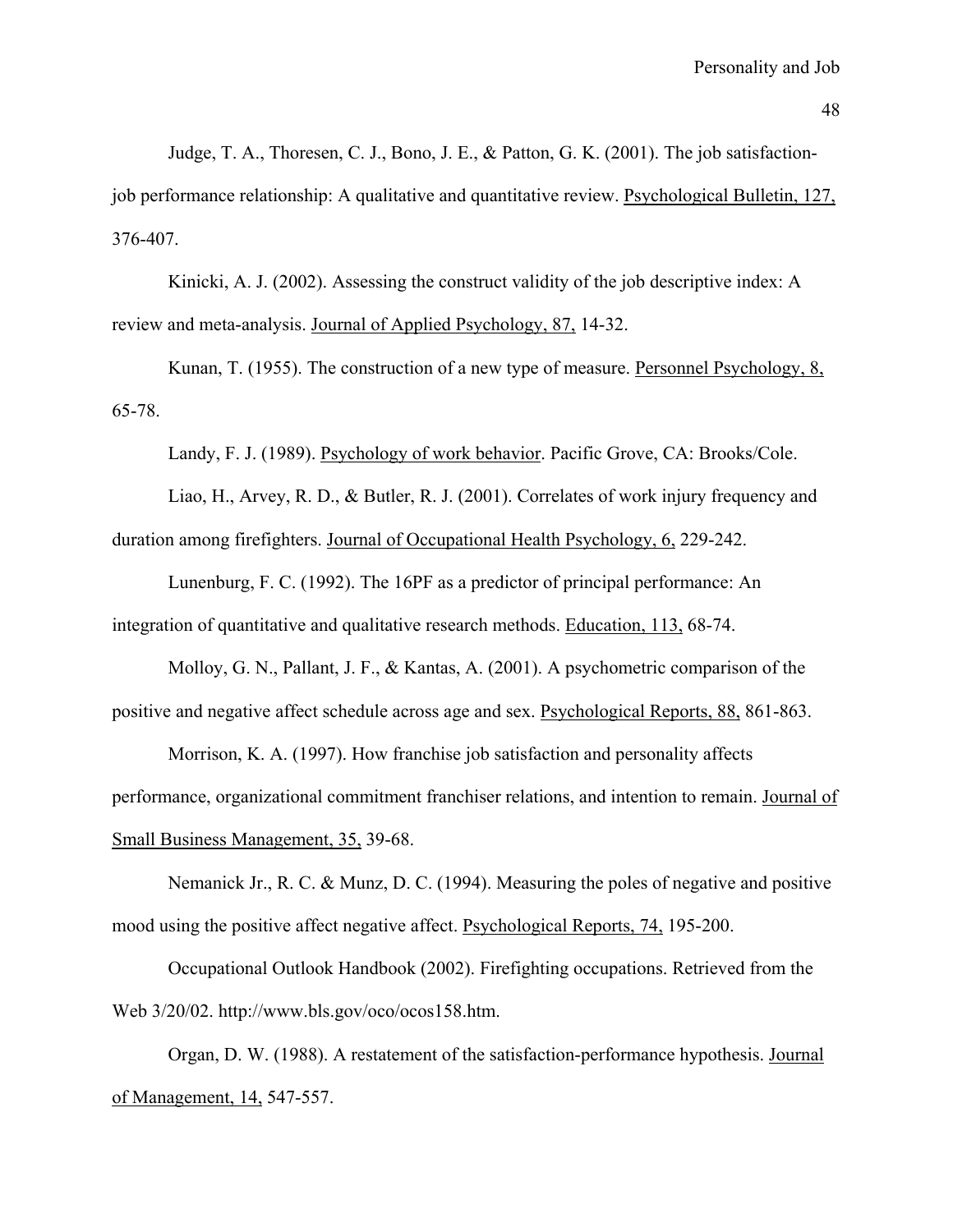Paulhus, D. L. (1998). Paulhus deception scales: Measures the tendency to give socially desirable responses. Retrieved from the Web 4/2/02.

http://www.mhs.com/healthcaredocs/PDS.pdf.

Roesch, S. C. (1998). The factorial validity of trait positive affect scores. Educational and Psychological Measurement, 58, 451-466.

Roethlisberger, F. J. & Dickson, W. J. (1939). Management and the worker. Cambridge, MA: Harvard University Press.

Rothstein, M. G. & Goffin, R. D. (2000). The assessment of personality constructs in industrial-organizational psychology. Problems and solutions in human assessment. Norwell,

MA: Kluwer Academic Publishers. 215-245.

Rotter, J. B. (1966). Generalized expectancies for internal versus external control of reinforcement. Psychological Monographs, 80(1), no. 609.

Russell, M. & Karol, D. (2002). 16PF Fifth Edition with updated norms: Administrator's

Manual. Champaign, IL: Institute for Personality and Ability Testing, Inc.

Schneider, B. & Dachler, H. P. (1978). A note on the stability of the Job Descriptive

Index. Journal of Applied Psychology, 63, 650-653.

Schuerger, J. M. & Ekeberg, S. E. (1994). 16PF scores and machine operators'

performance. Perceptual and Motor Skills, 79, 1426.

Smith, P. C., Kendall, L. M., & Hulin, C. L. (1969). The measurement of satisfaction in work and retirement. Chicago, IL: Rand McNally.

Spector, P. E. (1997). Job satisfaction: Application, assessment, causes, and consequences. Thousand Oaks, CA: Sage Publications, Inc.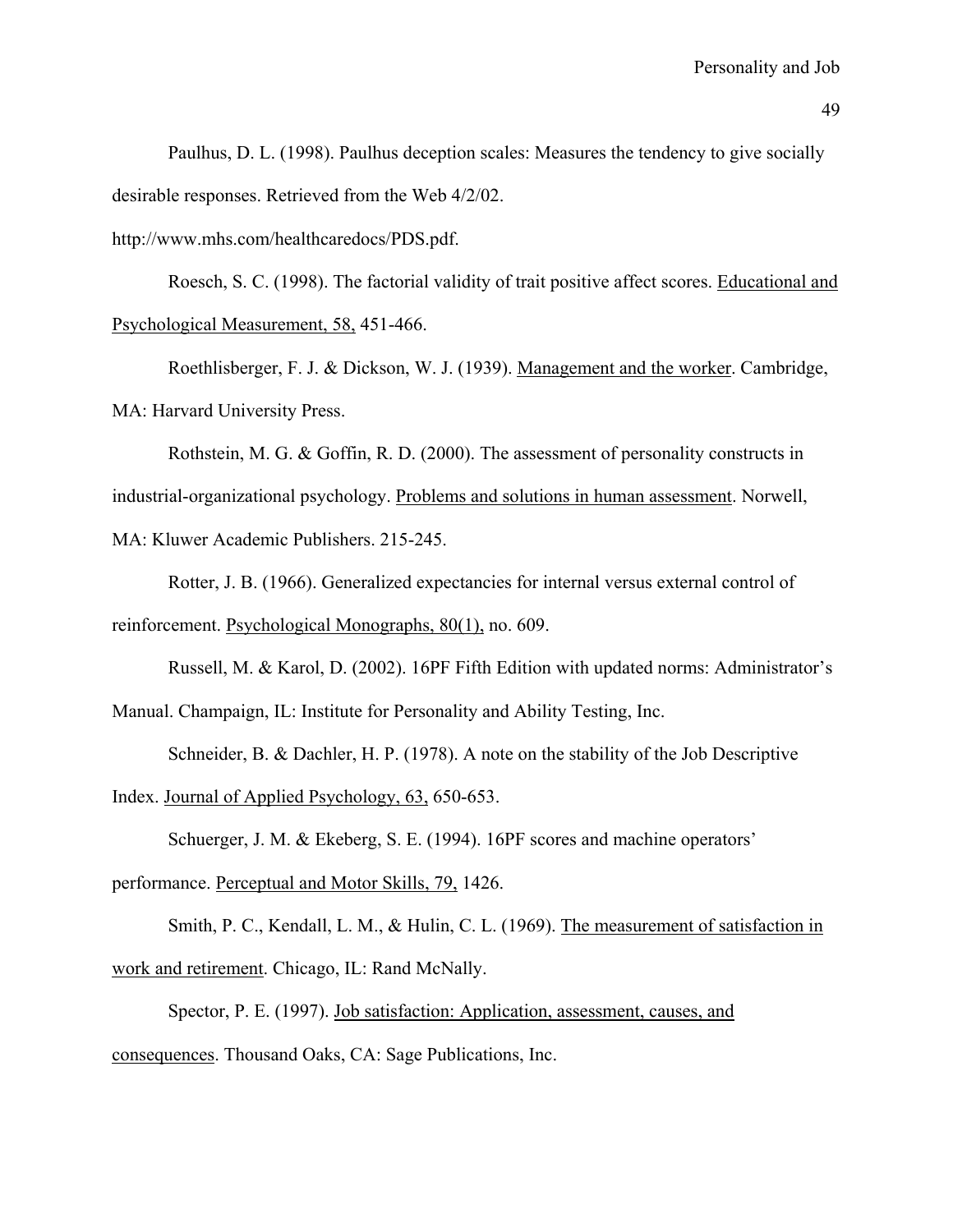Wanous, J. P. (1974). A causal-correlational analysis of the job satisfaction and performance relationship. Journal of Applied Psychology, 59, 139-144.

Watson, D., Clark, L. A., & Tellegen, A. (1988). Development and validation of brief measures of positive and negative affect: The PANAS scales. Journal of Personality and Social Psychology, 54, 1063-1070.

Witt, L. A. (1994). Perceptions of organizational support and affectivity as predictors of job satisfaction. Retrieved from the Web 4/2/02. http://www.cami.jccbi.gov/AAM-400A/Abstracts/1994/am94-02.html.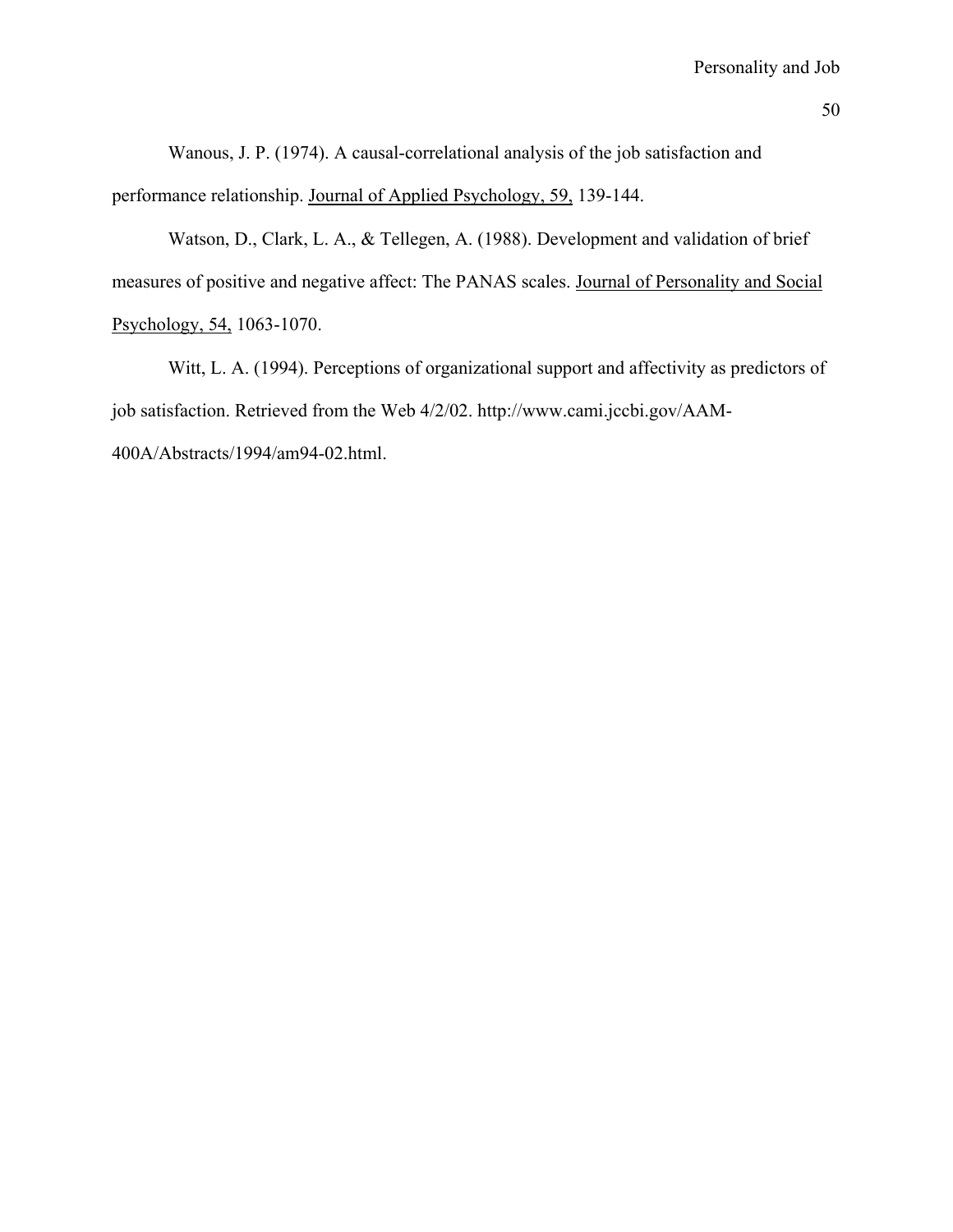## Personality and Job

#### Appendix A

### Informed Consent Form

March 20, 2002

My name is Jennifer Skibba. I am currently a graduate student in the Applied Psychology program at the University of Wisconsin - Stout. This semester, I am working on research for the completion of my thesis.

You can help me in my research by completing a few survey instruments. Upon completion, seal it in the provided envelope and hand it back to me. An unidentifiable copy of your performance evaluation will be handed out to you in a sealed envelope. It would be beneficial to my research and results if you would also enclose this unidentifiable performance evaluation along with the other survey instruments. Please note that your name has been removed from your performance evaluation and there are no identifiers on the evaluation. Should you choose to include it with your surveys, simply open the envelope and enclose the evaluation with the other survey materials.

These surveys, all the questions, and submission of the performance evaluation are all optional. You may choose not to answer any questions you do not want to answer. You can choose to stop filling out the instruments at any time. You can choose not to include the performance evaluation. By filling out the survey you are giving your consent for participating in this research.

This research is being conducted under strict confidentiality. I am the only person who will see the completed surveys. The chief and the department will only get a summary of the findings and no individuals will be identified.

Feel free to ask any questions at any time. If you have questions at a later date, you may call me at 715-341-9966. If you have any further concerns about this research, you may also contact my research advisor, Dr. James Tan at 715-232-5224.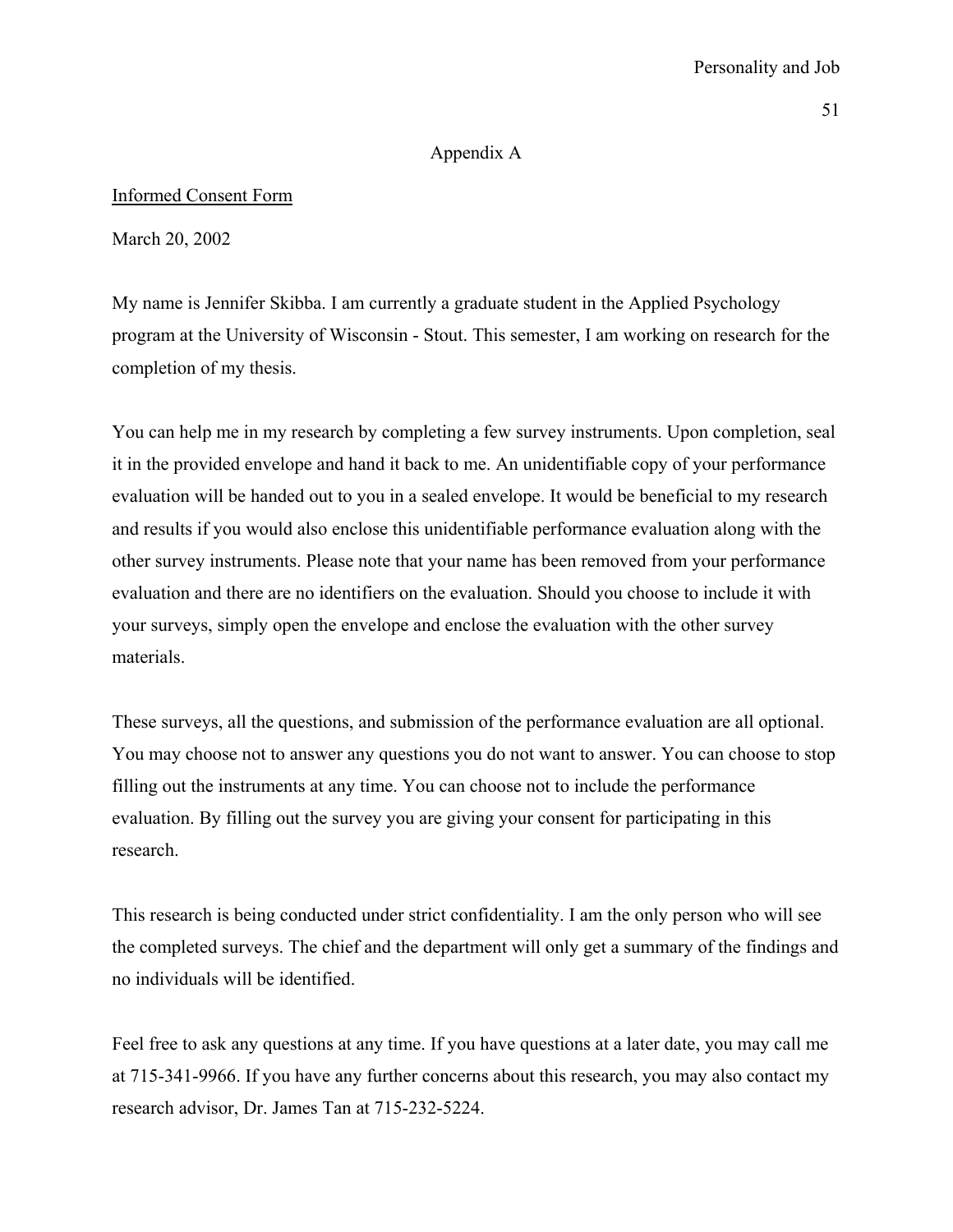Thank you for your time and cooperation in helping me complete my research for my Master's degree.

Sincerely,

Jennifer Skibba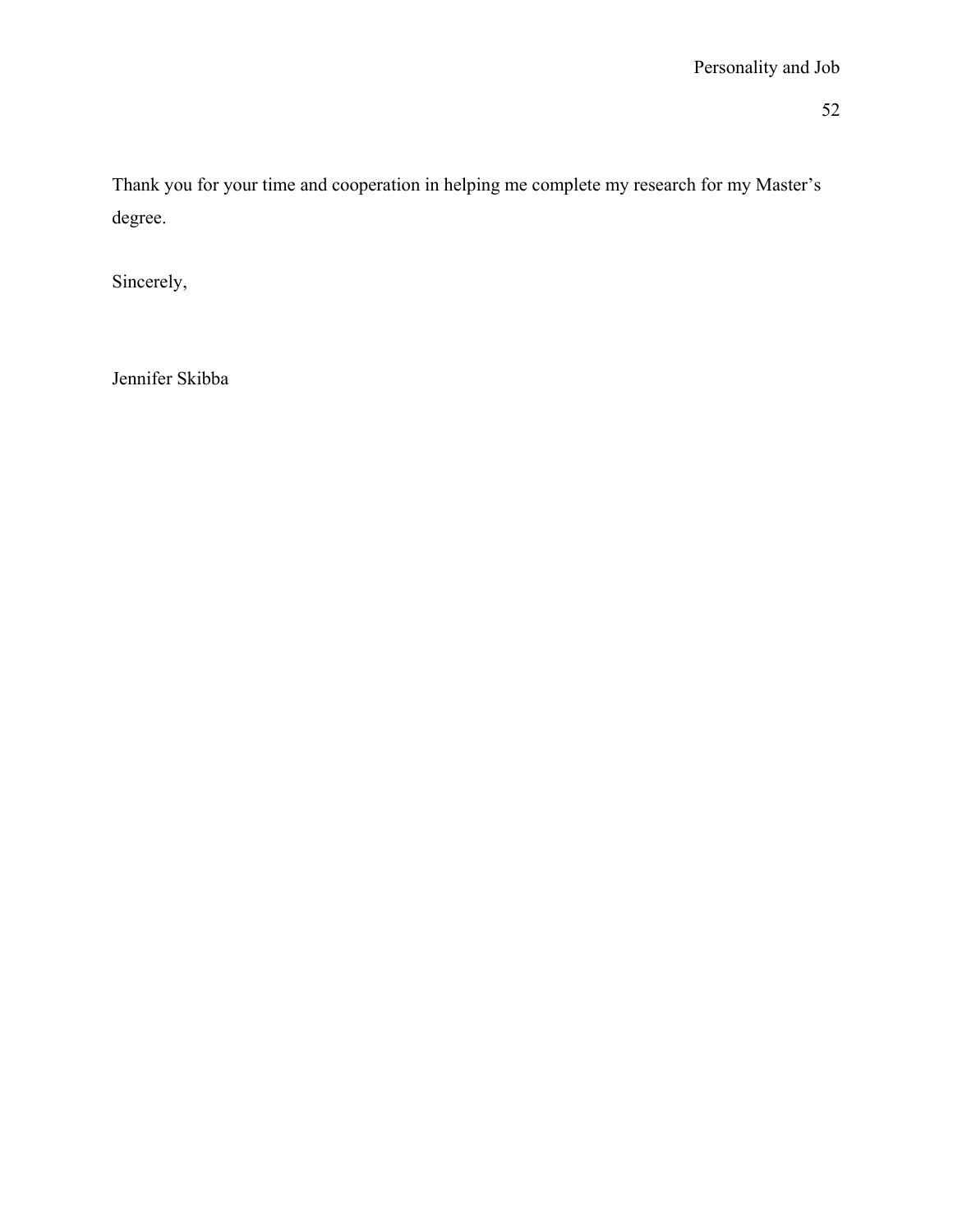## Appendix B

# **Instructions**

## **1) Overview**

- This is the work for my thesis that I have been leading up to with my work here
- The surveys will take about an hour and a half to complete
- All of this will make more sense once my data is collected and my paper is finished
- I want to stress confidentiality with this
	- o This paper had to go through the International Review Board of ethics 3 times to ensure confidentiality
- No names will be mentioned in my paper
- The fire department is not even specified
	- o The working title of my paper is Job Performance in Relation to Job Satisfaction and Personality in Central Wisconsin Firefighters
	- o The department is described as a department located in a mid-size, central Wisconsin city

## **2) Informed Consent Form**

- Read over carefully and ask any questions you may have
- You have the option to choose if you want to fill out any or all surveys, you don't have to answer every question and you may stop at any time
- If for some reason you do have questions and would like to speak to either me or my advisor, you can arrange with me a time to take the surveys

## **3) Performance Evaluations**

- I have not yet had these in my possession
- Your names and any identifiers have been removed from the evaluations
- The performance evaluations are sealed in an envelope and the only place your name is located is on the outside of the envelope
- After you complete the surveys, if you choose to hand in your performance evaluation, open the sealed envelope and put it in with your other surveys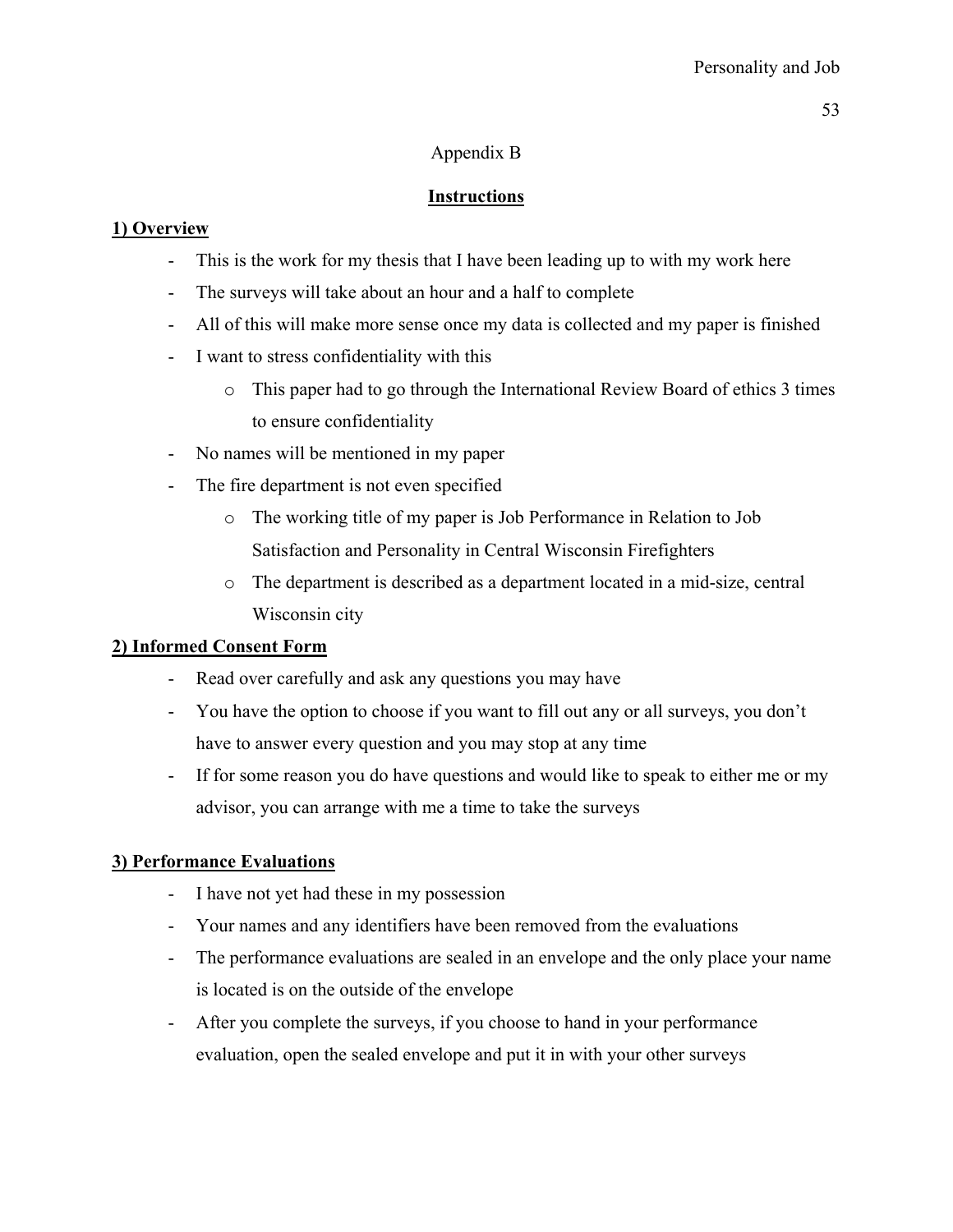- As with everything else, handing in your performance evaluation is completely optional
- I would appreciate you completing all questions and handing in your performance evaluation so that my research is as accurate as possible
- I will only have your performance evaluations for one day, as I will be bringing them back in tomorrow and shredding them
- There is no way for me to know who's performance evaluation belongs to whom, because this is completely confidential
- No one else will see the completed surveys or evaluations except me

## **4) Open packets**

- For the sake of comparison value between groups, I have divided everyone into four different groups dependent upon how long you have worked here
	- o There are about 6-8 people to each group, so that no one can be identified by this variable
	- o I am assigning each group a number and I would like you to write this number on the inside flap of the large envelope
		- Group 1
			- $\bullet$  0-6 years
		- Group 2
			- $\bullet$  7-15 years
		- Group  $3$ 
			- $\bullet$  16-24 years
		- Group 4
			- 25 and over

## - **16PF booklet and answer sheet**

- o This survey will tell your personality profile according 16 different factors
- o Do not write in the booklet, an answer sheet is provided for your answers
- o Do not write your name or sex on the answer sheet
- o Read directions to 16PF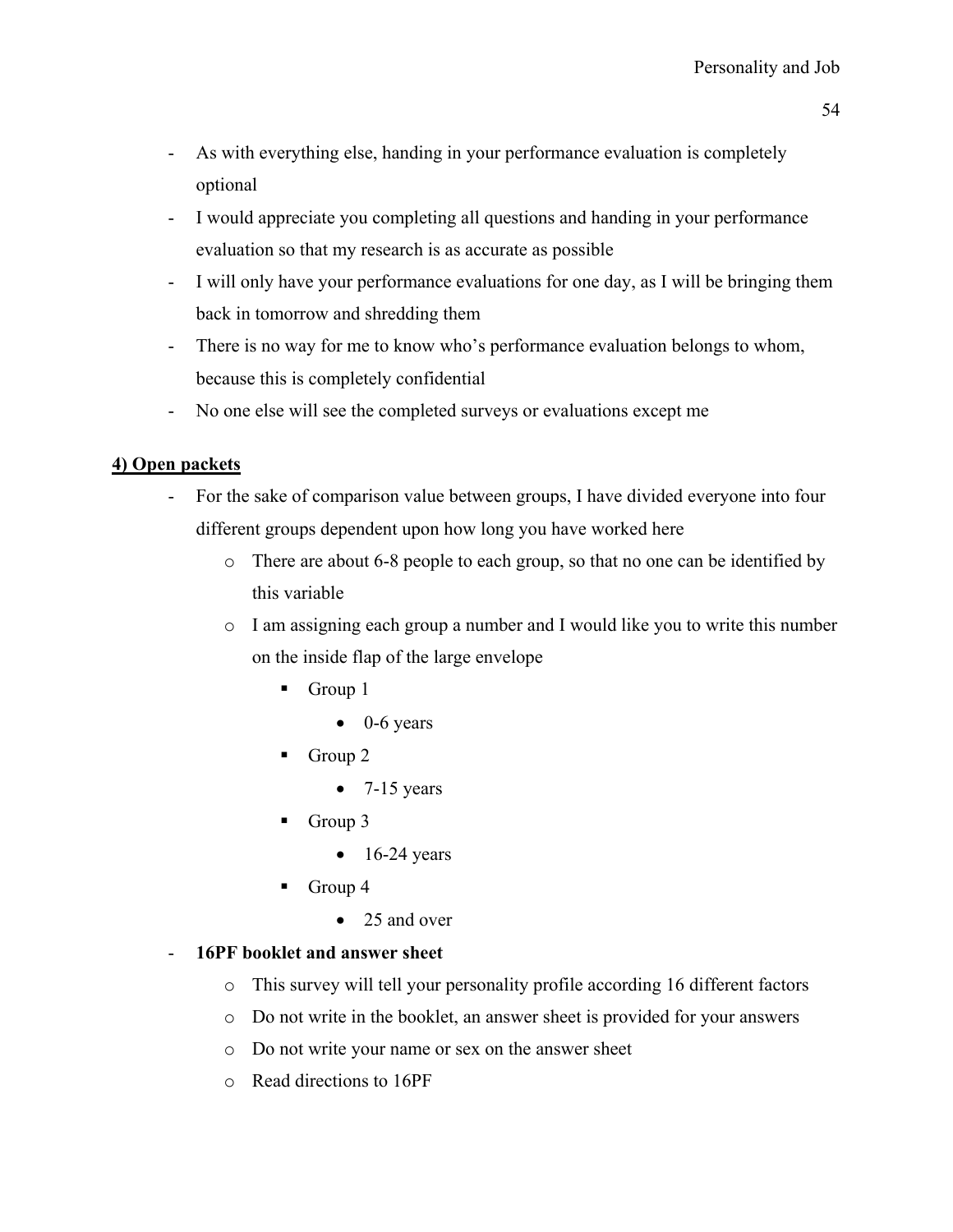## - **Job Descriptive Index**

- o This survey will be the job satisfaction variable
- o Read Directions to each set of questions

## - **BIDR**

- o There are two sides, make sure you fill out both sides completely
- **PANAS** 
	- o Read the directions and answer questions as honestly as possible
- As stated previously, you have the option to not take any of the surveys. You may take only the ones you choose. You also do not have to answer any questions which you may find to be offensive or undesirable to answer

## **5) Upon completion of surveys**

- Put all of the survey instruments and answer sheets back into the envelope provided
- If you are handing in your performance evaluation, make sure to take it out of the envelope with your name on it and only hand in the evaluation
- If you are not handing in your performance evaluation, it is yours to do whatever you choose: hand it back to Lorna, shred it, take it home, etc.
- Bring all materials back up to me

## **6) Any questions?**

- If not, you may begin

**Thank you – I really appreciate you taking the time to fill out these surveys for me and help me with my thesis work**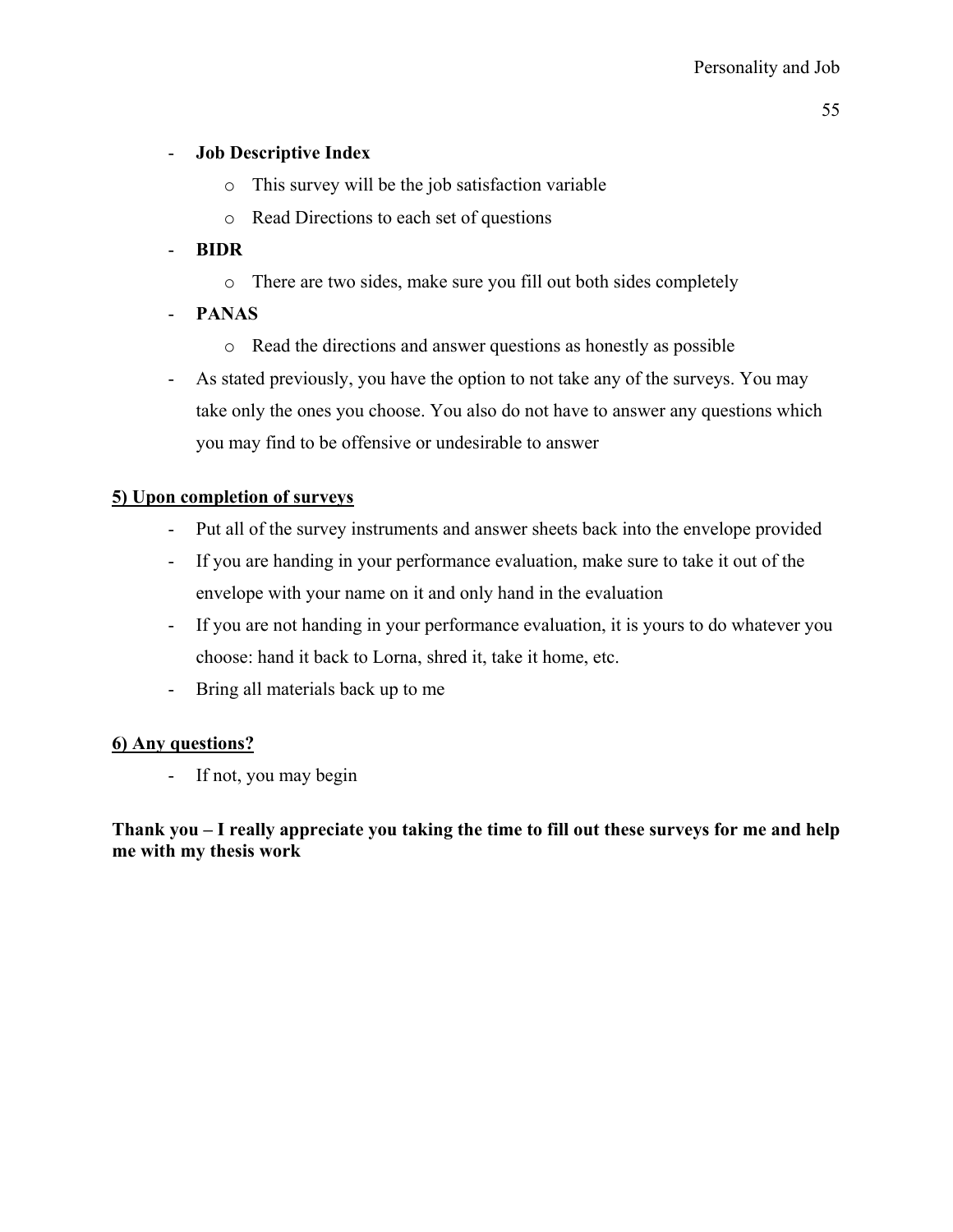## Appendix C

## **BIDR Version 6 – Form 40**

**Instructions:** Please read each of the statements below carefully. Using the scale below as a guide, write a number beside each statement to indicate how much you agree with it. Remember, we are interested in **your honest opinions**, not what you think sounds most acceptable.

| $\frac{\text{Not}}{\text{True}}$ |  | Somewhat True |  | Very True |
|----------------------------------|--|---------------|--|-----------|
|                                  |  |               |  |           |
|                                  |  |               |  |           |
|                                  |  |               |  |           |

- 1. My first impressions of people usually turn out to be right.
- 2. It would be hard for me to break any of my bad habits.
- 3. I don't care to know what other people really think of me.
- 4. I have not always been honest with myself.
- 5. I always know why I like things.
- \_\_\_\_\_\_\_\_\_\_ 6. When my emotions are aroused, it biases my thinking.
- \_\_\_\_\_\_\_\_\_\_ 7. Once I've made up my mind, other people can seldom change my opinion.
- 8. I am not a safe driver when I exceed the speed limit.
- \_\_\_\_\_\_\_\_\_\_ 9. I am fully in control of my own fate.
- 10. It's hard for me to shut off a disturbing thought.
- 11. I never regret my decisions.
- 12. I sometimes lose out on things because I can't make up my mind soon enough.
- 13. The reason I vote is because my vote can make a difference.
- 14. My parents were not always fair when they punished me.
- 15. I am a completely rational person.
- 16. I rarely appreciate criticism.
- 17. I am very confident of my judgments.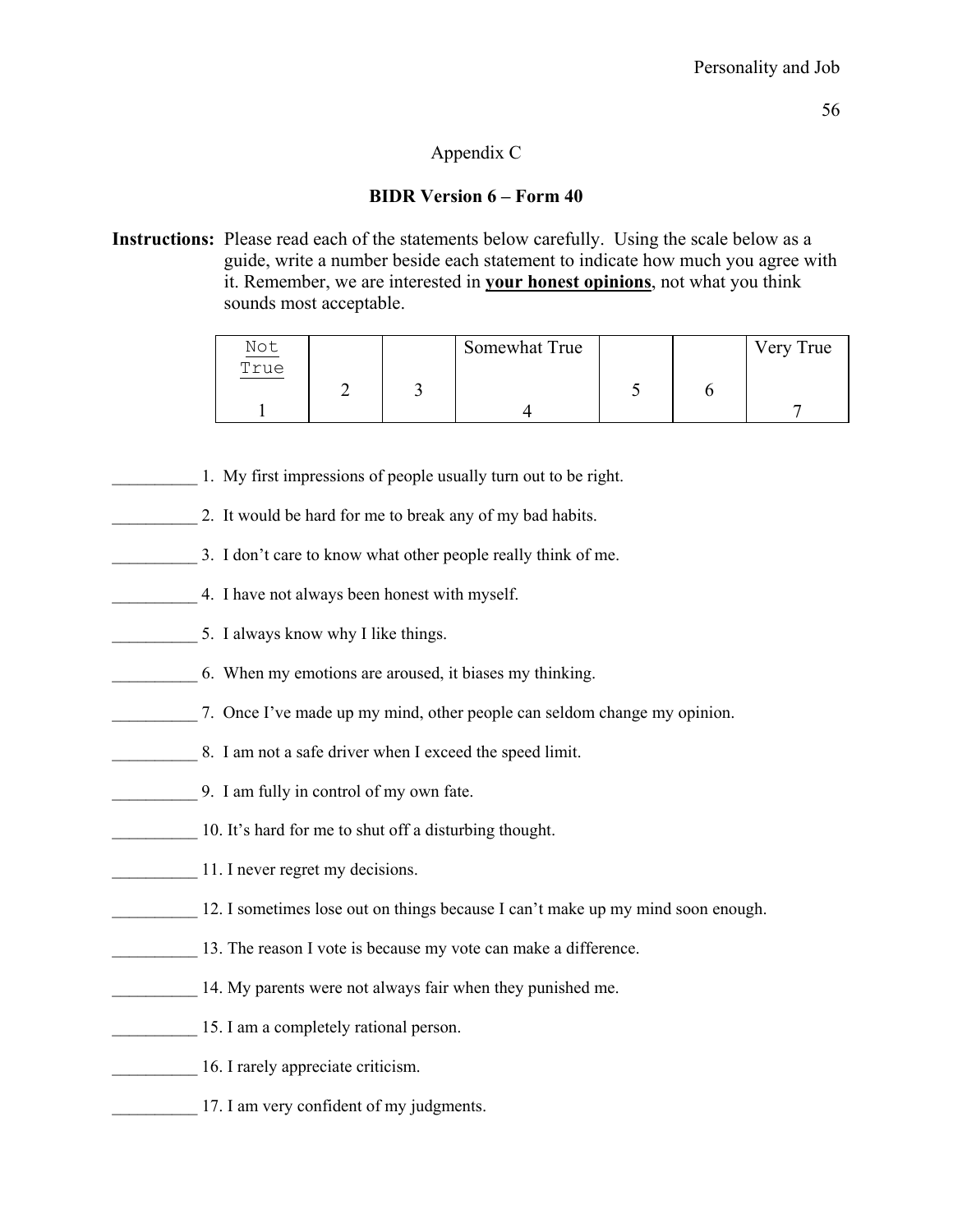- 18. I have sometimes doubted by ability as a lover.
- \_\_\_\_\_\_\_\_\_\_ 19. It's all right with me if some people happen to dislike me.
- \_\_\_\_\_\_\_\_\_\_ 20. I don't always know the reasons why I do the things I do.
- \_\_\_\_\_\_\_\_\_\_ 21. I sometimes tell lies if I have to.
- 22. I never cover up my mistakes.
- 23. There have been occasions when I have taken advantage of someone.
- 24. I never swear.
- 25. I sometimes try to get even rather than forgive and forget.
- 26. I always obey laws, even if I'm unlikely to get caught.
- 27. I have said something bad about a friend behind his or her back.
- 28. When I hear people talking privately, I avoid listening to them.
- \_\_\_\_\_\_\_\_\_\_ 29. I have received too much change from a salesperson without telling him or her.
- \_\_\_\_\_\_\_\_\_\_ 30. I always declare everything at customs.
- 31. When I was young I sometimes stole things.
- 32. I have never dropped litter on the street.
- \_\_\_\_\_\_\_\_\_\_ 33. I sometimes drive faster than the speed limit.
- 34. I never read sexy books or magazines.
- \_\_\_\_\_\_\_\_\_\_ 35. I have done things that I don't tell other people about.
- 36. I never take things that don't belong to me.
- \_\_\_\_\_\_\_\_\_\_ 37. I have taken sick-leave from work or school even though I wasn't really sick.
- \_\_\_\_\_\_\_\_\_\_ 38. I have never damaged a library book or store merchandise without reporting it.
- \_\_\_\_\_\_\_\_\_\_ 39. I have some pretty awful habits.
- \_\_\_\_\_\_\_\_\_\_ 40. I don't gossip about other people's business.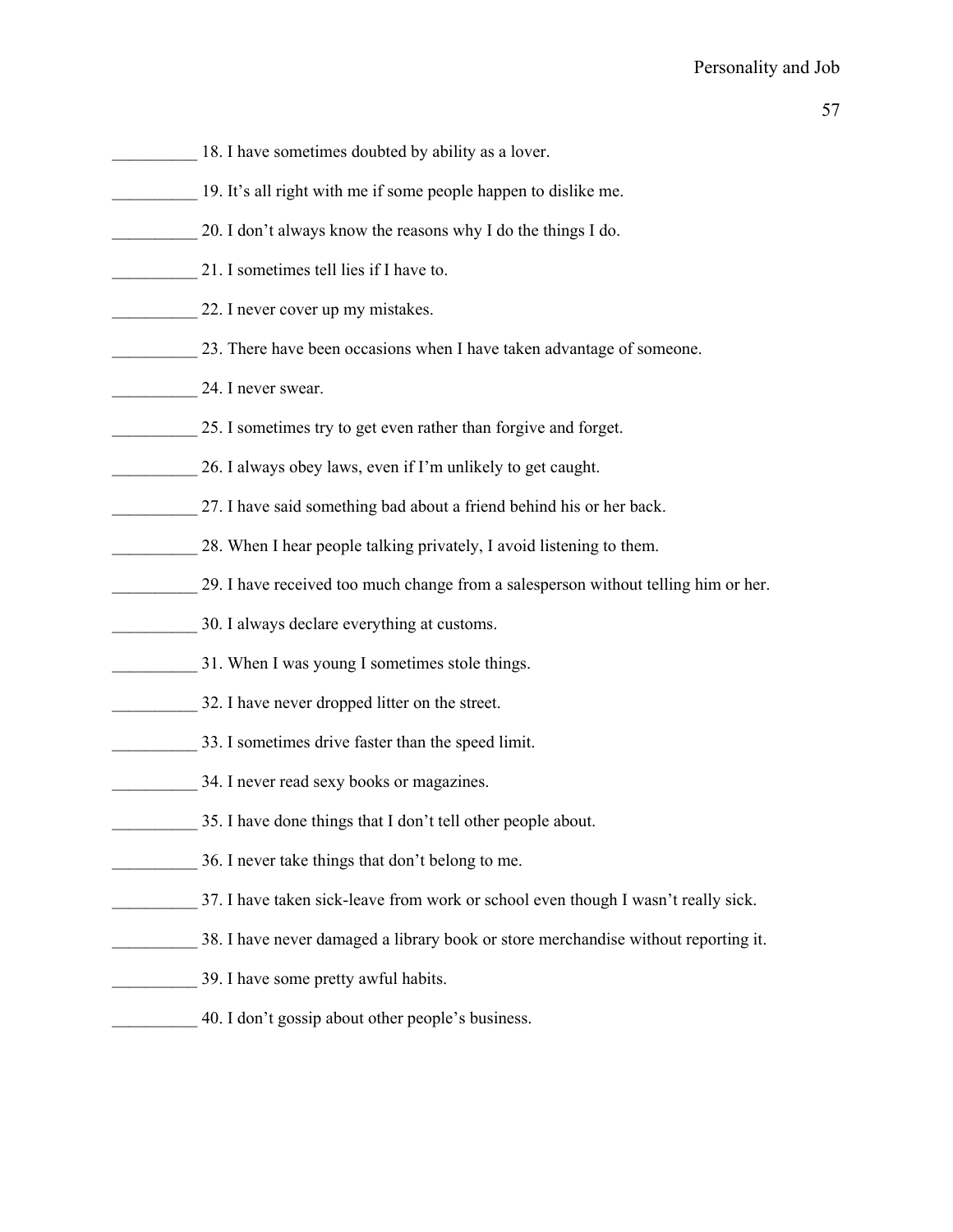## Appendix D

## **The PANAS**

This scale consists of a number of words that describe different feelings and emotions. Read each item and then mark the appropriate answer in the space next to that word. Indicate to what extent you GENERALLY feel this way, that is how you feel on the average. Use the following scale to record your answers.

| Very Slightly or<br>Not at All | A Little       | Moderately | Quite a Bit    | Extremely      |
|--------------------------------|----------------|------------|----------------|----------------|
|                                | $\mathfrak{D}$ | 3          | $\overline{4}$ |                |
|                                |                |            |                |                |
|                                | Interested     |            |                | Irritable      |
|                                | Distressed     |            |                | Alert          |
|                                | Excited        |            |                | Ashamed        |
|                                | Upset          |            |                | Inspired       |
|                                | <b>Strong</b>  |            |                | <b>Nervous</b> |
|                                | Guilty         |            |                | Determined     |
|                                | Scared         |            |                | Attentive      |
|                                | Hostile        |            |                | Jittery        |
|                                | Enthusiastic   |            |                | Active         |
|                                | Proud          |            |                | Afraid         |
|                                |                |            |                |                |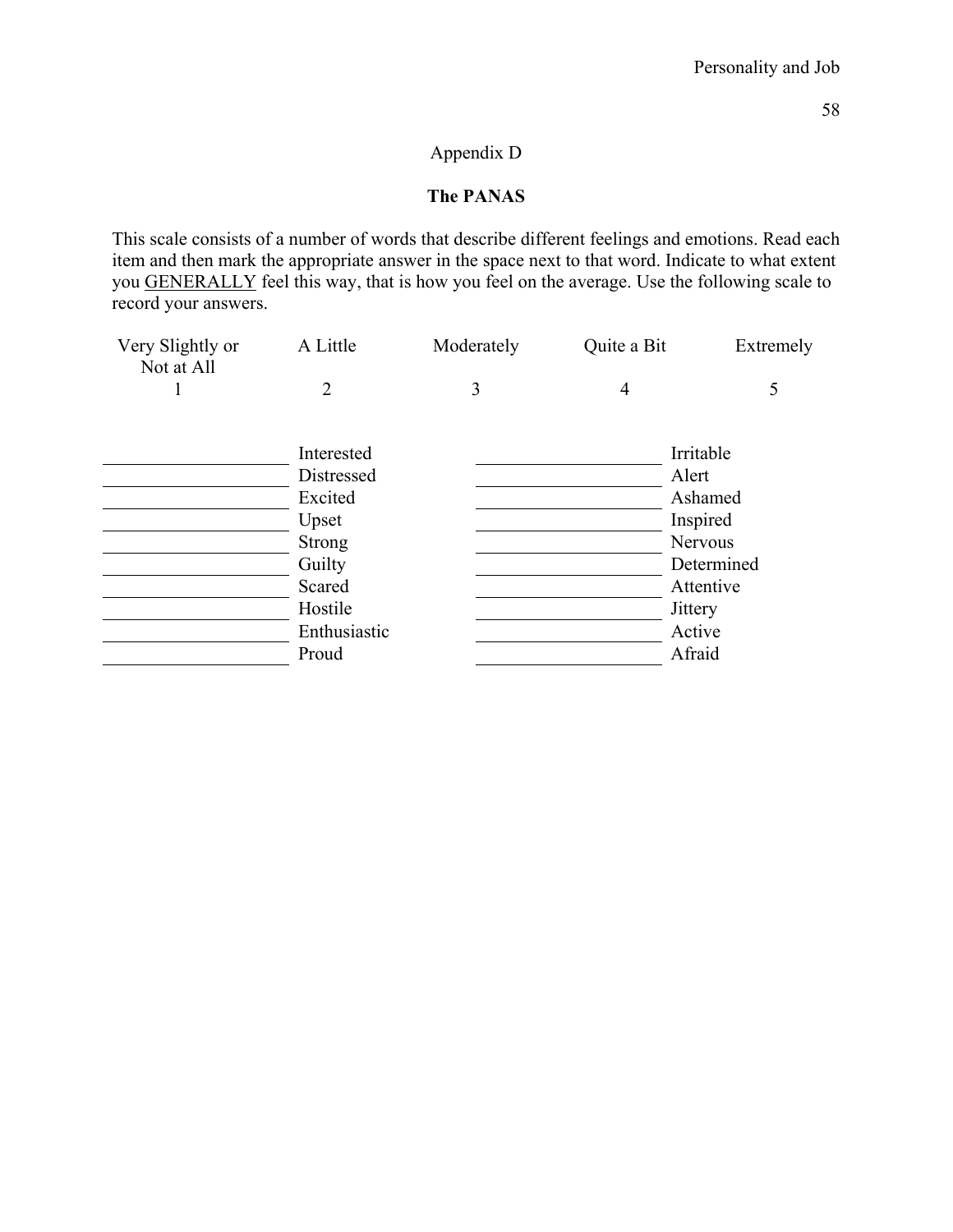# Table 1.1

# Descriptive Statistics for Cattell's 16 Personality Factors Sten Scores

| Factor<br>------------------------------------- | Mean  | Std. Deviation | ------------------------------------- |
|-------------------------------------------------|-------|----------------|---------------------------------------|
| A (Warmth)                                      | 4.68  | 1.74           |                                       |
| B (Reasoning)                                   | 5.94  | 1.57           |                                       |
| C (Emotional Stability)                         | 5.77  | 1.52           |                                       |
| E (Dominance)                                   | 4.97  | 1.47           |                                       |
| F (Liveliness)                                  | 5.00  | 1.51           |                                       |
| G (Rule-Consciousness)                          | 5.48  | 1.50           |                                       |
| H (Social Boldness)                             | 5.32  | 2.15           |                                       |
| I (Sensitivity)                                 | 3.90  | 1.30           |                                       |
| L (Vigilance)                                   | 5.97  | 1.38           |                                       |
| M (Abstractedness)                              | 4.94  | 1.44           |                                       |
| N (Privateness)                                 | 5.77  | 1.78           |                                       |
| O (Apprehension)                                | 5.39  | 1.54           |                                       |
| Q1 (Openness to Change)                         | 4.90  | 1.11           |                                       |
| Q2 (Self-Reliance)                              | 6.10  | 1.80           |                                       |
| Q3 (Perfectionism)                              | 5.65  | 1.68           |                                       |
| Q4 (Tension)                                    | 5.58  | 1.50           |                                       |
| <b>Impression Mgmt Raw</b>                      | 46.07 | 27.14          |                                       |
| <b>Infrequency Raw</b>                          | 72.84 | 17.17          |                                       |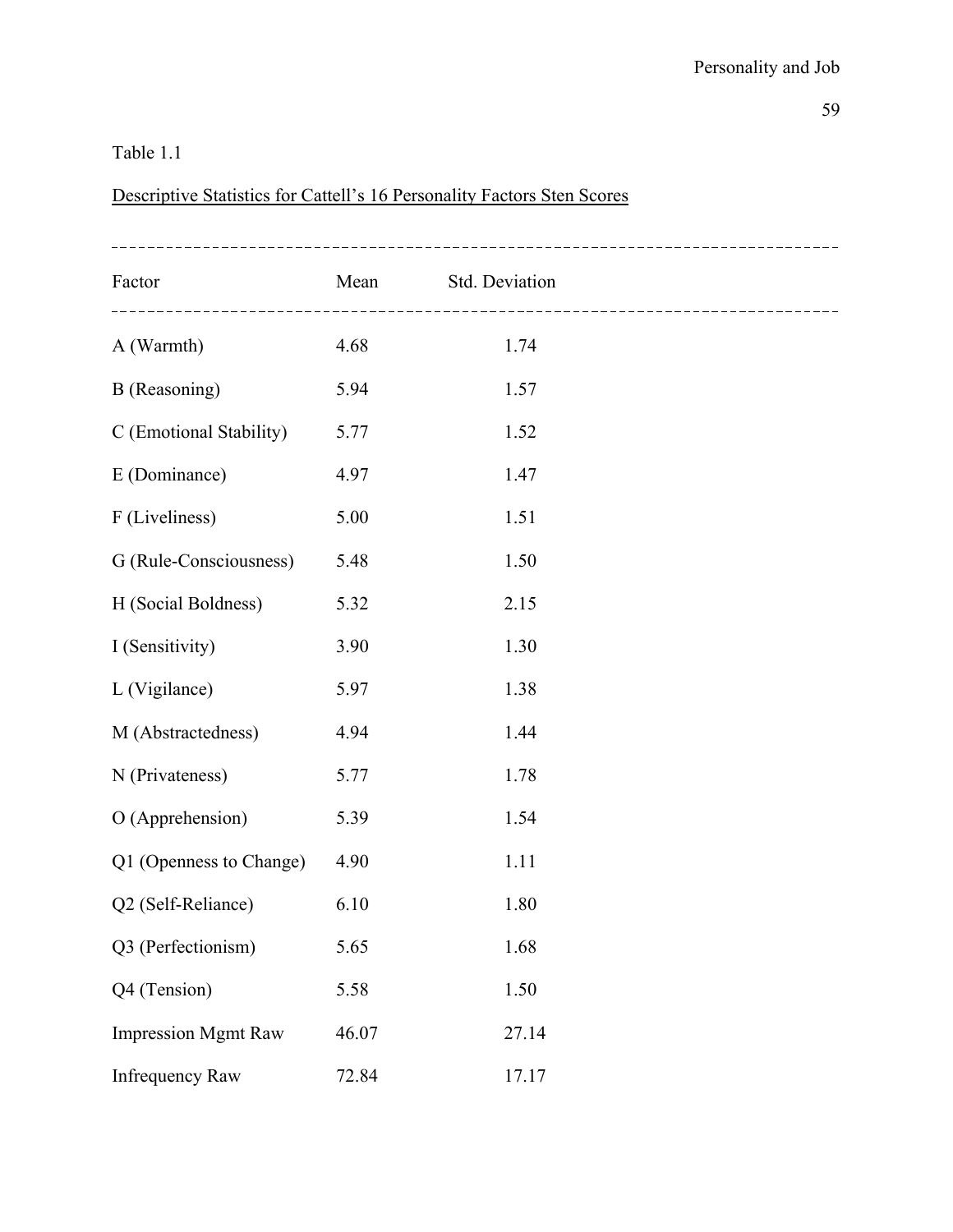| Acquiescence Raw              | 36.65 | 30.51 |
|-------------------------------|-------|-------|
| Extraversion                  | 48.07 | 17.17 |
| Anxiety                       | 54.68 | 15.85 |
| Tough-Mindedness              | 69.81 | 13.19 |
| Independence                  | 50.42 | 13.87 |
| Self-Control                  | 57.71 | 11.91 |
| Realistic                     | 68.65 | 12.80 |
| Investigative                 | 66.81 | 13.82 |
| Artistic                      | 41.45 | 14.47 |
| Social                        | 45.68 | 16.41 |
| Enterprising                  | 52.84 | 13.42 |
| Conventional                  | 65.87 | 12.65 |
| Self-Esteem                   | 53.84 | 14.86 |
| <b>Emotional Adjustment</b>   | 55.97 | 14.56 |
| Social Adjustment             | 48.90 | 19.85 |
| <b>Emotional Expressivity</b> | 49.55 | 21.99 |
| <b>Emotional Sensitivity</b>  | 44.07 | 15.01 |
| <b>Emotional Control</b>      | 58.81 | 15.63 |
| Social Expressivity           | 48.81 | 19.68 |
| Social Sensitivity            | 52.13 | 16.66 |
| Social Control                | 50.00 | 18.66 |
| Empathy                       | 47.81 | 14.03 |
| Leadership Potential          | 55.58 | 16.56 |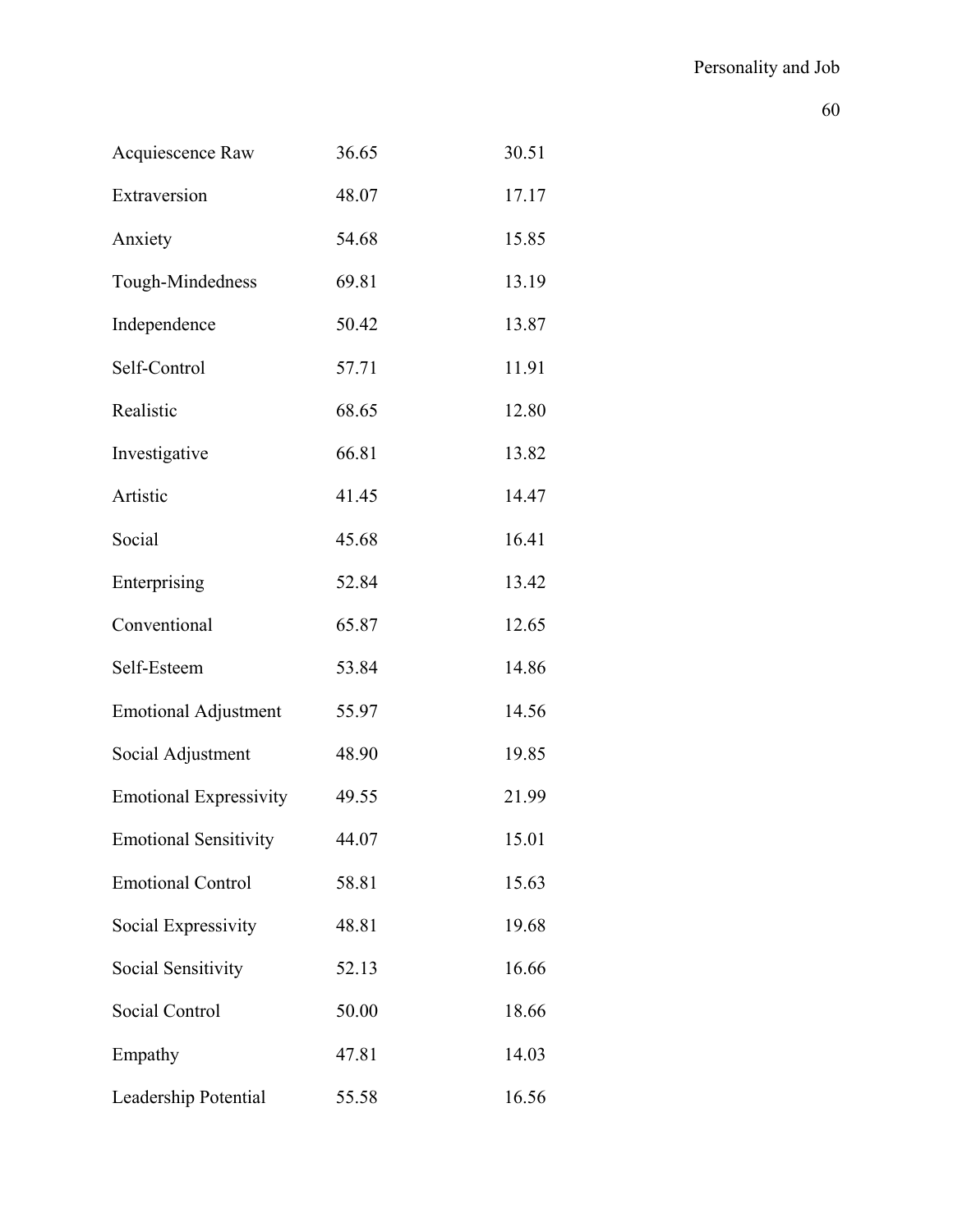| Creative Potential   | 47.55 | 18.25 |
|----------------------|-------|-------|
| Creative Achievement | 50.81 | 12.41 |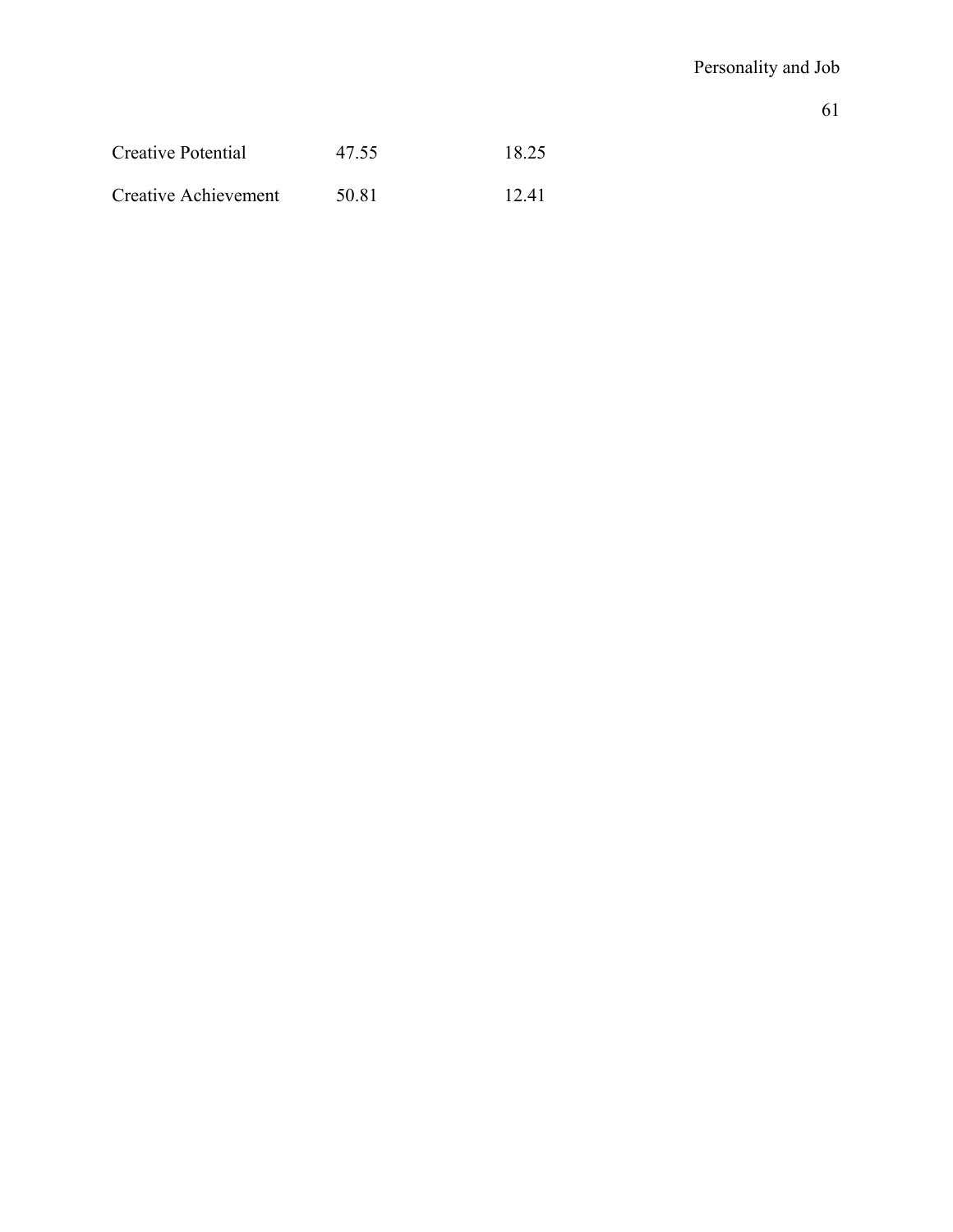## Table 1.2

# Frequency Data for Factor A (Warmth)

| Score   | Frequency      | Percent |  |
|---------|----------------|---------|--|
| $1.0\,$ | $\mathbf 1$    | 3.2     |  |
| 2.0     | $\overline{2}$ | 6.5     |  |
| 3.0     | $\overline{4}$ | 12.9    |  |
| 4.0     | 9              | 29.0    |  |
| 5.0     | 5              | 16.1    |  |
| 6.0     | 5              | 16.1    |  |
| $7.0\,$ | 3              | 9.7     |  |
| 8.0     | $\overline{2}$ | 6.5     |  |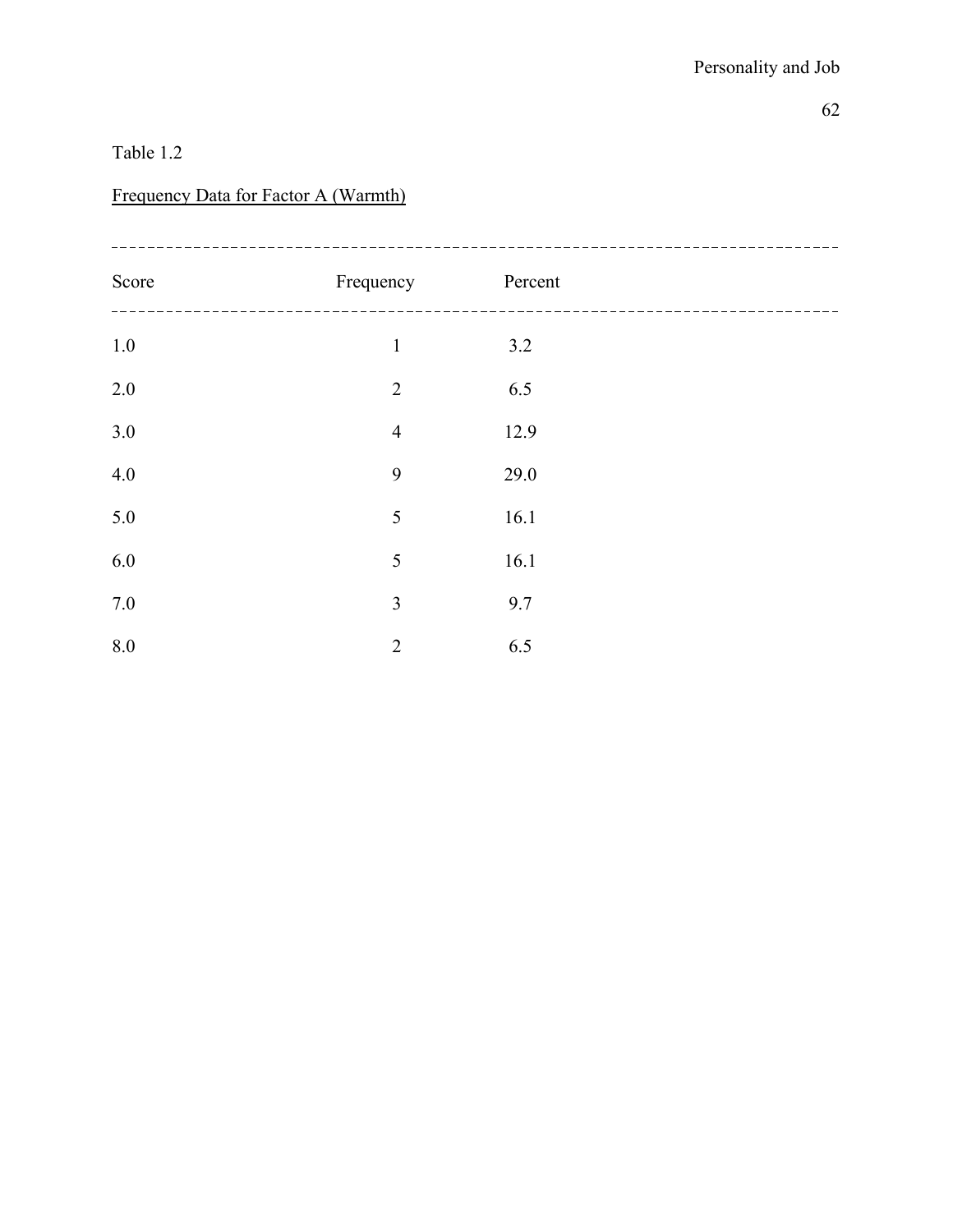## Table 1.3

# Frequency Data for Factor B (Reasoning)

| Score | Frequency      | Percent |  |
|-------|----------------|---------|--|
| 2.0   | $\mathbf{1}$   | 3.2     |  |
| 3.0   | $\overline{2}$ | 6.5     |  |
| 4.0   | $\mathbf 1$    | 3.2     |  |
| 5.0   | 6              | 19.4    |  |
| 6.0   | 11             | 35.5    |  |
| 7.0   | 5              | 16.1    |  |
| 8.0   | $\overline{4}$ | 12.9    |  |
| 9.0   | $\mathbf{1}$   | 3.2     |  |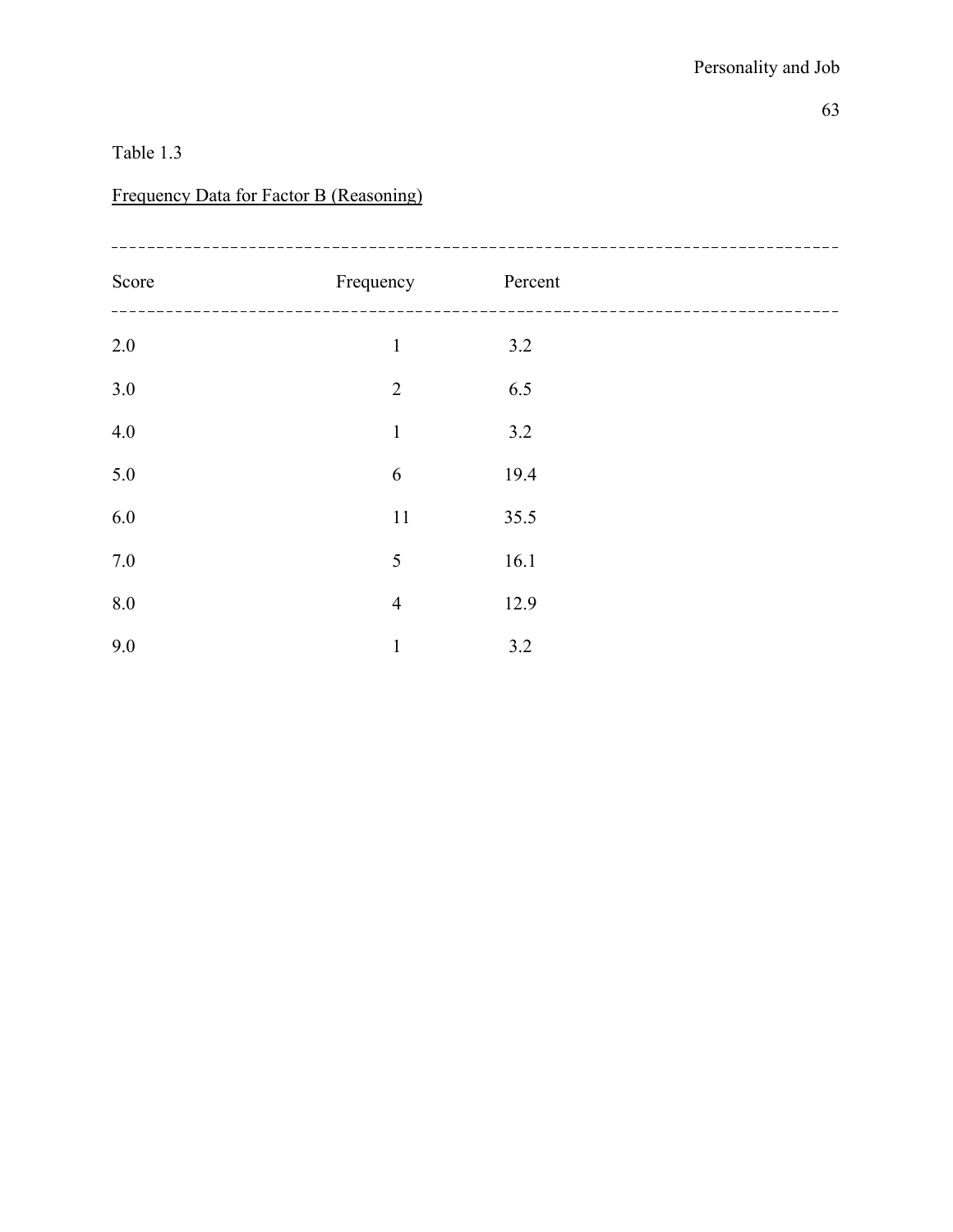# Frequency Data for Factor C (Emotional Stability)

| Score   | Frequency      | Percent |  |
|---------|----------------|---------|--|
| $2.0\,$ | $\mathbf{1}$   | 3.2     |  |
| 3.0     | $\mathbf{1}$   | 3.2     |  |
| 4.0     | $\overline{2}$ | 6.5     |  |
| 5.0     | 12             | 38.7    |  |
| 6.0     | $\overline{4}$ | 12.9    |  |
| $7.0\,$ | 6              | 19.4    |  |
| 8.0     | 5              | 16.1    |  |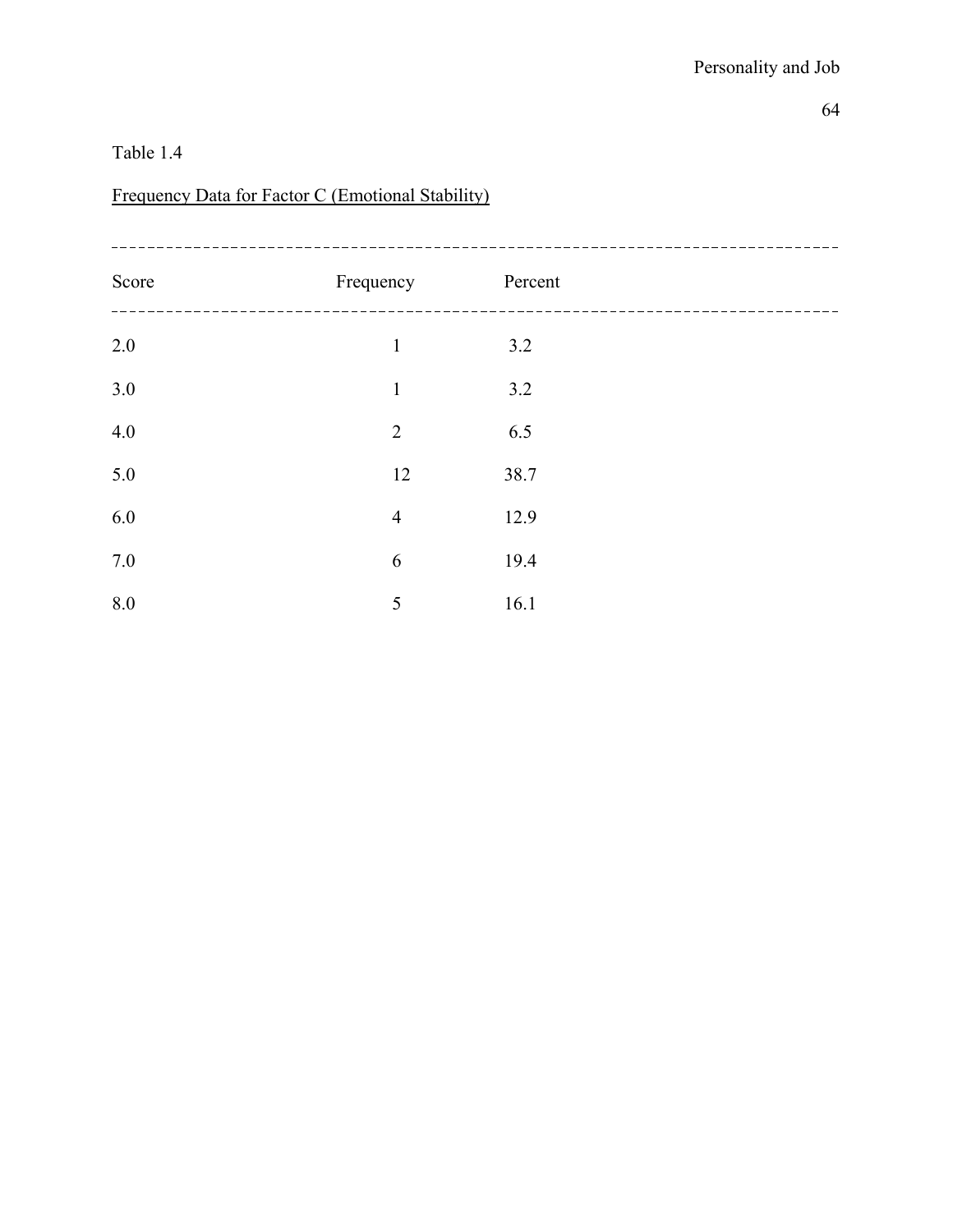### Frequency Data for Factor E (Dominance)

| Score | Frequency      | Percent |  |
|-------|----------------|---------|--|
| 2.0   | $\overline{2}$ | 6.5     |  |
| 3.0   | $\mathbf{1}$   | 3.2     |  |
| 4.0   | 9              | 29.0    |  |
| 5.0   | 9              | 29.0    |  |
| 6.0   | 6              | 19.4    |  |
| 7.0   | $\overline{3}$ | 9.7     |  |
| 9.0   | $\mathbf{1}$   | 3.2     |  |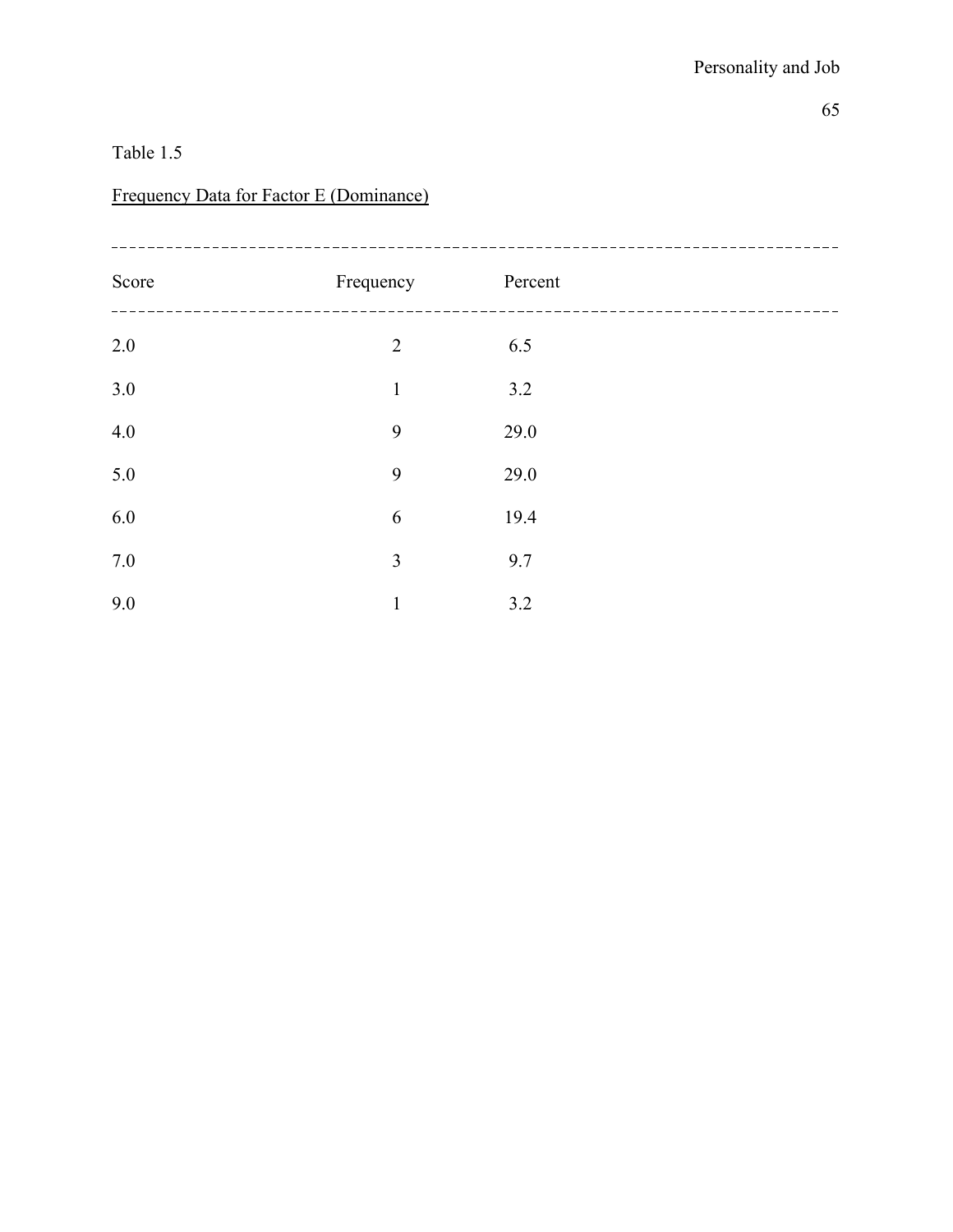# Frequency Data for Factor F (Liveliness)

| Score   | Frequency      | Percent |  |
|---------|----------------|---------|--|
| $2.0\,$ | $\overline{2}$ | 6.5     |  |
| 3.0     | $\overline{3}$ | 9.7     |  |
| 4.0     | 5              | 16.1    |  |
| 5.0     | 9              | 29.0    |  |
| 6.0     | 9              | 29.0    |  |
| $7.0\,$ | $\overline{2}$ | 6.5     |  |
| 9.0     | $\mathbf{1}$   | 3.2     |  |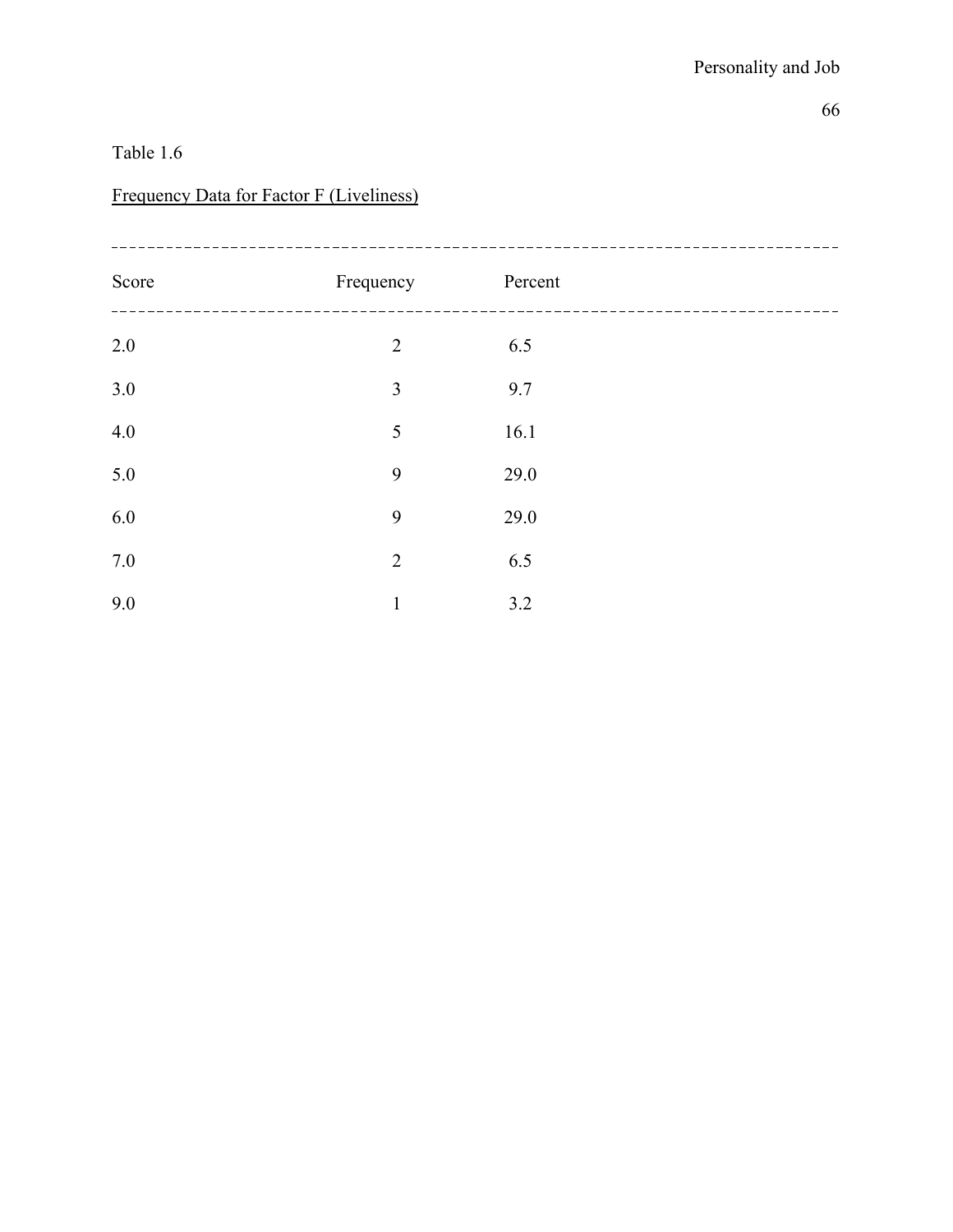# Frequency Data for Factor G (Rule-Consciousness)

| Score   | Frequency      | Percent |  |
|---------|----------------|---------|--|
| $2.0\,$ | $\overline{2}$ | 6.5     |  |
| 3.0     | $\mathbf 1$    | 3.2     |  |
| 4.0     | $\overline{2}$ | 6.5     |  |
| 5.0     | $10\,$         | 32.3    |  |
| 6.0     | $10\,$         | 32.3    |  |
| 7.0     | $\overline{4}$ | 12.9    |  |
| 8.0     | $\mathbf{1}$   | 3.2     |  |
| 9.0     | $\mathbf{1}$   | 3.2     |  |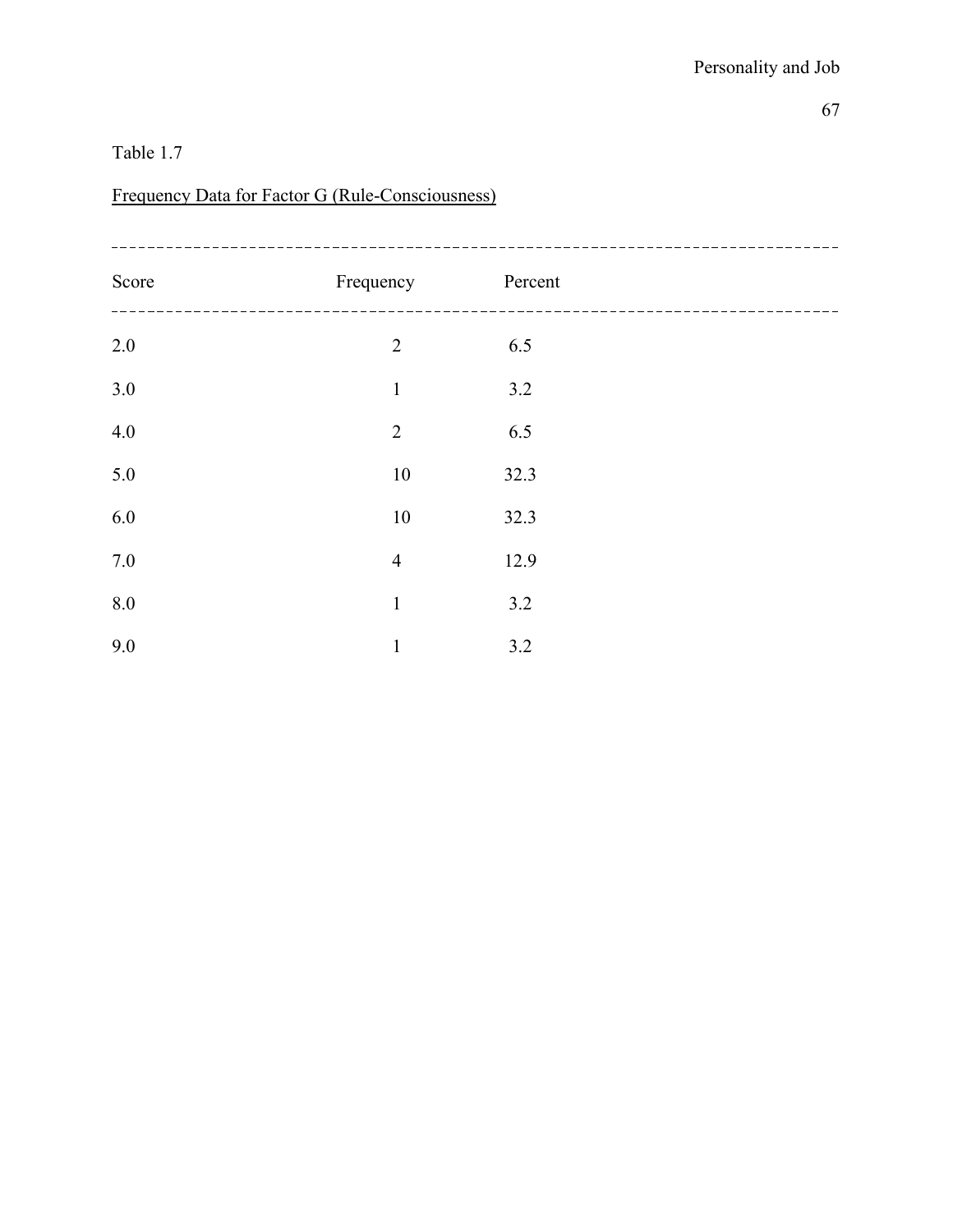# Frequency Data for Factor H (Social Boldness)

| Score   | Frequency      | Percent |  |
|---------|----------------|---------|--|
| $2.0\,$ | 3              | 9.7     |  |
| 3.0     | $\overline{2}$ | 6.5     |  |
| 4.0     | $\overline{7}$ | 22.6    |  |
| 5.0     | 8              | 25.8    |  |
| 6.0     | $\overline{3}$ | 9.7     |  |
| $7.0\,$ | $\overline{2}$ | 6.5     |  |
| 8.0     | $\mathbf{1}$   | 3.2     |  |
| 9.0     | 5              | 16.1    |  |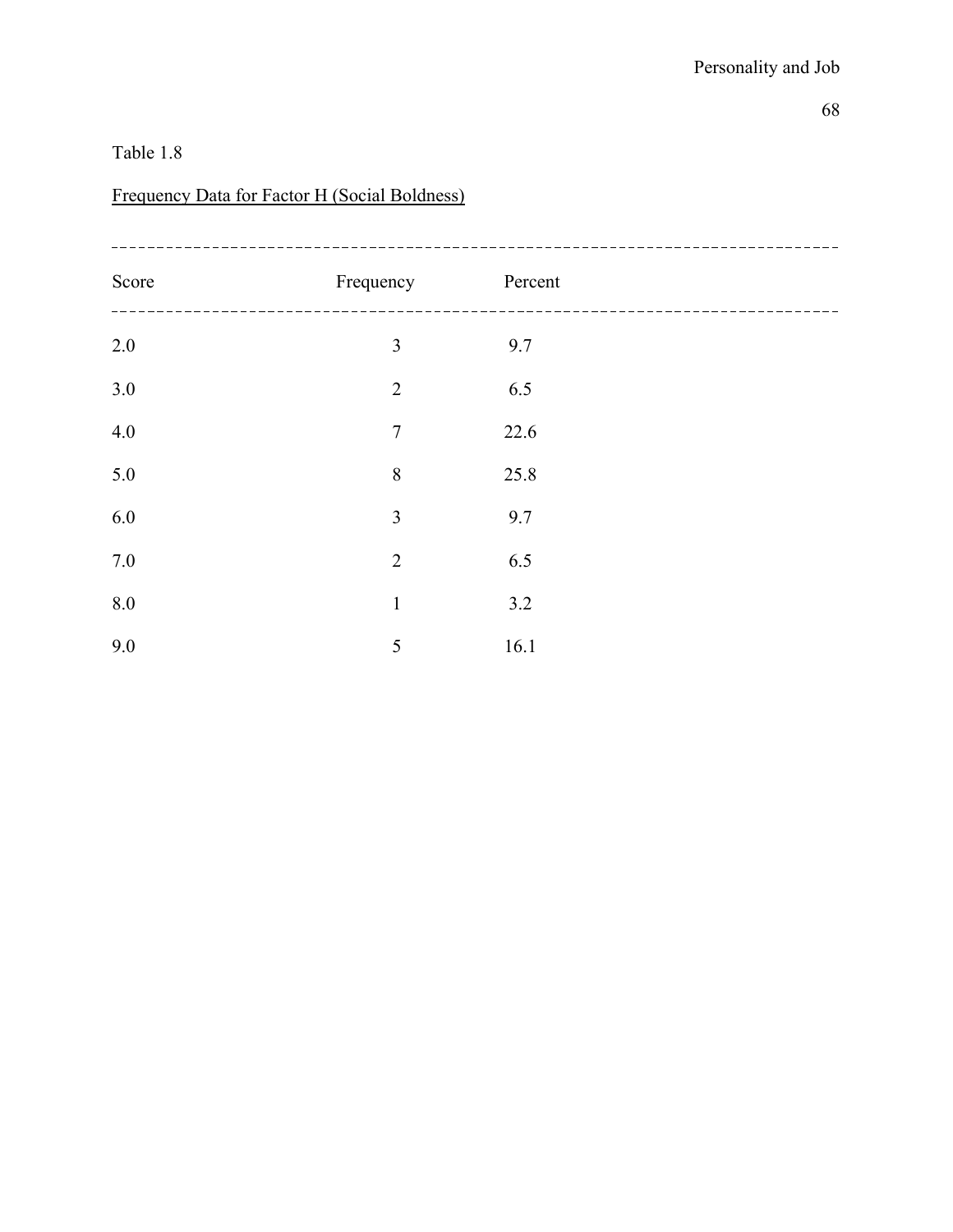### Frequency Data for Factor I (Sensitivity)

| Score   | Frequency      | Percent |  |
|---------|----------------|---------|--|
| $1.0\,$ | $\mathbf{1}$   | 3.2     |  |
| 2.0     | $\overline{2}$ | 6.5     |  |
| 3.0     | 10             | 32.3    |  |
| 4.0     | 8              | 25.8    |  |
| 5.0     | $\overline{7}$ | 22.6    |  |
| 6.0     | $\overline{2}$ | 6.5     |  |
| 7.0     | $\mathbf{1}$   | 3.2     |  |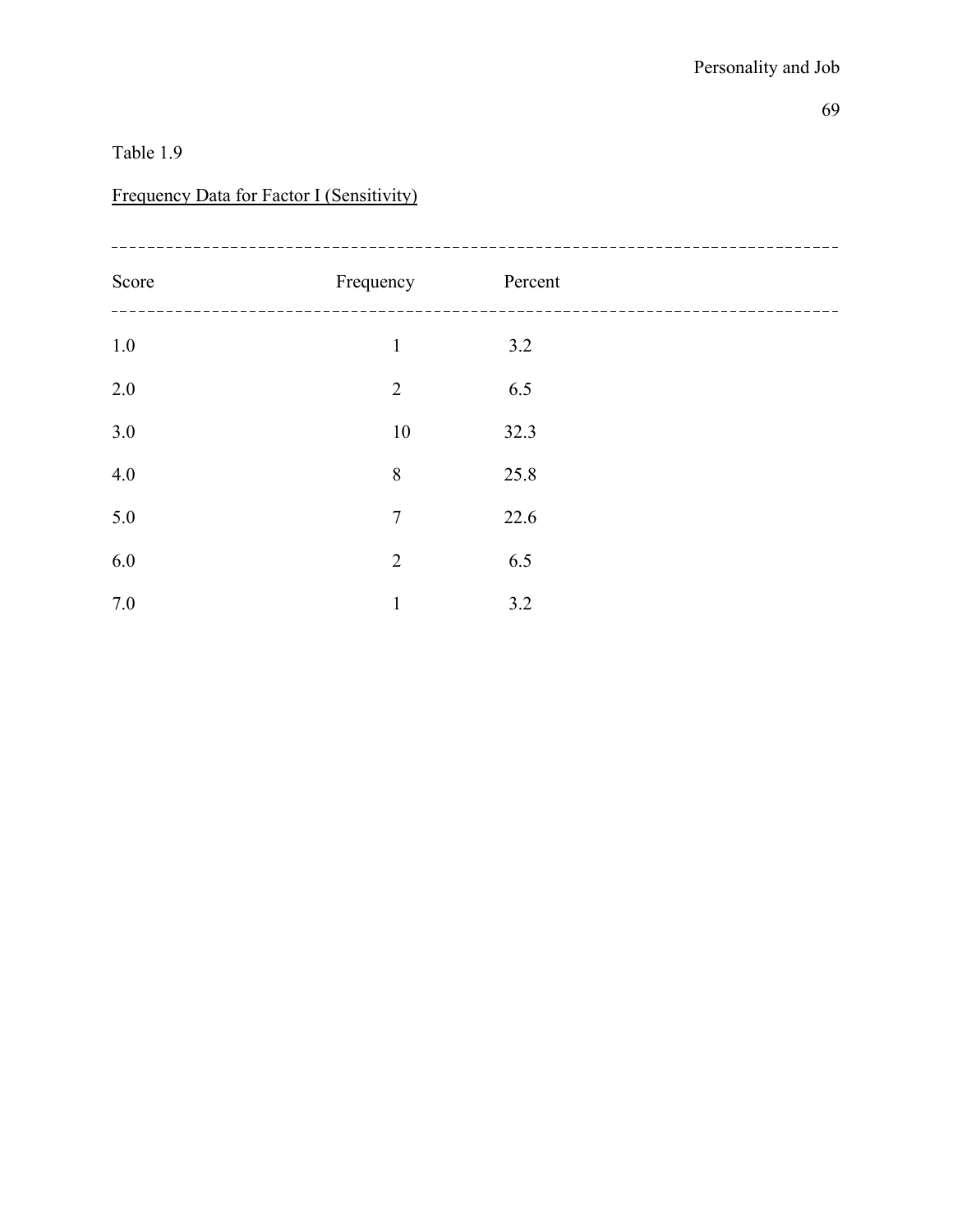# Frequency Data for Factor L (Vigilance)

| Score   | Frequency      | Percent |  |
|---------|----------------|---------|--|
| $3.0\,$ | $\mathbf{1}$   | 3.2     |  |
| 4.0     | $\overline{2}$ | 6.5     |  |
| 5.0     | 9              | 29.0    |  |
| 6.0     | $10\,$         | 32.3    |  |
| 7.0     | 5              | 16.1    |  |
| 8.0     | $\overline{2}$ | 6.5     |  |
| 9.0     | $\overline{2}$ | 6.5     |  |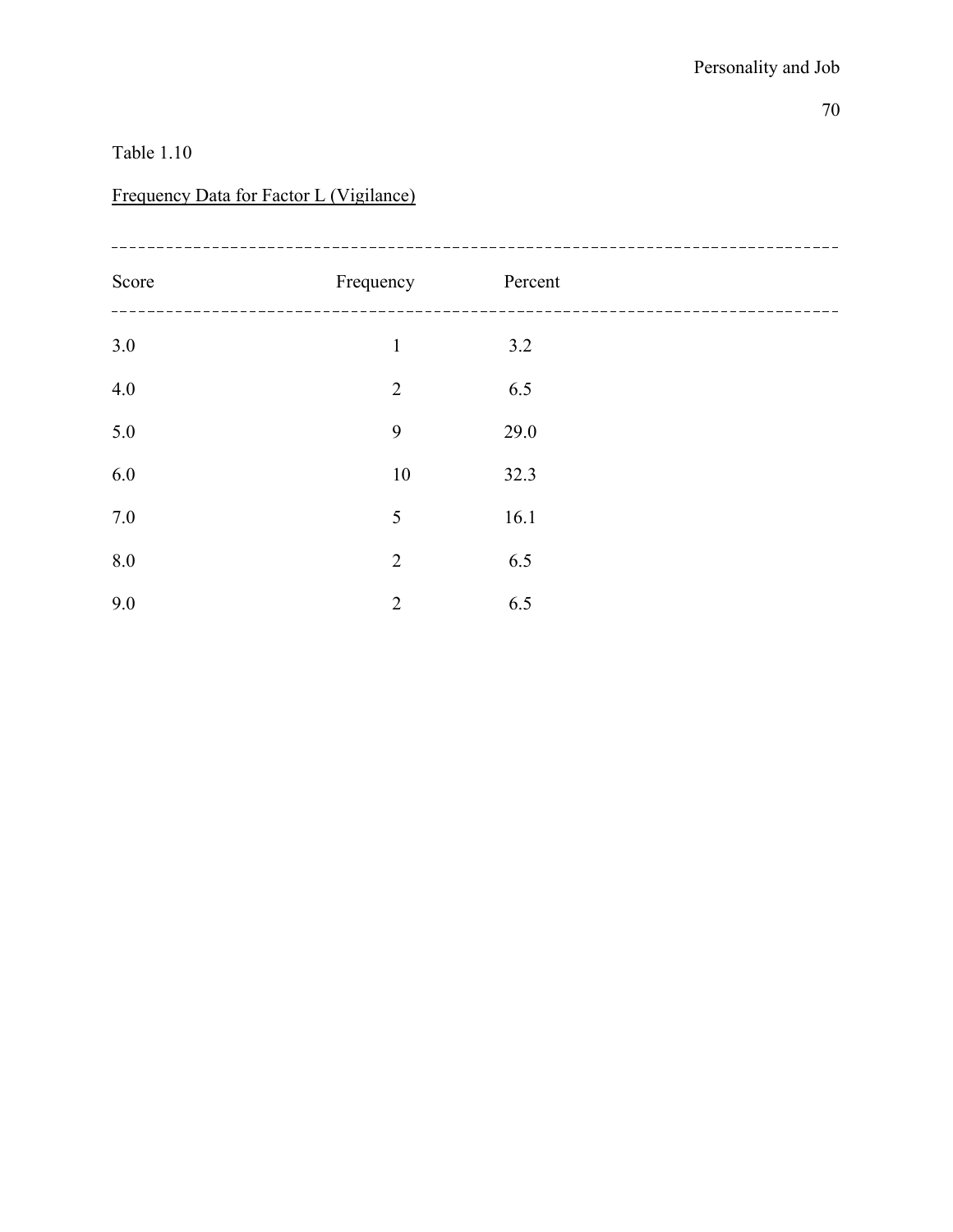### Table 1.11

# Frequency Data for Factor M (Abstractedness)

| Score   | Frequency      | Percent |  |
|---------|----------------|---------|--|
| $2.0\,$ | $\overline{3}$ | 9.7     |  |
| 3.0     | $\mathbf{1}$   | 3.2     |  |
| 4.0     | 6              | 19.4    |  |
| 5.0     | $10\,$         | 32.3    |  |
| 6.0     | $\,8\,$        | 25.8    |  |
| $7.0\,$ | $\overline{2}$ | 6.5     |  |
| 8.0     | $\mathbf{1}$   | 3.2     |  |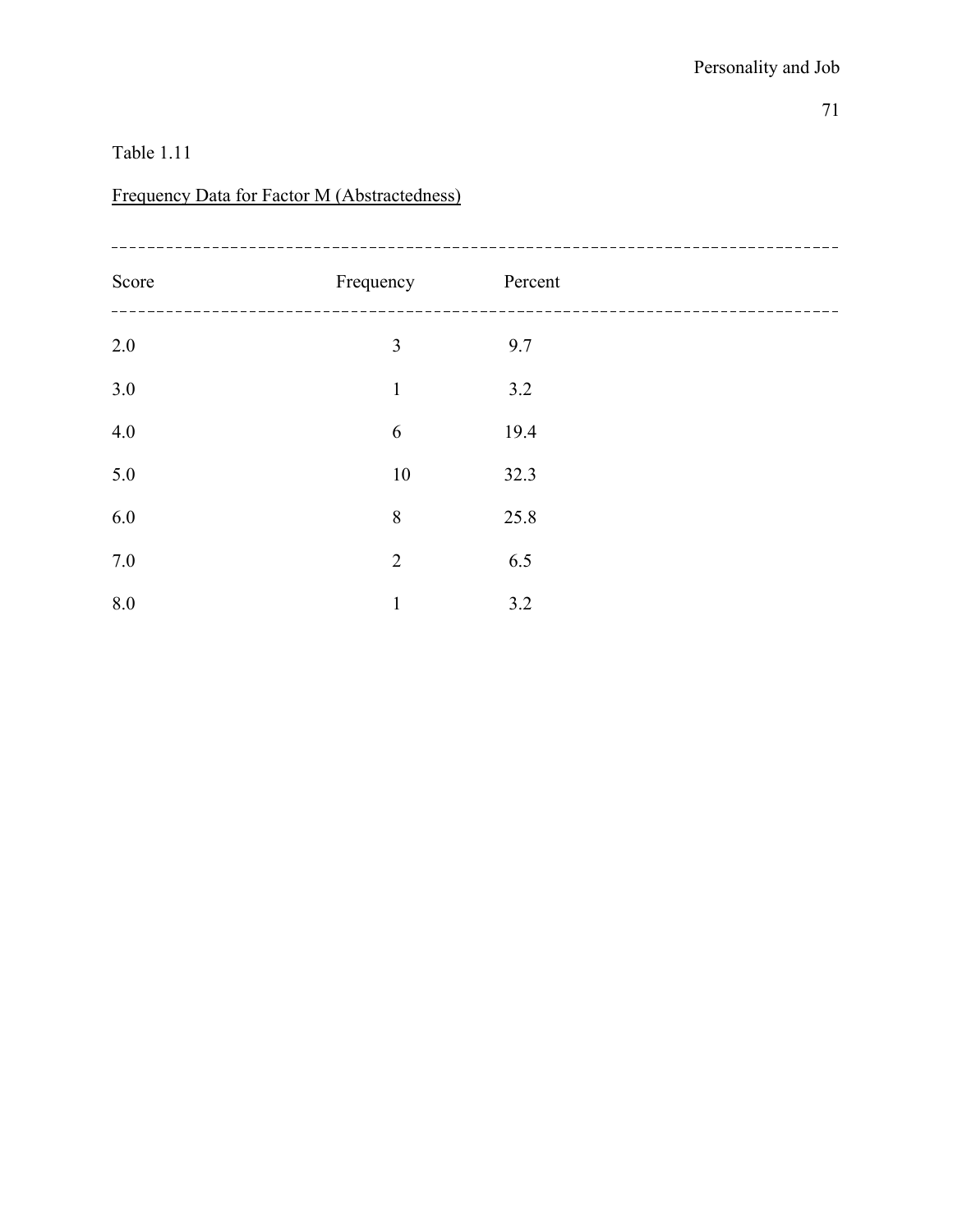# Frequency Data for Factor N (Privateness)

| Score | Frequency      | Percent |  |
|-------|----------------|---------|--|
| 2.0   | $\overline{2}$ | 6.5     |  |
| 3.0   | $\mathbf{1}$   | 3.2     |  |
| 4.0   | $\overline{4}$ | 12.9    |  |
| 5.0   | 6              | 19.4    |  |
| 6.0   | $\tau$         | 22.6    |  |
| 7.0   | 5              | 16.1    |  |
| 8.0   | 5              | 16.1    |  |
| 9.0   | $\mathbf{1}$   | 3.2     |  |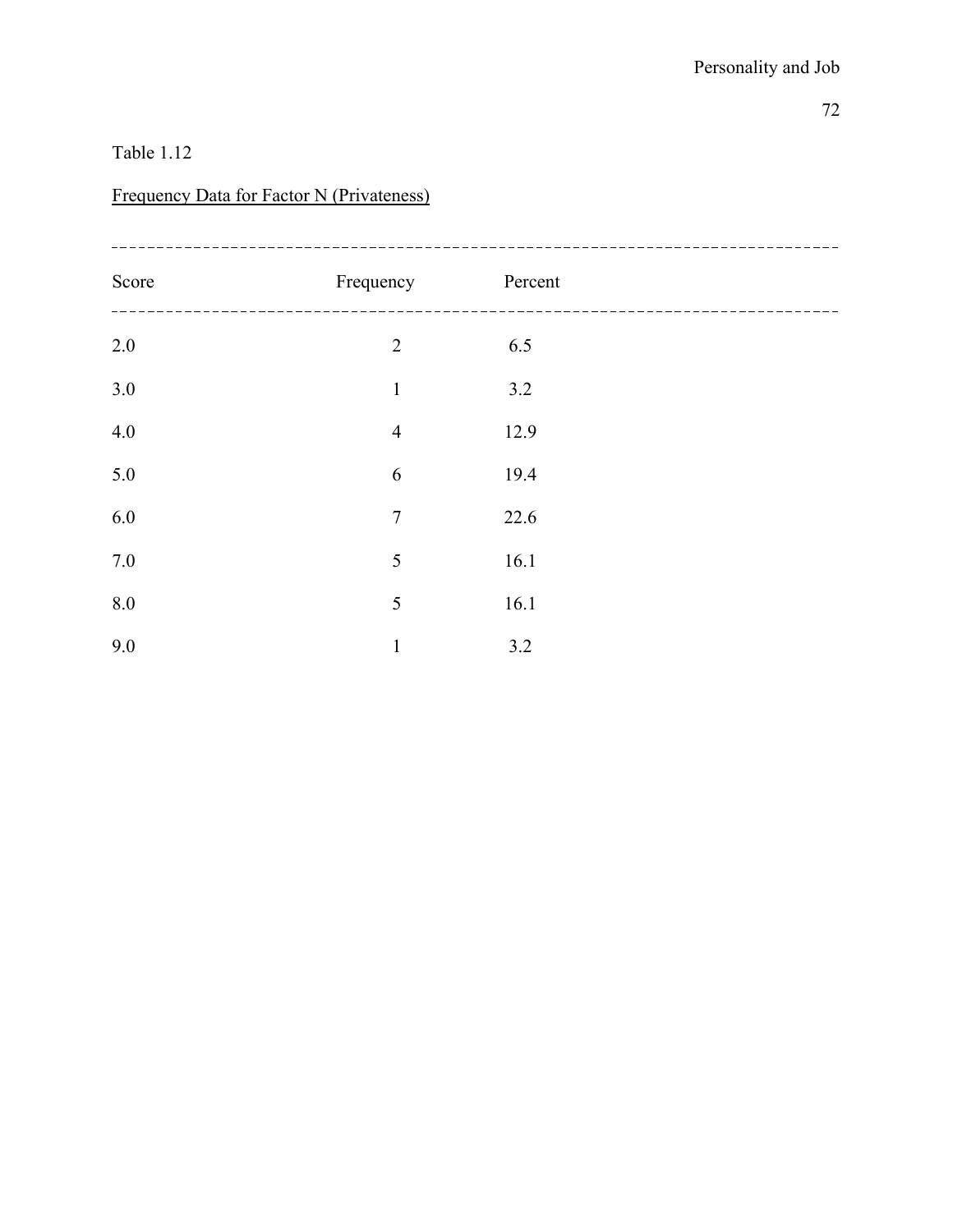# Frequency Data for Factor O (Apprehension)

| Score | Frequency      | Percent |  |
|-------|----------------|---------|--|
| $3.0$ | $\overline{2}$ | 6.5     |  |
| 4.0   | 9              | 29.0    |  |
| 5.0   | 6              | 19.4    |  |
| 6.0   | 8              | 25.8    |  |
| 7.0   | $\overline{2}$ | 6.5     |  |
| 8.0   | 3              | 9.7     |  |
| 9.0   | $\mathbf{1}$   | 3.2     |  |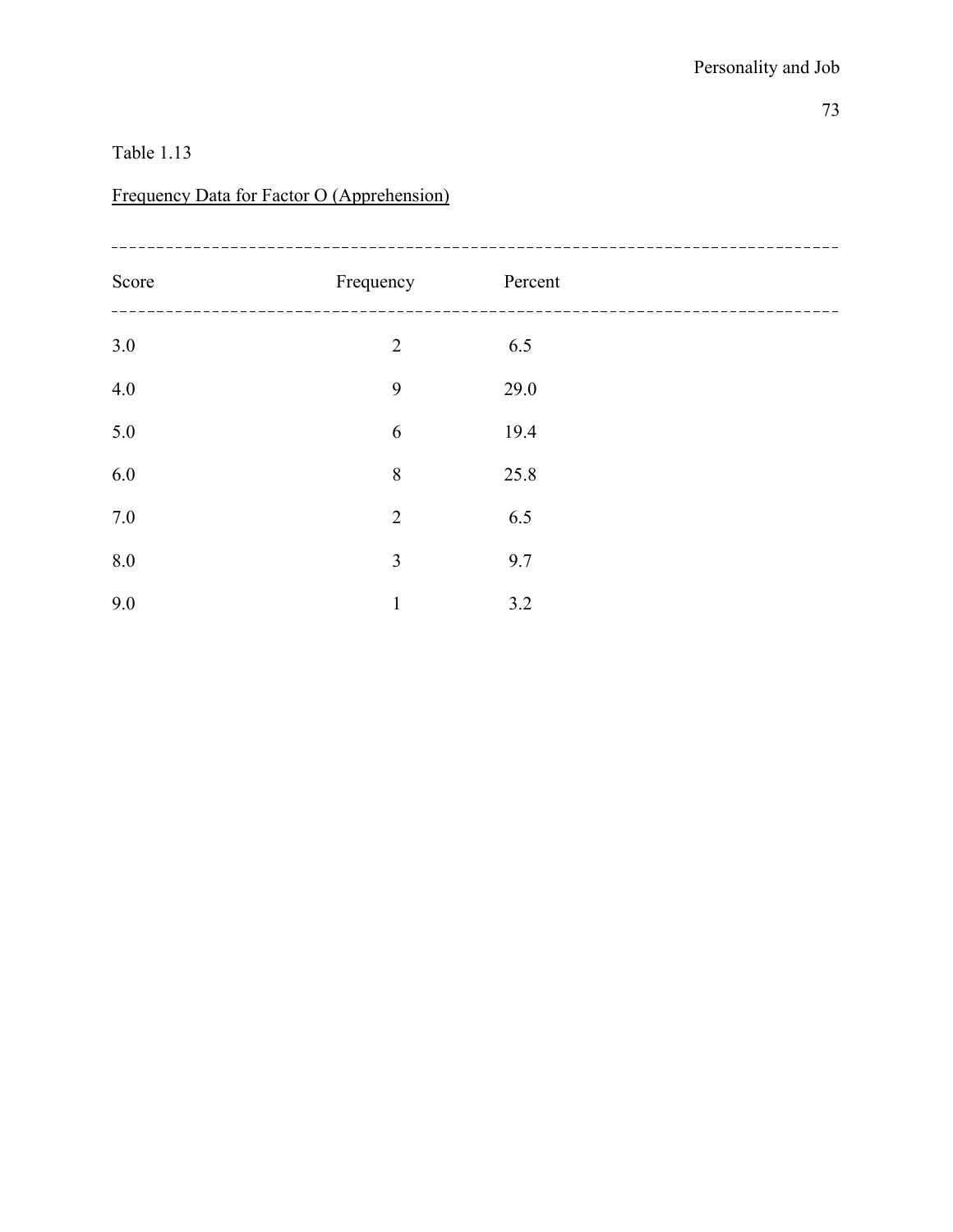# Frequency Data for Factor Q1 (Openness to Change)

| Score | Frequency      | Percent |  |
|-------|----------------|---------|--|
| 3.0   | $\overline{2}$ | 6.5     |  |
| 4.0   | 10             | 32.3    |  |
| 5.0   | 12             | 38.7    |  |
| 6.0   | 3              | 9.7     |  |
| 7.0   | $\overline{4}$ | 12.9    |  |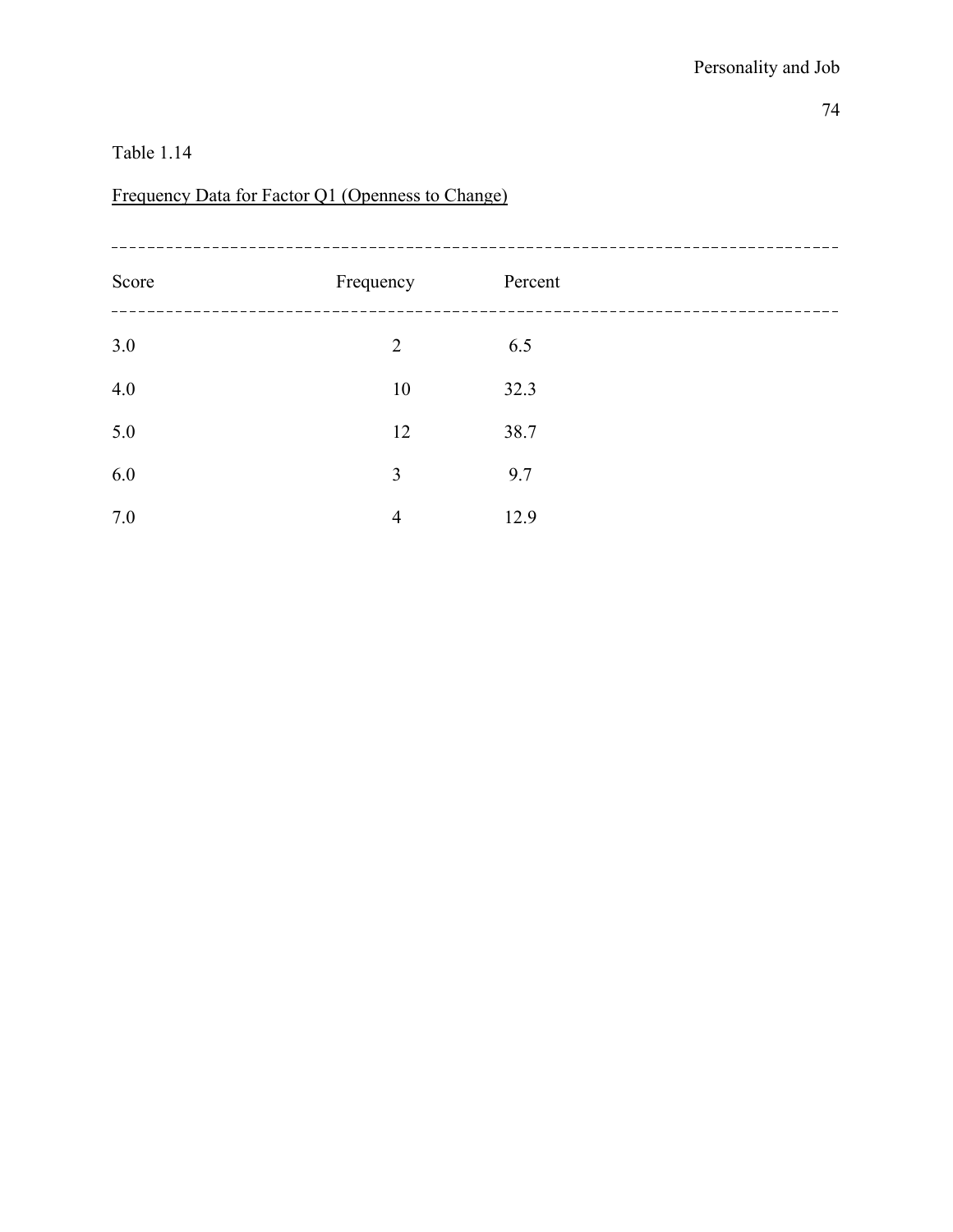# Frequency Data for Factor Q2 (Self-Reliance)

| Score    | Frequency      | Percent |  |
|----------|----------------|---------|--|
| $2.0\,$  | $\overline{2}$ | 6.5     |  |
| 4.0      | $\mathbf{1}$   | 3.2     |  |
| 5.0      | $8\,$          | 25.8    |  |
| 6.0      | $10\,$         | 32.3    |  |
| $7.0\,$  | 3              | 9.7     |  |
| 8.0      | $\overline{4}$ | 12.9    |  |
| 9.0      | $\overline{2}$ | 6.5     |  |
| $10.0\,$ | $\mathbf{1}$   | 3.2     |  |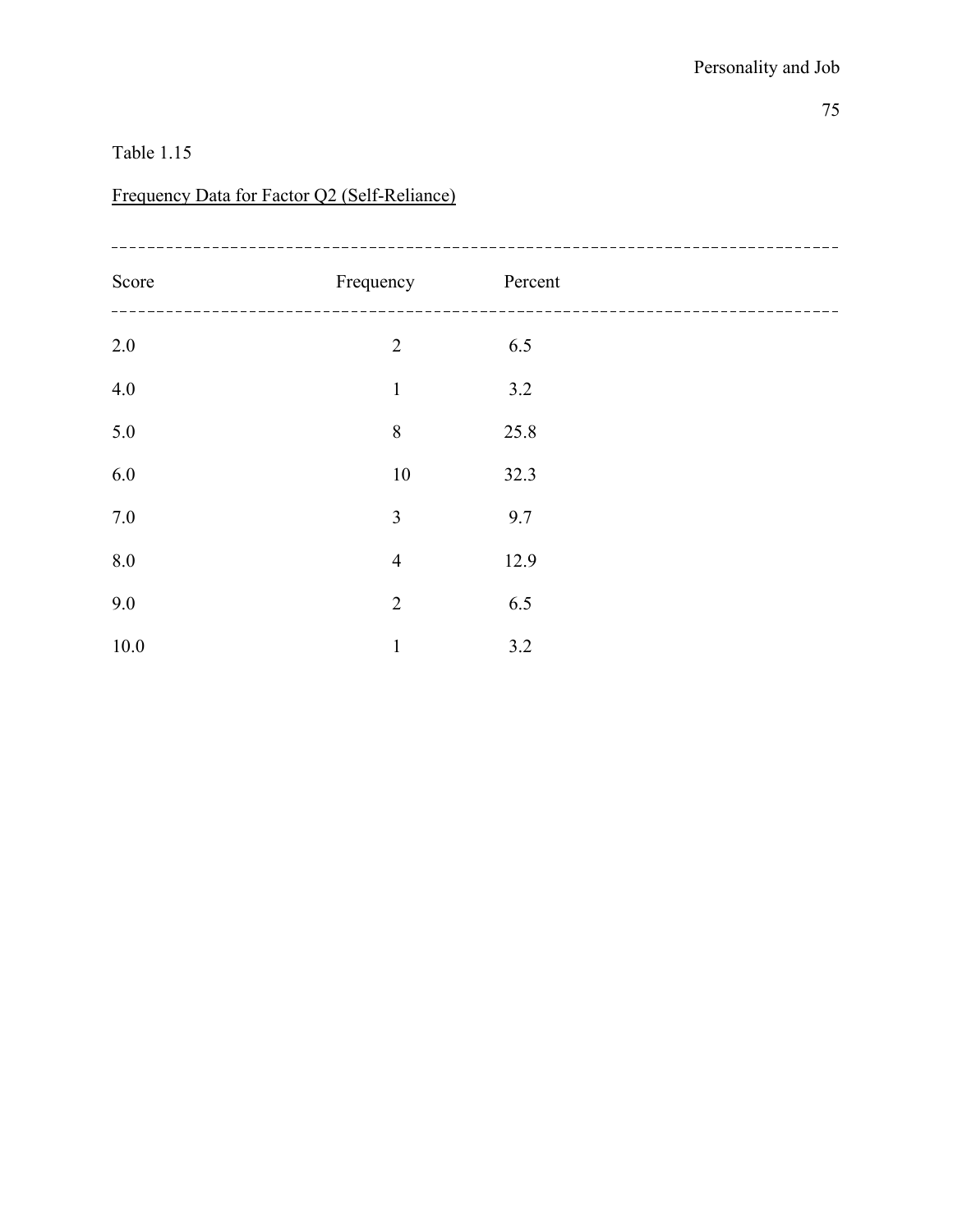# Frequency Data for Factor Q3 (Perfectionism)

| Score   | Frequency      | Percent |  |
|---------|----------------|---------|--|
| $1.0\,$ | $\mathbf{1}$   | 3.2     |  |
| 2.0     | $\mathbf{1}$   | 3.2     |  |
| 3.0     | $\mathbf{1}$   | 3.2     |  |
| 4.0     | $\mathbbm{1}$  | 3.2     |  |
| 5.0     | 9              | 29.0    |  |
| 6.0     | 11             | 35.5    |  |
| $7.0\,$ | $\overline{4}$ | 12.9    |  |
| 8.0     | $\mathbf{1}$   | 3.2     |  |
| 9.0     | $\overline{2}$ | 6.5     |  |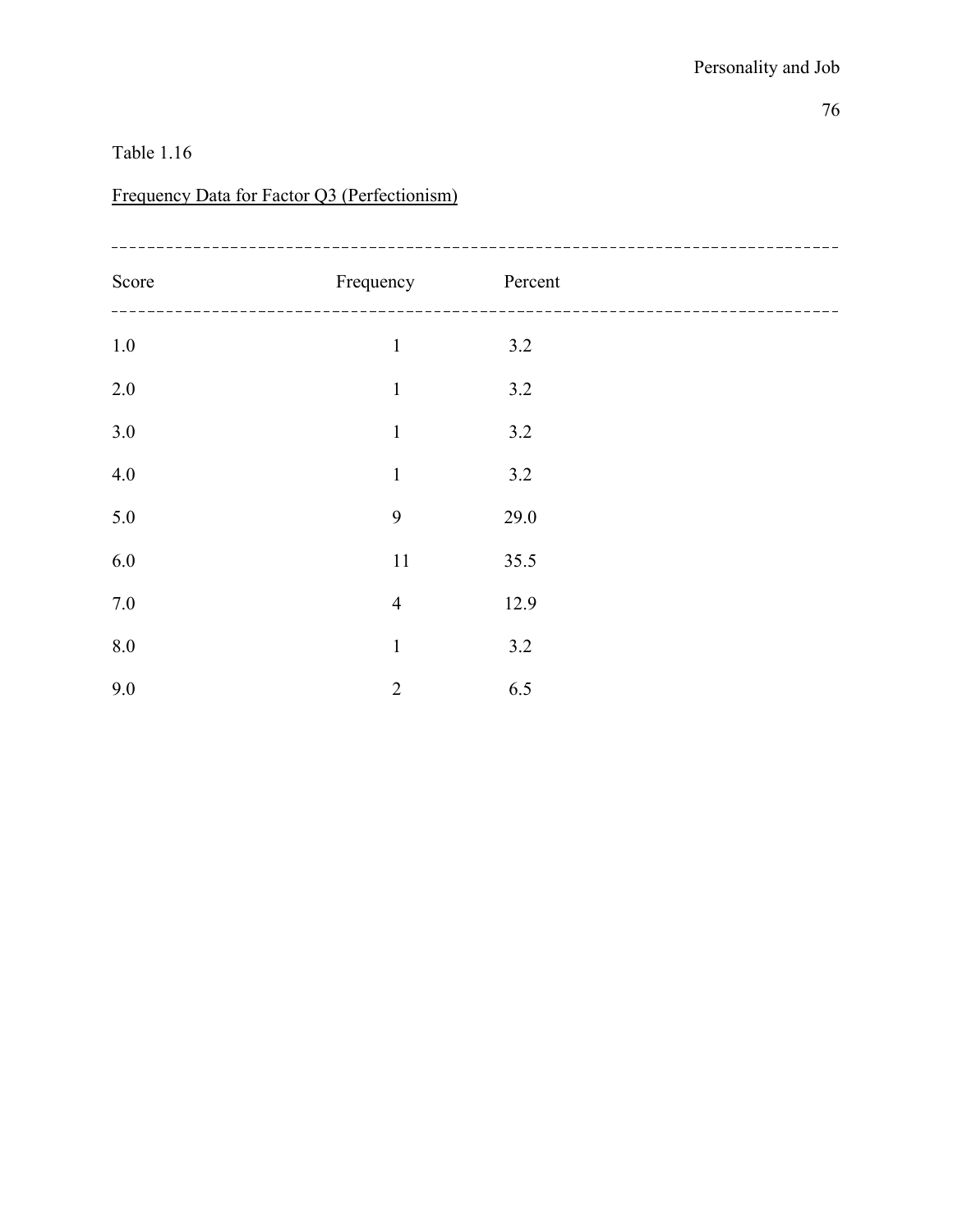### Frequency Data for Factor Q4 (Tension)

| Score   | Frequency      | Percent |  |
|---------|----------------|---------|--|
| $2.0\,$ | $\mathbf{1}$   | 3.2     |  |
| 3.0     | $\overline{2}$ | 6.5     |  |
| 4.0     | $\overline{3}$ | 9.7     |  |
| 5.0     | 8              | 25.8    |  |
| 6.0     | 9              | 29.0    |  |
| 7.0     | 6              | 19.4    |  |
| 8.0     | $\mathbf{1}$   | 3.2     |  |
| 9.0     | $\mathbf{1}$   | 3.2     |  |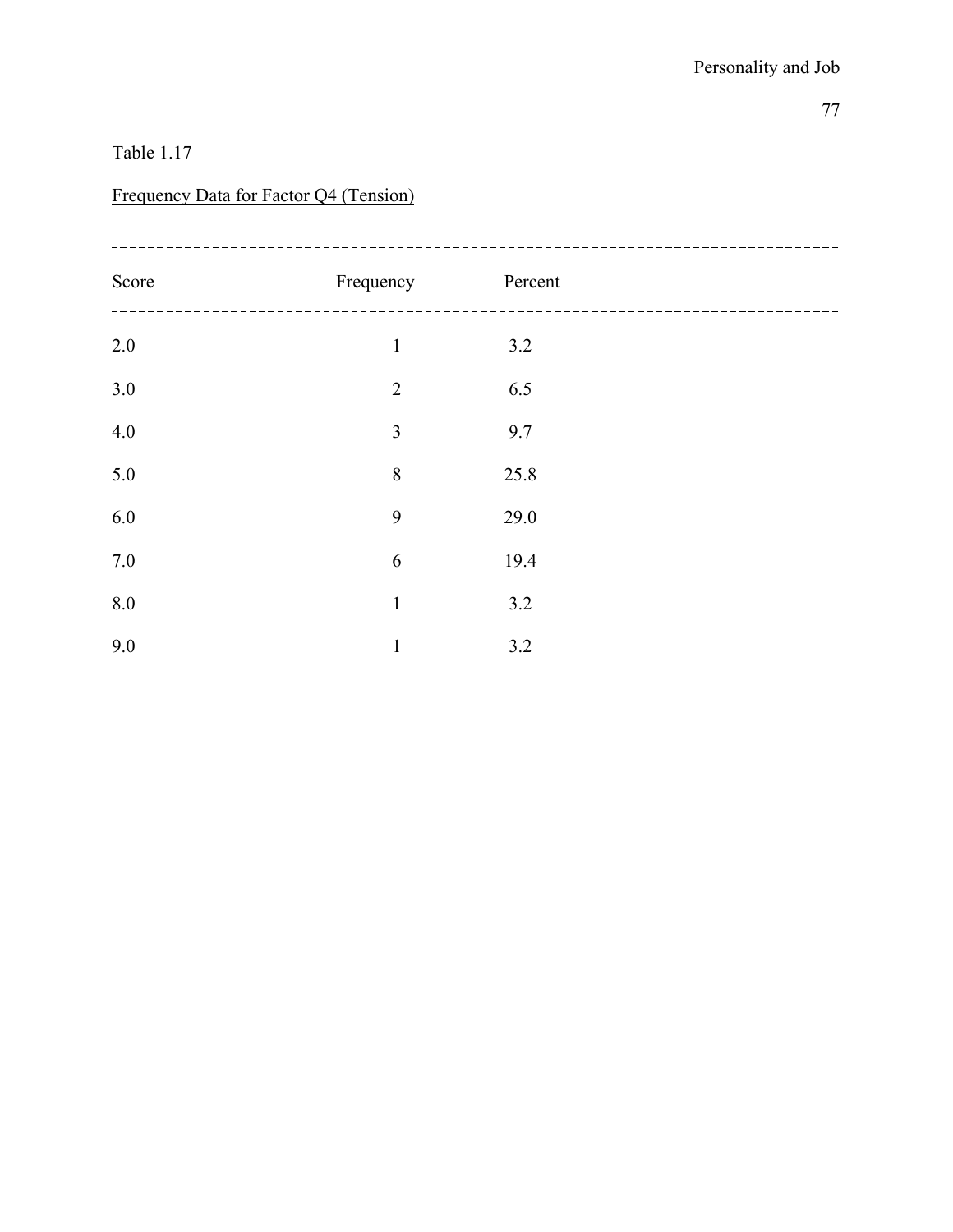# Frequency Data for Global Factor - Extraversion

| Score    | Frequency        | Percent |  |
|----------|------------------|---------|--|
| 13.0     | $\,1\,$          | $3.2$   |  |
| 19.0     | $\mathbf 1$      | $3.2\,$ |  |
| 23.0     | $\boldsymbol{1}$ | $3.2\,$ |  |
| $28.0\,$ | $\,1\,$          | $3.2\,$ |  |
| $30.0\,$ | $\,1\,$          | $3.2\,$ |  |
| 33.0     | $\sqrt{2}$       | $6.5\,$ |  |
| 37.0     | $\,1\,$          | $3.2\,$ |  |
| 39.0     | $\,1\,$          | $3.2\,$ |  |
| 40.0     | $\overline{2}$   | 6.5     |  |
| 42.0     | $\,1\,$          | $3.2\,$ |  |
| 44.0     | $\,1\,$          | $3.2$   |  |
| 45.0     | $\mathbf 1$      | $3.2\,$ |  |
| 46.0     | $\,1$            | $3.2\,$ |  |
| 49.0     | $\mathbf 1$      | $3.2\,$ |  |
| $51.0\,$ | $\overline{c}$   | 6.5     |  |
| 54.0     | $\overline{2}$   | 6.5     |  |
| 55.0     | $\mathbf{1}$     | $3.2\,$ |  |
| 56.0     | $\,1\,$          | 3.2     |  |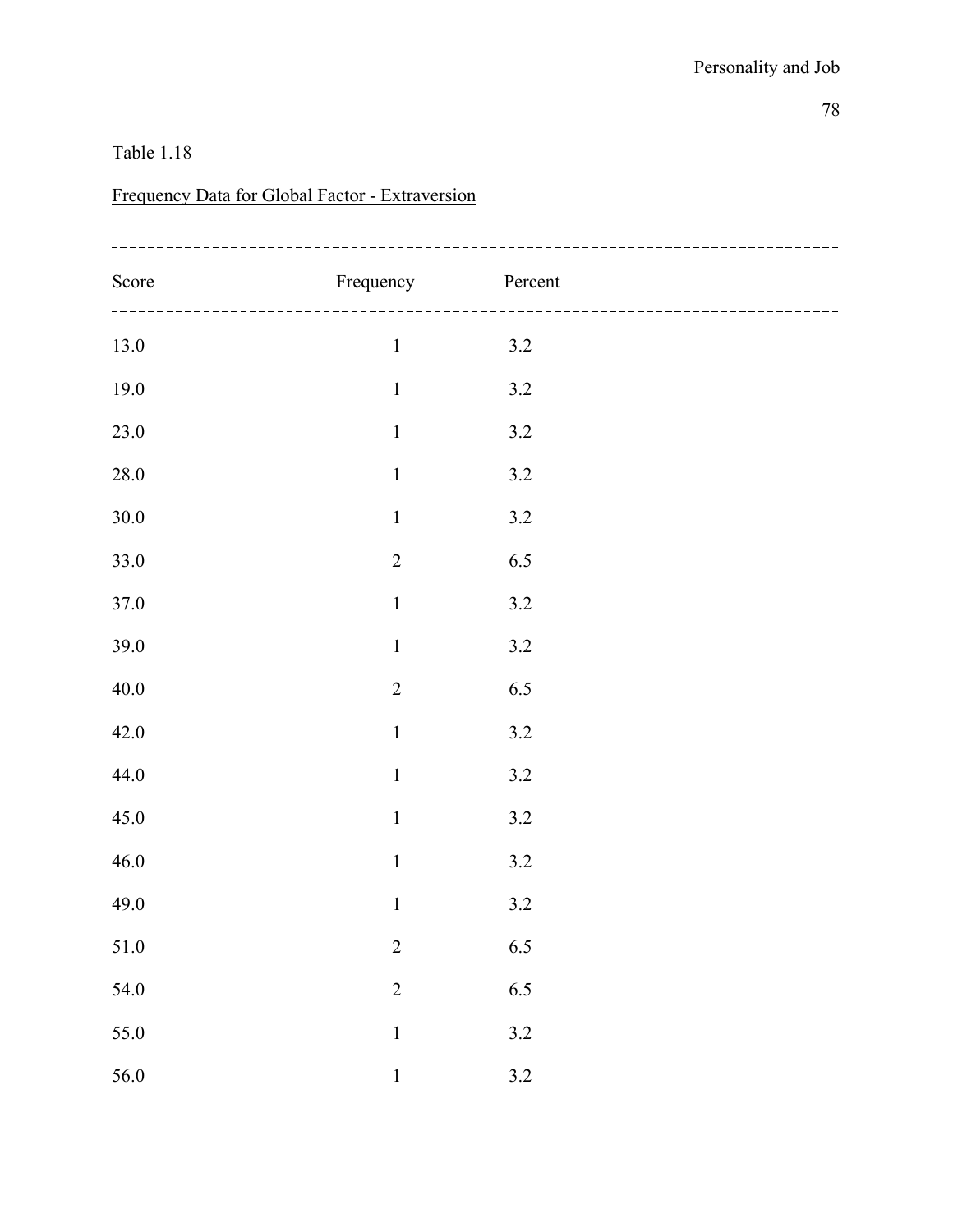| 59.0 | 3            | 9.7 |
|------|--------------|-----|
| 62.0 | $\mathbf{1}$ | 3.2 |
| 63.0 | $\mathbf{1}$ | 3.2 |
| 68.0 | 1            | 3.2 |
| 71.0 | $\mathbf{1}$ | 3.2 |
| 75.0 | 1            | 3.2 |
| 92.0 | 1            | 3.2 |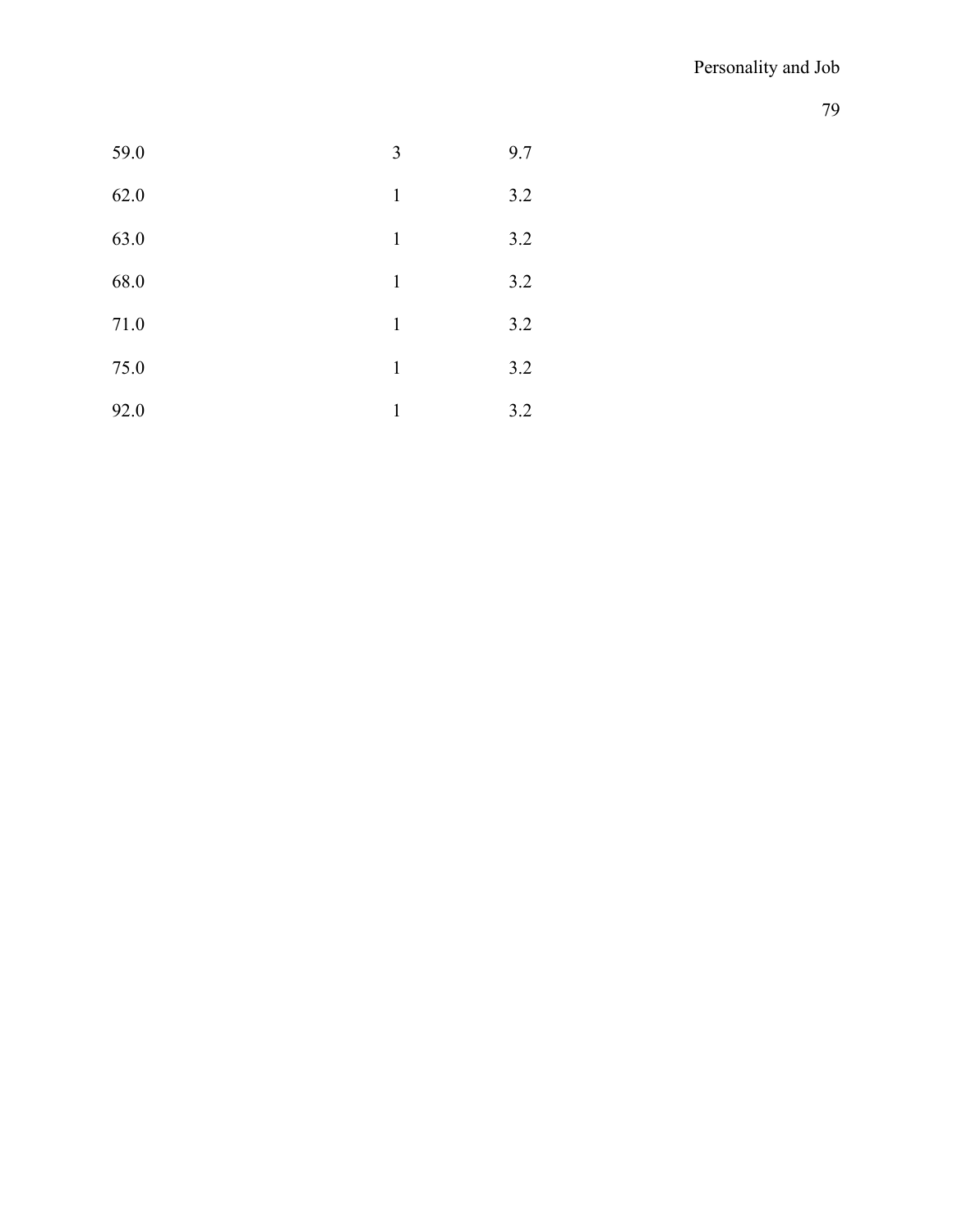### Frequency Data for Global Factor - Anxiety

| Score    | Frequency Percent |         |  |
|----------|-------------------|---------|--|
| $25.0\,$ | $\,1\,$           | $3.2$   |  |
| $27.0\,$ | $\,1\,$           | $3.2\,$ |  |
| 35.0     | $\,1\,$           | $3.2\,$ |  |
| $38.0\,$ | $\,1\,$           | $3.2\,$ |  |
| $39.0\,$ | $\,1\,$           | $3.2\,$ |  |
| $40.0\,$ | $\,1\,$           | $3.2\,$ |  |
| 43.0     | $\,1\,$           | $3.2\,$ |  |
| 44.0     | $\,1\,$           | $3.2\,$ |  |
| 46.0     | $\mathbf 1$       | $3.2\,$ |  |
| 49.0     | $\overline{c}$    | $6.5\,$ |  |
| $50.0\,$ | $\,1\,$           | $3.2\,$ |  |
| $51.0\,$ | $\overline{4}$    | 12.9    |  |
| 54.0     | $\,1\,$           | $3.2\,$ |  |
| $55.0\,$ | $\mathbf 1$       | $3.2\,$ |  |
| $57.0\,$ | $\,1\,$           | $3.2\,$ |  |
| $58.0\,$ | $\mathbf 1$       | $3.2\,$ |  |
| 59.0     | $\mathbf 1$       | $3.2\,$ |  |
| 62.0     | $\mathbf{1}$      | $3.2\,$ |  |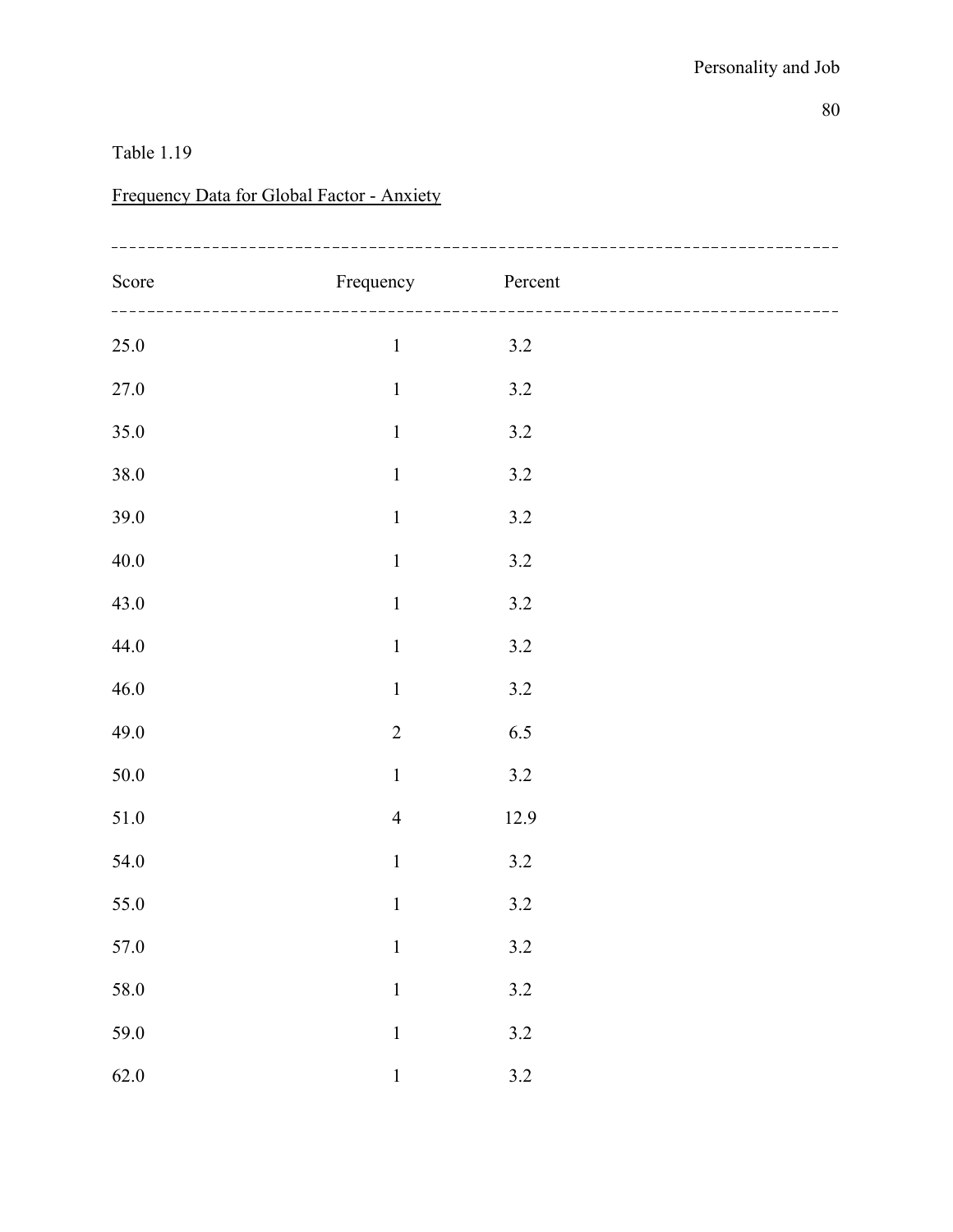| 63.0 | $\mathbf{1}$ | 3.2 |
|------|--------------|-----|
| 66.0 | 3            | 9.7 |
| 70.0 | $\mathbf{1}$ | 3.2 |
| 72.0 | $\mathbf{1}$ | 3.2 |
| 73.0 | $\mathbf{1}$ | 3.2 |
| 89.0 | $\mathbf{1}$ | 3.2 |
| 96.0 | $\mathbf{1}$ | 3.2 |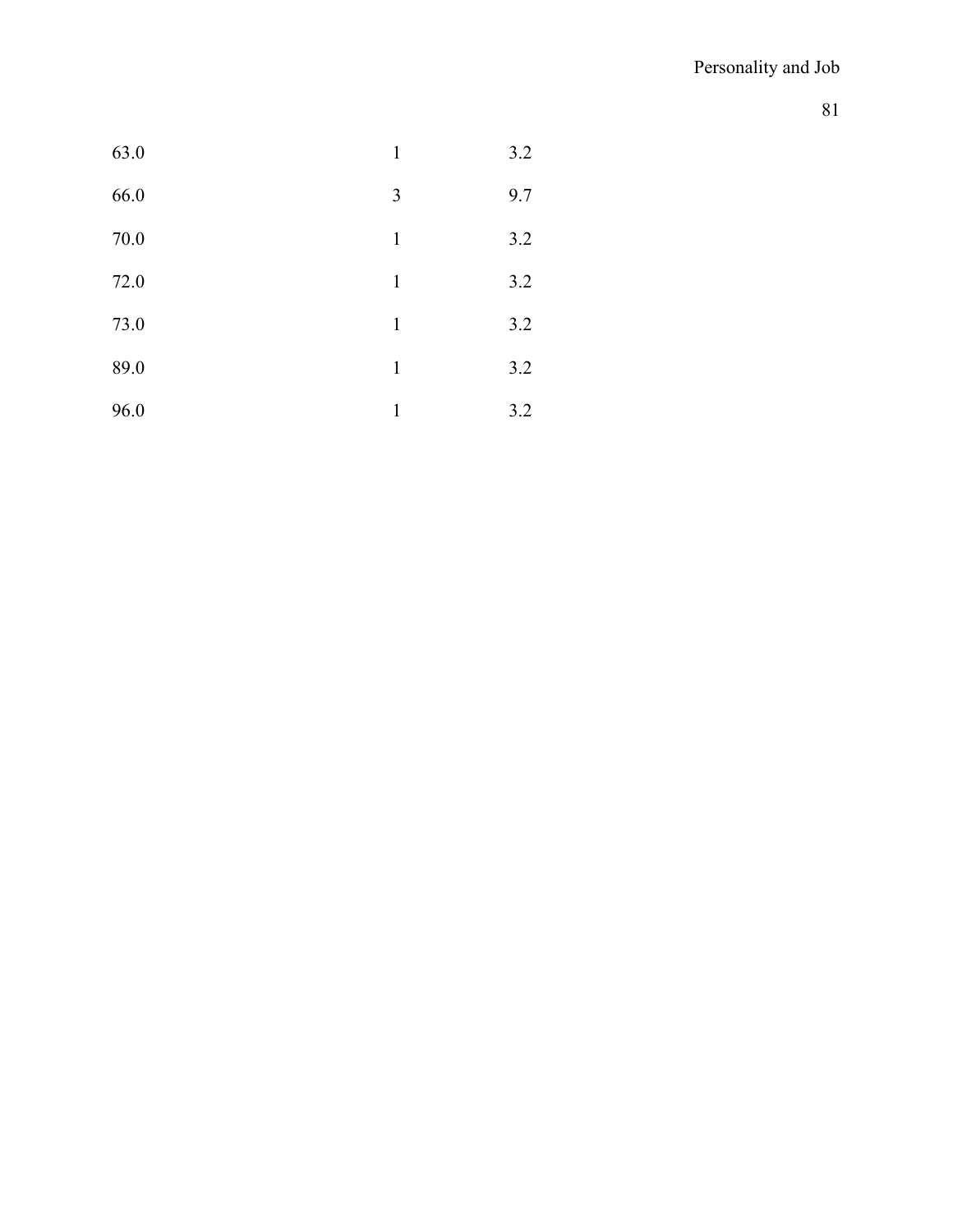# Frequency Data for Global Factor – Tough-Mindedness

| Score    | Frequency               | Percent |  |
|----------|-------------------------|---------|--|
| 45.0     | $\,1$                   | 3.2     |  |
| $46.0\,$ | $\mathbf 1$             | $3.2\,$ |  |
| $48.0\,$ | $\,1\,$                 | $3.2\,$ |  |
| $51.0\,$ | $\,1\,$                 | $3.2\,$ |  |
| 55.0     | $\,1\,$                 | $3.2\,$ |  |
| 58.0     | $\,1\,$                 | $3.2\,$ |  |
| 59.0     | $\,1\,$                 | $3.2\,$ |  |
| $60.0\,$ | $\,1\,$                 | $3.2\,$ |  |
| 63.0     | $\mathbf 1$             | $3.2\,$ |  |
| 65.0     | $\overline{\mathbf{3}}$ | $9.7\,$ |  |
| $67.0\,$ | $\,1\,$                 | $3.2\,$ |  |
| 69.0     | $\mathbf 1$             | $3.2\,$ |  |
| $70.0\,$ | $\overline{\mathbf{3}}$ | 9.7     |  |
| 71.0     | $\,1\,$                 | $3.2\,$ |  |
| $72.0\,$ | $\,1\,$                 | $3.2\,$ |  |
| $73.0\,$ | $\mathbf 1$             | $3.2\,$ |  |
| 75.0     | $\mathbf 1$             | $3.2\,$ |  |
| $77.0\,$ | $\mathbf{1}$            | 3.2     |  |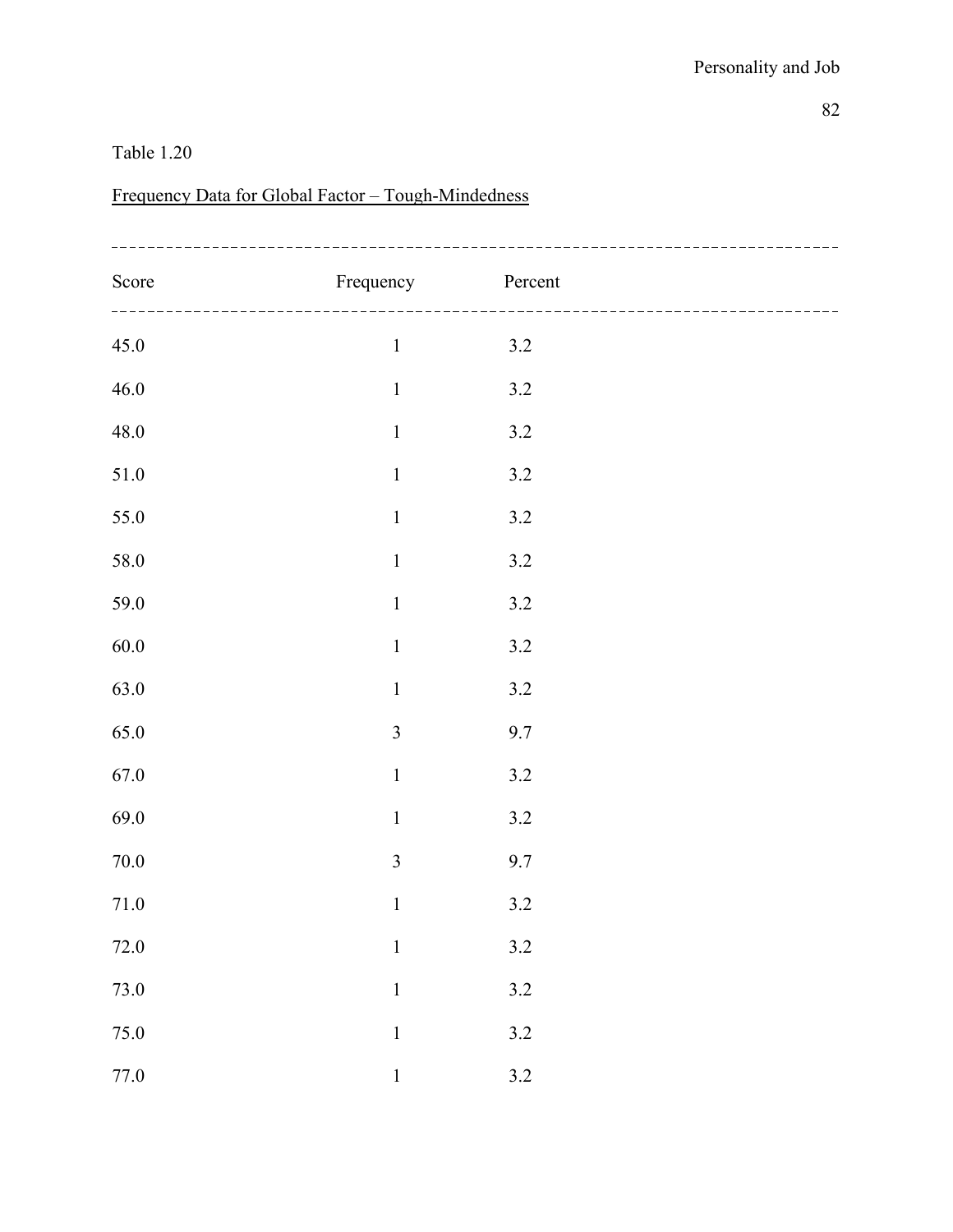| 78.0     | $\mathbf{1}$ | 3.2 |
|----------|--------------|-----|
| $80.0\,$ | $\mathbf 1$  | 3.2 |
| 82.0     | $\mathbf{1}$ | 3.2 |
| 85.0     | $\mathbf{1}$ | 3.2 |
| 86.0     | $\mathbf 1$  | 3.2 |
| 87.0     | $\mathbf{1}$ | 3.2 |
| 89.0     | $\mathbf{1}$ | 3.2 |
| 91.0     | $\mathbf 1$  | 3.2 |
| 92.0     | 1            | 3.2 |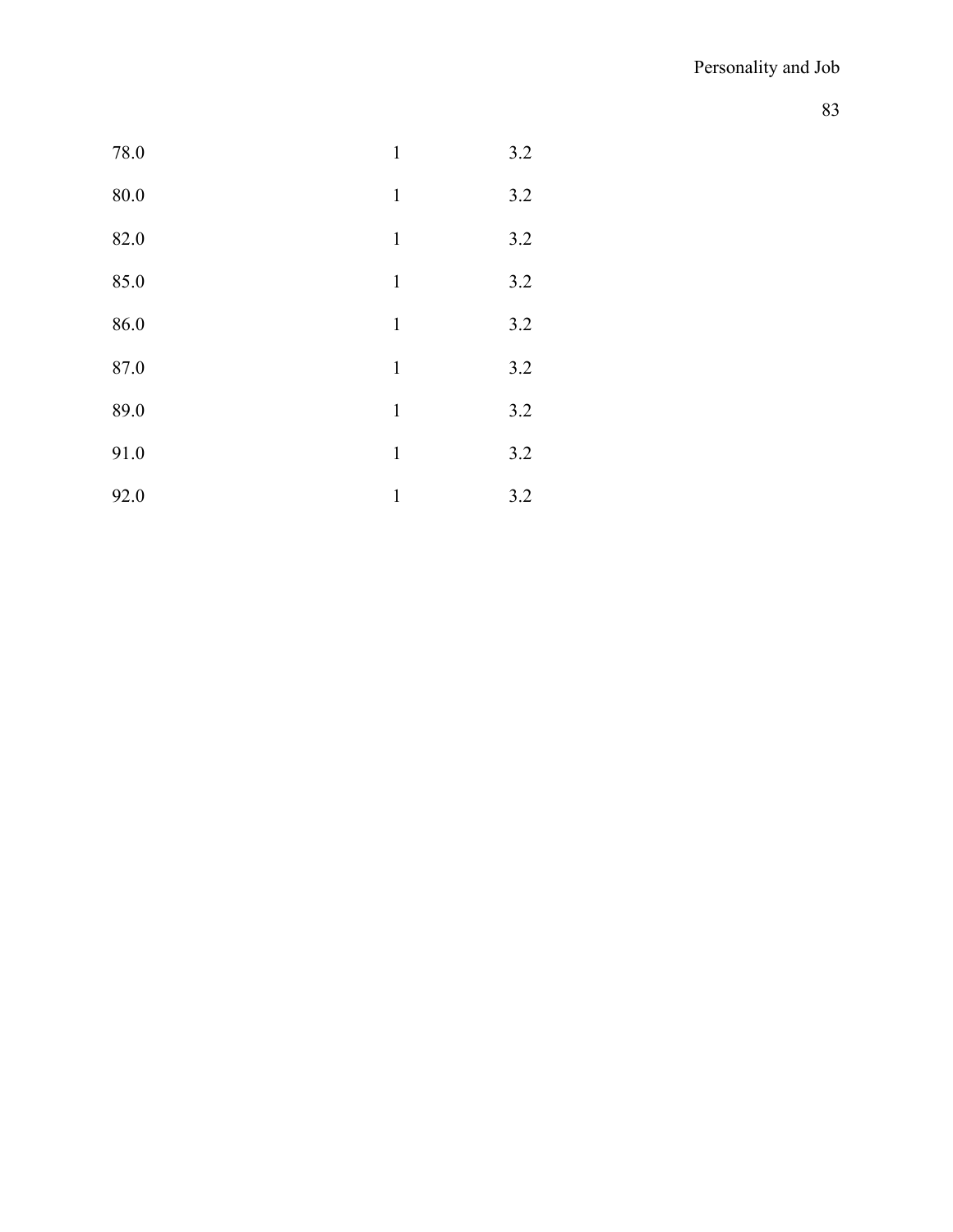# Frequency Data for Global Factor – Independence

| Score    | Frequency        | Percent |  |
|----------|------------------|---------|--|
| $21.0\,$ | $\,1$            | $3.2$   |  |
| $23.0\,$ | $\mathbf 1$      | $3.2\,$ |  |
| 34.0     | $\boldsymbol{1}$ | $3.2\,$ |  |
| 35.0     | $\,1\,$          | $3.2\,$ |  |
| 36.0     | $\,1$            | $3.2\,$ |  |
| $38.0\,$ | $\,1\,$          | $3.2\,$ |  |
| $39.0\,$ | $\,1\,$          | $3.2\,$ |  |
| 41.0     | $\,1\,$          | $3.2\,$ |  |
| 44.0     | $\overline{3}$   | 9.7     |  |
| 45.0     | $\,1$            | $3.2\,$ |  |
| 48.0     | $\,1$            | $3.2\,$ |  |
| $51.0\,$ | $\overline{4}$   | 12.9    |  |
| $52.0\,$ | $\,1\,$          | $3.2\,$ |  |
| 54.0     | $\,1\,$          | $3.2\,$ |  |
| 55.0     | $\,1\,$          | $3.2\,$ |  |
| 56.0     | $\overline{3}$   | 9.7     |  |
| 58.0     | $\mathbf 1$      | $3.2\,$ |  |
| 60.0     | $\mathbf 1$      | 3.2     |  |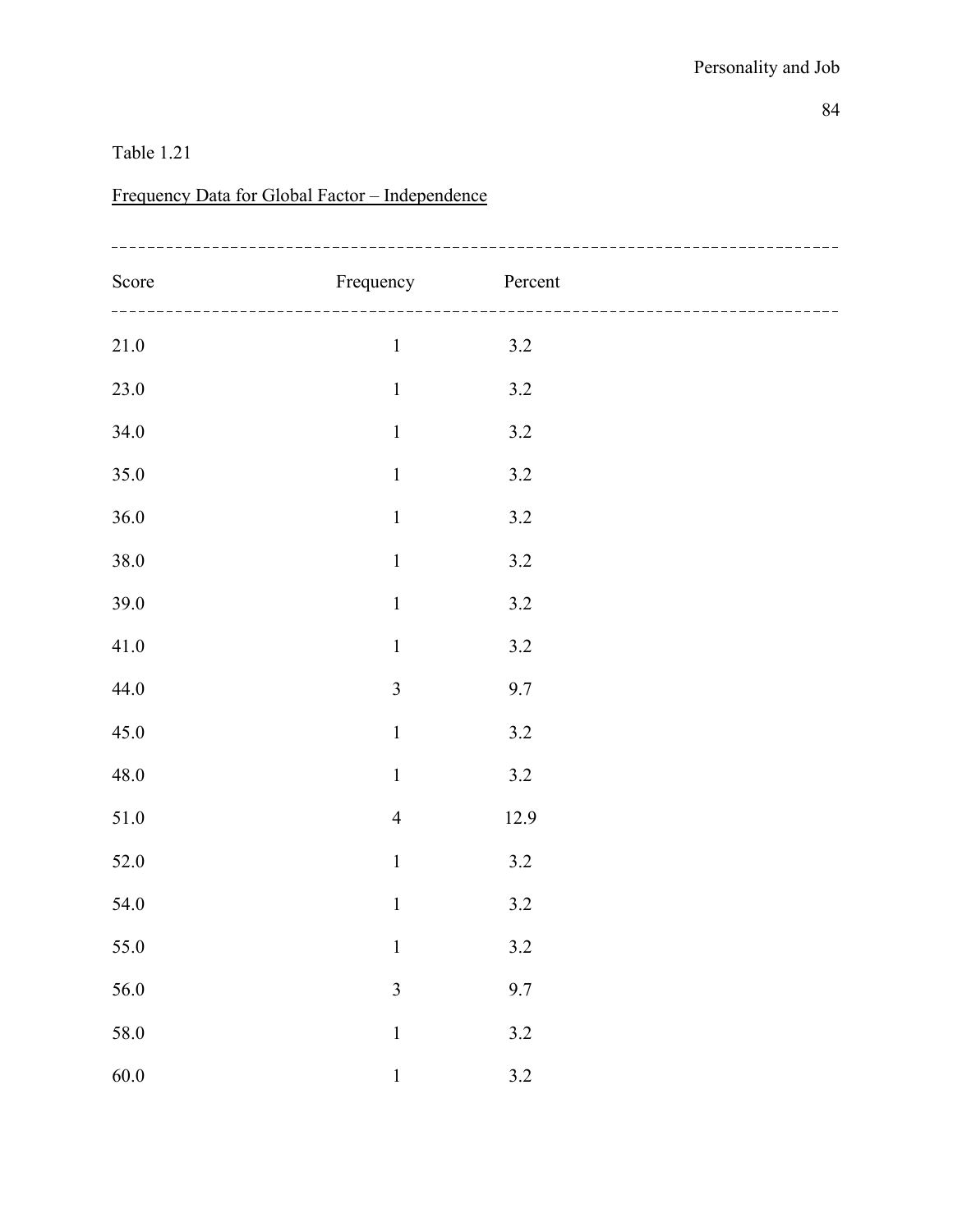| 62.0 | 2 | 6.5 |
|------|---|-----|
| 67.0 |   | 3.2 |
| 73.0 |   | 3.2 |
| 83.0 |   | 3.2 |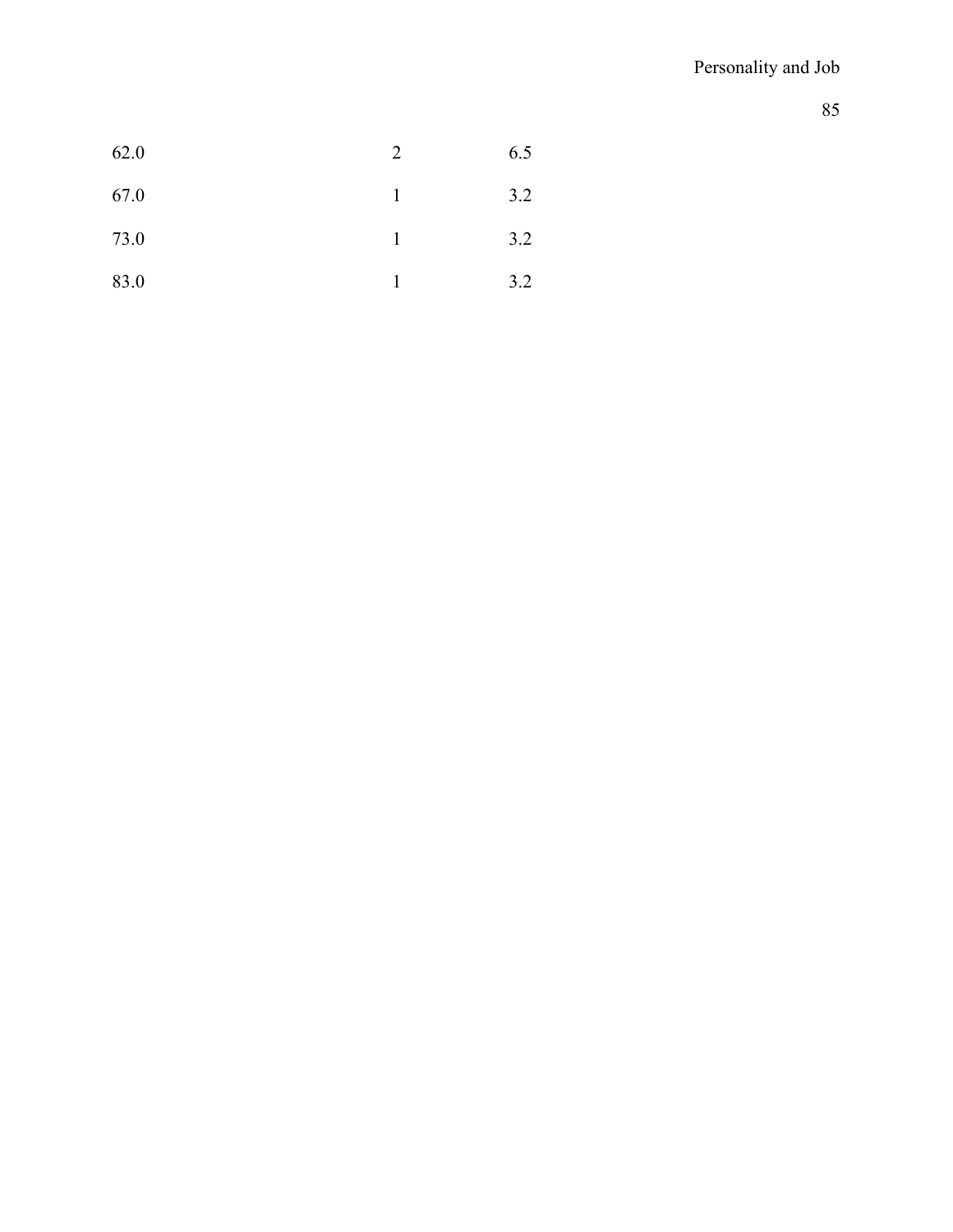### Frequency Data for Global Factor – Self-Control

| Score    | Frequency      | Percent |  |
|----------|----------------|---------|--|
| 33.0     | $\,1$          | $3.2$   |  |
| $35.0\,$ | $\,1\,$        | $3.2\,$ |  |
| 44.0     | $\,1\,$        | $3.2\,$ |  |
| $45.0\,$ | $\,1\,$        | $3.2\,$ |  |
| $46.0\,$ | $\mathfrak{Z}$ | 9.7     |  |
| 47.0     | $\,1\,$        | $3.2\,$ |  |
| $48.0\,$ | $\,1\,$        | $3.2\,$ |  |
| $51.0\,$ | $\,1\,$        | $3.2$   |  |
| 54.0     | $\mathbf 1$    | $3.2$   |  |
| 55.0     | $\,1\,$        | $3.2\,$ |  |
| 56.0     | $\,1\,$        | 3.2     |  |
| $57.0\,$ | $\,1\,$        | $3.2\,$ |  |
| 58.0     | $\mathfrak{Z}$ | 9.7     |  |
| $61.0\,$ | $\mathfrak{Z}$ | 9.7     |  |
| $62.0\,$ | $\,1$          | $3.2\,$ |  |
| 64.0     | $\overline{c}$ | 6.5     |  |
| 65.0     | $\mathbf 1$    | $3.2\,$ |  |
| 67.0     | $\overline{2}$ | 6.5     |  |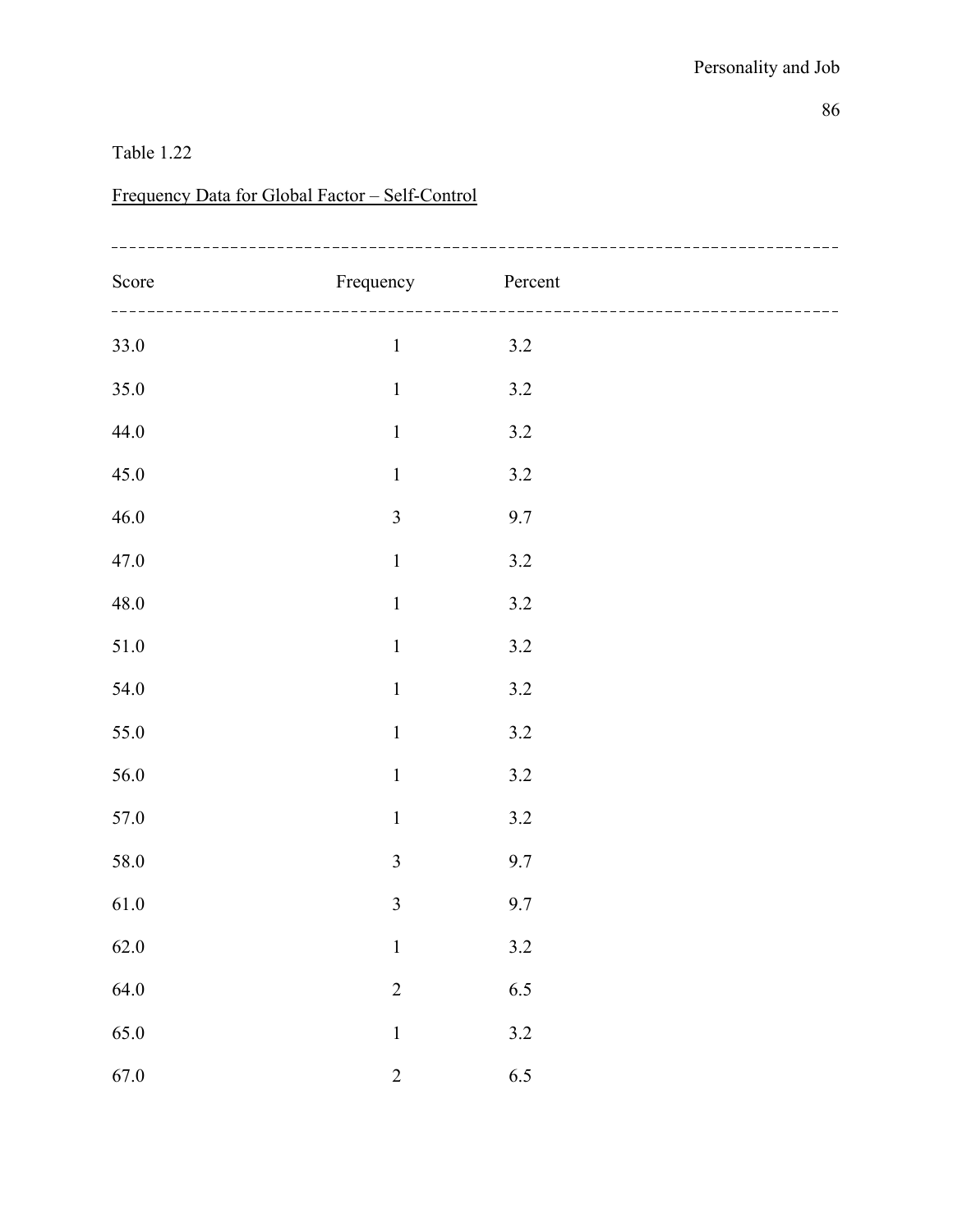| 72.0 | ∍ | 6.5 |
|------|---|-----|
| 76.0 |   | 3.2 |
| 80.0 |   | 6.5 |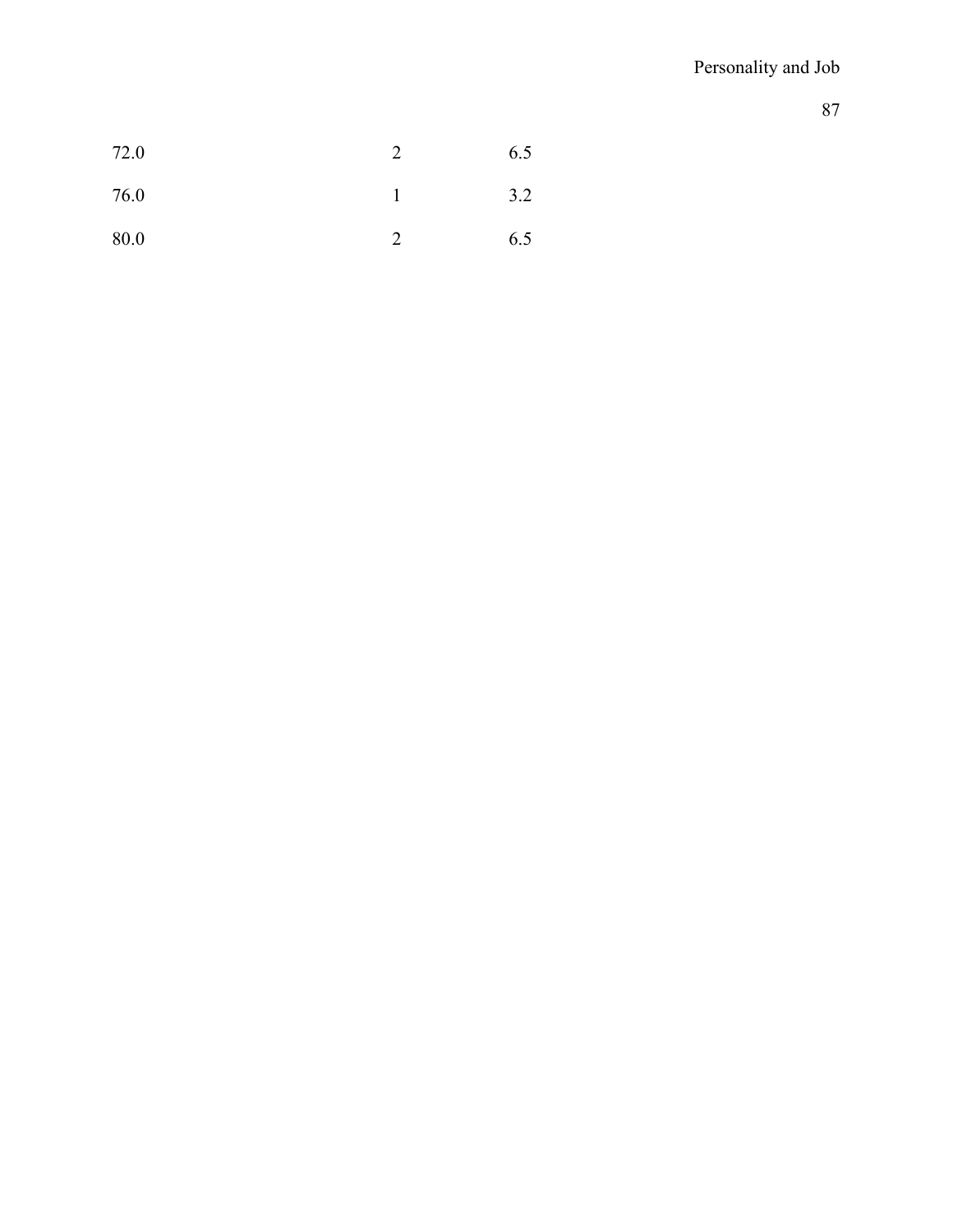Descriptive Statistics for Job Descriptive Index with Job in General

| Scale                             | Mean  | Std. Deviation |
|-----------------------------------|-------|----------------|
| Work on Present Job               | 42.97 | 11.25          |
| Pay                               | 21.45 | 4.39           |
| Opportunities for Promotion 13.10 |       | 7.81           |
| Supervision                       | 20.10 | 15.31          |
| Co-workers                        | 38.46 | 10.09          |
| Job in General                    | 45.07 | 12.47          |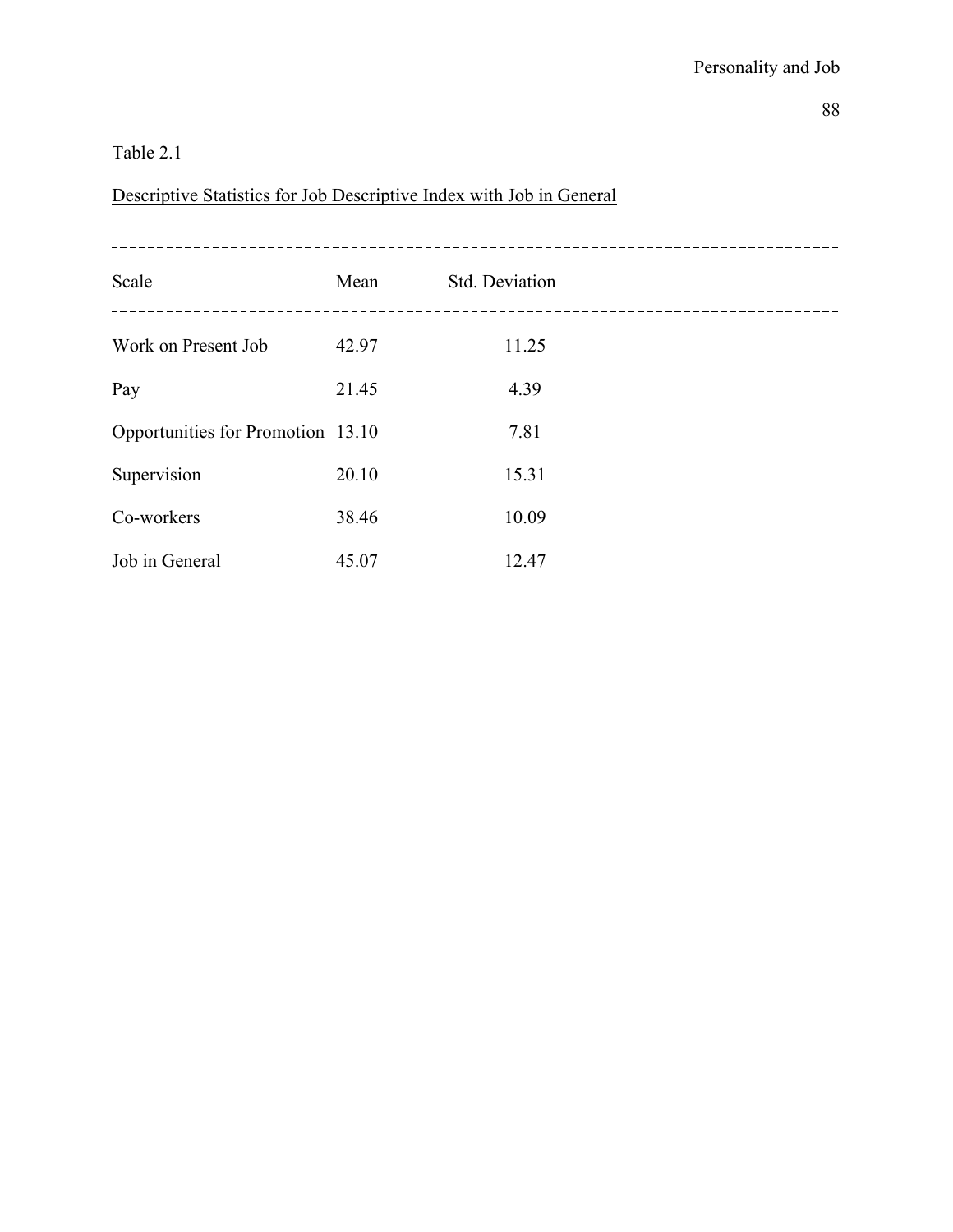### Table 2.2

# Frequency Data for Job Descriptive Index Facet – Work on Present Job

|                     |         | Statement No. "Y"Freq./Percent"?"Freq./Percent" "N"Freq./Percent |         |
|---------------------|---------|------------------------------------------------------------------|---------|
| 1 (Fascinating)     | 22/71.0 | 3/9.7                                                            | 4/12.9  |
| 2 (Routine)         | 12/38.7 | 1/3.2                                                            | 16/51.6 |
| 3 (Satisfying)      | 27/87.1 | n/a                                                              | 2/6.5   |
| 4 (Boring)          | 17/54.8 | 3/9.7                                                            | 9/29.0  |
| 5 (Good)            | 27/87.1 | n/a                                                              | 2/6.5   |
| 6 (Accomplishment)  | 27/87.1 | n/a                                                              | 2/6.5   |
| 7 (Respected)       | 27/87.1 | 1/3.2                                                            | 1/3.2   |
| 8 (Uncomfortable)   | 25/80.6 | 2/6.5                                                            | 2/6.5   |
| 9 (Pleasant)        | 21/67.7 | 4/12.9                                                           | 4/12.9  |
| $10$ (Useful)       | 28/90.3 | n/a                                                              | 1/3.2   |
| 11 (Challenging)    | 26/83.9 | n/a                                                              | 3/9.7   |
| 12 (Simple)         | 22/71.0 | 2/6.5                                                            | 5/16.1  |
| 13 (Repetitive)     | 13/41.9 | 1/3.2                                                            | 15/48.4 |
| 14 (Creative)       | 20/64.5 | n/a                                                              | 9/29.0  |
| 15 (Dull)           | 21/67.7 | 1/3.2                                                            | 7/22.6  |
| 16 (Uninteresting)  | 25/80.6 | 2/6.5                                                            | 2/6.5   |
| 17 (See Results)    | 23/74.2 | 1/3.2                                                            | 5/16.1  |
| 18 (Uses Abilities) | 24/77.4 | 1/3.2                                                            | 4/12.9  |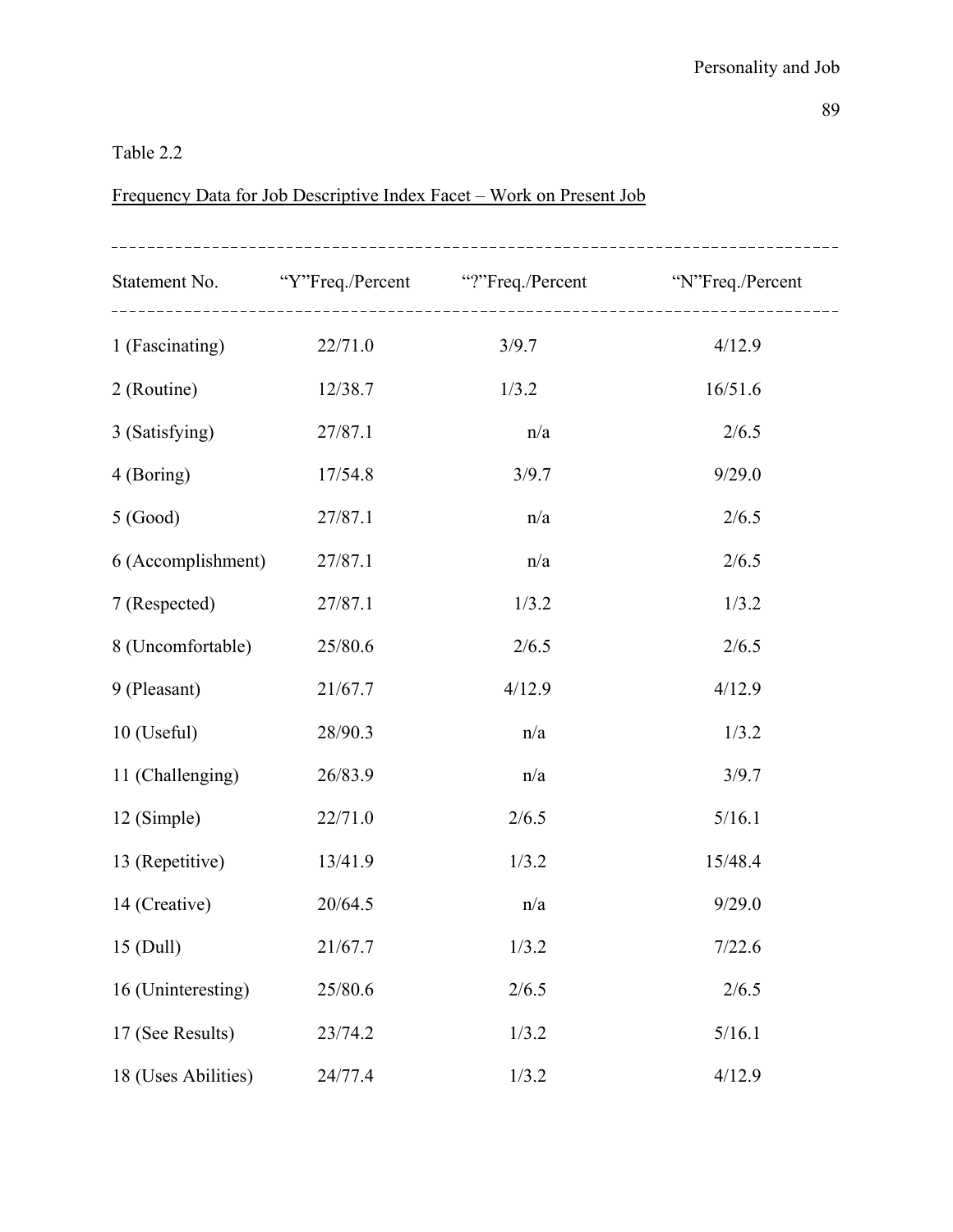# Frequency Data for Job Descriptive Index Facet – Pay

|                        |         | Statement No. "Y"Freq./Percent" "?"Freq./Percent" N"Freq./Percent |         |
|------------------------|---------|-------------------------------------------------------------------|---------|
| 19 (Adequate Income)   | 28/90.3 | n/a                                                               | 1/3.2   |
| $20$ (Fair)            | 25/80.6 | n/a                                                               | 4/12.9  |
| 21 (Barely Livable)    | 28/90.3 | 1/3.2                                                             | n/a     |
| $22$ (Bad)             | 28/90.3 | 1/3.2                                                             | n/a     |
| 23 (Afford Luxuries)   | 13/41.9 | 5/16.1                                                            | 11/35.5 |
| 24 (Less than Deserve) | 17/54.8 | 6/19.4                                                            | 6/19.4  |
| 25 (Well Paid)         | 16/51.6 | 3/9.7                                                             | 10/32.3 |
| 26 (Insecure)          | 27/87.1 | 1/3.2                                                             | 1/3.2   |
| 27 (Underpaid)         | 18/58.1 | 5/16.1                                                            | 6/19.4  |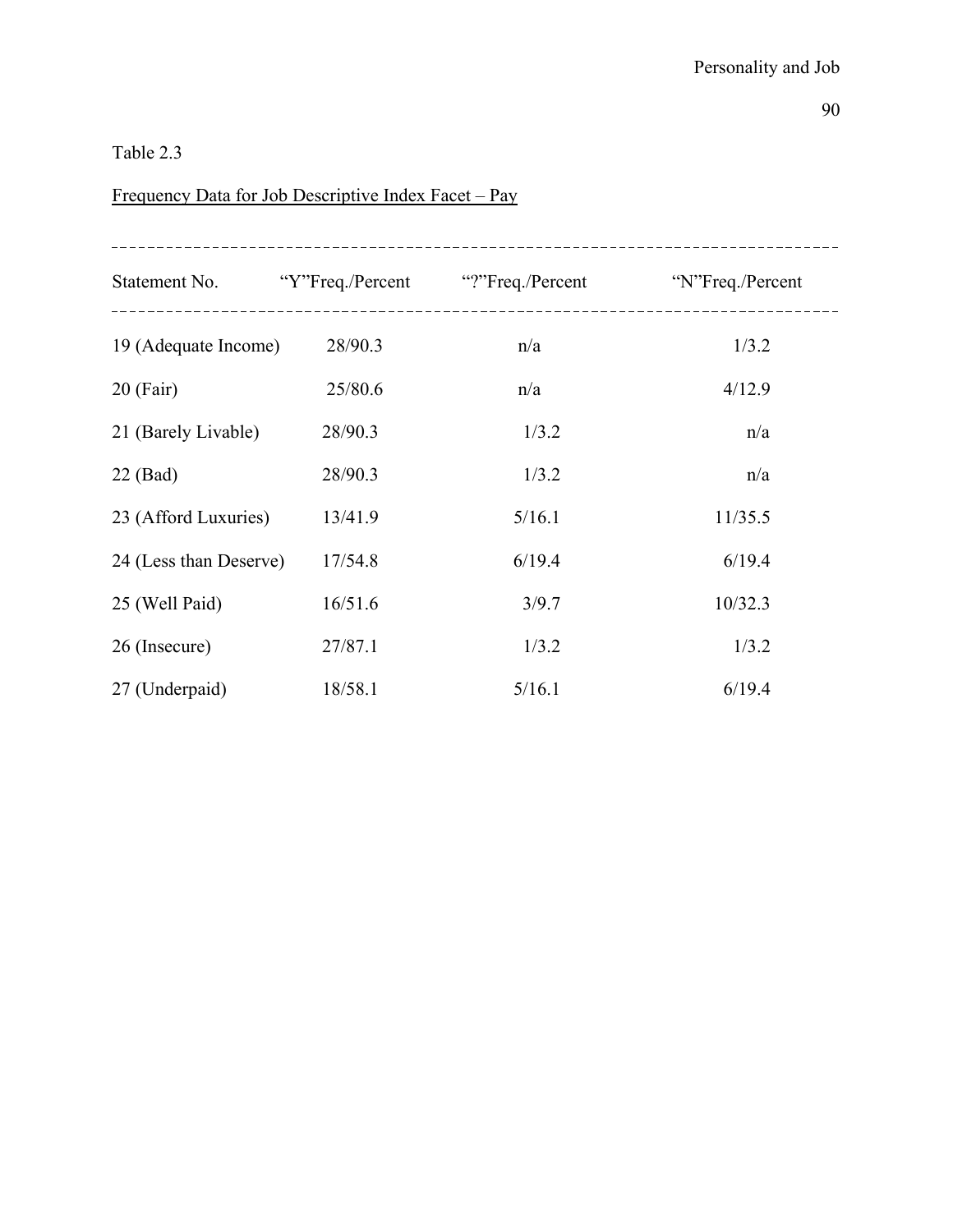### Table 2.4

# Frequency Data for Job Descriptive Index Facet – Opportunities for Promotion

|                          |         | Statement No. "Y"Freq./Percent"?"Freq./Percent" "N"Freq./Percent |         |
|--------------------------|---------|------------------------------------------------------------------|---------|
| 28 (Promotions)          | 12/38.7 | 4/12.9                                                           | 13/41.9 |
| 29 (Limited Opportunity) | 6/19.4  | 2/6.5                                                            | 21/67.7 |
| 30 (Based on Ability)    | 11/35.5 | 3/9.7                                                            | 15/48.4 |
| 31 (Dead End Job)        | 24/77.4 | 1/3.2                                                            | 4/12.9  |
| 32 (Good Chance)         | 12/38.7 | 5/16.1                                                           | 12/38.7 |
| 33 (Unfair Policy)       | 13/41.9 | 7/22.6                                                           | 9/29.0  |
| 34 (Infrequent)          | 11/35.5 | 1/3.2                                                            | 17/54.8 |
| 35 (Regular)             | 12/38.7 | 2/6.5                                                            | 15/48.4 |
| 36 (Fairly Good Chance)  | 16/51.6 | 4/12.9                                                           | 9/29.0  |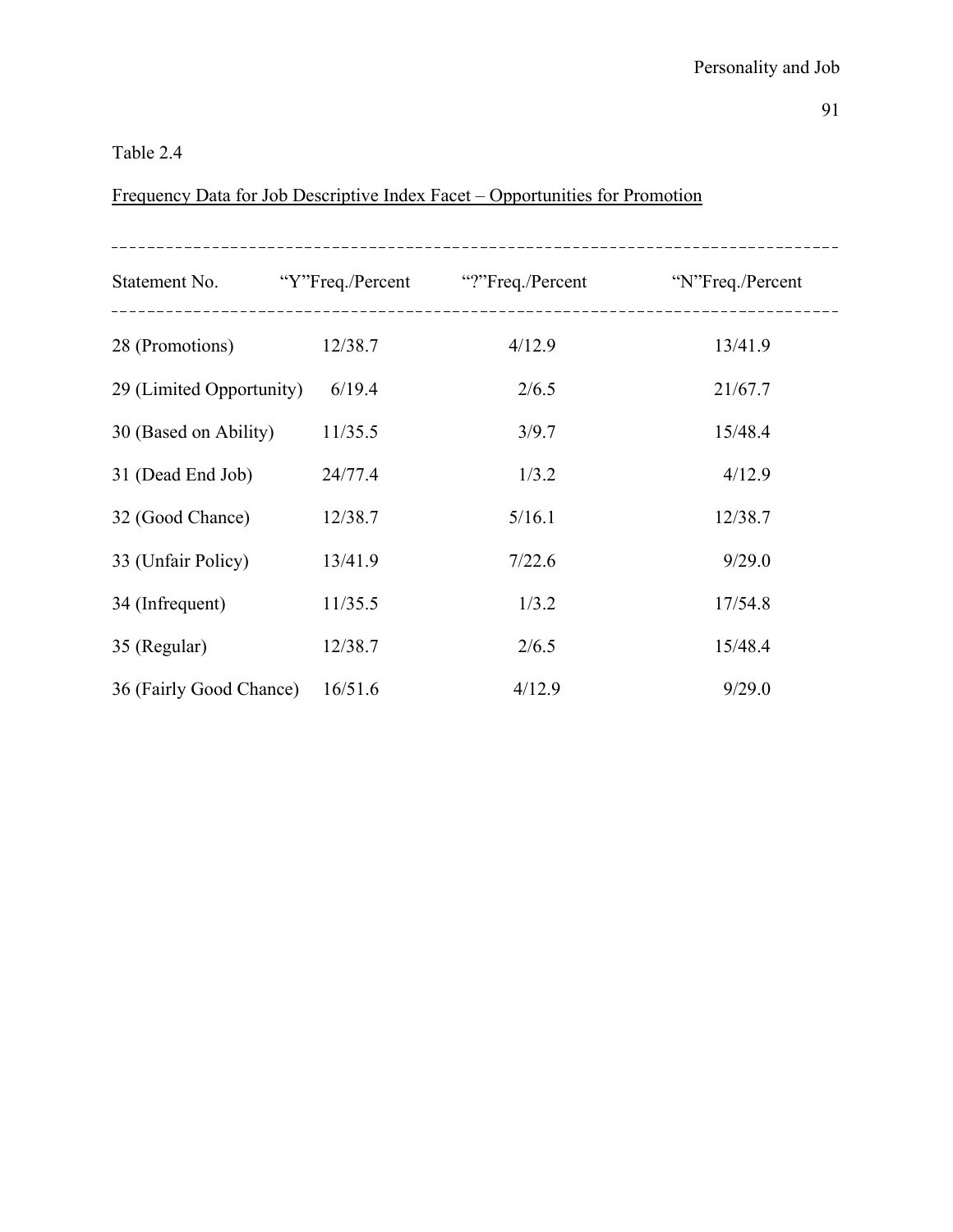# Frequency Data for Job Descriptive Index Facet – Supervisors

|                            |         | Statement No. "Y"Freq./Percent"?"Freq./Percent" "N"Freq./Percent |         |
|----------------------------|---------|------------------------------------------------------------------|---------|
| 37 (Ask my Advice) 11/35.5 |         | 1/3.2                                                            | 17/54.8 |
| 38 (Hard to Please)        | 17/54.8 | 3/9.7                                                            | 9/29.0  |
| 39 (Impolite)              | 15/48.4 | 4/12.9                                                           | 10/32.3 |
| 40 (Praises Work)          | 11/35.5 | 2/6.5                                                            | 16/51.6 |
| 41 (Tactiful)              | 7/22.6  | 5/16.1                                                           | 17/54.8 |
| 42 (Influential)           | 7/22.6  | 2/6.5                                                            | 20/64.5 |
| 43 (Up to Date)            | 6/19.4  | 2/6.5                                                            | 21/67.7 |
| 44 (Doesn't Enough)        | 12/38.7 | 5/16.1                                                           | 12/38.7 |
| 45 (Has Favorites)         | 5/16.1  | 2/6.5                                                            | 22/71.0 |
| 46 (Tells me)              | 8/25.8  | 1/3.2                                                            | 20/64.5 |
| 47 (Annoying)              | 10/32.3 | 5/16.1                                                           | 14/45.2 |
| 48 (Stubborn)              | 5/16.1  | 1/3.2                                                            | 23/74.2 |
| 49 (Knows Job)             | 8/25.8  | 2/6.5                                                            | 19/61.3 |
| 50 (Bad)                   | 11/35.5 | 7/22.6                                                           | 11/35.5 |
| 51 (Intelligent)           | 10/32.3 | 5/16.1                                                           | 14/45.2 |
| 52 (Poor Planner)          | 6/19.4  | 2/6.5                                                            | 21/67.7 |
| 53 (Around if Needed)      | 11/35.5 | 3/9.7                                                            | 15/48.4 |
| 54 (Lazy)                  | 15/48.4 | 6/19.4                                                           | 8/25.8  |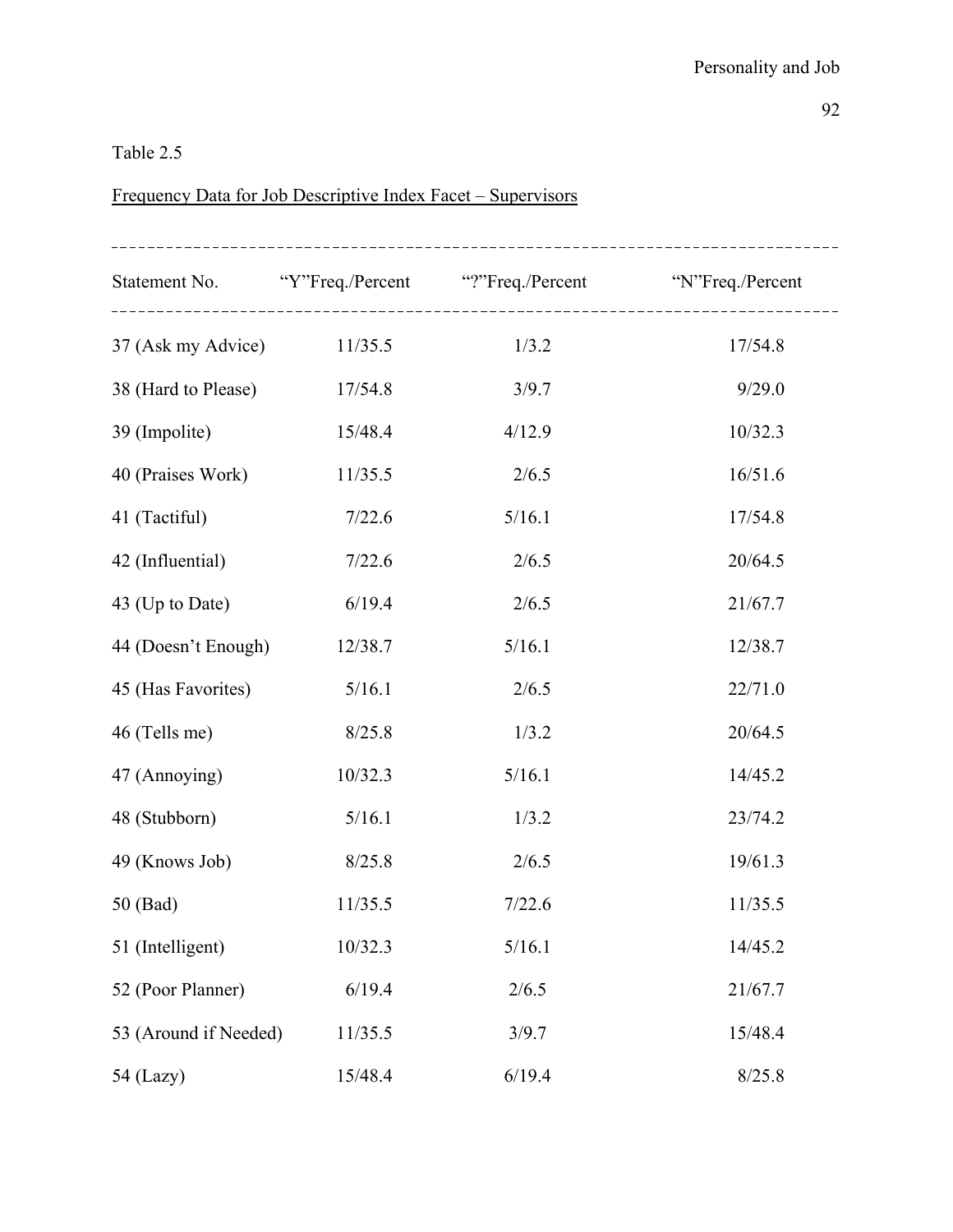# Frequency Data for Job Descriptive Index Facet – Co-workers

|                       |         | Statement No. "Y"Freq./Percent"?"Freq./Percent" "N"Freq./Percent |         |
|-----------------------|---------|------------------------------------------------------------------|---------|
| 55 (Stimulating)      | 20/64.5 | 1/3.2                                                            | 7/22.6  |
| 56 (Boring)           | 25/80.6 | 1/3.2                                                            | 2/6.5   |
| 57 (Slow)             | 23/74.2 | 3/9.7                                                            | 2/6.5   |
| 58 (Helpful)          | 25/80.6 | 1/3.2                                                            | 2/6.5   |
| 59 (Stupid)           | 25/80.6 | 1/3.2                                                            | 2/6.5   |
| 60 (Responsible)      | 24/77.4 | 2/6.5                                                            | 2/6.5   |
| $61$ (Fast)           | 7/22.6  | 12/38.7                                                          | 9/29.0  |
| 62 (Intelligent)      | 27/87.1 | 1/3.2                                                            | n/a     |
| 63 (Makes Enemies)    | 17/54.8 | 4/12.9                                                           | 7/22.6  |
| 64 (Talks too Much)   | 15/48.4 | 3/9.7                                                            | 10/32.3 |
| 65 (Smart)            | 24/77.4 | 2/6.5                                                            | 2/6.5   |
| $66$ (Lazy)           | 19/61.3 | 3/9.7                                                            | 6/19.4  |
| 67 (Unpleasant)       | 23/74.2 | 1/3.2                                                            | 4/12.9  |
| 68 (Gossipy)          | 6/19.4  | 2/6.5                                                            | 20/64.5 |
| 69 (Active)           | 20/64.5 | 5/16.1                                                           | 3/9.7   |
| 70 (Narrow Interests) | 17/54.8 | 1/3.2                                                            | 10/32.3 |
| 71 (Loyal)            | 18/58.1 | 4/12.9                                                           | 6/19.4  |
| 72 (Stubborn)         | 8/25.8  | 1/3.2                                                            | 19/61.3 |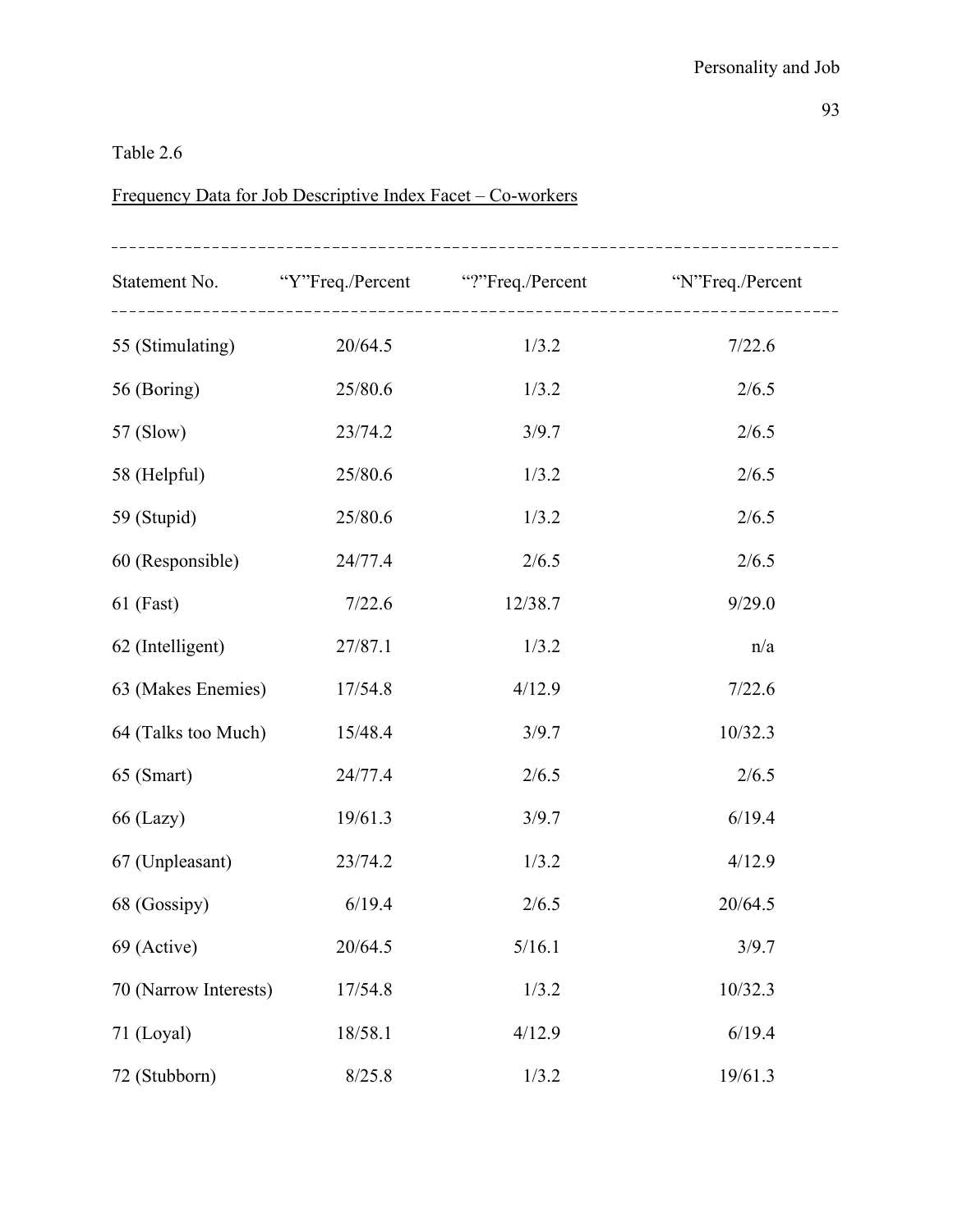# Frequency Data for Job Descriptive Index Facet – Job in General

|                       |         | Statement No. "Y"Freq./Percent"?"Freq./Percent" "N"Freq./Percent |         |
|-----------------------|---------|------------------------------------------------------------------|---------|
| 73 (Pleasant)         | 26/83.9 | n/a                                                              | 2/6.5   |
| 74 (Bad)              | 26/83.9 | 1/3.2                                                            | 1/3.2   |
| 75 (Ideal)            | 14/45.2 | n/a                                                              | 14/45.2 |
| 76 (Waste of Time)    | 25/80.6 | 1/3.2                                                            | 2/6.5   |
| 77 (Good)             | 25/80.6 | 2/6.5                                                            | 1/3.2   |
| 78 (Undesirable)      | 26/83.9 | 1/3.2                                                            | 1/3.2   |
| 79 (Worthwhile)       | 26/83.9 | n/a                                                              | 2/6.5   |
| 80 (Worse than Most)  | 25/80.6 | 2/6.5                                                            | 1/3.2   |
| 81 (Acceptable)       | 26/83.9 | 1/3.2                                                            | 1/3.2   |
| 82 (Superior)         | 15/48.4 | 2/6.5                                                            | 11/35.5 |
| 83 (Better than Most) | 23/74.2 | 4/12.9                                                           | 1/3.2   |
| 84 (Disagreeable)     | 24/77.4 | 3/9.7                                                            | 1/3.2   |
| 85 (Makes me Content) | 19/61.3 | 3/9.7                                                            | 6/19.4  |
| 86 (Inadequate)       | 22/71.0 | 1/3.2                                                            | 5/16.1  |
| 87 (Excellent)        | 14/45.2 | 2/6.5                                                            | 12/38.7 |
| 88 (Rotten)           | 26/83.9 | 2/6.5                                                            | n/a     |
| 89 (Enjoyable)        | 24/77.4 | 1/3.2                                                            | 3/9.7   |
| 90 (Poor)             | 26/83.9 | n/a                                                              | 2/6.5   |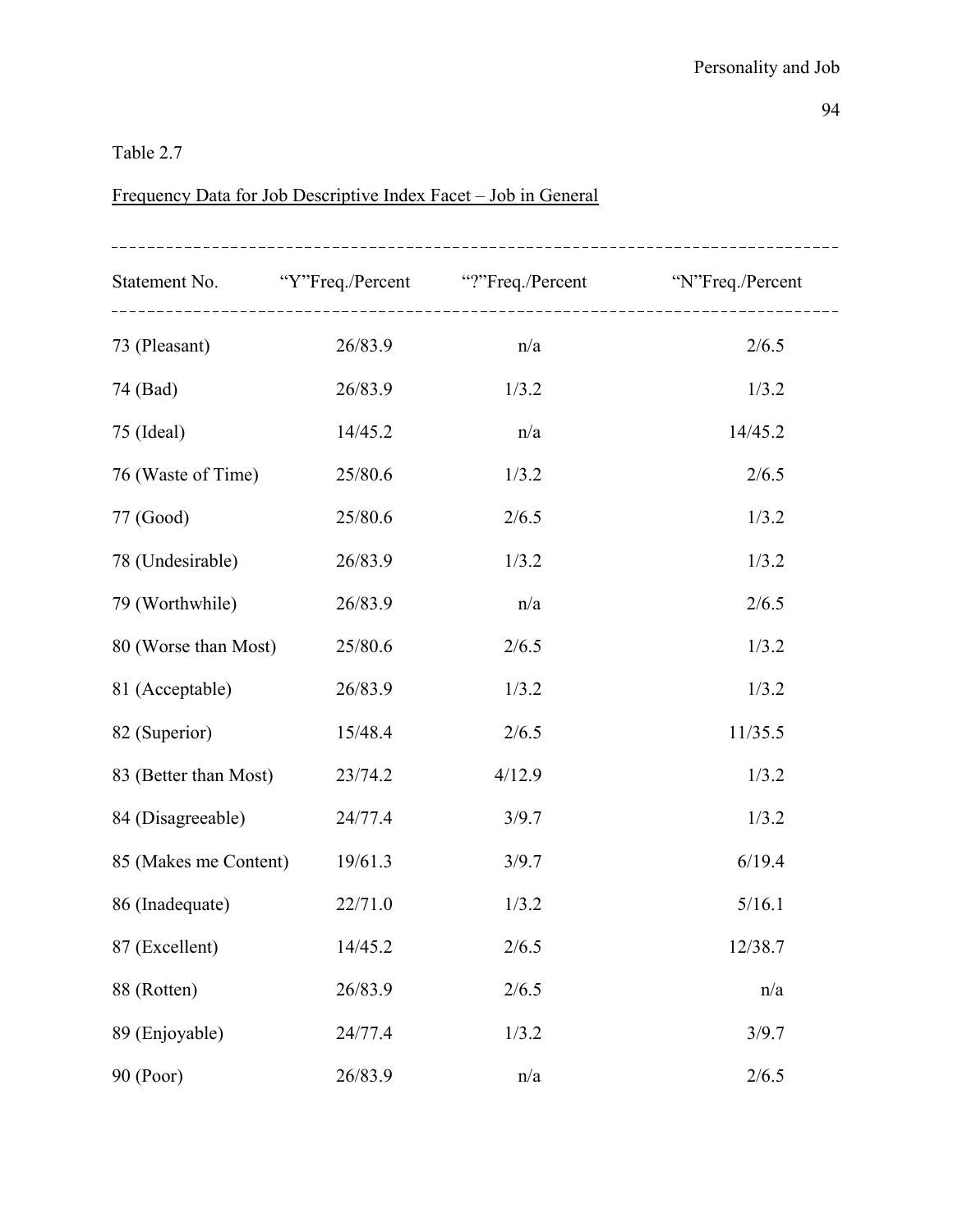### Table 3.1

Descriptive Statistics for Balanced Inventory of Desirable Responding

| Statement        |      | Mean Std. Deviation<br>--------------------- |  |
|------------------|------|----------------------------------------------|--|
| $\mathbf 1$      | 5.10 | 1.16                                         |  |
| $\sqrt{2}$       | 4.16 | 1.57                                         |  |
| $\mathfrak{Z}$   | 3.58 | 1.63                                         |  |
| $\overline{4}$   | 5.13 | 1.31                                         |  |
| $\sqrt{5}$       | 3.97 | 1.64                                         |  |
| 6                | 3.90 | 1.47                                         |  |
| $\boldsymbol{7}$ | 3.29 | 1.49                                         |  |
| $8\,$            | 5.16 | 1.70                                         |  |
| $\boldsymbol{9}$ | 4.35 | 1.84                                         |  |
| 10               | 4.13 | 1.77                                         |  |
| 11               | 3.39 | 1.36                                         |  |
| 12               | 5.06 | 1.41                                         |  |
| 13               | 5.48 | 1.67                                         |  |
| 14               | 5.61 | 1.20                                         |  |
| $15\,$           | 5.06 | 1.39                                         |  |
| 16               | 4.48 | 1.46                                         |  |
| $17\,$           | 5.71 | .74                                          |  |
| $18\,$           | 5.45 | $1.26\,$                                     |  |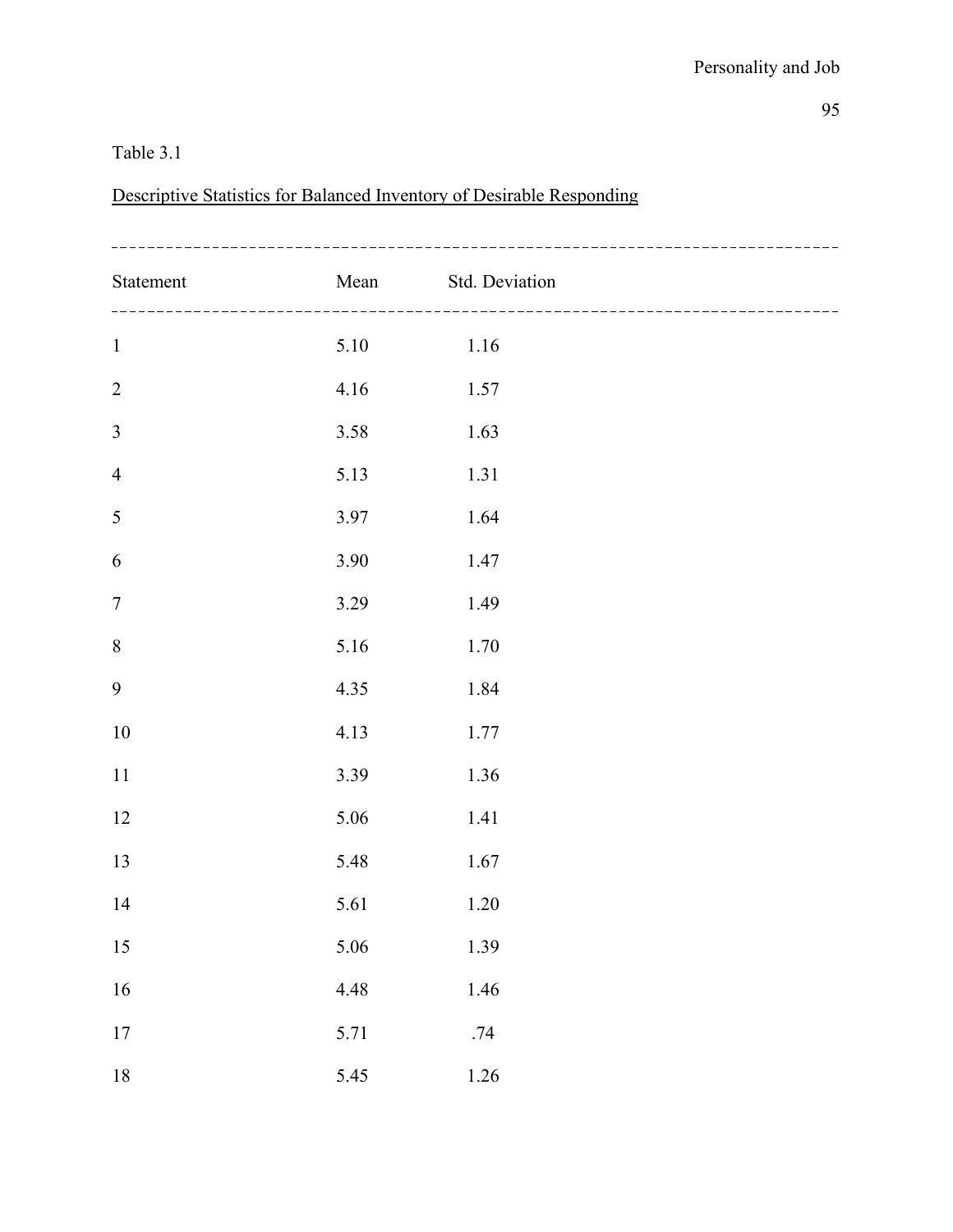| 19 | 4.97 | 1.40 |
|----|------|------|
| 20 | 4.97 | 1.38 |
| 21 | 5.68 | 1.11 |
| 22 | 3.90 | 2.01 |
| 23 | 4.71 | 1.72 |
| 24 | 2.10 | 1.72 |
| 25 | 4.68 | 1.47 |
| 26 | 4.55 | 1.77 |
| 27 | 3.55 | 1.69 |
| 28 | 4.48 | 1.63 |
| 29 | 4.37 | 2.11 |
| 30 | 5.63 | 2.13 |
| 31 | 4.48 | 2.31 |
| 32 | 2.87 | 2.19 |
| 33 | 2.13 | 1.50 |
| 34 | 3.23 | 2.11 |
| 35 | 2.77 | 1.89 |
| 36 | 5.81 | 1.70 |
| 37 | 4.94 | 2.08 |
| 38 | 5.23 | 2.00 |
| 39 | 5.19 | 1.49 |
| 40 | 4.13 | 1.65 |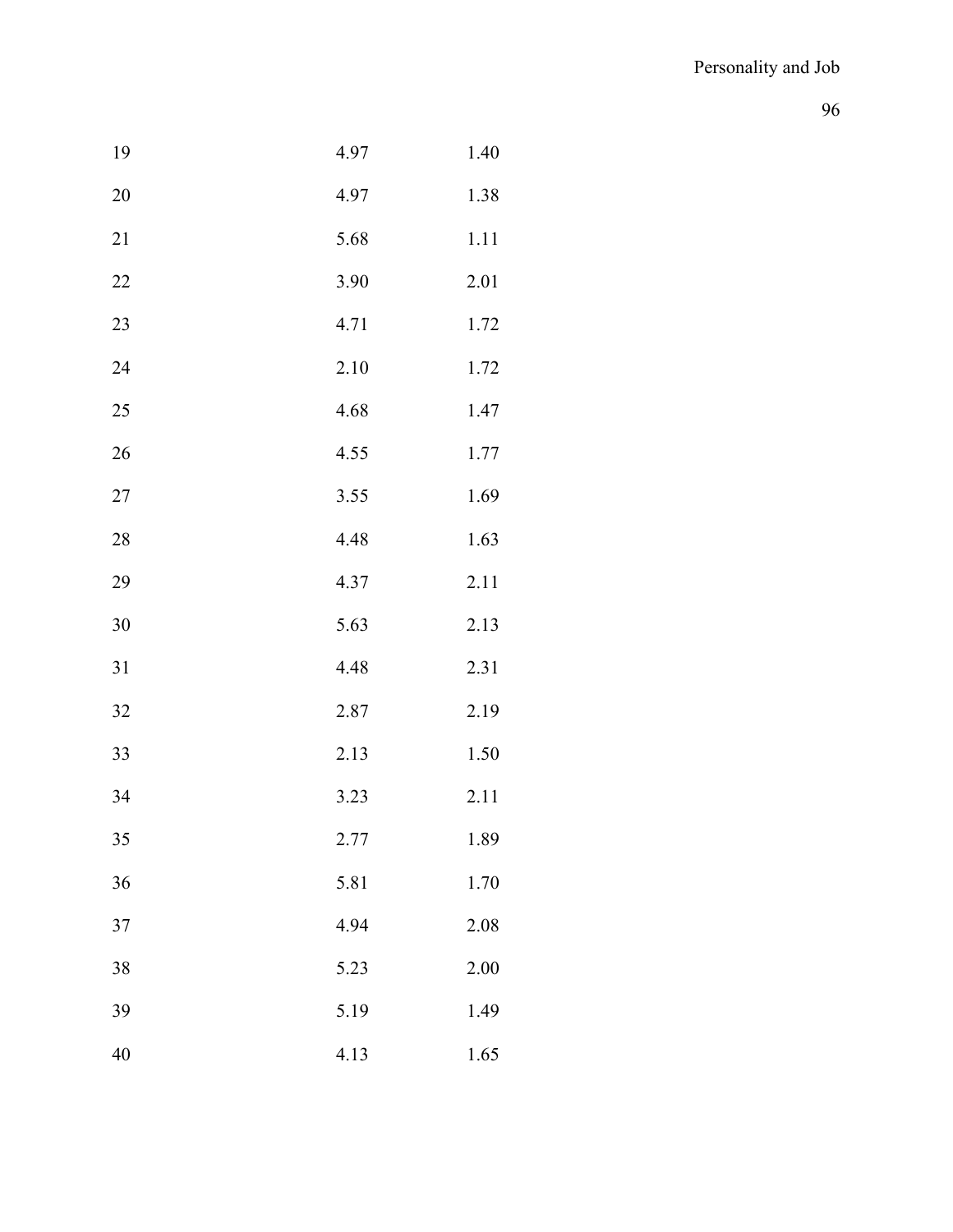### Table 3.2

# Descriptive Statistics for Balanced Inventory of Desirable Responding – Self Deception and

### Impression Management

| Scale                        | Mean  | Std. Deviation |  |
|------------------------------|-------|----------------|--|
| Self-Deception               | 92.77 | 10.14          |  |
| <b>Impression Management</b> | 83.45 | 15.15          |  |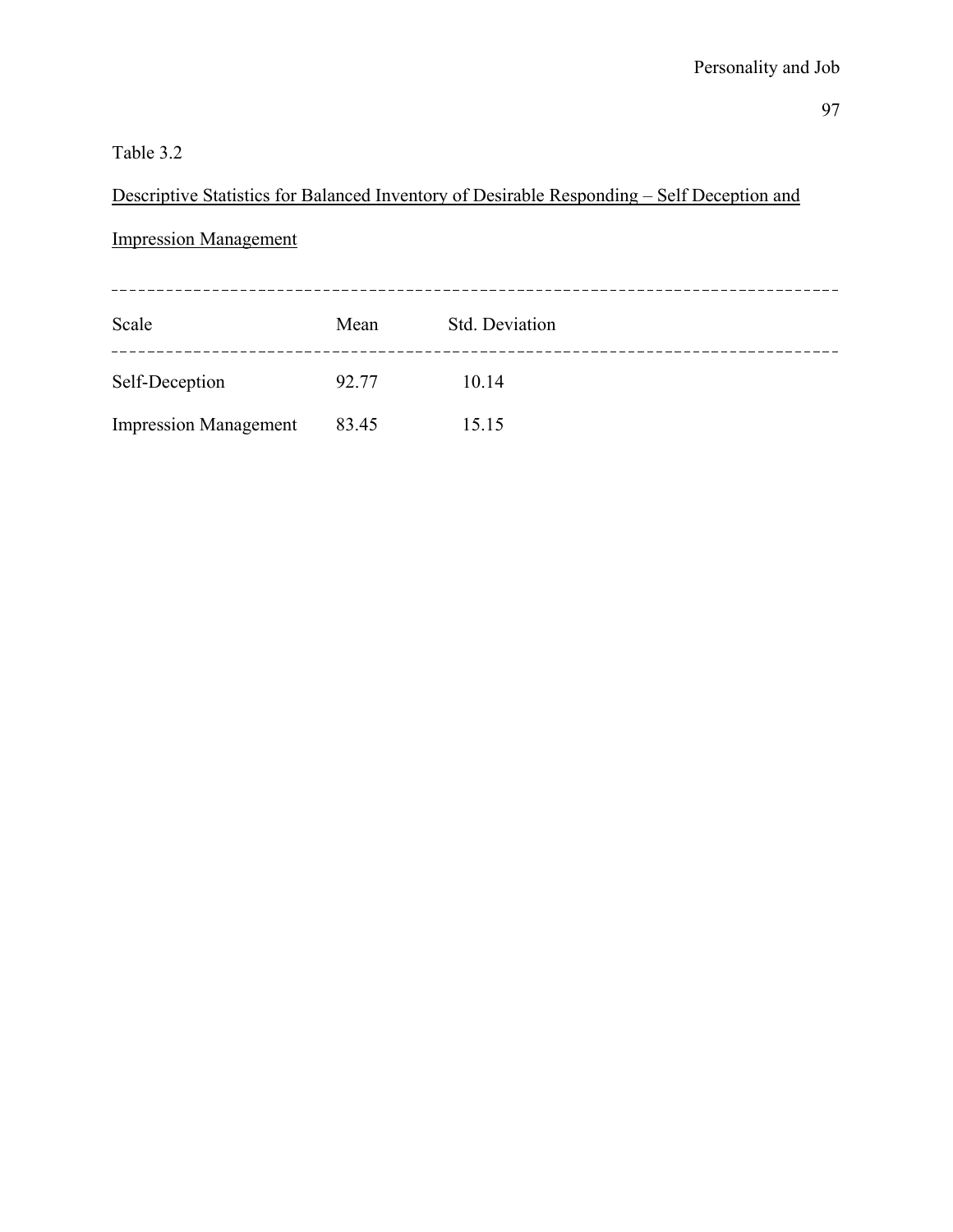#### Table 4.1

Descriptive Statistics for the Positive and Negative Affectivity Scale

| Statement        | Mean     | Std. Deviation | ----------------------------- |
|------------------|----------|----------------|-------------------------------|
| 1 (Interested)   | 3.90     | .47            |                               |
| 2 (Distressed)   | 1.84     | .82            |                               |
| 3 (Excited)      | 3.13     | .85            |                               |
| 4 (Upset)        | 2.00     | .82            |                               |
| 5 (Strong)       | 3.77     | .84            |                               |
| 6 (Guilty)       | 1.45     | .68            |                               |
| 7 (Scared)       | 1.29     | .53            |                               |
| 8 (Hostile)      | 1.52     | .77            |                               |
| 9 (Enthusiastic) | 3.65     | .91            |                               |
| 10 (Proud)       | 3.97     | 1.14           |                               |
| 11 (Irritable)   | 2.16     | .82            |                               |
| $12$ (Alert)     | 4.00     | .63            |                               |
| 13 (Ashamed)     | 1.26     | .51            |                               |
| 14 (Inspired)    | 3.16     | .97            |                               |
| 15 (Nervous)     | $1.81\,$ | .83            |                               |
| 16 (Determined)  | 3.90     | $.87\,$        |                               |
| 17 (Attentive)   | 3.68     | .83            |                               |
| 18 (Jittery)     | 1.55     | .68            |                               |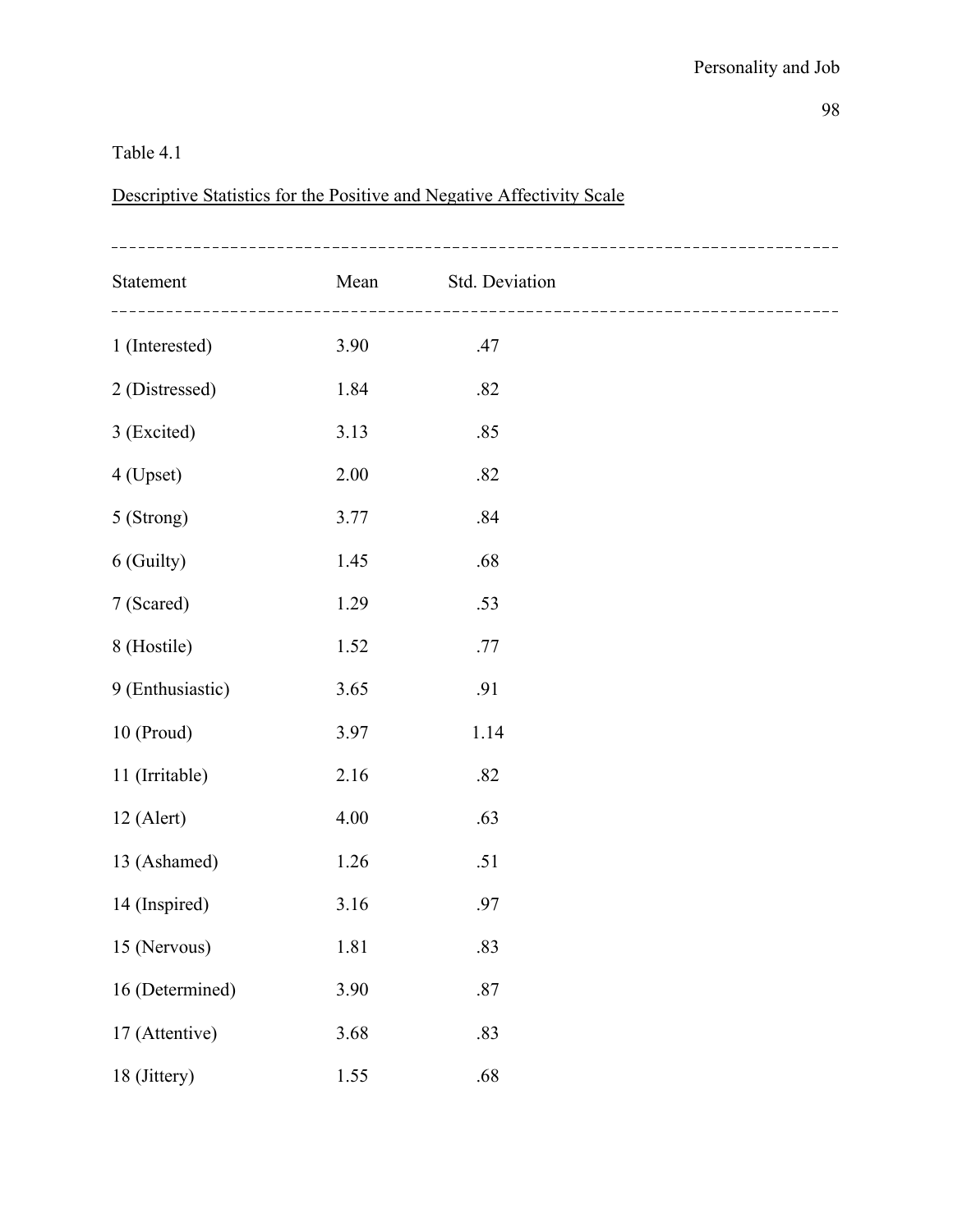| $19$ (Active) | 4.00 | .86 |
|---------------|------|-----|
| 20 (Afraid)   | 1.39 | .67 |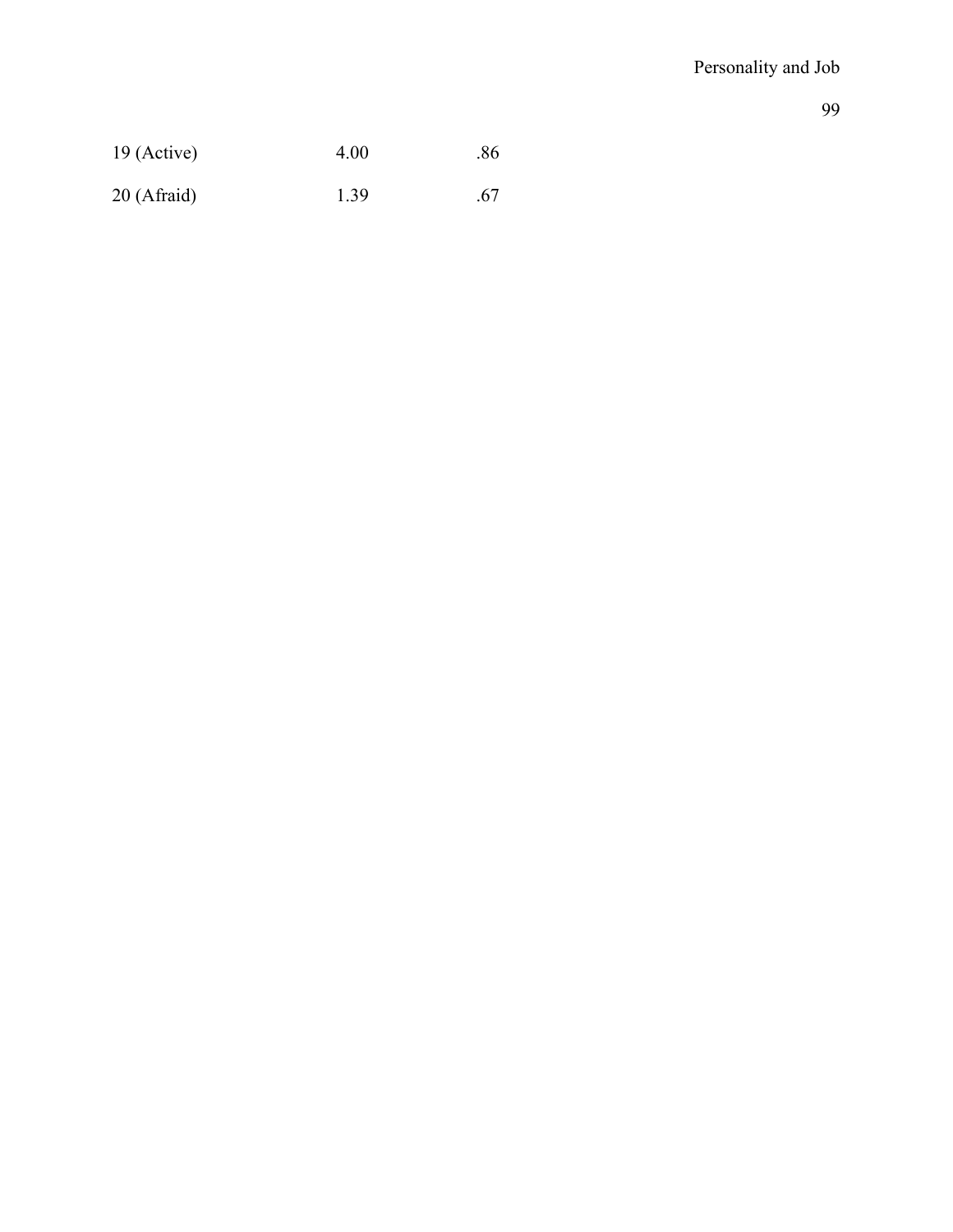### Table 4.2

Descriptive Statistics for the Positive and Negative Affectivity Scale – Positive Affectivity and

## Negative Affectivity

| Scale                | Mean  | Std. Deviation |  |
|----------------------|-------|----------------|--|
| Positive Affectivity | 37.16 | 6.16           |  |
| Negative Affectivity | 16.26 | 5.18           |  |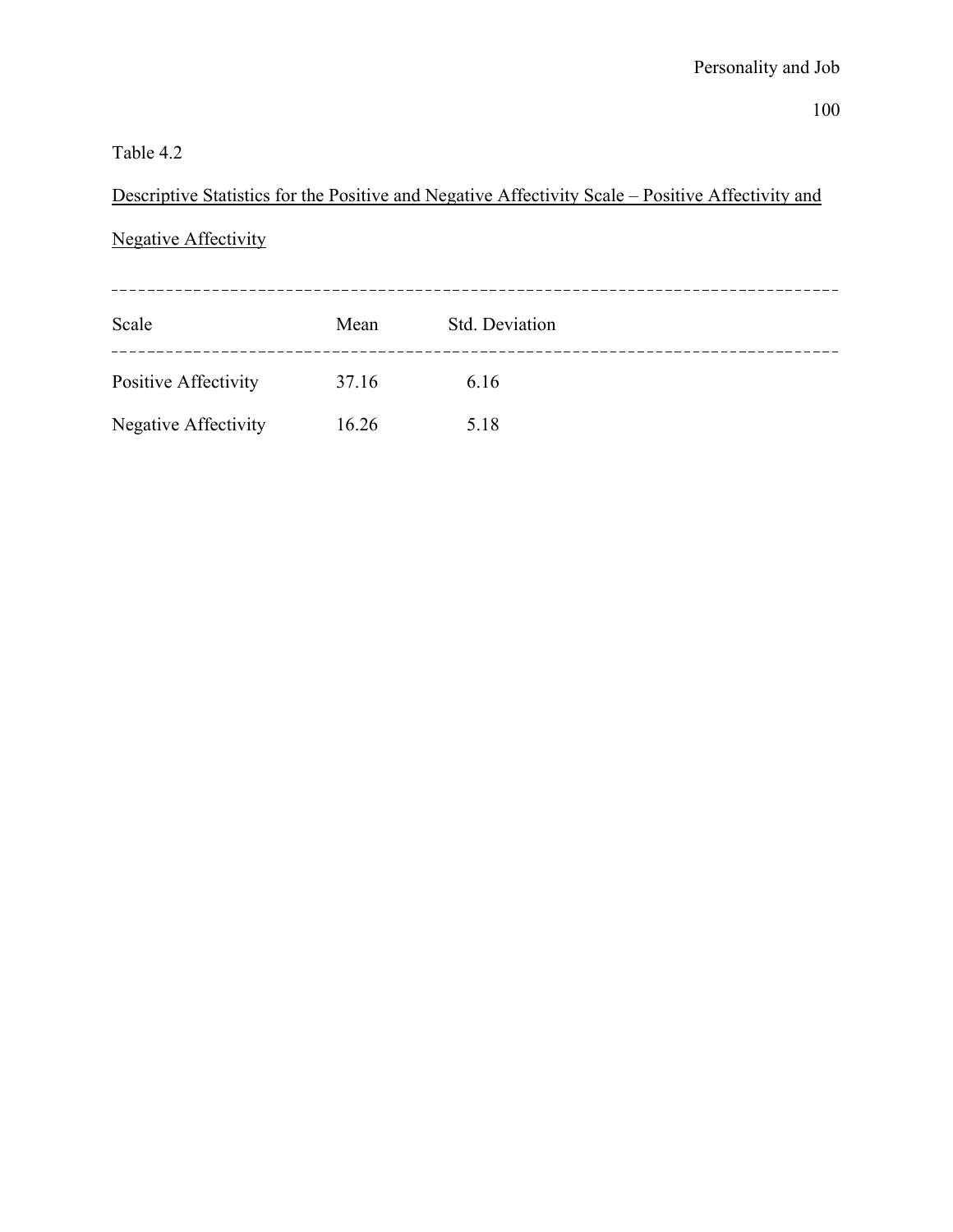### Table 5.1

## Descriptive Statistics for the Current Performance Evaluation

| Area/Skill                            | Mean | Std. Deviation | ------------------------------- |
|---------------------------------------|------|----------------|---------------------------------|
| <b>EMS</b> Situations                 | 7.46 | .853           |                                 |
| EMS Skills/Equip.                     | 7.60 | 1.109          |                                 |
| Oral/Written Expression               | 7.16 | .850           |                                 |
| Initiative                            | 5.52 | 1.132          |                                 |
| Ability to Learn                      | 7.10 | .816           |                                 |
| Self-Improvement                      | 6.22 | 1.292          |                                 |
| Dependability                         | 5.88 | .992           |                                 |
| Cooperation and Teamwork              | 7.64 | .550           |                                 |
| <b>Follow Instructions</b>            | 6.76 | .436           |                                 |
| Skill w/Firefighter Tools             | 7.76 | .580           |                                 |
| Relationship w/employees              | 6.96 | .706           |                                 |
| <b>Fireground Situation Appraisal</b> | 6.44 | .441           |                                 |
| <b>Accept Responsibility</b>          | 7.02 | .568           |                                 |
| Quantity of Work                      | 6.86 | .700           |                                 |
| Quality of Work                       | 7.64 | .396           |                                 |
| Leadership                            | 6.36 | .729           |                                 |
| Performance in Training               | 6.78 | .647           |                                 |
| Safety                                | 6.74 | .631           |                                 |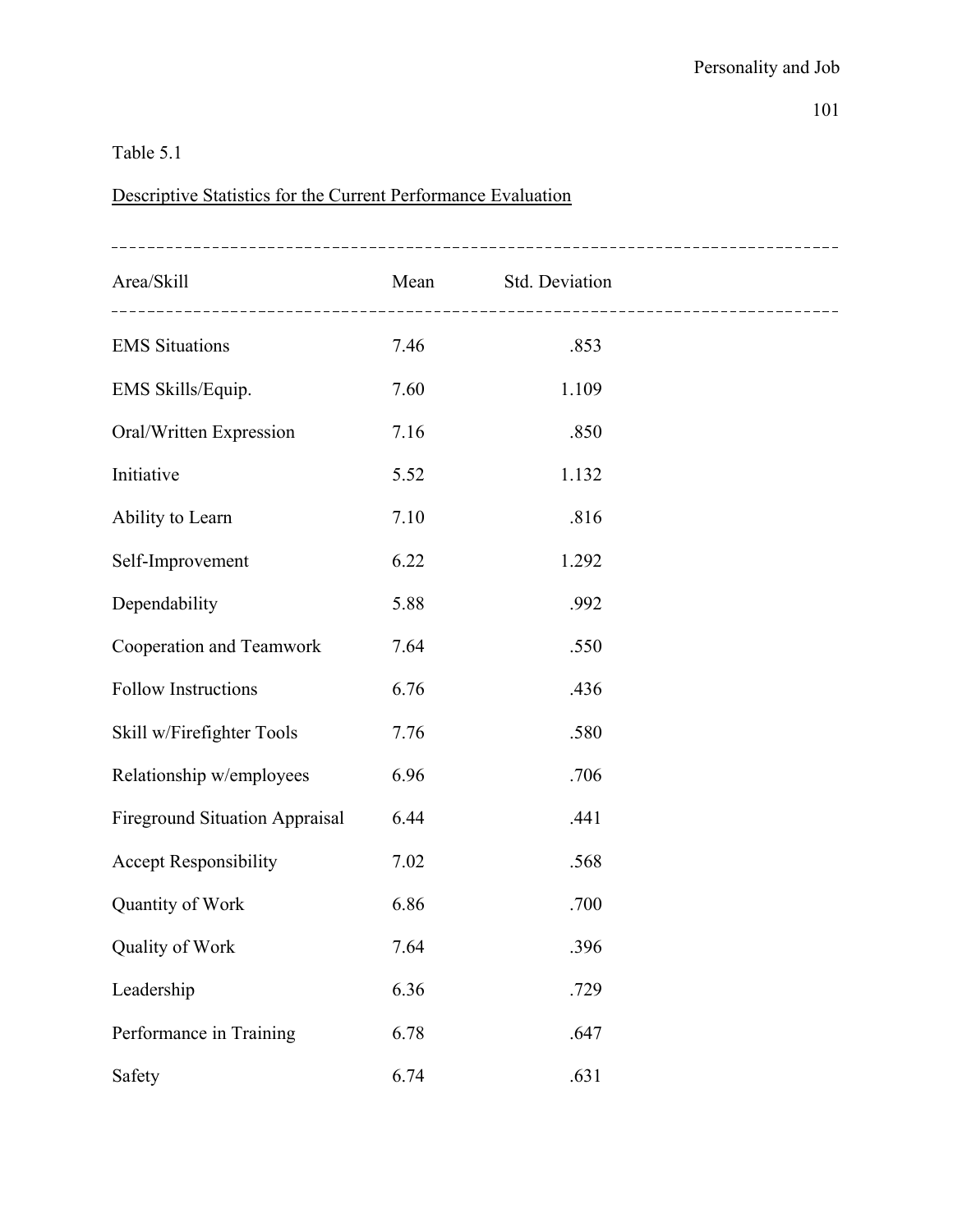| Appearance           | 6 16   | .863   |
|----------------------|--------|--------|
| Appear before Public | 6.80   | .764   |
| Total                | 140.06 | 19.828 |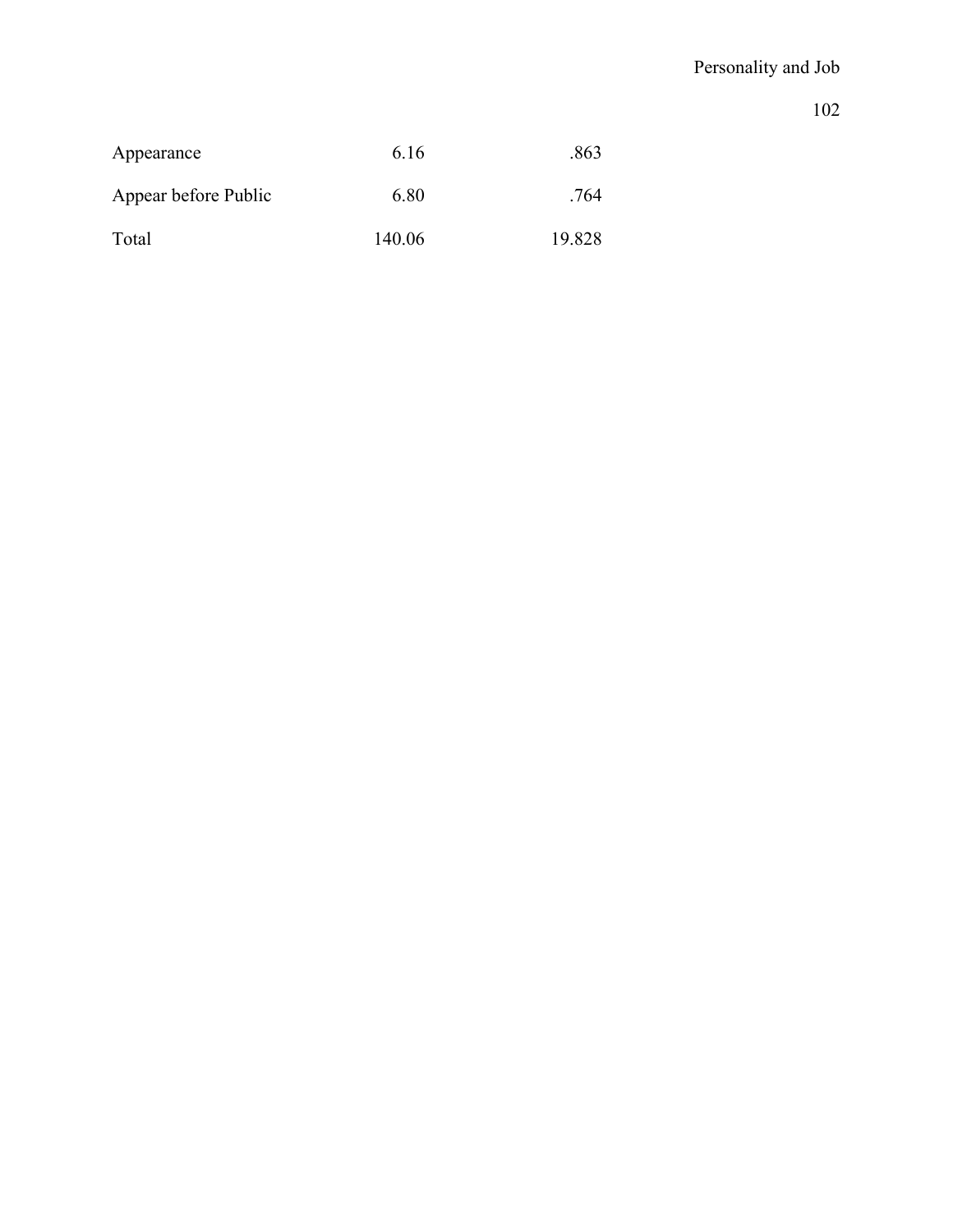#### Table 5.1

|              | ΕX       | AX            | TM      | IN       | SC       | SD       | IM       | PA       | NA      | JIG  |  |
|--------------|----------|---------------|---------|----------|----------|----------|----------|----------|---------|------|--|
| AX           | $-.233$  |               |         |          |          |          |          |          |         |      |  |
| TM           | $-.253$  | $-.172$       |         |          |          |          |          |          |         |      |  |
| $\mathbb{N}$ | $.556**$ | .191          | $-.183$ |          |          |          |          |          |         |      |  |
| SC           | $-.238$  | $-119$        | .279    | $.521**$ |          |          |          |          |         |      |  |
| ${\rm SD}$   | .000     | $-.244$       | .129    | .102     | .170     |          |          |          |         |      |  |
| IM           | .057     | $-.376*$      | .142    | $-404*$  | $.599**$ | .112     |          |          |         |      |  |
| PA           | .157     | $-416*$       | .173    | .204     | .182     | $.482**$ | .004     |          |         |      |  |
| NA           | $-.094$  | $.694**-.105$ |         | .128     | .005     | $-.202$  | $-159$   | $-.388*$ |         |      |  |
| JIG          | $-.079$  | $-.208$       | $-.020$ | $-.399*$ | .326     | .146     | $.487**$ | .170     | $-.252$ |      |  |
| EV           | .055     | $-174$        | .386    | .189     | $-.245$  | $-.141$  | $-.026$  | .477*    | $-.220$ | .307 |  |

Correlation Between Personality, Job Satisfaction, and Performance

 $\overline{a}$ \* = Significance at .05 level

 $*** =$  Significance at .01 level

 $EX =$ Extraversion  $AX =$  Anxiety  $TM = Tough-Mindedness$  $IN = Independence$ SC = Self-Control SD = Self-Deception IM = Impression Management PA = Positive Affectivity  $NA = Negative$  Affectivity  $JIG = Job$  in General EV = Evaluation Score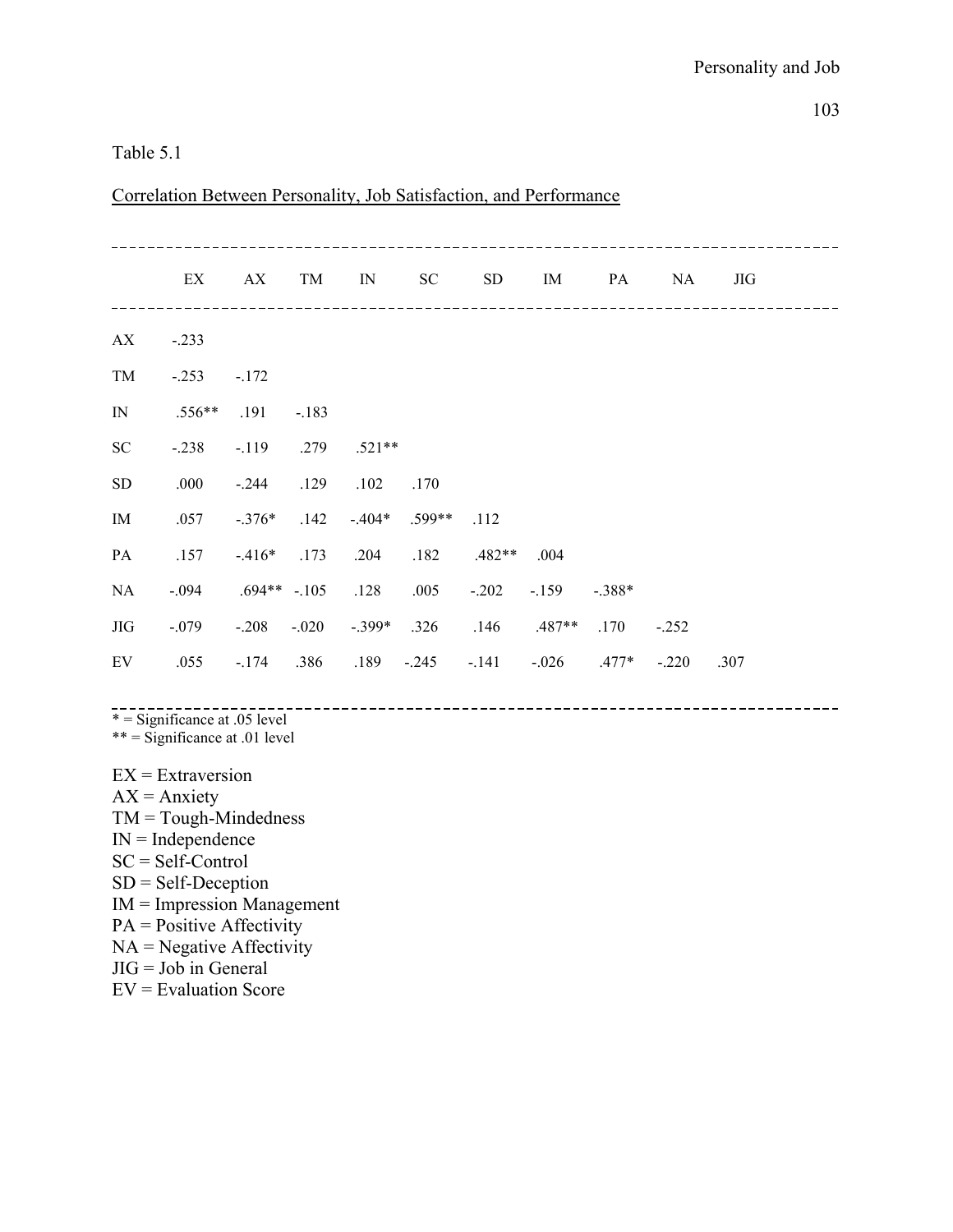### Figure Captions

Figure 1: Mean sten scores for Cattell's 16PF – Primary Scales

Figure 2: Mean sten scores for Cattell's 16 PF – Global Scales

Figure 3: Mean of Job Descriptive Index with Job in General

Figure 4: Mean of Current Performance Evaluation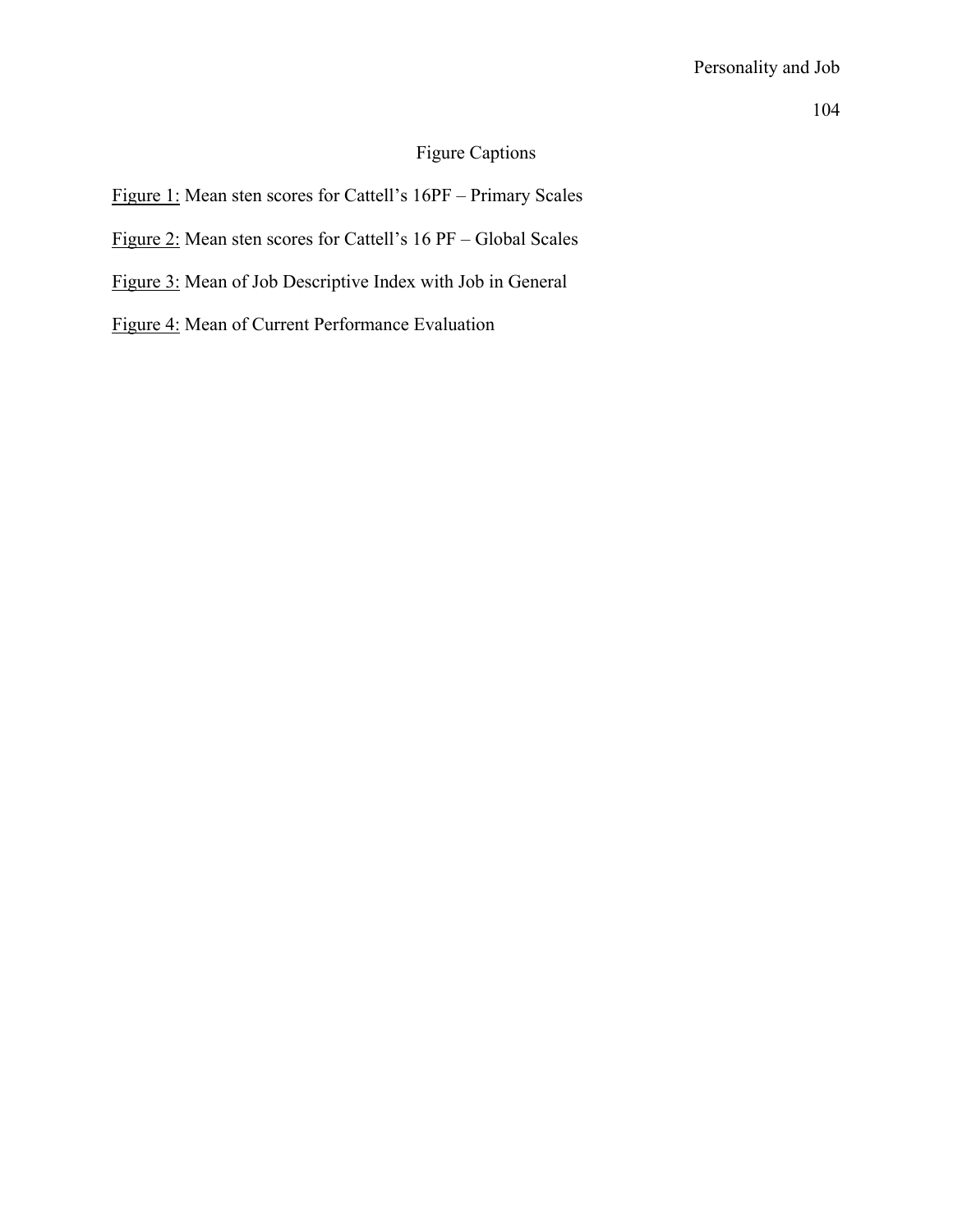

## **16 PF Primary Sten Score Means**

**Factor Name**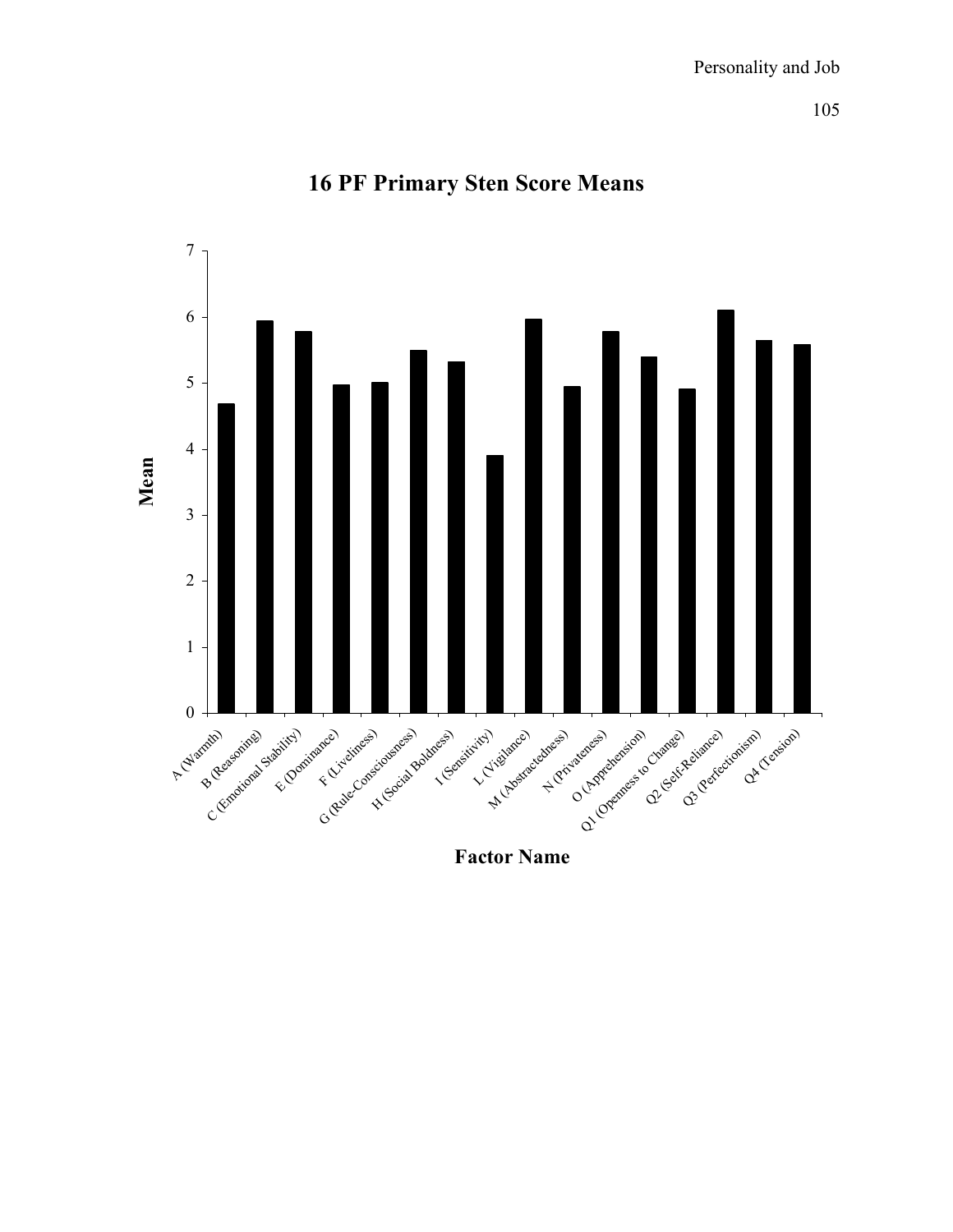

# **16 PF Global Scale Sten Scores**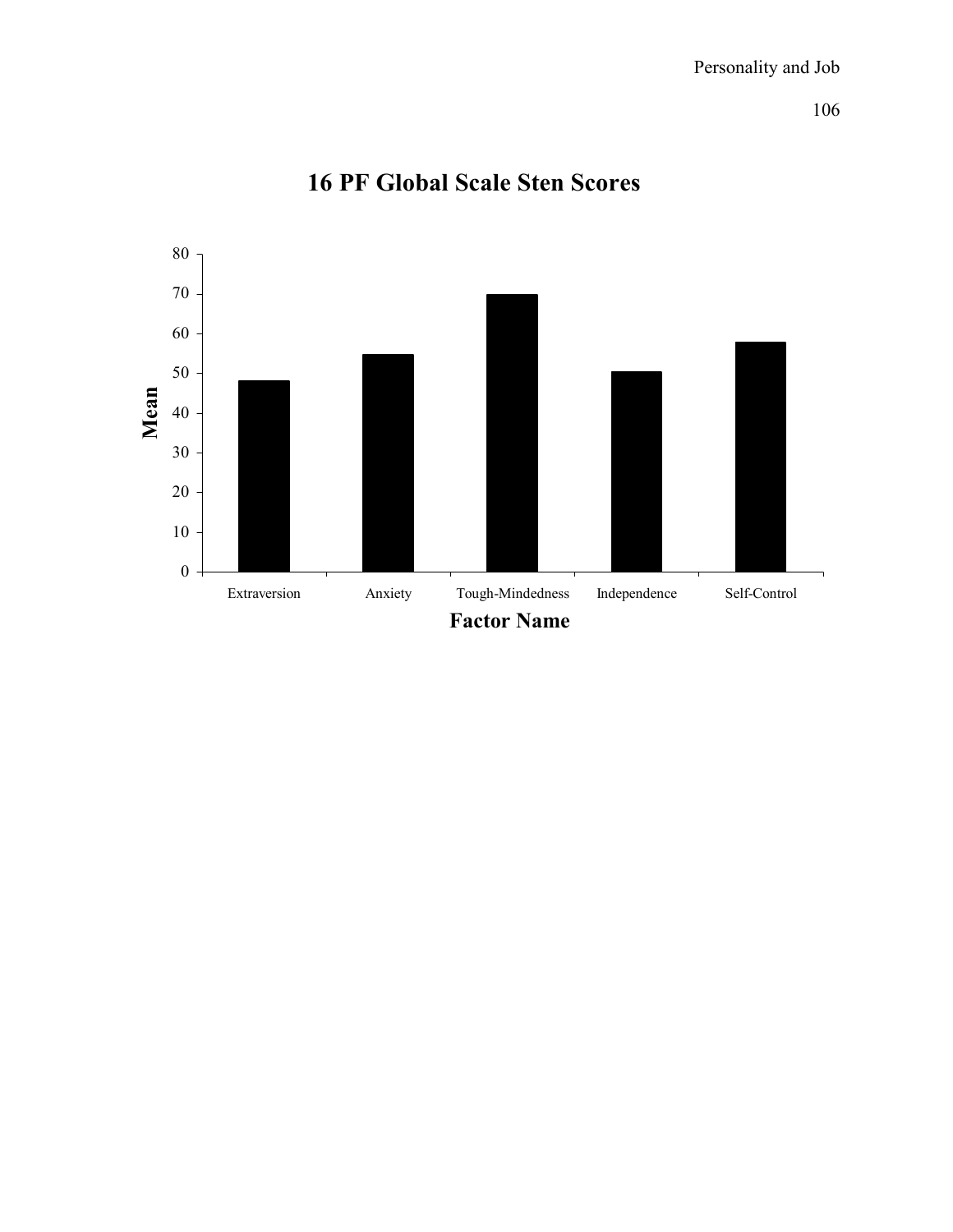

# **Job Descriptive Index Mean Scale Scores**

**Scale Name**